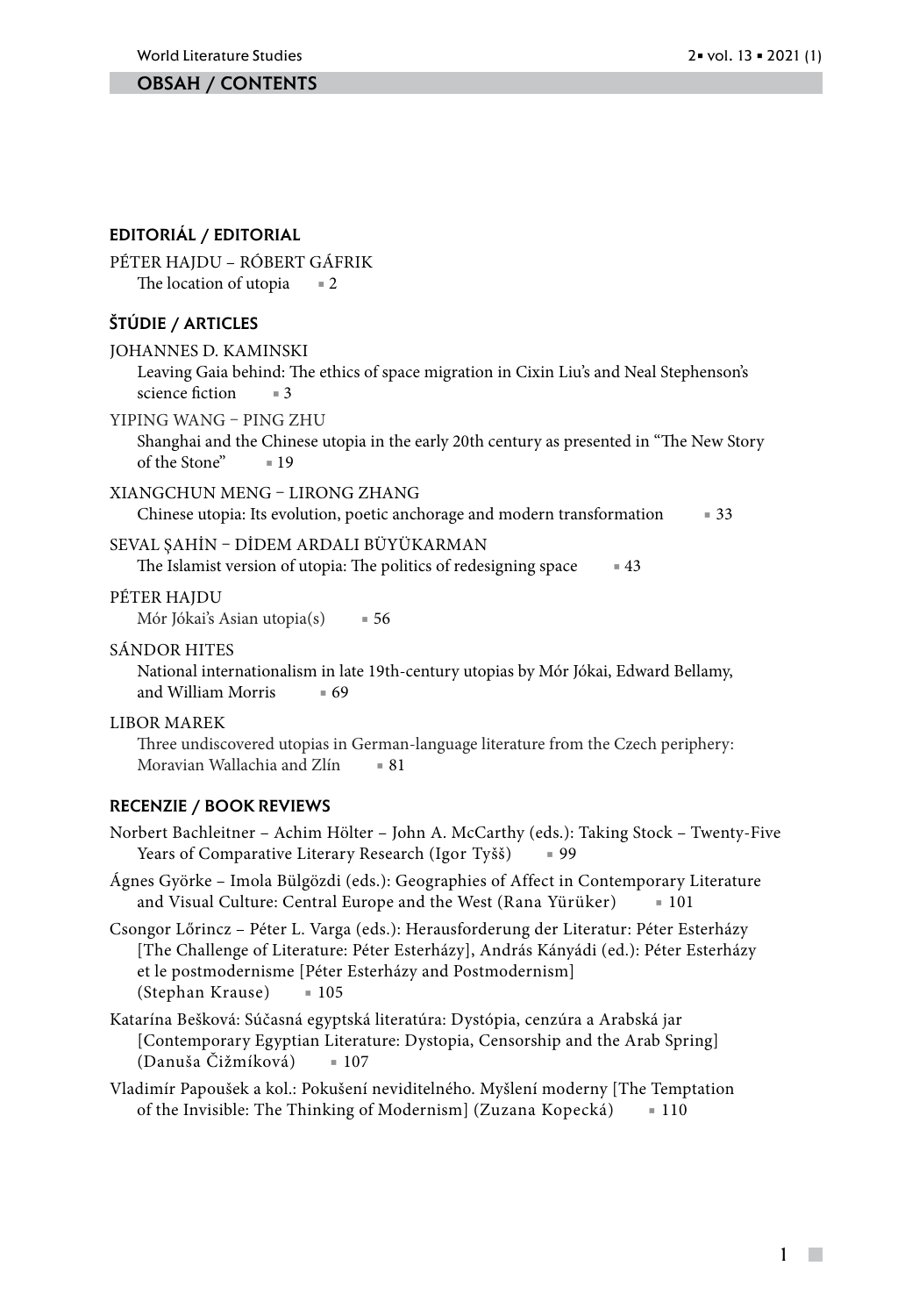#### EDITORIÁL / EDITORIAL

# The location of utopia

# Péter Hajdu – Róbert Gáfrik

Thomas More's coinage "utopia", as it is well known, literally means no-place, which might seem to imply that spatial aspects cannot be important in utopian writing. However, in some utopias the location definitely has cultural significance, and the very isolation of most imaginary utopian communities, as well as the global/local divide one can usefully apply in the categorization of utopias, draw attention to spatiality. Thomas More put his utopia in the South Atlantic, but the imaginary geography of the island does not seem to have any importance for social construction, since More's Utopia does not seem to have anything South American. However, King Utopus's founding gesture already included the modification of the spatial structure when he made a peninsula into an island.

The geographical and temporal orientation of European and non-European utopias seem to be different in many aspects which carry a politico-cultural significance. The articles in the current thematic issue of WORLD LITERATURE STUDIES approach the problem of the location of utopia from a variety of theoretical angles. The joint studies by Yiping Wang/Ping Zhu and Xiangchun Meng/Lirong Zhang, as well as that of Libor Marek focus on the cultural environment in which the utopias they analyse were written and investigate the influence of that location (China or different places inside China, and Moravia, respectively) on the content of political reasoning. Their results suggest that some special traits of the locality get inscribed in the imagined better society. Utopians usually imagine a perfect society elsewhere than in the context of their own culture, or even as extended to the globe or beyond. Several analyses in this volume, however, prove that the national and cultural (even religious) determination remains still discernible. These results, on the one hand, testify to the attention paid to the issues of nationalism, colonialism, or religious imperialism in utopia studies (as in the joint paper by Seval Şahin/Didem Ardalı Büyükarman and in the papers by Péter Hajdu and Sándor Hites); on the other hand, an interplay between the culture of origin and the local/cultural otherness of the imagined elsewhere allows for an imagological approach to utopias, as proposed in the articles by Johannes D. Kaminski and Péter Hajdu.

 $\mathcal{L}_{\mathcal{A}}$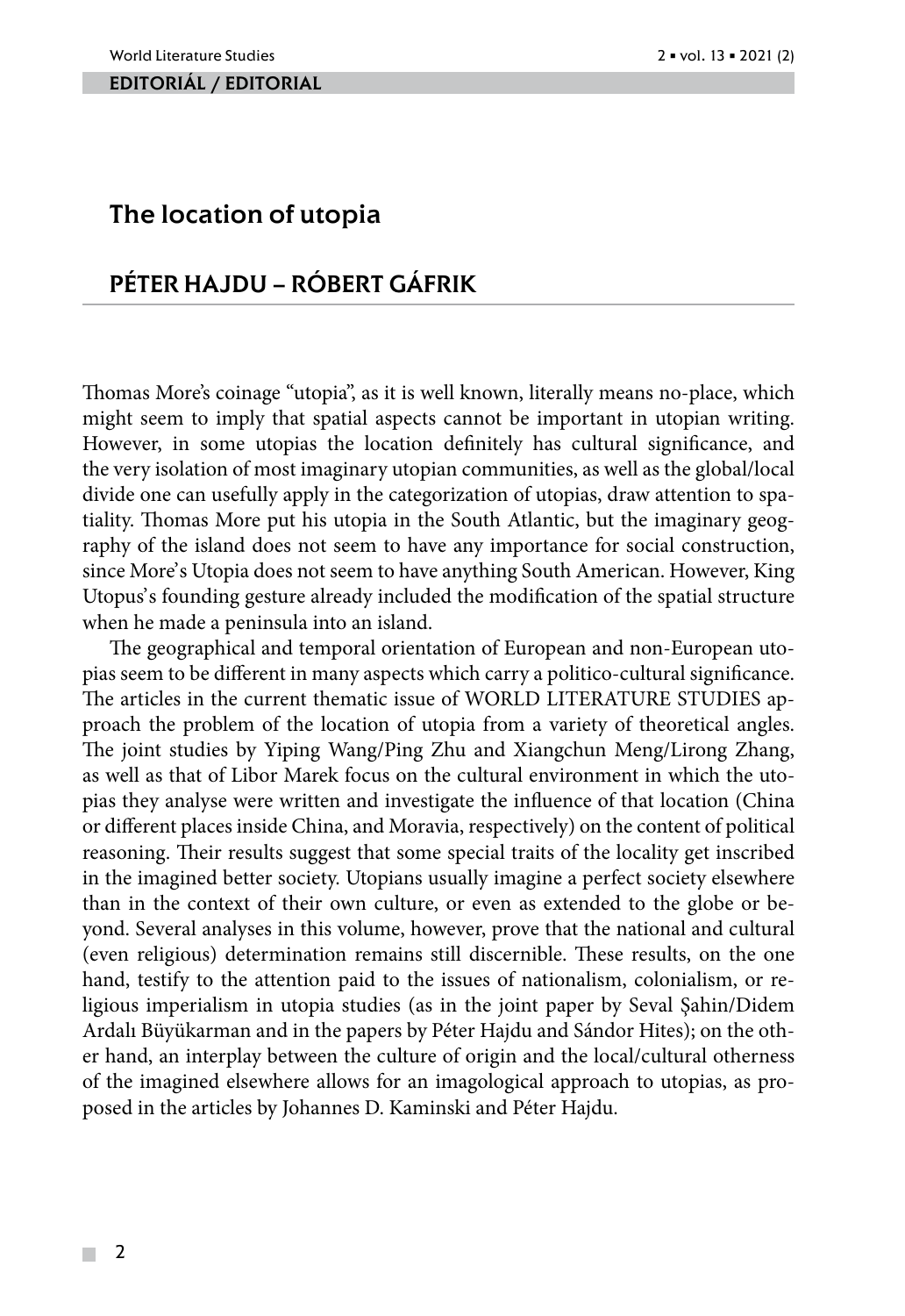#### ŠTÚDIE / ARTicles

# Leaving Gaia behind: The ethics of space migration in Cixin Liu's and Neal Stephenson's science fiction

# JOHANNES D. KAMINSKI

DOI: https://doi.org/10.31577/WLS.2021.13.2.1

Until recently, the imperialist gesture of the "land-grab" dominated the vast literary corpus of space exploration fiction.\* Here, conquered extraterrestrial territories provided new livelihoods, imitating the ambitions of European and American colonial masters of the 19th and 20th centuries. There is an obvious continuity between the conquest of exotic islands and interplanetary missions, between adaptation to foreign climates and life in air-locked habitats, and between encounters with indigenous populations and alien life forms. Such narratives reiterate the trope of the "quest" and culminate in the return to one's fatherland − either physically or, at least, through acquired information that is transmitted back to Earth. Recent examples of space exploration fiction, however, focus on terminal one-way journeys, in which the point of departure disappears. Once the surface of planet Earth becomes uninhabitable, space migration no longer represents colonial expansion, but turns into a matter of survival, forcing humankind to depart from its native habitat to avoid extinction. These scenarios appear in the Chinese author Cixin Liu's trilogy *Remembrance of Earth's Past* (地球往事*, Diqiu wangshi*), which includes *The Three-Body Problem* (三体, *San Ti*, 2008; Eng. trans. 2014), *The Dark Forest* (黑暗森林, *Hei'an senlin*, 2008; Eng. trans. 2015) and *Death's End* (死神永生, *Sishen yongsheng*, 2010; Eng. trans. 2016), as well as in *Seveneves* (2015), written by the American author Neal Stephenson. Exploring the possibility of moving human life into space stations, they put into question the earth-bound condition of biological life. Such radical habitat change, it turns out, is possible, though accompanied by a transformation of human ethics. Since the purpose of science fiction "is not to predict the future [...] but to describe reality, the present world" (1979, 165), as Ursula K. LeGuin posited, Stephenson's and Liu's texts can be taken for chilling explorations of the world of the Anthropocene. Can humanist values survive amid the challenge of living on a dying planet? Or will a new ethics arise from the ashes of consumer capitalism?

This article will first address the imaginary of space migration fiction from a cultural studies perspective. Since I draw upon both Chinese and American texts, I ask if the utilitarian view of nature is primarily a product of the Judeo-Christian tradition, and argue that the implied ethics are informed by modern pragmatic philoso-

 $\overline{\phantom{a}}$ 

This paper is based on a guest lecture held at the Institute of World Literature, Slovak Academy of Sciences, on February 5, 2020.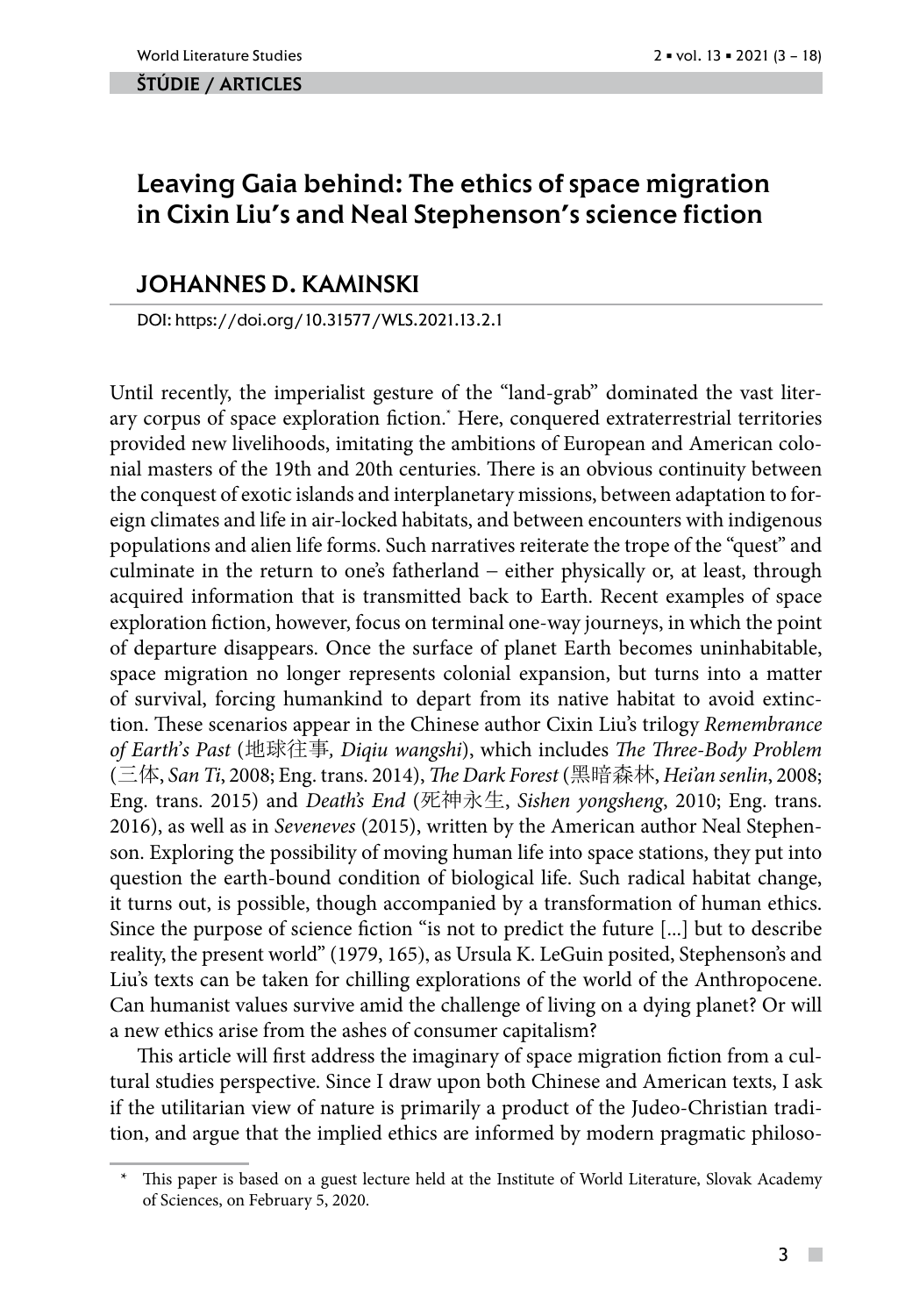phy. Liu's and Stephenson's tableaus of humanity's future, where the survival of our species can only be afforded by drastic decisions, suggest the following questions: how does the future inscribe itself in behavioral codes? What anthropology is put forward? In what way are such scenarios a description of our present?

From a critical perspective, both authors are usually placed in the camp of techno-optimism. Since their popular works are shaped by and in turn inform contemporary ideas on the future of humanity, it is imperative to look behind the shiny chromium façades of space stations for their ideological contraband. Thus far, the political implications of Liu's fiction were regarded as secondary to his innovative storytelling (Li 2015, 537; Thieret 2015; Gilbey 2015, 159), yet his visions of humanity's dire future deserve more scholarly scrutiny. In public statements, both authors have asserted their frustration with present society's unwillingness to boldly pursue technological innovation. Dismissing our current skepticism towards modernism's faith in progress, Stephenson asserted: "The imperative to develop new technologies [is] the only way for the human race to escape from its current predicaments" (2014, xvii). In the same vein, Cixin Liu has insisted on the necessity of technological progress: "Probably, the solution is not to save Earth. It's too late. But if we hold back research, our fate will be sealed"<sup>1</sup> (Yang 2018, 3; trans. J.K.). Although Liu's statement clearly has the natural sciences in mind, literary criticism may also contribute its fair share and accompany both authors' space enthusiasm with a running commentary.

## **THE UTOPIA OF SPACE MIGRATION**

The heyday of US-American techno-optimism commenced after World War II, lasted until the Space Shuttle *Challenger* disaster in 1986 and was sealed by the end of the Cold War, when the space race narrative no longer appeared relevant. According to a genre timeline frequently invoked by science-fiction scholars, the second half of the 20th century saw masculinist techno-optimism replaced by a perspective that put the genre's conservative notions of civilization, society and gender into question (Broderick 2003; Roberts 2006; Vint 2021). Postwar science fiction is commonly identified with the "Big Three": Isaac Asimov, Arthur C. Clarke and Robert A. Heinlein. In such early examples, space acts not only as a realm that expands known territory, but represents a playground for the glory of humankind. With New Wave science fiction, a more critical type of novels started to show what awaits humanity in the vastness of space: human neuroses, the realization of humanity's limited intelligence and Le Guin's reminder that science fiction portrays the present instead of an anticipated future. While this historiographic timeline certainly lacks nuance and hardly does justice to the sophistication especially of Clarke's work, the two poles – techno-optimism and skepticism – can be seen as opposing ends on a scale, which help to identify tendencies rather than essential differences. Applied to this scale of measurement, Liu's and Stephenson's texts are hybrids. They inherit the technocratic optimism of postwar science fiction, but also draw the melancholic idea of humankind going extinct.

Today, the can-do optimism of the 1950s and 1960s may have faded, but has been reignited by the budding space rivalry between the United States of Ameri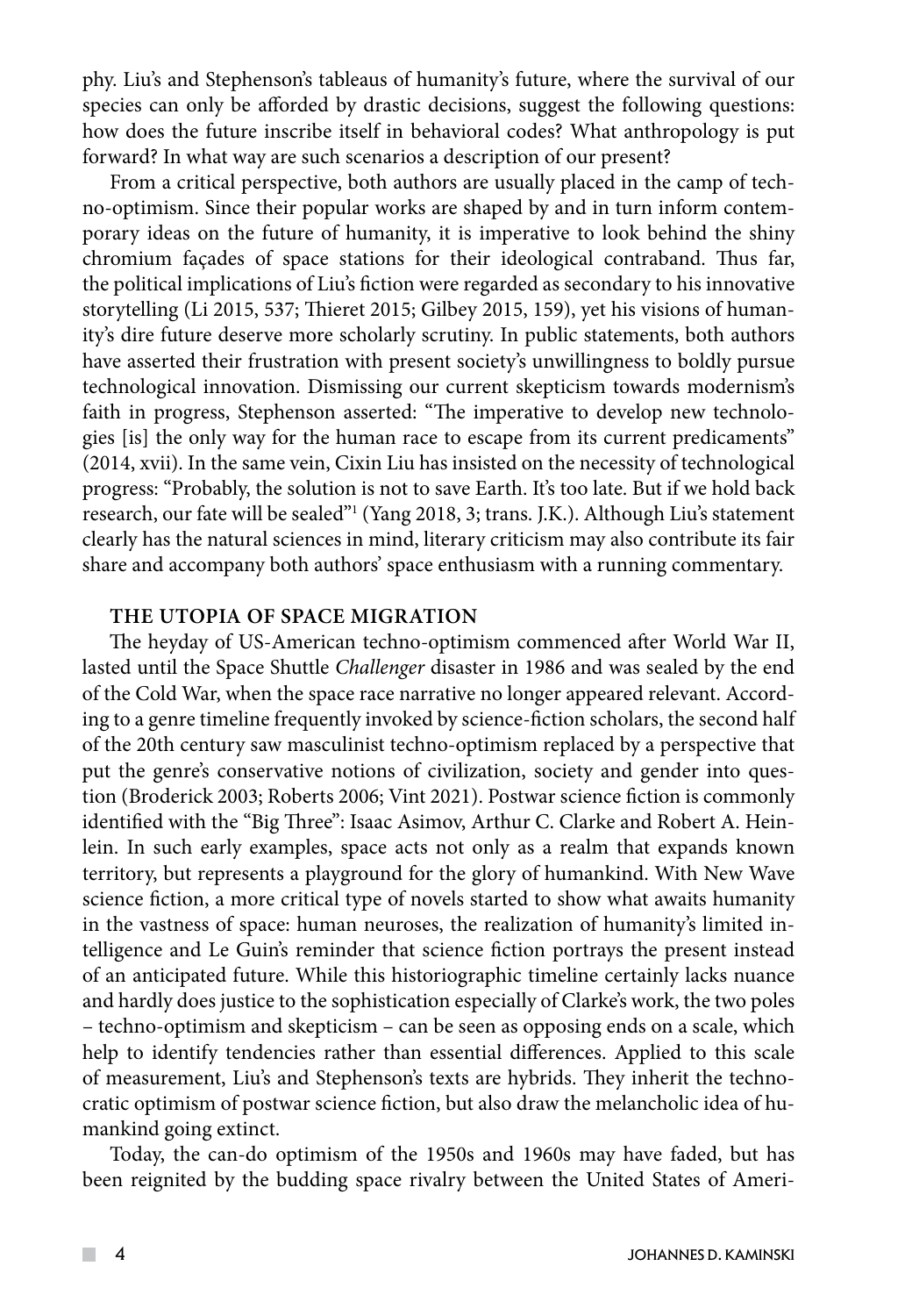ca and the People's Republic of China. The potential resurgence of the Cold War is not the only concern here. Confronted with drastic changes of the biosphere, space offers a convenient outlet for escapist fantasies. Startup millionaires and thought leaders tweet about cislunar colonies hosting up to 80,000 or even a trillion people (Musk 2012; Powell 2019). Stephen Hawking, the late British astrophysicist, speaking at a tech-summit in Beijing, argued that humanity must either leave Earth or go extinct (Rueckert 2017). While such visions can be downplayed as reiterations of postwar reveries, it is increasingly difficult to ignore the hidden message contained in such colorful statements. Ecological concerns are sacrificed for a supposedly higher goal; instead, exit strategies promise a land of golden opportunities and adventure. The renaissance of the Space Age imaginary comes at a time when we are facing rising global temperatures, acidification of waterways, accelerating habitat destruction and increased risk of extreme weather and food production shocks. Despite medical evidence of the medical risks of life in space (Longnecker, Manning, and Worth 2004, 17–27; Hill and Olson 2008), the idea of leaving our depleted environment appears politically more desirable than saving it. Such visionary plans derive their authority from a grand pretension. Claiming to concern themselves with long-term solutions for the benefit of humankind, they dismiss humanist ethics as a relic of the past.

Liu's and Stephenson's works dramatize this authoritative gesture through narrated time. Liu's trilogy, for example, puts forward a *longue durée* perspective on the existential threat of an alien attack in the future. The main narrative of the trilogy spans 500 years, when humanity prepares for the arrival of the Trisolarians, an alien civilization in need of a new habitable planet. In the American novel, narrated time stretches even further with a plot covering 5,000 years. As the Moon fractures into billions of asteroids, mankind has two years to migrate into the orbit before the lunar asteroids transform the planetary surface into an uninhabitable hellscape. Now castaways in space, the surviving population evolves and finally returns to the surface once temperatures have cooled. The book ends with a modified homo sapiens geo-engineering the atmosphere and returning to a radically geo-engineered environment back on Earth.

While both texts place no immediate attention on environmental concerns, their scenarios inevitably build on the macroscopic time horizon of the long-term effects of human interference with the biosphere. Individual biographies, the kernel of realist fiction, no longer suffice to tell the story; instead, multiple generations become part of a macro-narrative. Such transgenerational stories illustrate the catastrophic times that lie ahead of us. Humanity's existential predicament, however, is not a dead end; instead, both narratives marry the melancholic imagination of the apocalypse with a firm belief in technological salvation. Their complicated portraits of life beyond the planet synthesize a new anthropology of the Anthropocene.

## **THE UTILITARIAN IMAGINARY**

Although the Anthropocene represents an era that comprehensively affects human life, its beginning is usually tied to the world system created by European empires, bourgeois capitalism and today's neo-liberalism. Multiple inception dates have

 $\sim$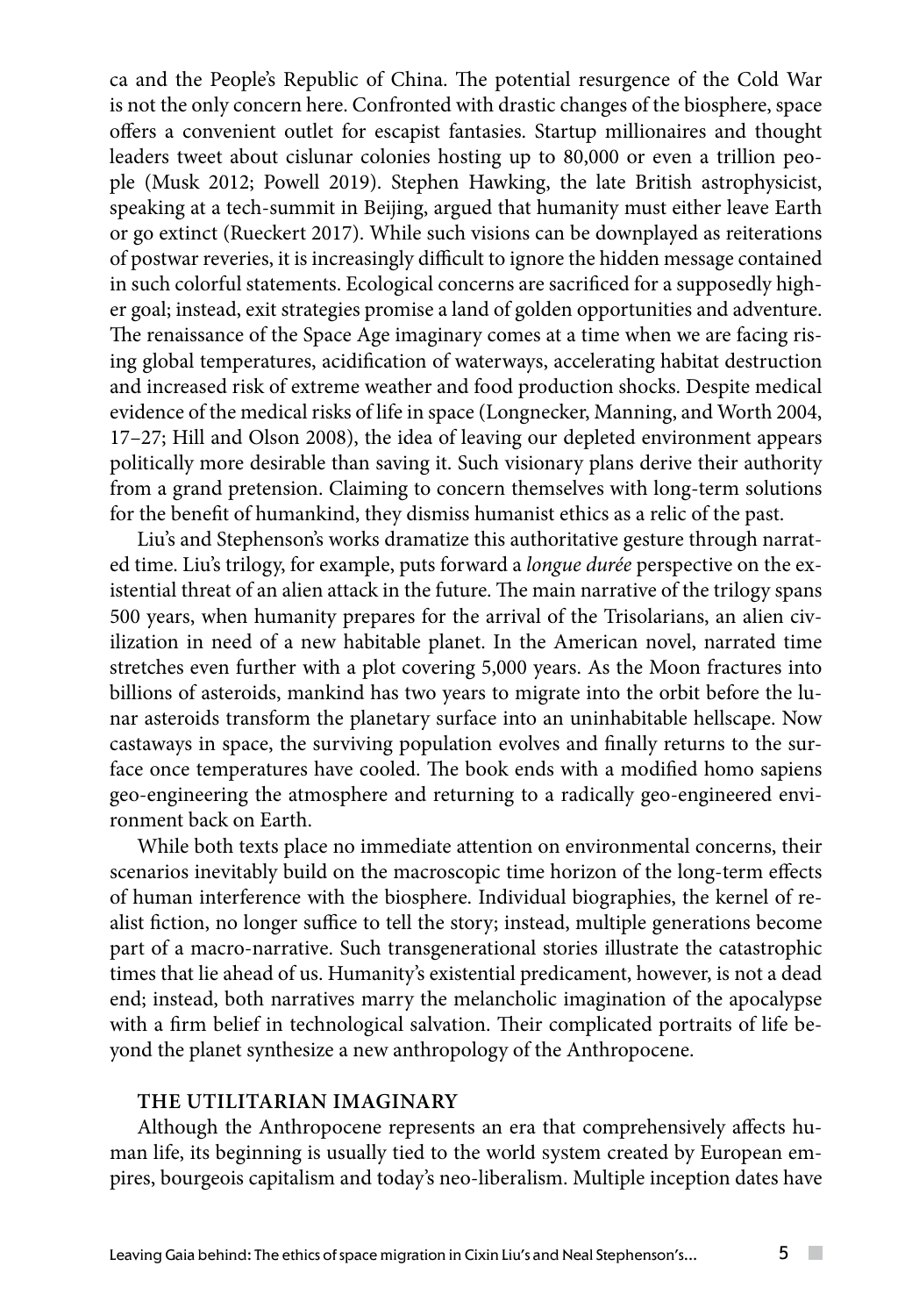been proposed: 1610, to emphasize the great impact of colonialism, global trade and coal on the biosphere (Lewis and Maslin 2015); 1784, to address the steam engine's role in large-scale industrialization (Crutzen and Stoermer 2000); and 1964, the year that counted the highest radiocarbon signal arising from nuclear tests, to highlight this technology's destructive power (Zalasiewicz, Waters, and Barnosky et al. 2015). Consequently, the inventions and cognitive frameworks of "Western" culture, conceived as a composite of European and North American philosophy, aesthetics and social practices, are regarded as the intellectual superstructure that helped create today's unhealthy relationship between human ambition and the finite resources of the planet.

Chinese scholars have met the Western-centric focus of Anthropocene definitions with both doubt and affirmation. Liu Dongsheng, a Chinese geologist, has challenged its modern genesis and claimed that mankind has been shaping the biosphere since the transition from hunter-gatherer to sedentism. Liu's "deep Anthropocene" reaches back 10,000 years and emphasizes the destructive tendency shared by all civilizations (2004, 369). In contrast, other Chinese scholars have affirmed the Western origin of the lifestyles that have led to the present predicament, emphasizing the moral superiority of traditional Chinese philosophy. The argument is that the principle of the harmony between nature and humans is embedded in foundational texts of Chinese antiquity, such as *The Book of the Way* (道德經, *Dao De Jing*, 6th c. BCE) (Wang 2018). Furthermore, Chinese holism is said to be immune against the binary world view of humans standing against nonhuman nature (Tang 2015; Tu 2001; Wei 2018). Such comprehensive statements overlap considerably with Western ecocentric thought, which has entered the mainstream of academic discourse in the humanities. This singular focus on the Anthropocene's Western origins, however, turns a blind eye on the utilitarian view of nature, as evinced by ancient Chinese texts other than *The Book of the Way*. From a historiographical perspective, "actual practices of the Chinese have hardly lived up to the ideal expressed in their traditions" (Snyder 2006, 100). As a result, Chinese history indeed features large-scale deforestation and other environmental catastrophes which also led to the extinction of the Chinese elephant around 1000 CE (128). In the 20th century, this utilitarian approach seamlessly integrated with socialist thought which further emphasizes the primacy of mind over matter. Mao Zedong's utopian idealism relentlessly pressed ahead with the conquest of nature and saw the transformation of the Mongolian grasslands into agricultural land (Shapiro 2001).

While the "shallow Anthropocene" approach allows for the thought-game that one must only abolish modern civilization for a return to a harmonious state, the "deep Anthropocene" concept stresses irreversibility. According to this logic, the utilitarian view of nature is ingrained in human civilizations, not just in the West, but also in early civilizations. In this light, accounts of indigenous populations living in harmony with nature, as observed in the Brazilian rainforest (Danowski and Viveiros de Castro 2016), are exceptions – or only made possible in low-density habitats. Once large populations occupy a stretch of land, the result are dramatic stand-offs between nature and men, a trope that features prominently in many mythological and histo-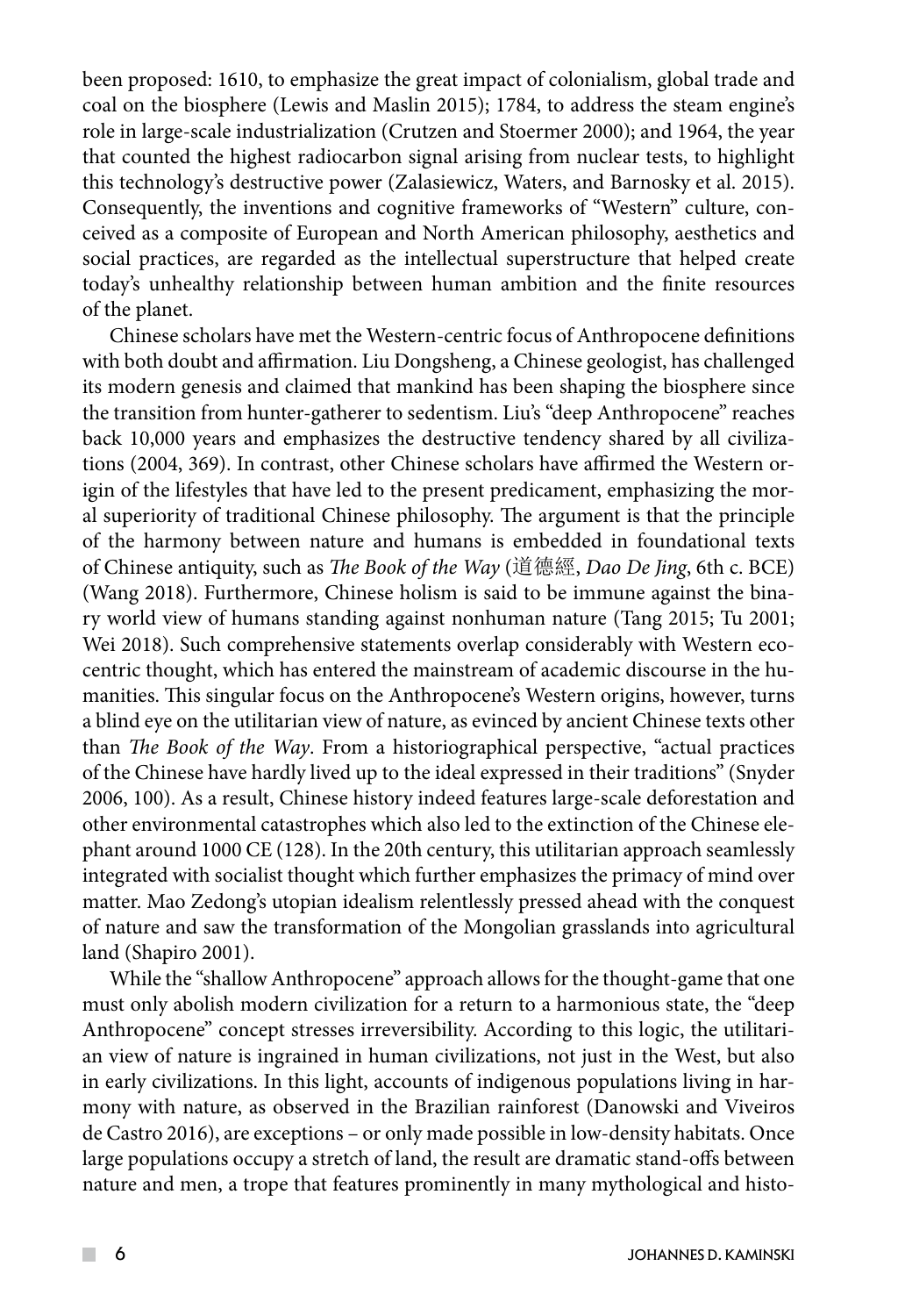riographical accounts of early cultures. Such representations of catastrophic events have shaped notions of human-nature relationship and continue to serve as model scenarios. Arguably, the science-fiction texts discussed in the present article form part of a series that start with accounts of the Great Deluge, a seemingly universal event in the past (Frazer 1916). With the survival of mankind threatened by a natural disaster, narratives connect effects to causes, thus indicate the place of human agency in the creation. In this respect, the Chinese account puts forward a point of view that appears more congenial to our Promethean Age than the corresponding Biblical passage.

In the Old Testament, the great flood marks a watershed on the cosmic level (Blecher 2017, 129). The scripture places great importance on the natural disaster's correct interpretation as a punishment sent by an angry God. After taking notice of mankind's irreformable wickedness, God resolves to wipe his creation off the face of the earth. Only Noah's family is issued a warning and provided with the ark's building plan (Genesis 6:5–17). In Bible exegesis, the vessel was never understood as an engineering feat, but as an allegory of God's relationship with man.2 A similar interpretation of the deluge as divinely imposed punishment is put forward in the Quran (Neuwirth 2019, 385–386). In the end, God's magnanimity, condensed in the symbol of the rainbow, affords humanity a new start.

In Chinese historiography, Mencius' canonical account of the Great Flood, written in the 3rd century BCE, $^3$  contrasts significantly with the Biblical narrative. In opposition to rivalling Confucian thinkers, who shared some of Christianity's bleak anthropology, his basic assumption is that human nature is good and can be continually improved by self-cultivation. Mencius also applies this self-determined attitude to man's role in the universe. In his account of the deluge, nature is supposed to be manipulated by man: "In the time of [Shun], the water, flowing out of their channels, inundated the Middle Kingdom. Snakes and dragons occupied it, and the people had no place where they could settle themselves. In the low grounds they made nests for themselves, and in the high grounds they made caves" (Mencius 1891, 92). As people are displaced from their homes, the flood event appears to modern readers as a challenge in logistics and engineering rather than divine punishment. The account continues:

Shun employed Yu to reduce the waters to order. Yu dug open their obstructed channels, and conducted them to the sea. He drove away the snakes and dragons, and forced them into the grassy marshes. On this, the waters pursued their course through the country, even the waters of the [Jiang], the [Huai], the Han, and the Yellow [Rivers], and the dangers and obstructions which they had occasioned were removed. The birds and beasts which had injured the people also disappeared, and after this men found the plains available for them, and occupied them (93).

Yu's engineering skills tackle the deadly flood so human life can flourish again. In catastrophic times, Mencius does not require the population to be God-fearing; instead, rulers must demonstrate their ability to create order. Humans must not co-exist alongside snakes and dragons, but shall live in terraformed landscapes. Mencius' account is strikingly secular and technocratic. The ruler's task is to transform nature into culture. Indeed, this passage indicates that the complicated dichot-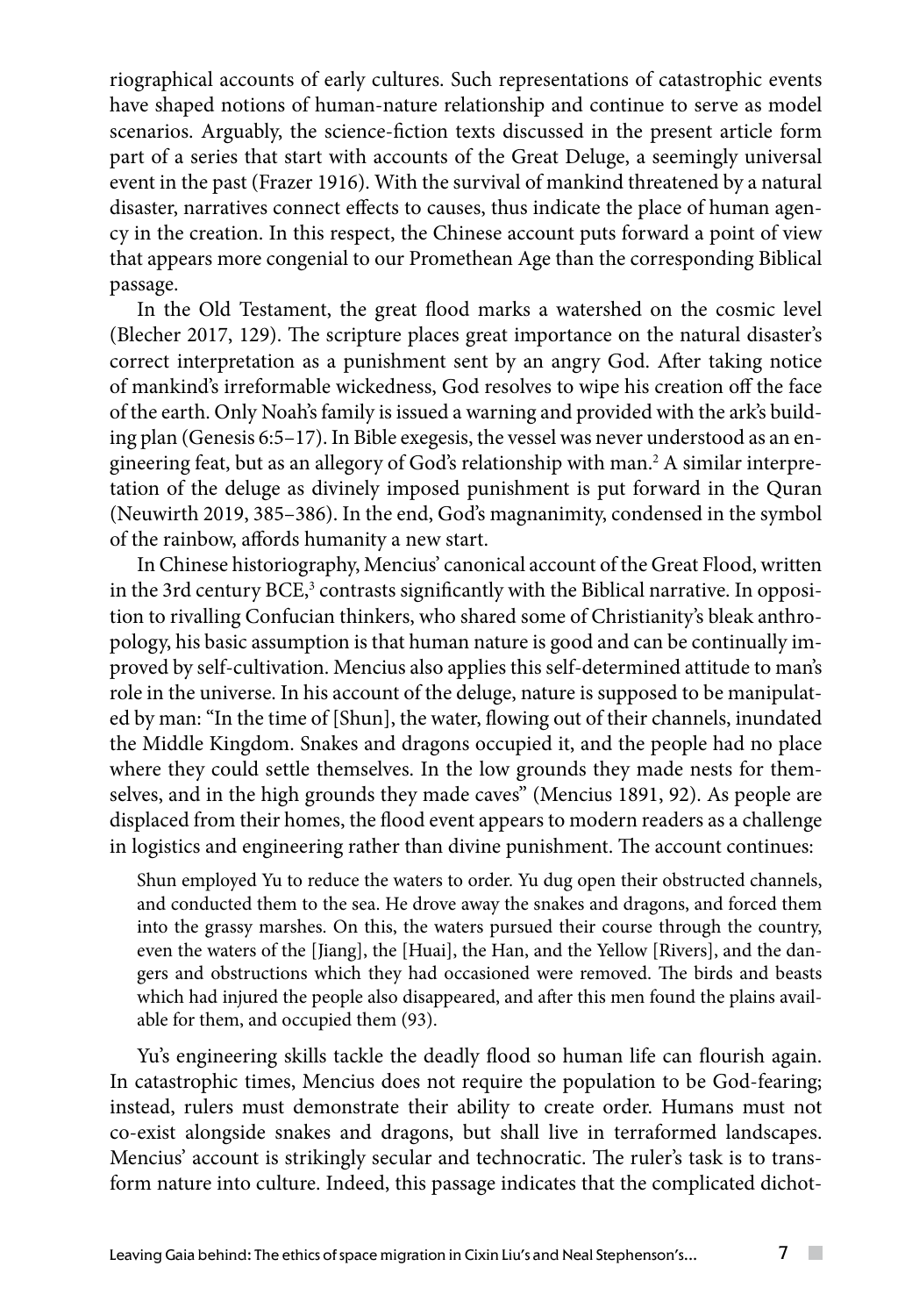omy nature/culture is not unique to the Judeo-Christian tradition, but is also rooted in the Chinese one. While only the former positions the divine outside creation, the latter's cosmos still allows for the utilitarian, even hedonistic imposition of human needs on the non-human environment (Arie 2017, 90). Since the environment lacks prestabilized harmony, it is man's call to embrace his position as a transformer of the natural world.

Indeed, this proactive stance towards nature is not limited to Mencius, but extends into the ecological impact state actors had on natural environments through to the large-scale natural destruction observed in China in the 20th and 21st centuries. Although King Yu would not have been impressed with the side effects, he would have applauded the ambition to create a human-centered biosphere. Mencius's account does not merely serve as template for the Chinese context, but forms a fitting blueprint for humankind's departure from its native planet. In comparison, Genesis illustrates a rather archaic perspective on human agency. Even if mankind was meant, in the Biblical formulation, to "have dominion over the fish of the sea, and over the fowl of the air, and over every living thing that moveth upon the earth" (Genesis 1:28), extending this already drastic control to include inanimate matter represents an infringement upon God's prerogatives.

## **ABANDONING THE PLANET**

Literary science fiction excels at dealing with humanity in crisis. Once the planet's surface becomes uninhabitable, there are two options. First, to go underground, a trope that features prominently in subterranean fiction (Fitting 2004), and second, space migration. During the Second Industrial Revolution, fiction became growingly interested in incorporating scientific ideas into such narratives, as evidenced by Jules Verne's *From the Earth to the Moon* (*De la Terre à la Lune*, 1865) and Edward Everett Hale's *The Brick Moon* (1869). After a slight delay, Chinese authors started to pen their own visions of space travel. In Huangjiang Diaosou's *Tale of Moon Colonists* (月球之民地小說, *Yueqiu zhimindi xiaoshuo*, 1904–1905), human explorers encounter, to their great shock, a superior civilization on the Moon.

Despite the boom of techno-optimistic science fiction in America, the beginning of the Cold War also inaugurated, owing to the nuclear threat, a postapocalyptic imaginary of planetary destruction (Hammond 2006; Williams 2011). For example, Ray Bradbury's short-story collection *The Martian Chronicles* (1950) follows the fate of humans stranded on Mars after a nuclear war devastated Earth, who are cut off from home and start adapting to life on the Red Planet. In the same year, Robert A. Heinlein published *Farmer in the Sky* (1950). Here, Earth, overcrowded and plagued by famine, is happily abandoned by space colonists who are heading to Ganymede, one of Jupiter's moons. In contrast, optimism prevailed in Chinese science fiction of the time. As the world of letters became increasingly dominated by politics, there existed little tolerance for pessimistic scenarios. Wenguang Zheng's short story of 1957, "Builders of Mars" (火星建設者, "Huoxing jianshezhe"), tells of the interstellar success story of socialism as Martian colonization begins. However, Cixin Liu's prose brought an unprecedented pessimism to science fiction. In contrast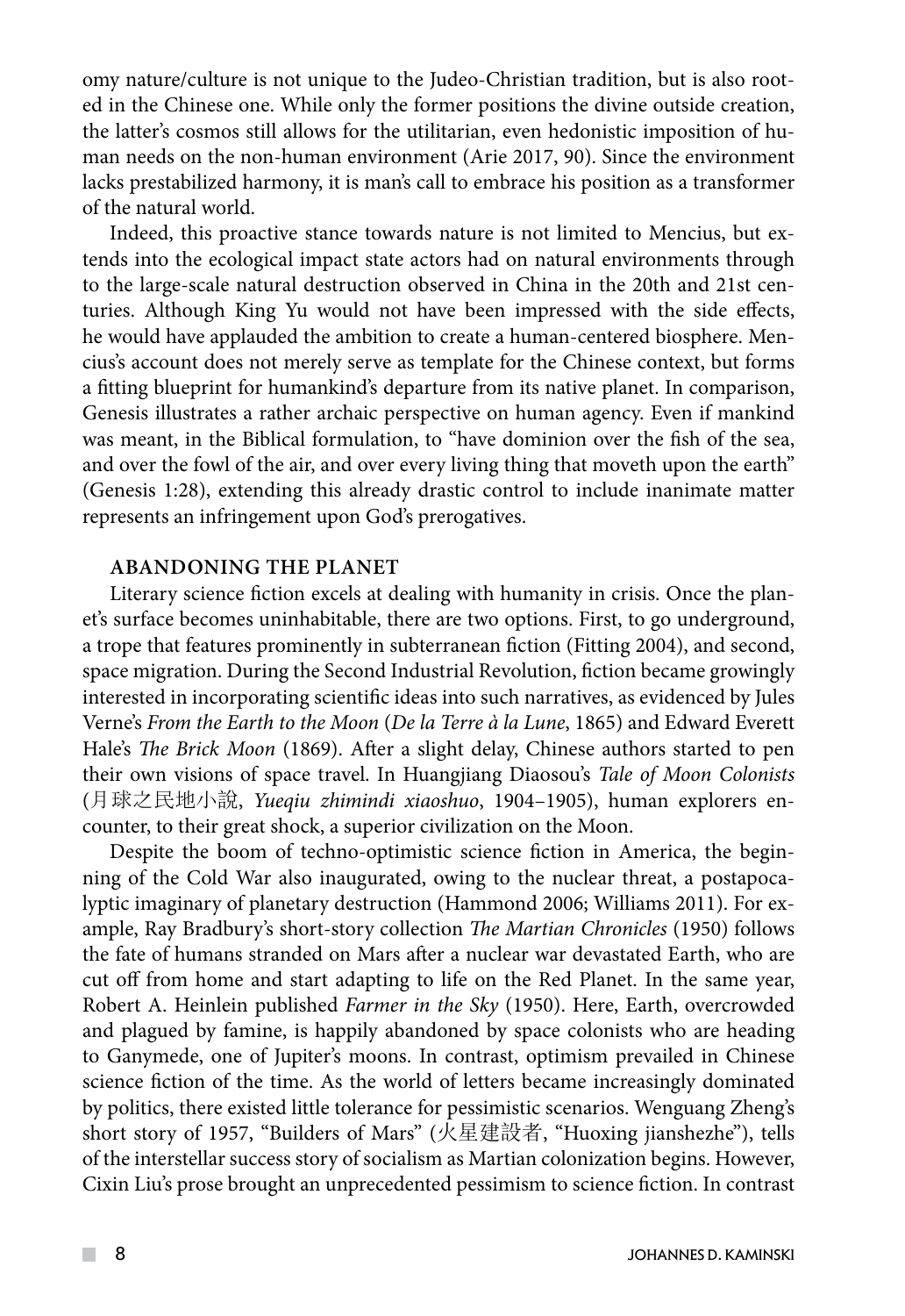to the sanguine *Star Trek* universe, where different alien civilizations engage in largely peaceful political collaboration, Liu's trilogy portrays the universe as a Darwinian battleground. Humanity does not act as a bringer of civilization, but faces destruction by mightier beings. In contrast to classics such as H.G. Wells's *War of the Worlds* (1898), mankind is not saved by earthly pathogens that turn out deadly for the invaders; instead, the attack reveals our fundamental incapability to perform large-scale rescue operations.

In Liu's trilogy, the basic assumption is that every highly developed intelligence would rather destroy lesser ones than allowing them to develop into future rivals. Luo Ji, one of the protagonists, explains this principle as follows:

The universe is a dark forest. Every civilization is an armed hunter stalking through the trees like a ghost, gently pushing aside branches that block the path and trying to tread without sound. Even breathing is done with care. The hunter has to be careful, because everywhere in the forest are stealthy hunters like him. If he finds other life [...] there's only one thing he can do: open fire and eliminate them. [...] This is the picture of cosmic civilization (2015, 484).

Extermination is also what the Trisolarians have in mind for Earth. They intend to wipe out the human population to create space for their own people. Thrilled by this prospect, a small segment of the population, the Earth Trisolaris Organization, even embraces the advent of the Trisolarians. Led by Mike Evans, an American environmentalist, their argument is that Earth's annexation by a more intelligent species is preferable to keeping humans in power. Meanwhile, the rest of humanity, led by the United Nations, starts working on saving mankind from extinction. Given the four-hundred years needed for the Trisolarians' journey from Alpha Centauri to the Solar System, there is plenty of time to explore different solutions. In face of the alien civilization's technological superiority, state leaders initially agree to strive for the stars: "a [...] realistic goal would be to construct starships to enable a small portion of the human race to flee to outer space, thereby avoiding the total extinction of human civilization" (39). The plan is that all developed nations will funnel their resources into building the necessary technology, including a space elevator and nuclear fusion propulsion. Yet the "Human Escape Plan" is quickly abandoned − for reasons that will be discussed in the next section.

Other plans include the construction of a defensive space fleet, a rather hopeless endeavor, and the appointment of four "Wallfacers", that is, strategists with access to unlimited budgets, who are not accountable to anyone. Luo Ji, an inconspicuous academic, becomes one of them and discovers the "dark forest" principle: if one hunter is about to attack another one, it becomes strategically desirable to involve a third hunter. The idea is that humans can broadcast the coordinates of Earth into the universe, thereby exposing themselves to a preventive strike by a third civilization. This would wipe out not only humanity but also the prospective colony of the Trisolarians, who try to block the broadcast into space. Luo Ji succeeds in bypassing their shield, which leads to a short-term triumph: the Trisolarians turn away from Earth. However, the imminent destruction is only postponed, and humanity retreats into large-scale space cities behind Jupiter – only to be wiped out regardless. This melan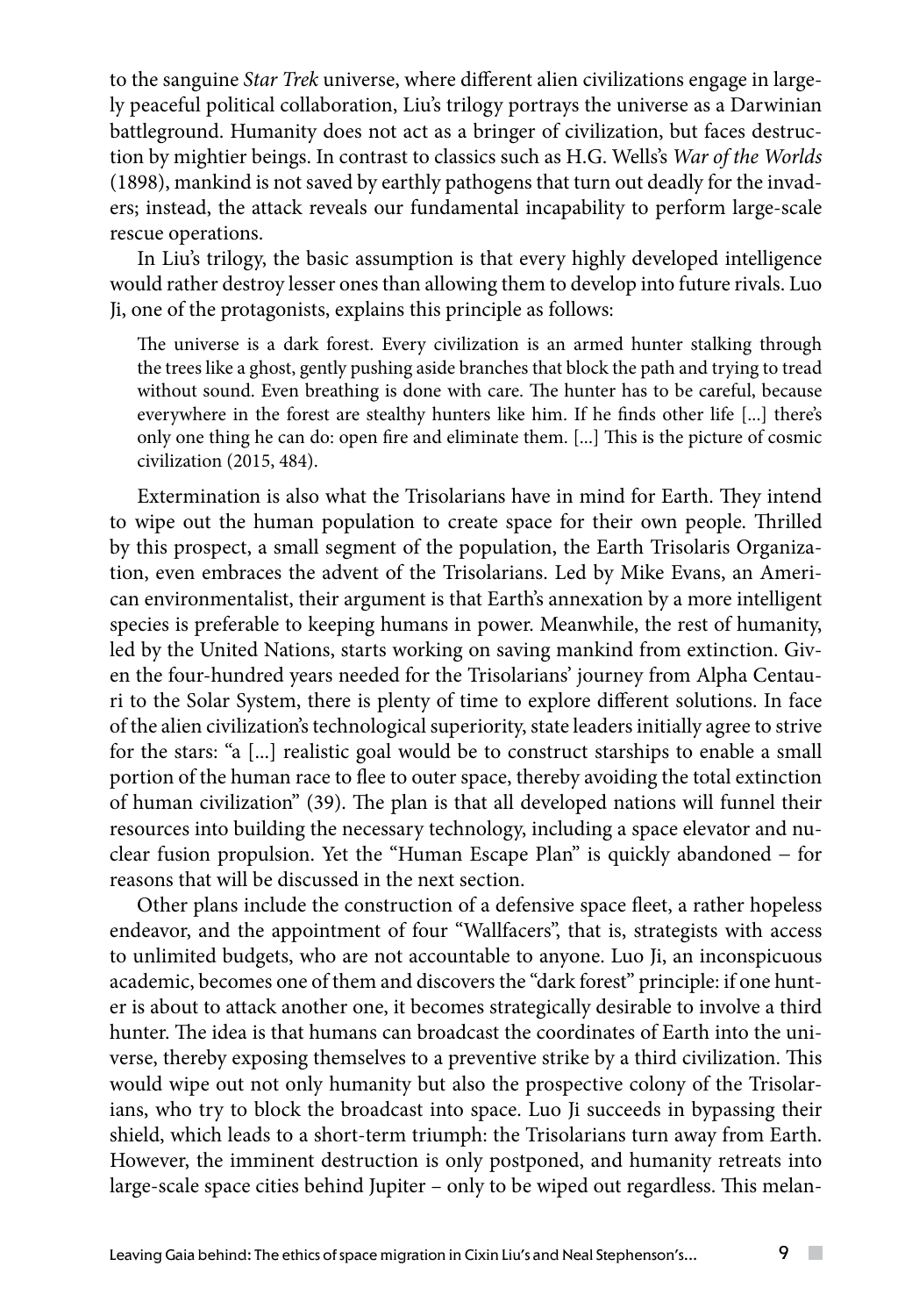cholic end is somewhat balanced by a narrative trick that allows the book to cover the remaining time until the Big Crush, the end of the universe itself, set eighteen million years in the future. Two remaining humans can escape into a "pocket universe", from where they can inhabit a space outside time.

In Stephenson's *Seveneves*, the UN is tasked with an analogous endeavor, yet must act much faster. After an unknown projectile pierces the Moon, space migration must be accomplished within two years only; by then, the broken satellite will break into ever smaller fragments with exponential increase. Dissolved into myriad meteors, the satellite's fragments will eventually engulf the planet in a sea of fire. As the remaining people on Earth await the deadly impacts, 1,500 people are already stationed in the orbit. Subsequently, the total population of the space station shrinks to sixteen people, and, after another incident, to seven women. In order to ensure the survival of humanity, the entire concept of progeny is overhauled. Using parthenogenesis, a form of reproduction known from insects, worms and reptiles, the seven women recombine their own DNA-strains and start producing non-identical clones of themselves. At this point, the novel makes a bold leap. In the year 7000 CE, the offspring of the eponymous seven Eves have installed themselves on a ringworld, an interconnected belt that revolves around Earth. By now, all fragments of the Moon have crashed into the surface and left the environment ready for large-scape terraforming operations. A hospitable environment is created through advanced forms of geo-engineering. Our species, after having undergone radical change itself, descends from space to step on old, yet unfamiliar ground.

The notion of a thoroughly transformed, man-made biosphere forms part of a series that begins with King Yu rather than Noah. While the latter could rely on God's grace, Shun had to take the right decisions, including the recruitment of Yu, the engineer. But while the ancient Chinese text praises the creation of artificial environments to host human life, Mencius' report does not mention the changes within the populations itself. In the Space Age, however, such manipulations are exacerbated by biopolitical fantasies.

## **"OBLIQUE" ETHICS**

The fundamental idea of space migration is the creation of a global state of emergency which provides new legitimacy for biopolitical measures. According to Giorgio Agamben, this kind of situation allows for a convenient suspension of the rule of law, granting political leaders the power to decide who should live and who should be left to die (2002, 130). While a tyrant is rarely asked to justify the rationale of such decisions, Liu's and Stephenson's texts put forward scenarios in which decisions are presented as careful trade-offs between losses and gains. The idea of ensuring the survival of selected individuals at the expense of others stands at the heart of pragmatic ethics, a line of inquiry that has a penchant for dramatic thought-games.

In Stephenson's *Seveneves*, a managerial elite approaches decision-making in a rather postdemocratic fashion. There is no plebiscite on how to proceed; instead, the masses are nudged into accepting the inevitable. In a worldwide broadcast, a geneticist explains the procedure: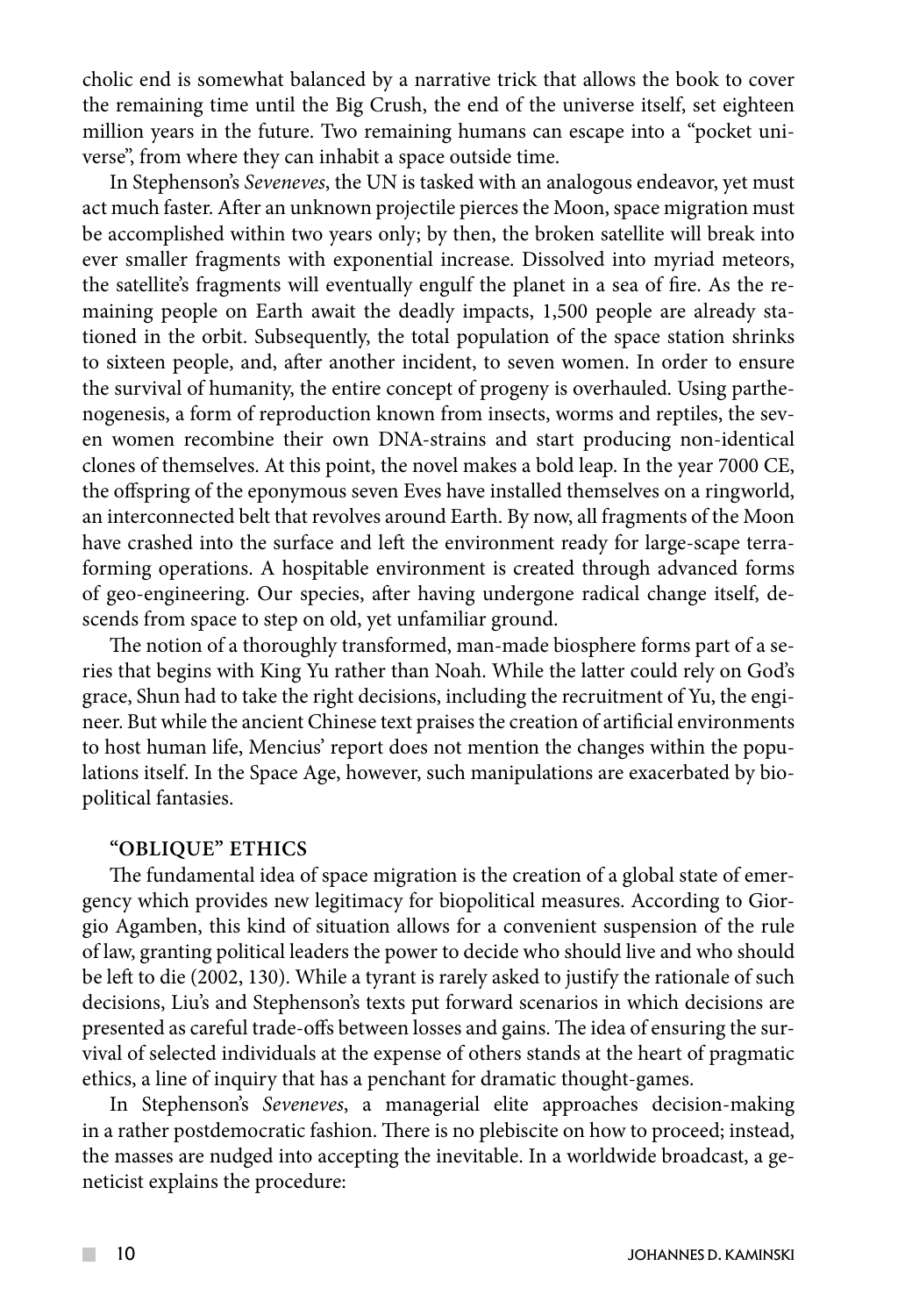We ask every village, town, city, and district to perform a Casting of the Lots and to choose two young persons, a boy and a girl, as candidates for training and inclusion in the crew of the Cloud Ark. [...] Our objective is to preserve, as best we can, the genetic and the cultural diversity of the human race. [...] The boys and the girls so chosen [...] will be gathered together in a network of camps and campuses, where they will be trained for the mission they are to undertake (2015, 58).

The wording, as an informed listener in the book knows, is highly euphemistic: "It would get competitive. Perhaps brutally so" (58–59). In the meantime, the world population resigns itself into accepting its doom. Those who feel depressed about the situation can take euthanasia pills that are handed out by the governments − free of charge (290). Overall, the rescue project enjoys wide support: "Oh, there had been some outbreaks of civil disorder, but for the most part people were taking it surprisingly calmly" (196). In Stephenson's novel, a new ethics will not be forged on Earth, where a sense of collective sacrifice prevails, but in space.

In Liu's first instalment of the trilogy, state leaders face a dilemma. Although the "Human Escape Plan", involving the construction of large-scale generation ships, is most promising for the preservation of mankind's existence, the plan is unworkable. The preferential treatment of a future elite – taking advantage of a century, possibly centuries, of economic sacrifice – would risk major social unrest, perhaps a world war. A supporter of the Trisolarian invasion ponders: "Who goes and who remains involves basic human values, values which in the past promoted progress in human society, but which, in the face of ultimate disaster, are a trap. Right now, the majority of humanity has not realized how deep this trap is. [...] No human can escape this trap" (2015, 44). With some delay, state leaders also become cognizant of mankind's impasse situation and declare this plan illegal. Four-hundred years later, after humanity's retreat into Jupiter's shadow, there is renewed interest in the Escape Plan, this time in connection with lightspeed travel. But once again, this route is seen as incompatible with human rights, and its charismatic proponent is put to death (2016, 460). As the trilogy ends with the comprehensive destruction of the Solar System, it turns out that space migration was the only realistic hope that humanity ever had. Only two renegade spaceships escape into the darkness of space and eventually find new habitats.

While Stephenson demonstrates successful space migration and Liu its fateful cancellation due to humanist concerns, both authors are united in their positive assessments of an escape plan, including the preferential treatment of selected individuals. Human rights, they argue, are incompatible with the dawn of the Space Age. In view of the Universal Declaration of Human Rights, adopted by the General Assembly of the UN in 1948, this plan includes a direct violation of the right of self-determination (Article 1) and the inherent right to life (Article 6). Arguably, the Universal Declaration is an inadequate frame of reference; after all, it was not intended for the cataclysmic scenarios envisioned by both authors, but to promote peace among nation states after two world wars. To fill this gap, both authors put forward an alternative approach, one that seamlessly connects to the worst-case scenarios imagined in pragmatic ethics. Both authors' advocacy for a space elite can be seen as a dra-

 $\sim$  10  $\pm$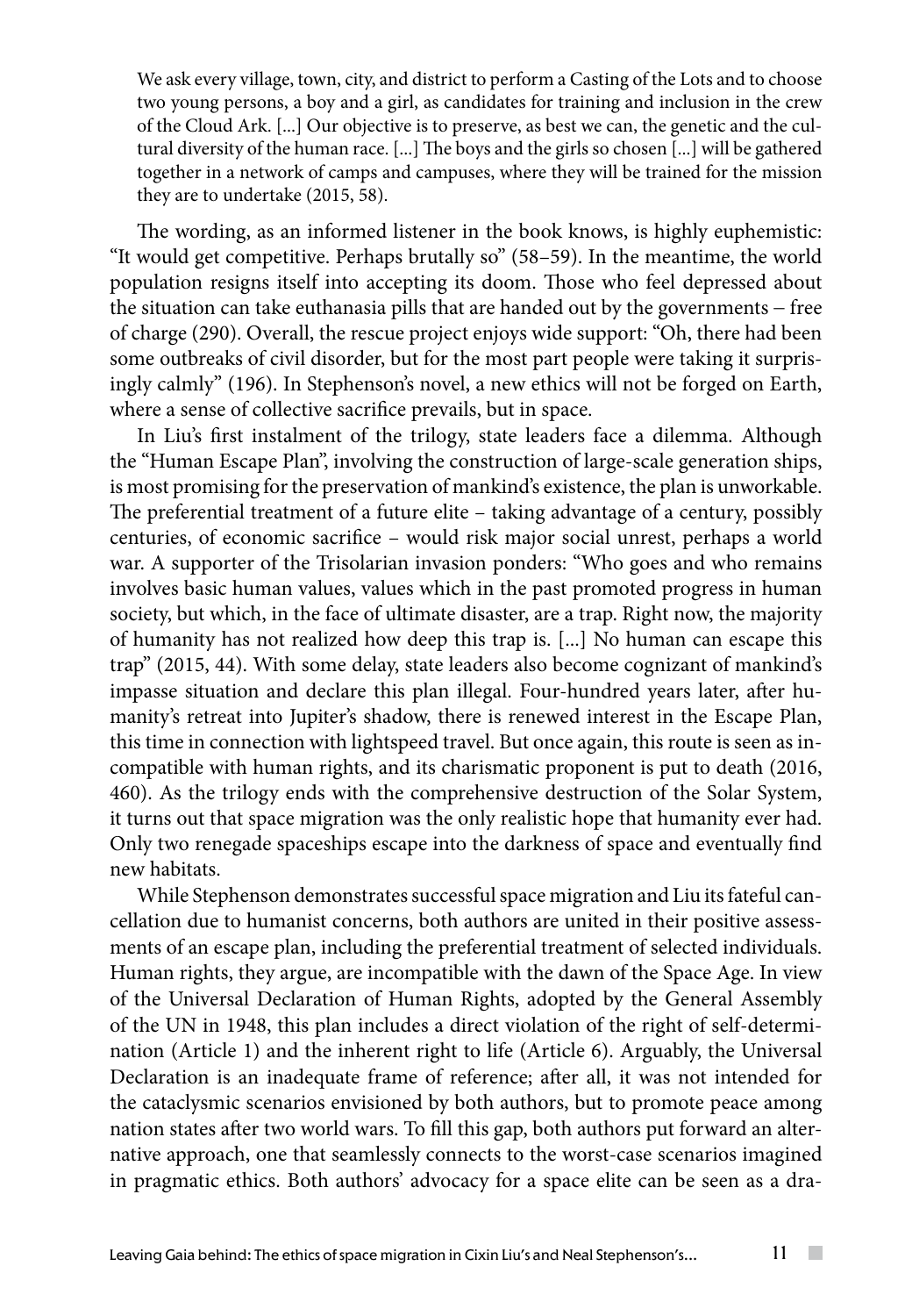matic exploration of the doctrine of the double effect, as brought to prominence by Philippa Foot's discussion of collateral damage. Accordingly, "it is sometimes permissible to bring about by oblique intention what one may not directly intend" (2002, 24). Foot's point of reference is the "trolley problem". The driver of a runaway trolley has two options: either to follow the straight track and steer the vehicle into a group of five – or to divert the trolley to the sidetrack, killing one person only. Since the driver faces a conflict of negative duties, Foot prefers him to choose the smaller damage. Arguably, Stephenson and Liu also stage scenarios of oblique intention, as the formation of a space elite is a question of letting the remaining population die, a scenario deemed preferable to universal death. In short, in a situation where everyone is bound for death, the principal question is not *who* survives, but *whether* someone survives at all.

In the past, such survivalist ethics were already applied to pressing global issues. In view of overpopulation and migration, the American ecologist Garrett Hardin recommended to withhold food aid from populations that experience emergency situations; after all, such support undermines local efforts of population control (1974, 564). Today, Hardin's proposals are classified as the ideological products of ethno-nationalism with genocidal undercurrents. As if intended to showcase the positive choice for human life that is judged as superior to others, Liu's third tome illustrates the awkward choices involved in such rescue operations. With three remaining seats available in their spacecraft, one crew member despairs, wondering to herself: "There are billions of people on the Earth. [*...*] How am I supposed to pick?" Facing a group of children, she is unable to act. Her hard-boiled colleague, however, steps in and improvises an oral exam: "Everyone, listen up. I'm going to ask three questions. Whoever gives the right answers first gets to come with us" (2016, 391). In a way, this procedure recalls *gaokao*, the life-determining university exam procedures in China. But instead of determining a person's chance of becoming a blue- or white-collar worker, it means the difference between life and death.

Applying Foot's and Hardin's pragmatism to Liu's scenario shows that the good intention of sticking to basic human values becomes irrelevant in emergency situations. Alongside Friedrich Nietzsche's *On the Genealogy of Morals* (*Zur Genealogie der Moral*, 1887), they argue that ethical codes do not represent timeless values, but result from concrete historical circumstances. In times of crisis, sticking with the moral constraints of another age is not only impractical, but misses the entire point of behavioral codes. The present examples of Space Age fiction would agree. The pragmatic effect of humanist virtue is nil: neither would the Trisolarian threat go away if humanity demonstrated noble behavior, nor would the Moon realign into a spherical satellite if nobody entered the orbit. The staggering passivity of Stephenson's world population is possibly rooted in this realization: no matter which route the trolley takes, one will be hit either way.

#### **SPACE ETHICS**

In contrast to Victorian literature, e.g. Joseph Conrad's *Heart of Darkness* (1899), space migration fiction entertains a relaxed attitude towards the realignment of be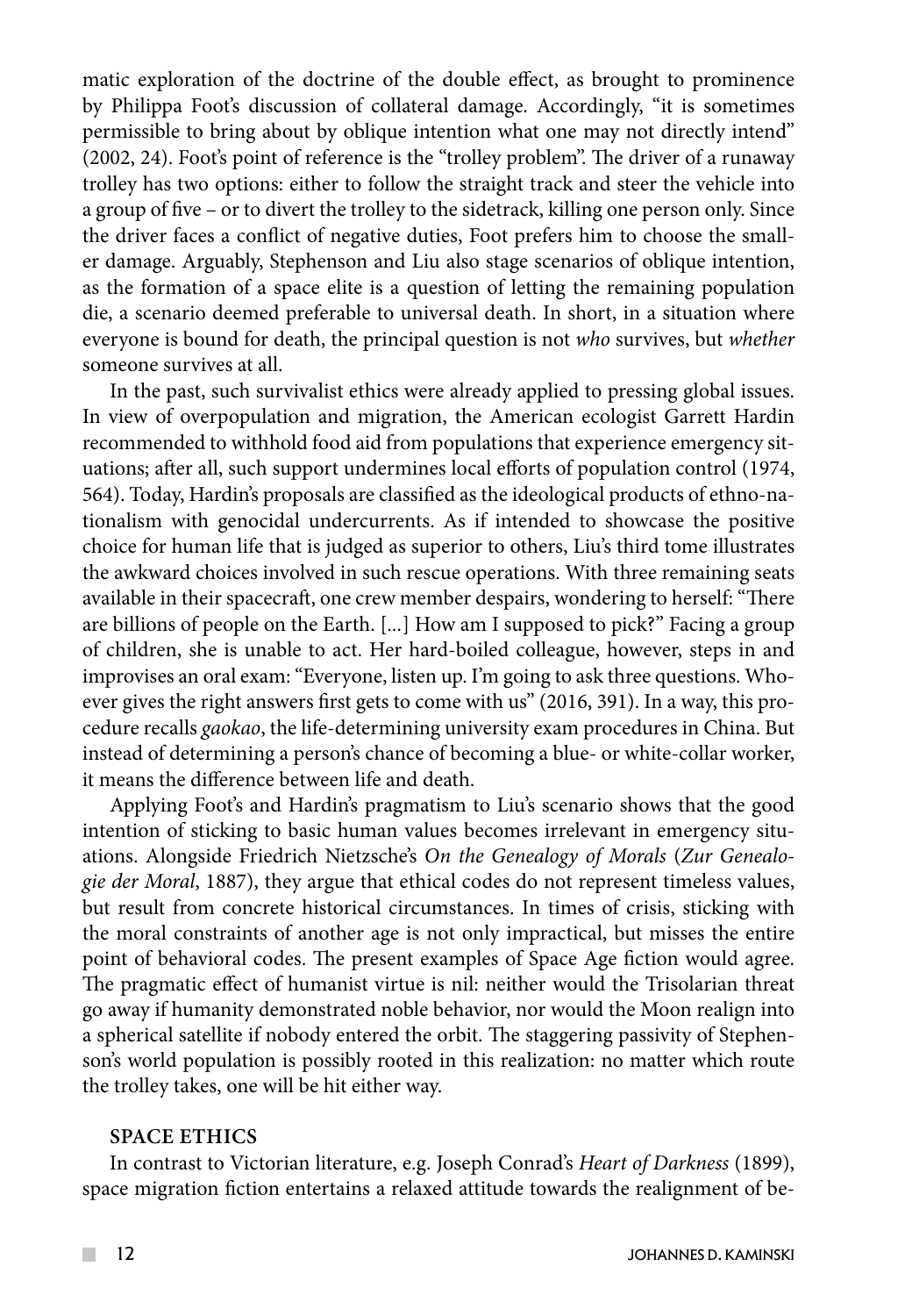havioral standards. In Liu's trilogy, such transformations are observed on board the spaceships *Gravity* and *Blue Origin*; in Stephenson's novel, hell breaks out after the orbiting survivors witness the destruction of the planetary surface.

After 200 years have passed since the Trisolarians communicated their plans, the first interstellar battleships are ready. As they are attacked by an invincible remote-controlled alien object, several commanders seize the moment and leap into the unknown. They become mutinous, defy orders to return to Earth and break off contact. From this moment on, they face a new enemy, each other. Since resources are limited, the most promising way of long-term survival implies the siege of other escaped ships. During the standoff between two vessels, one captain tries to justify his decision: "'The birth of a new civilization is the formation of a new morality.' He removed the first safety lock of the H-bomb warheads. 'When they look back in the future on everything we've done, it may seem entirely normal'" (2015, 456). Unfortunately, the other ship's captain pre-empts his decision and pulls the trigger earlier.

Escaping into space, we learn, is not just a physical process, where one moves along new coordinates, but it also implies a moral transformation. Human morality as we know it developed on a lush planet that could, in theory, feed six billion people. In space, however, this morality breaks down. Groups of survivors can only exist at the expense of others, whose energy sources must be exploited and whose protein is needed for sustenance. The mutineers take to eating defenseless colleagues who lie in a state of hibernation. Eventually, one of the cannibal-carrying space ships is caught. Back on Earth, their captain is put on trial and defends himself with an anthropological argument:

Life reached an evolutionary milestone when it climbed onto land from the ocean, but those first fish that climbed onto land ceased to be fish. Similarly, when humans truly enter space and are freed from the Earth, they cease to be human. [...] When you think about heading into outer space without looking back, please reconsider. The cost you must pay is far greater than you could imagine (2016, 116).

The trope of cannibalism epitomizes the new morality that awaits us in space. Hanging on to old regimes of morality, like not harming others and not using other humans as food sources, becomes an obstacle for survival.

It is difficult to tell apart the new morality, as asserted by the captain, from the "natural state of men", which Thomas Hobbes defined as "mere war, and that not simply, but a war of all men against all men" (1949, 29). Does the ultimate goal of mankind, the conquest of space, entail its return to a state that civilization that is "deprived of all that pleasure and beauty of life, which peace and society are wont to bring with them" (30)? In Liu's text, this devolutional perspective on space travel is entertained by a group of people who prefer to abandon technological advancement altogether. Their argument is that "once humanity headed for space, it would inevitably regress socially. Space was like a distorting mirror that magnified the dark side of humanity to the maximum" (2016, 409). The Space Age sees the advent of irritating patterns of behavior that can be interpreted as a return to plain barbarism or, without moral judgement, as ethical renewal. Both narratives stress the inevitability of this transformation lest humanity should go extinct. Here, the trolley problem is modified though

 $\sim$  10  $\pm$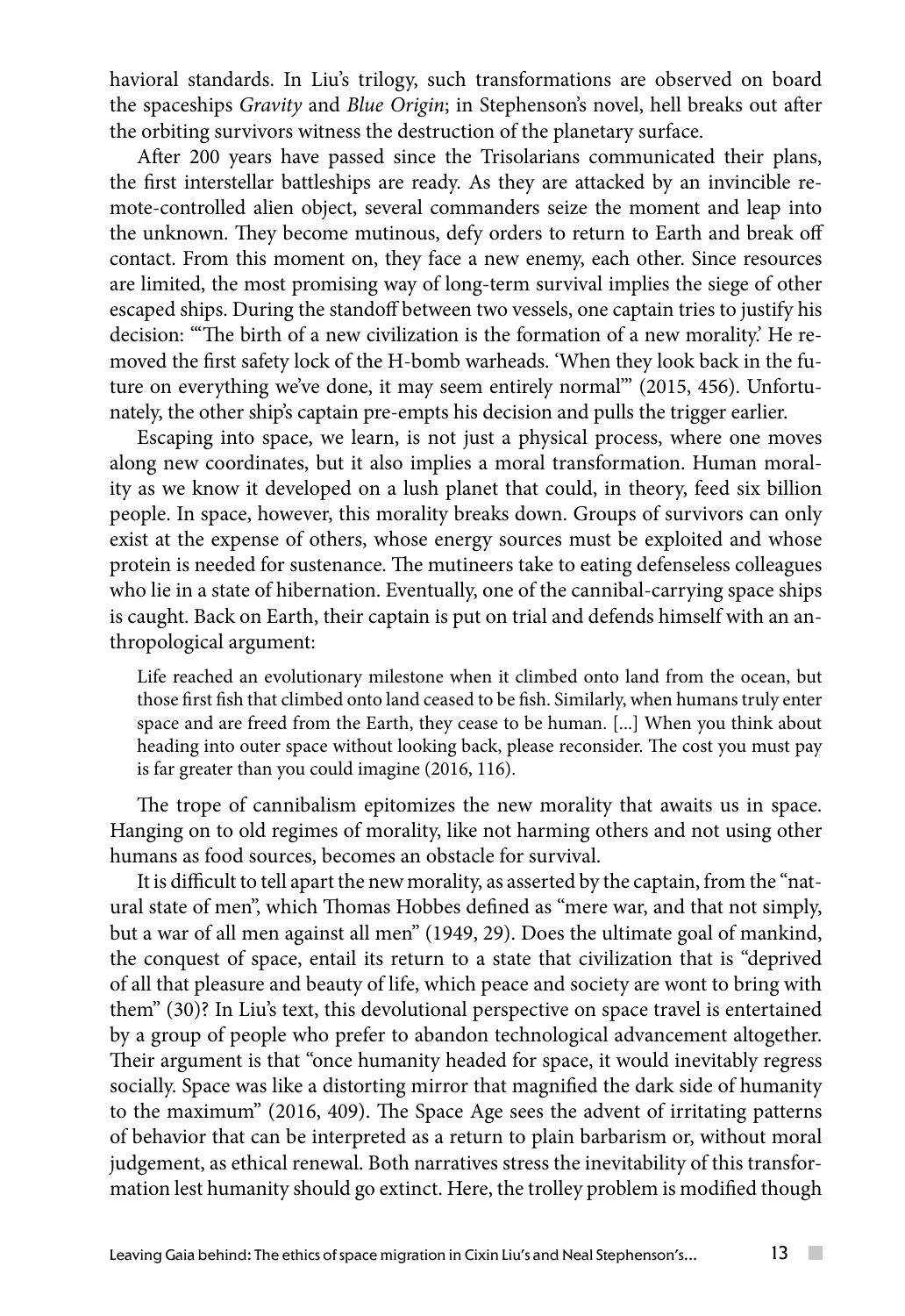factoring in the driver's existential needs. The question is not how many deaths he will take into account, one or five, but what he intends to do with the corpses. Will he take advantage of this free meal or will he remain hungry?

Cannibalism is also a pertinent trope in Stephenson's *Seveneves*. Once in orbit, the space population gets embroiled in the first interstellar civil war. After divisions between two factions deepen, one group intends to leave for Mars, a plan at odds with scientific advice. As expected, the pioneers quickly discover that their food sources dwindle, so they turn to protein sourced from other humans. As the two warring parties resume contact, the commander of the space station wonders:

"What have you been eating?"

Aida snapped her head around, as if surprised by the question, and looked quizzically into the camera. "Each other. Dead people, I mean."

There was a long silence during which [they] all exchanged looks. The terrible thing was that they had considered doing the same thing, many times. Every freeze-dried corpse that they jettisoned was a big collection of protein and nutrients that, from a certain point of view, could seem mouthwatering.

Seeming to read their minds, Aida went on: "And you?"

"You mean, have we resorted to eating dead people? No," Doop said (520).

After further battle, the final survivors move the space station into an asteroid's cavity. Here, they set up a colony from which, 5,000 years later, the planet will be repopulated, and from this moment onwards, there are no further instances of cannibalism.

As the ultimate emblem of an inverted world order, the perception of cannibalism used to divide the human population into those who observe restraint and those who regress into savagery. In Daniel Defoe's *Robinson Crusoe* (1719), the first thing that the protagonist teaches Friday is the godlessness of this practice. In pragmatic ethics, this distinction is levelled out. Foot is surprisingly forgiving with regard to emergency cannibalism, giving the case of a shipwreck whose only survivors are two sailors and one cabin boy, in which eventually, the former two kill and eat the latter. According to Foot, this case is similar to the trolley problem:

Here again there is no conflict of interests so far as the decision to act is concerned; only in deciding whom to save. Once again it would be reasonable to act, though one would respect someone who held back from the appalling action either because he preferred to perish rather than do such a thing or because he held on past the limits of reasonable hope (2002, 31–32).

In Foot's analysis, non-cannibalism is merely respectable rather than an indication of ethical standards. New circumstances legitimize radical behavioral change. The faint pangs of survivor's guilt may arise occasionally, but are dismissed as reminders of an obsolete value system.

## **CONCLUSION**

The technocratic imaginary, as expressed in Liu's and Stephenson's novels, transcends cultural binaries. Liu is not particularly influenced by Chinese antiquity, nor Stephenson by the Christian heritage. Instead, both build on a utilitarian imaginary that commences with Mencius' account of King Yu's waterworks and only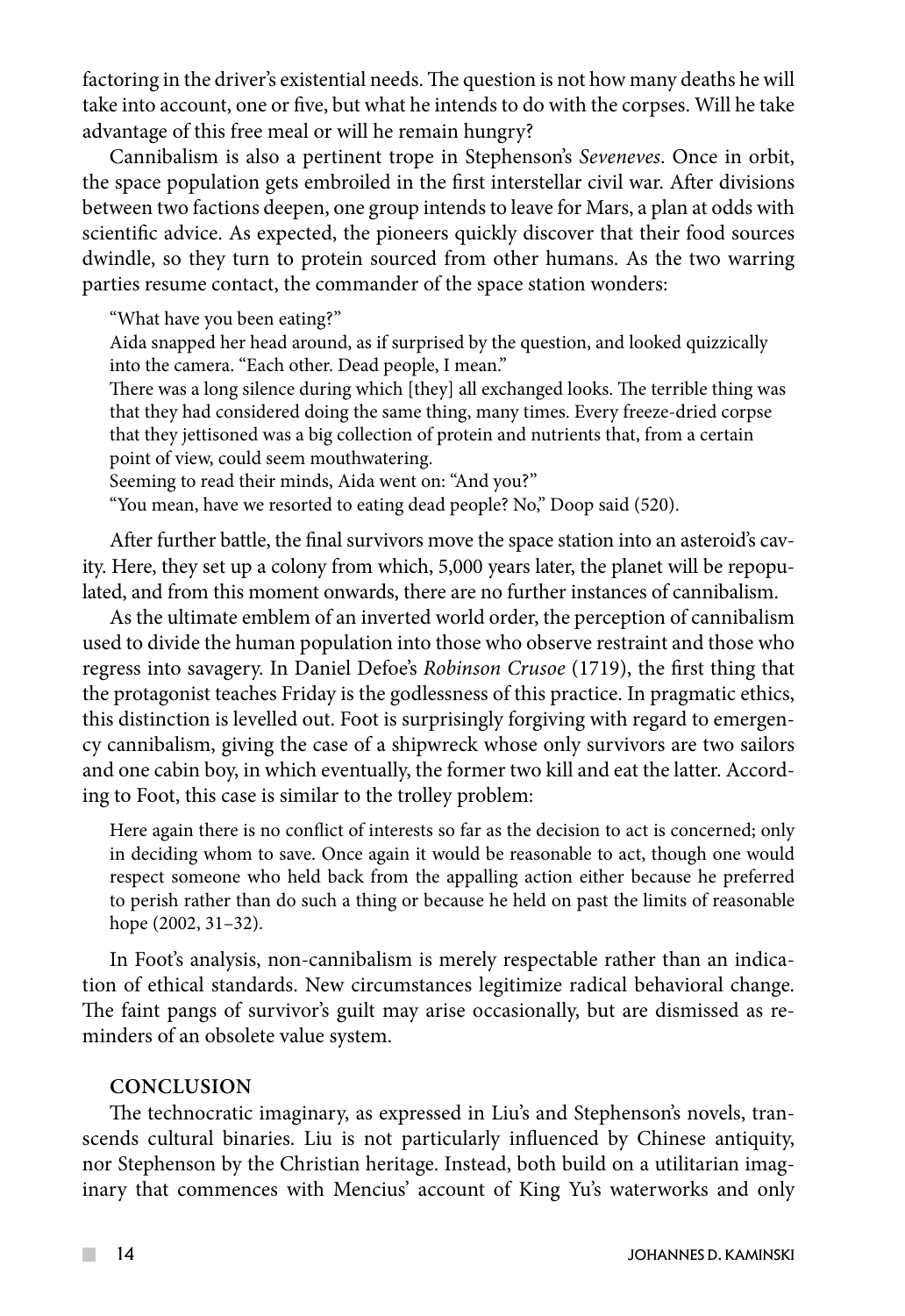reaches its most extreme form under the global capitalism forged by Western powers. In the 20th century, Mao's conquest of nature builds on Western materialism and Chinese utilitarian thought in equal parts. In comparison, the Judeo-Christian myth of the Great Deluge appears largely irrelevant today, for it fails to emphasize the transformative power of human agency on the planet. For Noah's family, the flood represents a test in faith rather than a challenge for their engineering skills.

Liu's and Stephenson's striking tableaux of humanity's future build on this utilitarian approach. The sudden transformation of the Earth's satellite into a bringer of doom and the long-term annunciation of humanity's extinction at the hands of a superior civilization are eerie scenarios that address fundamental anxieties of the present, notably the potentially drastic impact of climate change on human livelihoods from a *longue durée* perspective. As opposed to humanity's indecisive reactions to climate change, these gigantic threat scenarios are different, for they trigger global states of emergency where the rule of law is replaced by biopolitical choices. In the Space Age, we learn, humanist values no longer apply, and there exists no position of righteousness, like Noah's. Once it is too late to save Earth, humanity faces an overhaul of its value system, possibly also a renewed Hobbesian "war of all men against all men". Basic human needs, such as nutrition, are not solved by ultra-hygienic technology, like the "Replicator" in the *Star Trek* universe, but lead to cannibalism. Together with parthenogenesis, the comprehensive transplantation of life into space and planetary geoengineering, such speculative ideas have one message: when faced with adversity, humans can survive anything – but at a sufficiently high cost. As social norms collapse and the struggle of survival begins, humanity cancels its subscription to the previous foundation of transcultural universalism, the anthropology put forward by the Universal Declaration. Skeptics may argue that this altered version of ourselves is hardly worth preserving. In a world where eating human protein is "reasonable" and its rejection merely "respectable", humanity's transformation into a space caste does not honor the glorious future invoked in postwar science fiction, but heralds the rise of the Morlocks, the cannibalistic offspring of mankind, as imagined in Wells's *The Time Machine* (1895)*.*

Applying the ethical primitivism of these novels to present concerns about the future reveals a paradox. Although it remains technically impossible to conceive of humanity's migration into space, we already brace ourselves for the drastic transformation of our value systems. As global temperatures rise, extreme weather events become more frequent and food production shocks probable, we may witness this transformation – not after our ascension into space, but here on Earth already. In this light, Liu's and Stephenson's sinister space stations could be read as metaphors for the biopolitics of the near future where Philippa Foot's neat scenarios give way to Garrett Hardin's quasi-genocidal thought-games. In Liu's and Stephenson's global states of emergency, the only way forward is to overcome squeamish commitment to individual rights. To ecocentric thinkers, the erratic agency of Gaia serves as a call to transform the present world order into a more sustainable form of cohabiting with non-human agents. To trolley drivers, however, it may appear like a welcome opportunity to cleanse the tracks of superfluous pedestrians.

 $\sim$  10  $\pm$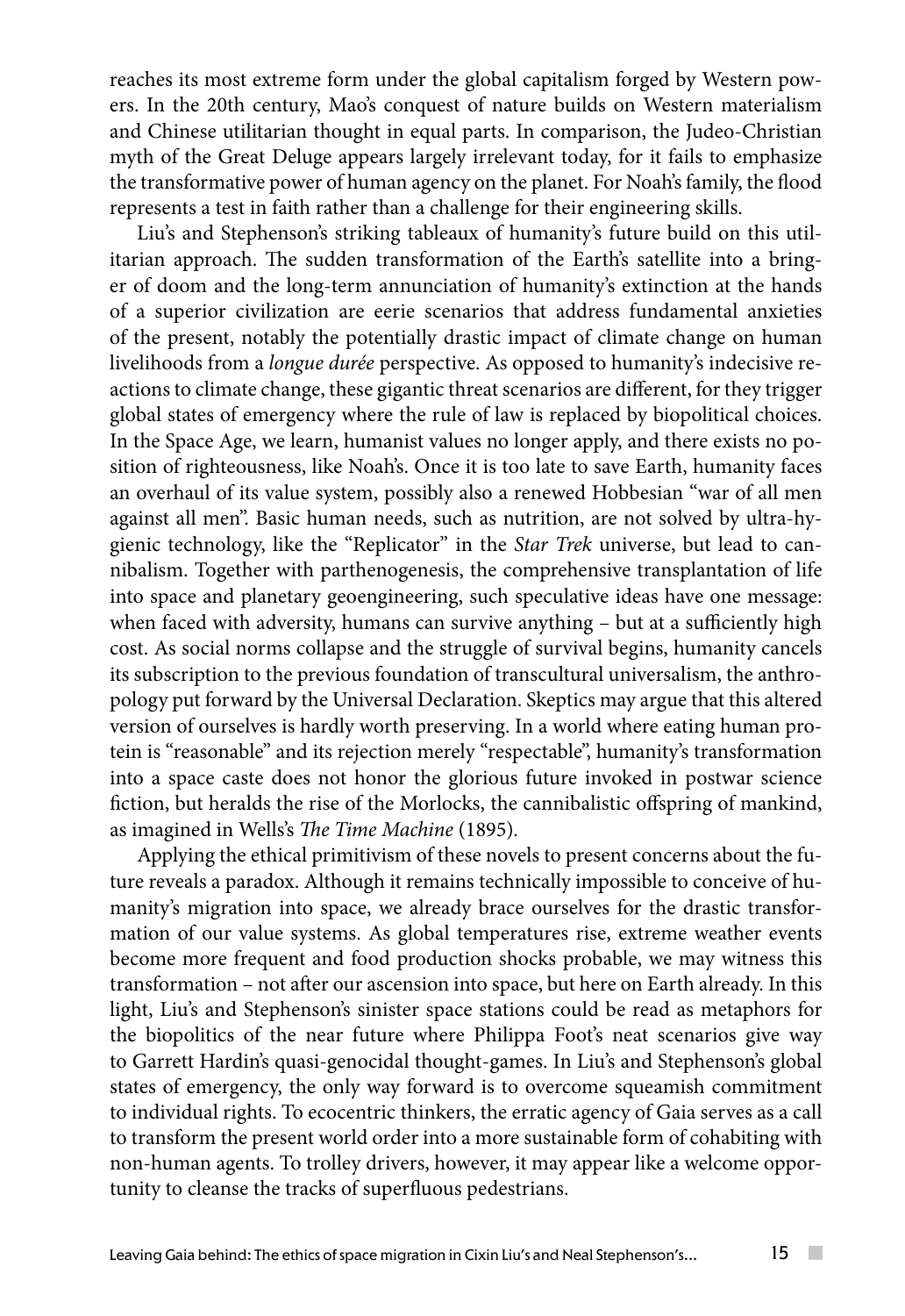#### **NOTES**

- <sup>1</sup> The interview was published in German. The original passage reads: "Die Lösung wird womöglich nicht darin bestehen, die Erde zu retten. Wenn wir aber die Forschung aufhalten, ist unser Schicksal besiegelt."
- <sup>2</sup> According to Augustine, one of the Church fathers, the ark is an allegory of Jesus Christ. The ark's door, for example, represents the wound in Christ's side (2002, 683).
- <sup>3</sup> Mencius' flood account is just one among many. The fullest early recounting of the story appears in the *Book of Documents* (書經, *Shujing*), one of the Five Confucian classics. In contrast to Mencius, however, this flood narrative is somewhat sketchy (Lewis 2006, 29–30).

#### LITERATURE

- Agamben, Giorgio. 2002. *Homo sacer: Die souveräne Macht und das nackte Leben*. Trans. by Hubert Thüring. Frankfurt am Main: Suhrkamp.
- Arie, Daisuke. 2017. "Confucianism." In *The Bloomsbury Encyclopedia of Utilitarianism*, ed. by James E. Crimmins, 90–91. London: Bloomsbury Academic.
- Augustine. 2002. *The City of God Against the Pagans*. Ed. by Robert W. Dyson. Cambridge: Cambridge University Press.
- Blecher, Adi. 2017. "Noah's Curse: Punishment and Paradox." *Journal for Ancient Near Eastern and Biblical Law* 23: 123–135.
- Broderick, Damien. 2003. "New Wave and Backwash: 1960–1980." In *The Cambridge Companion to Science Fiction*, ed. by Edward James and Farah Mendleson, 48–64. Cambridge: Cambridge University Press. DOI: [https://doi.org/10.1017/CCOL0521816262.004.](https://doi.org/10.1017/CCOL0521816262.004)
- Crutzen, Paul J., and Eugene F. Stoermer. 2000. "The ʻAnthropocene'." *Global Change Newsletter (IGBP)* 41: 17–18.
- Danowski, Déborah, and Eduardo Viveiros de Castro. 2016. *The Ends of the World.* Trans. by Rodrigo Guimaraes Nunes. Cambridge: Polity.
- Fitting, Peter. 2004. *Subterranean Worlds: A Critical Anthology.* Middletown, CT: Wesleyan University Press.
- Foot, Philippa. 2002. "The Problem of Abortion and the Doctrine of the Double Effect." In *Virtues and Vices and Other Essays in Moral Philosophy*, Philippa Foot, 20–32. Oxford: Oxford University Press. DOI: https://doi.org/10.1093/0199252866.003.0002.
- Frazer, James George. 1916. "Ancient Stories of a Great Flood." *The Journal of the Royal Anthropological Institute of Great Britain and Ireland* 46, July–December: 231–283. DOI: [https://doi.](https://doi.org/10.2307/2843393) [org/10.2307/2843393.](https://doi.org/10.2307/2843393)
- Gilbey, John. 2015. "After the Cataclysm." *Nature* 521 (7551): 159. DOI: https://doi.org/10.1038/521159a.

Hammond, Andrew, ed. 2006. *Cold War Literature: Writing the Global Conflict.* London: Routledge.

Hardin, Garrett. 1974. "Living on a Lifeboat." *BioScience* 24, 10: 561–568.

- Hill, Joseph A., and Eric N. Olson. 2008. "Cardiac Plasticity." *The New England Journal of Medicine* 358, 13: 1370–1380. DOI: https://doi.org/10.1056/NEJMra072139.
- Hobbes, Thomas. 1949. *De Cive: Or the Citizen*. Ed. by Stirling P. Lamprecht. New York, NY: Appleton-Century-Crofts.
- IPCC (Intergovernmental Panel on Climate Change). 2018. "Global Warming of 1.5°C: An IPCC Special Report." Accessed July 1, 2020. https://report.ipcc.ch/sr15/pdf/sr15\_spm\_final.pdf.
- Israel, Jonathan. 2011. *Democratic Enlightenment: Philosophy, Revolution, and Human Rights, 1750–1790*. Oxford: Oxford University Press.
- Keel, Hee-Sung. 2007. *Meister Eckhart: An Asian Perspective*. Leuven: Peeters Publishers.
- Latour, Bruno. 2018. *Down to Earth: Politics in the New Climatic Regime*. Trans. by Catherine Porter. Cambridge: Polity.
- LeGuin, Ursula K. 1979. "Introduction to The Left Hand of Darkness." In *The Language of the Night: Essays on Fantasy and Science Fiction*, 2nd edition, 155–159. New York, NY: G.P. Putnam's Sons.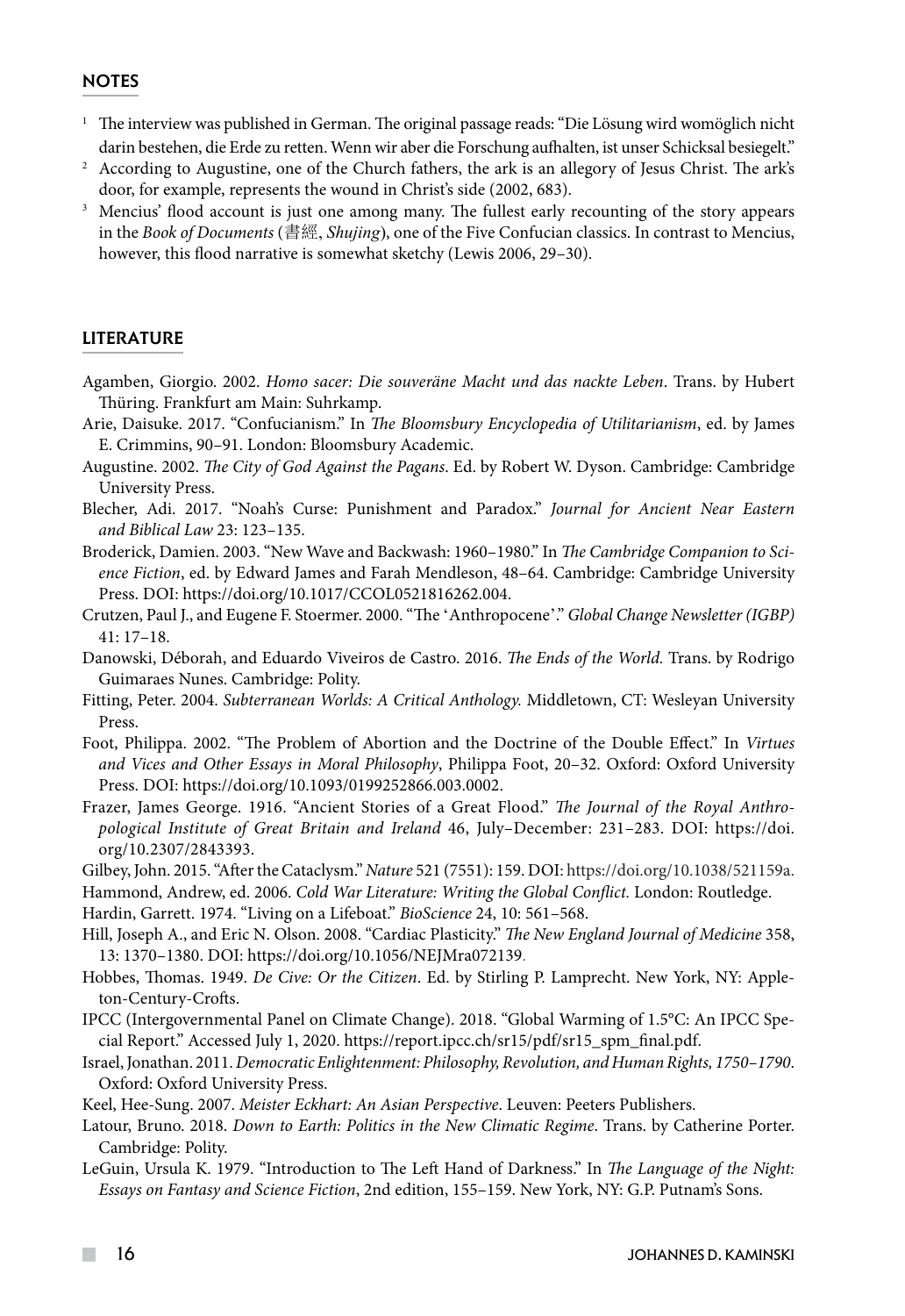Lewis, Mark Edward. 2006. *Flood Myths of Early China.* Albany, NY: State University of New York Press.

- Lewis, Simon L., and Mark A. Maslin. 2015. "Defining the Anthropocene." *Nature* 519 (7542): 171–180. DOI: [https://doi.org/10.1038/nature14258.](https://doi.org/10.1038/nature14258)
- Li, Hua. 2015. "The Political Imagination in Liu Cixin's Critical Utopia: ʻChina 2185'." *Science Fiction Studies* 42, 3: 519–540. DOI: https://doi.org/10.5621/sciefictstud.42.3.0519.
- Liu, Cixin. 2015. *The Dark Forest*. Trans. by Joel Martinsen. London: Head of Zeus.
- Liu, Cixin. 2016. *Death's End*. Trans. by Ken Liu. London: Head of Zeus.
- Liu, Dongsheng. 2004. "Kaizhan 'Renleishi' Huanjing Yanjiu" [Beginning of Anthropocene Research]. *Quaternary Science* 24, 4: 369–378. DOI: https://doi.org/10.3321/j.issn:1001-7410.2004.04.001.
- Longnecker, David E., Frederick J. Manning, and Melvin H. Worth. 2004. *Review of NASA's Longitudinal Study of Astronaut Health*. Washington, DC: The National Academies Press.
- Mencius. 1891. *Works*. Trans. by James Legge. New York, NY: John B. Alden.
- Musk, Elon. 2012. Twitter Post. November 27. Accessed July 1, 2020. https://twitter.com/elonmusk/ status/273483420468932608.

Neuwirth, Angelika. 2019. *The Qur'an and Late Antiquity: A Shared Heritage*. Oxford: Oxford University Press. DOI: https://doi.org/10.1093/oso/9780199928958.001.0001.

- Powell, Corey S. 2019. "Jeff Bezos Foresees a Trillion People Living in Millions of Space Colonies. Here's What He's Doing to Get the Ball Rolling." *NBC* May 15. Accessed July 1, 2020. https://www.nbcnews.com/mach/science/jeff-bezos-foresees-trillion-people-living-millions-space-colonies-here-ncna1006036.
- Roberts, Adam. 2006. *The History of Science Fiction*. London: Palgrave Macmillan. DOI: https://doi. org/10.1057/9780230554658.
- Rueckert, Phineas. 2017. "Earth Will Become 'Sizzling Ball of Fire' in 600 Years: Stephen Hawking." *Global Citizen*. Accessed July 1, 2020. https://www.globalcitizen.org/en/content/stephen-hawkingearth-sizzling-ball-of-fire/.
- Shapiro, Judith. 2001. *Mao's War Against Nature: Politics and the Environment in Revolutionary China*. Cambridge: Cambridge University Press. DOI: https://doi.org/10.1017/CBO9780511512063.
- Snyder, Samuel. 2006. "Chinese Traditions and Ecology: Survey Article." *Worldviews: Global Religions, Culture, and Ecology* 10, 1: 100–134. DOI: <https://doi.org/10.1163/156853506776114465>.
- Stengers, Isabelle. 2015. *In Catastrophic Times: Resisting the Coming Barbarism*. Trans. by Andrew Goffey. London: Open Humanities Press.

Stephenson, Neal. 2014. "Preface: Innovation Starvation." In *Hieroglyph: Stories and Visions for a Better Future*, ed. by Ed Finn and Kathryn Cramer, xiii–xx. New York, NY: William Morrow.

- Stephenson, Neal. 2015. *Seveneves.* London: Borough Press.
- Tang, Yijie. 2015. *Confucianism, Buddhism, Daoism, Christianity and Chinese Culture.* Berlin, Springer. DOI: https://doi.org/10.1007/978-3-662-45533-3.
- Thieret, Adrian. 2015. "Society and Utopia in Liu Cixin." *China Perspectives* 1: 33–39. DOI: [https://doi.](https://doi.org/10.4000/chinaperspectives.6643) [org/10.4000/chinaperspectives.6643.](https://doi.org/10.4000/chinaperspectives.6643)
- Tu, Weiming. 2001. "The Ecological Turn in New Confucian Humanism: Implications for China and the World." *Daedalus* 130, 4: 243–264.
- Vint, Sherryl. 2021. *Science Fiction*. Cambridge, MA: The MIT Press.
- Wang, Jinghui. 2018. "Re-interpreting 'Dao De Jing' from an Ecological Perspective." *Comparative Literature Studies* 55, 4: 812–823. DOI: <https://doi.org/10.5325/complitstudies.55.4.0812>.
- Wei, Qingqi. 2018. "Toward a Holistic Ecofeminism: A Chinese Perspective." *Comparative Literature Studies* 55, 4: 773–786. DOI: https://doi.org/10.5325/complitstudies.55.4.0773.
- Williams, Paul. 2011. *Race, Ethnicity and Nuclear War: Representations of Nuclear Weapons and Post-Apocalyptic Worlds*. Liverpool: Liverpool University Press. DOI:<https://doi.org/10.2307/j.ctt5vjdcf>.
- Yang, Xifan. 2018. "Ein Literaturheft Cixin Liu: Wir müssen schnellstmöglich technologische Wunder vollbringen." *Zeit-Magazin* 42, October 10. Accessed July 1, 2020. https://www.zeit.de/zeit-magazin/2018/42/science-fiction-autor-liu-cixin-china/seite-3.
- Zalasiewicz, Jan, Colin N. Waters, Anthony D. Barnosky et al. 2015. "Colonization of the Americas, 'Little Ice Age' Climate, and Bomb-Produced Carbon: Their Role in Defining the Anthropocene." *The Anthropocene Review* 2, 2: 117–127. DOI: [https://doi.org/10.1177/2053019615587056](https://doi.org/10.1177%2F2053019615587056).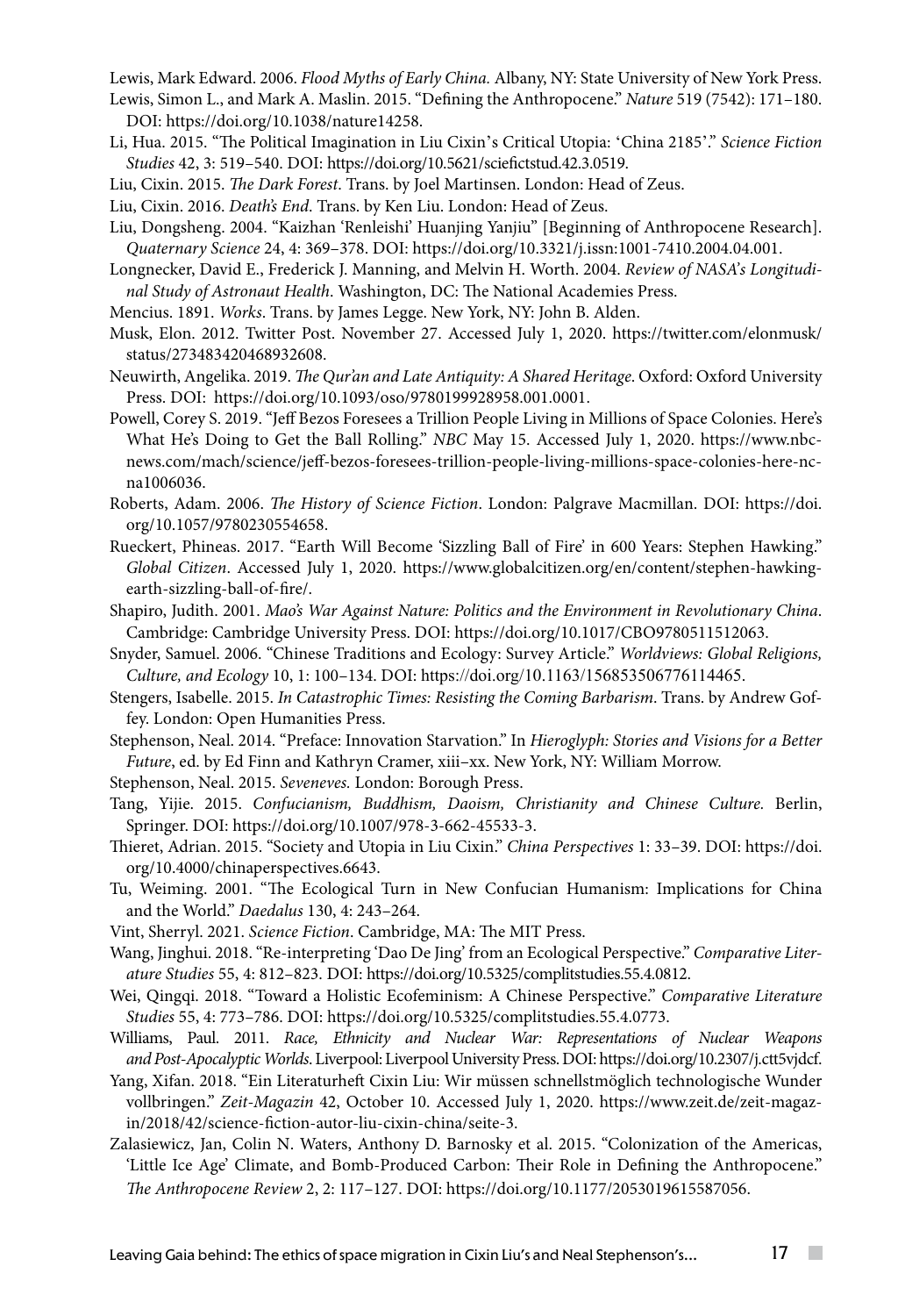Science fiction. Ethics. Anthropocene. Cannibalism. Cixin Liu. Neal Stephenson.

In Cixin Liu's trilogy *Remembrance of Earth's Past* (2008–2010) and Neal Stephenson's *Seveneves* (2015), the surface of planet Earth becomes uninhabitable amid global states of emergency, and central governments devise radical plans to ensure the survival of the human species. In contrast to the Old Testament, where human emancipation from nature is punished, Chinese antiquity's narratives of large-scale engineering projects are surprisingly compatible with the modern mindset which regards nature in utilitarian terms. Contemporary science fiction does not simply inherit this techno-optimistic stance, but fleshes out possible futures that are shaped by biopolitical decisions. In Stephenson's and Liu's prose, the proposed escape plans only benefit small segments of the population. While such procedure is incompatible with human rights, which emphasize the value of the individual over the collective, contemporary pragmatic ethics interprets such behavior as rational. Applied to more tangible scenarios, such as our increasingly depleted livelihoods on Earth, both texts document our somewhat diminished expectations regarding the future. In a world where eating human protein is "reasonable" and its rejection merely "respectable", the preservation of humankind in space sets in motion a return to Hobbes's "natural state of man".

Johannes D. Kaminski, PhD Institute of World Literature Slovak Academy of Sciences Dúbravská cesta 9 841 04 Bratislava Slovak Republic jdkam@posteo.de ORCID: https://orcid.org/0000-0002-9357-1149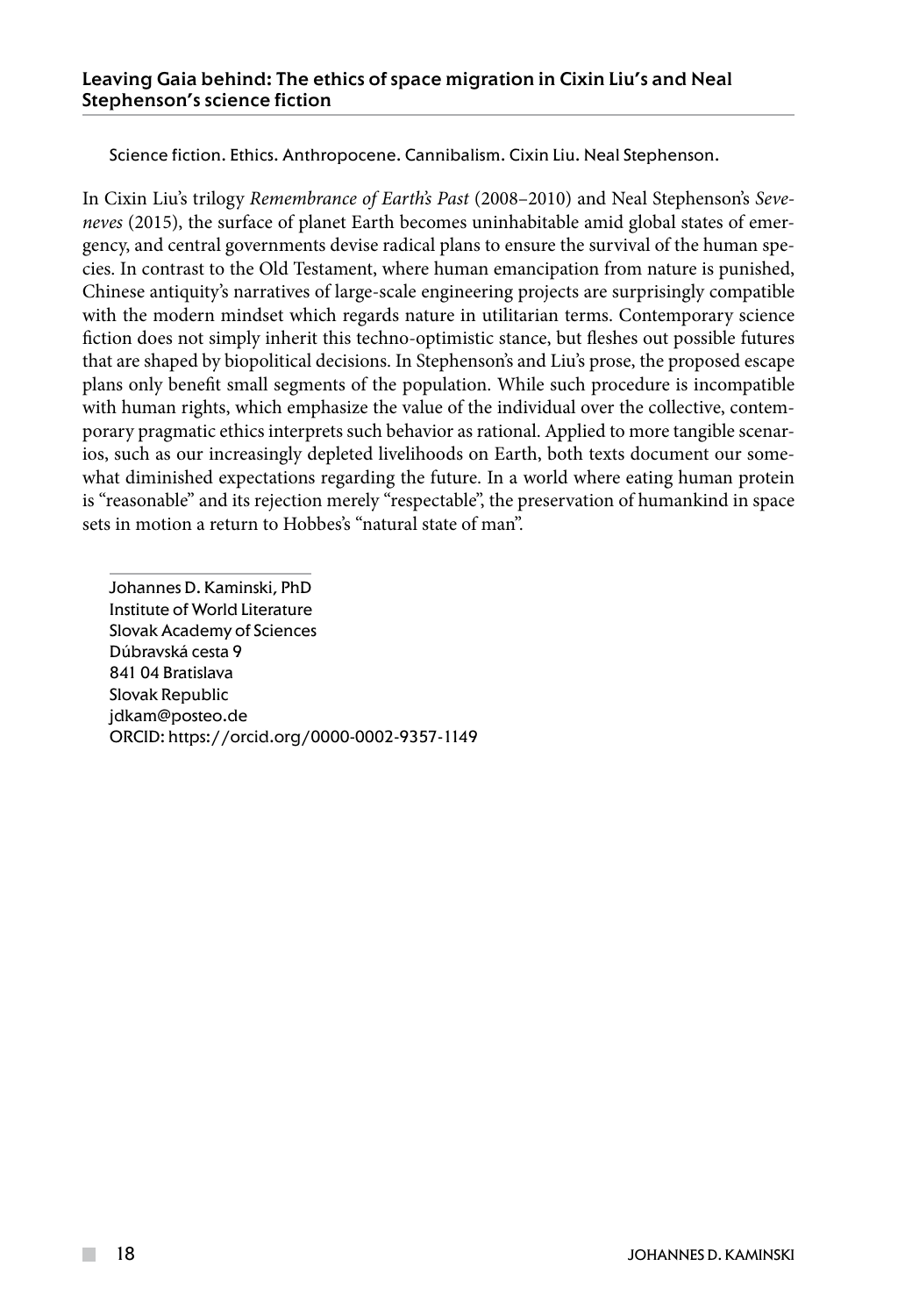#### ŠTÚDIE / ARTicles

# Shanghai and the Chinese utopia in the early 20th century as presented in "The New Story of the Stone"

## YIPING WANG – PING ZHU

DOI: https://doi.org/10.31577/WLS.2021.13.2.2

The novel *The New Story of the Stone* (新石头记, *Xinshitouji* [1908] 2016) by Wu Jianren (1866–1910) is one of the most representative utopian works of the late Qing dynasty (1840–1912) at which time China saw unprecedented fundamental social changes. After 1840, China underwent violent internal and external political, economic and military upheavals, and the late Qing government went through a series of major crises and reforms: the two Opium Wars (1840, 1856), the signing of the Treaty of Nanking (1842), the Taiping Rebellion (1850–1864), the Westernization Movement (1861), the Sino-French War (1883–1885), the First Sino-Japanese War of 1894–1895, the Hundred Days' Reform of 1898, the Boxer Movement (1900), and many more. Eventually, in 1912, the Qing Dynasty collapsed as the last Chinese dynasty and the Republic of China came into being, ushering in a new era in China. In this period, "the Chinese intellectual framework seemed suddenly inadequate and incompatible with modern global politics" (Isaacson 2017, 9), and the Chinese intelligentsia had to look to the outside and the future for further and wider explorations. *The New Story of the Stone* came out first in a series in *The Southern Gazette* (南方 报, *Nanfang bao*) in 1905 and was published in a single volume in 1908, rightfully serving as a reflection of the radical changes of a period that linked the past as well as the future.

In the midst of prolonged domestic trouble, foreign invasions, and grave social crises, the Chinese intelligentsia "recognized the importance of fiction for its social function. [They] wrote novels to comment on social affairs, and advocated reform and revolution"1 (Ah 2009, 1). The late Qing dynasty saw a boom in fiction. Statistics shows that, from 1901 to 1911, 529 novels were written in the modern vernacular Chinese or *baihua*, of which no less than 50 envisioned a utopian world (Zhou 2012, 67). *The New Story of the Stone* is widely regarded as "one of the most telling utopian specimens of its time" (Andolfatto 2021, 136). Chuanming Geng (2008) has classified utopias into three types: distant vision, middle vision and close-up vision. The pursuit of the distant type addresses issues like the universal principles for social progress or the ultimate ideal forms of society that human beings can possibly achieve. The middle type mainly, in the form of literature, presents the competitions between specific thoughts, concepts and cultural propositions of a certain era. The close-up type embodies an instinctive response to the national peril. It is more emotionally

 $\sim$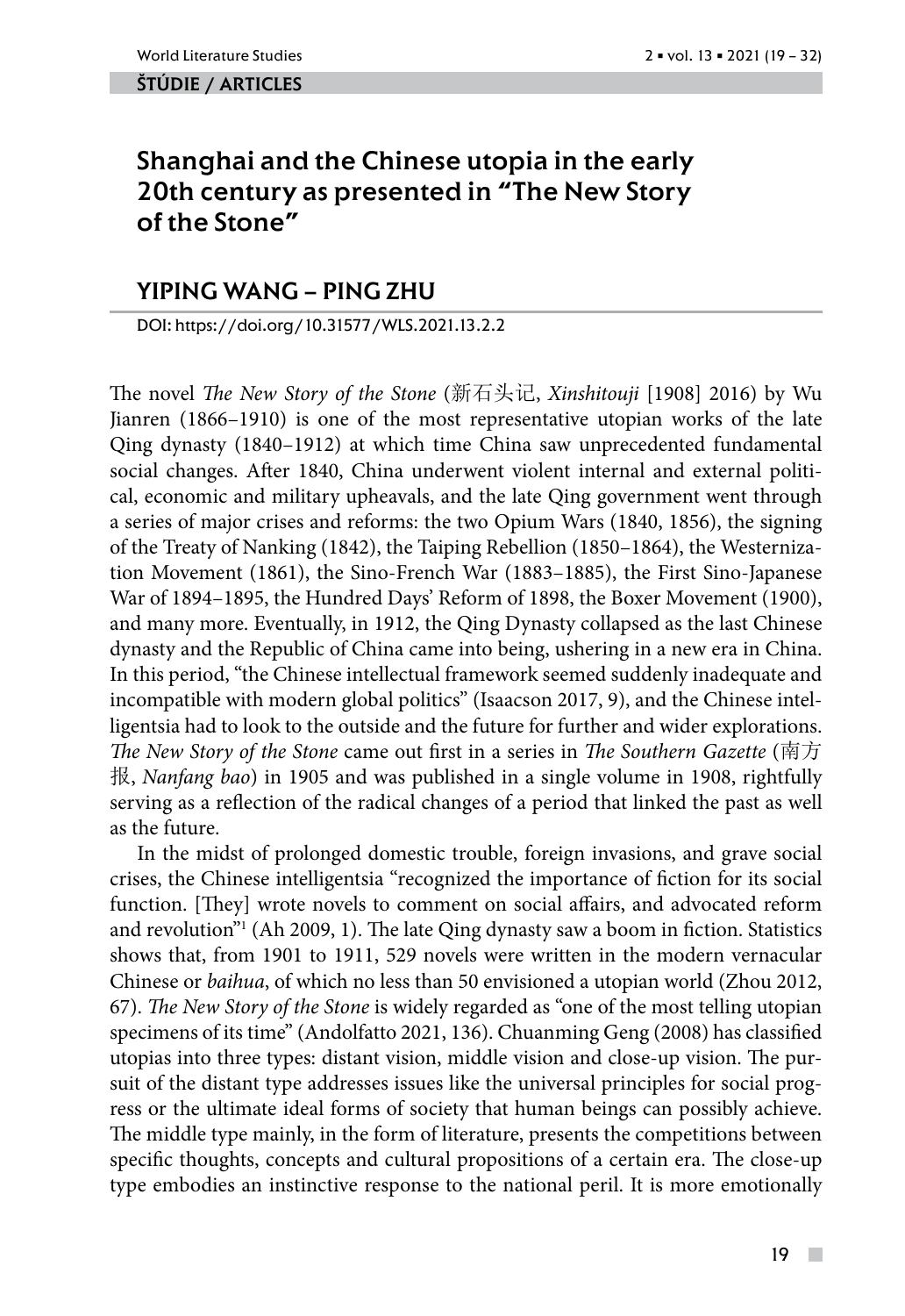agitating than rational, and normally tinged with ethnocentrism and nationalism. He also argues that *The New Story of the Stone* is a utopia of distant vision that expresses ultimate concerns of humanity (180–187). However, this paper argues that although *The New Story of the Stone* shows the transcendental hue of an ideal society, it undoubtedly contains a great deal of the author's observations about his time, country and city, and these are the foundation of the author's construction of that ideal state.

## **Illusion and mirror image: A double utopia**

The title and the protagonist of *The New Story of the Stone* are derived from the 18th century (mid-Qing dynasty) masterpiece, Cao Xueqin's *The Story of the Stone* (石头记, *Shitouji*), more famously known as *Dream of the Red Chamber* (红楼梦, *Hongloumeng* [1791] 2008; Eng. trans. 1892). *The Story of the Stone*, as the pinnacle of Chinese classical fiction, depicted the stories of several aristocratic families. In the story, the protagonist, the young nobleman Jia Baoyu, is the incarnation of a stone left unused by Nüwa, the goddess who restores the vault of heaven in Chinese mythology. *The New Story of the Stone*, as a sequel to *The Story of the Stone*, is set in the late Qing dynasty. The novel opens with the explicit remark that it is already the 26th year of Emperor Guangxu's Reign, or 1901 (actually 1900). At this time, as China's traditional agrarian society disintegrated and modern cities emerged, China was changing from seeing itself as the center of the world to viewing the world as composed of individual nations (Wang 2012, 39). Under the impact of the West, China had to accept the international system that originated in Western Europe and spread all over the world, and used international laws to emphasize its status as a sovereign state (Wang 2003, 37).

In the context of these changes, the novel borrows the identity of Jia Baoyu from *The Story of the Stone*, but the character's personality and the world he observes are now essentially different from the mid-Qing period. The new Baoyu represents the aspirations and hopes of an era of social changes in early 20th-century China, as he moves from his aversion to a career in a bureaucratic government in *The Story of the Stone* to his ambition to "mend heaven" and to "secure the nation and fix the country" in the new story. So the novel begins with the "birth of a new man" who cares about the future of the nation. In a sense, the protagonist is similar to Voltaire's Candide or Goethe's Faust, who travels and explores the world in response to the age of Enlightenment.

Unlike the novels that plainly explain political ideas in the form of utopian literature in the late Qing dynasty, such as *The Future of New China* (新中国未来记, *Xinzhongguo weilaiji*, 1902) by the modern politician and thinker Liang Qichao, *The New Story of the Stone* shows the author's literary technique of building an appealing utopia. Particularly noteworthy is the novel's elaborate multiple symmetrical/asymmetrical structure. Baoyu originally cultivated himself at Qinggengfeng, the Greensickness Peak of the Barren Mountain, but now, he bumps into the prosperous world after "many generations have passed" (Wu 2016, 2). The manner by which Baoyu enters modern China is vaguely explained, but the time and place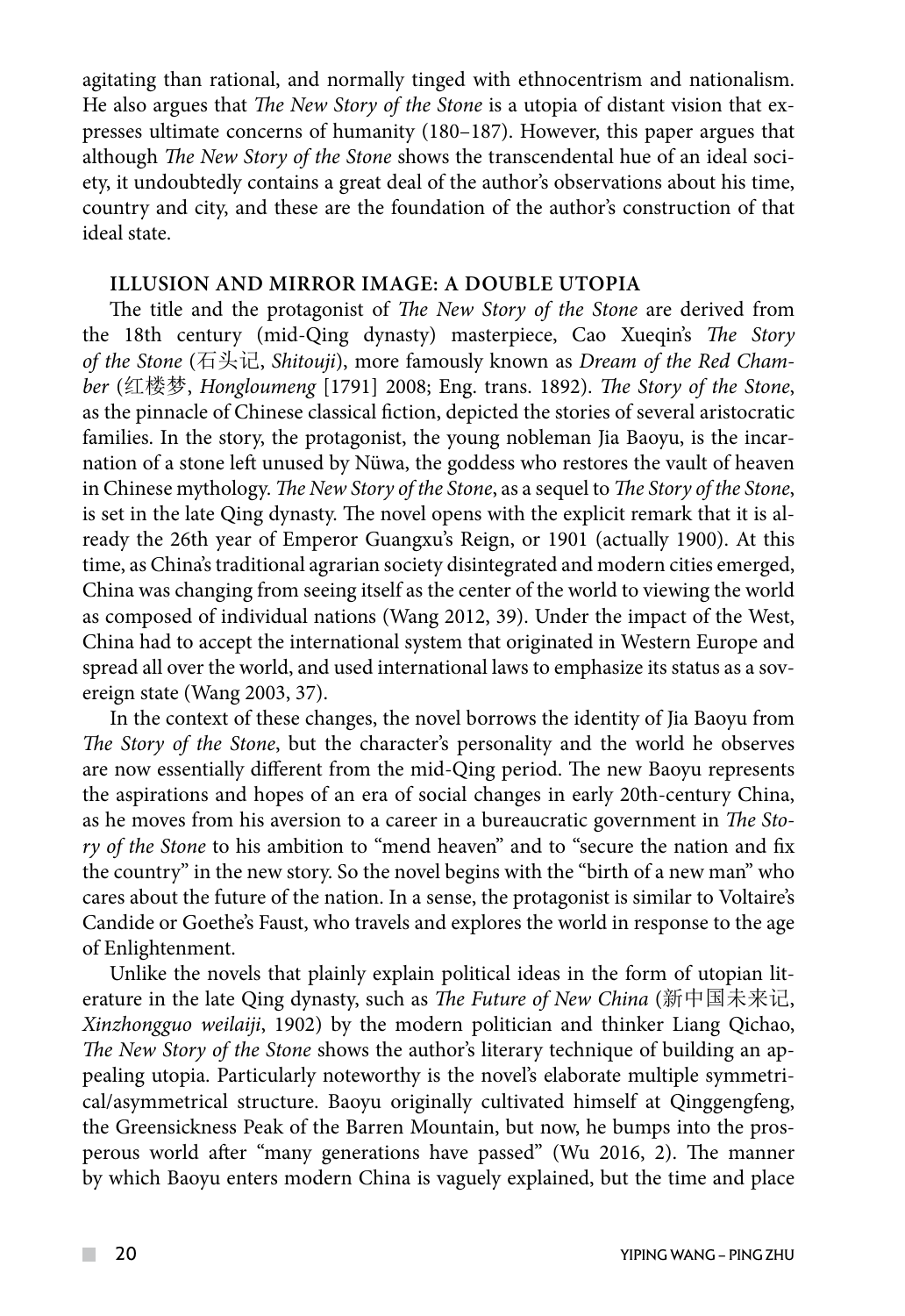at which he enters are clearly indicated. This is notably influenced by Edward Bellamy's utopian novel *Looking Backward: 2000–1887* (1888), which was introduced and widespread in China at the time and in which the protagonist, after a hundred years' slumber, wakes up in Boston in the year 2000 to see a better world. Similarly, Baoyu, begins his new journey in 20th-century Nanjing, and then visits the major Chinese cities like Shanghai, Beijing and Wuhan, hence seeing a "new world".

*The New Story of the Stone* contains 40 chapters. The first 20 chapters show the Chinese society of the time through Baoyu's travels, mostly in Shanghai, where there is increasing communication and trade with the West. The portrayal of Shanghai reflects the popular aspirations of many Chinese statesmen and scholars at the time for "Chinese learning as the essence and Western learning for application", while at the same time complying with the actual development of Shanghai. The novelty of the "new world" for the protagonist is twofold. On the one hand, Baoyu, who comes from more than a hundred years ago, is awed by the advanced new objects, industries and organizations of the future society, and experiences the wonderful functions of new creations such as matches, electric lamps, phonographs, telegraphs, trains and steamboats. On the other hand, as the "future world" is indistinguishable from the Western civilization, he also encounters Western investment and technology which had been rejected by the Chinese for a long period. Baoyu observes the rise of foreign-funded industries in Shanghai. After 1842, Shanghai was forced to open as a port of entry for foreign trade under the terms of the unequal Treaty of Nanking, and quickly developed into China's most important foreign trade center. The value of Shanghai foreign trade had increased from 74 million to 155 million HkTl (the customs tael which represented 38.40 grams of pure silver) between 1861 and 1894, and it doubled again between 1895 and 1911 (Bergère 2009, 51). From 1895 to 1911, out of the 91 enterprises that the foreigners opened in China, 41 were located in Shanghai (Zhang 2008, 11). In the mid to late 19th century, there were a number of large foreign firms in the British Concession in Shanghai, such as Jardine and Matheson Company and the Dent Company, and within a few years, the line of foreign hong (the buildings needed for commercial activities) extended right along the curve of the Huangpu River (Bergère 2009, 34). Meanwhile, after the late 19th century, some of the world's leading industrial technologies were even first applied in Shanghai (Zhang 2008, 45). Shanghai was the base of the Westernization Movement in China. For example, Li Hongzhang, a minister of the late Qing dynasty and an important leader of the Westernization Movement, supported the establishment of industrial enterprises in Shanghai, such as the Jiangnan Arsenal and the China Merchants Steam Navigation Company. The author Wu Jianren was born in Guangdong Province and went to Shanghai in 1883 to make a living and stayed there for a long time (Wang 2019, 17). He worked for a long period as a scribe and draughtsman for the Jiangnan Arsenal, the largest armament and shipbuilding enterprise founded in modern China. The novel shows, through the curious eyes of Baoyu, the novelty of matches, tea stoves, telegraphs, modern ships, and even the insurance industry, which had been introduced to China since the late 19th century. It could be argued that, because of the author's special background, his work gives Baoyu, more than most Chinese of the time, a fuller and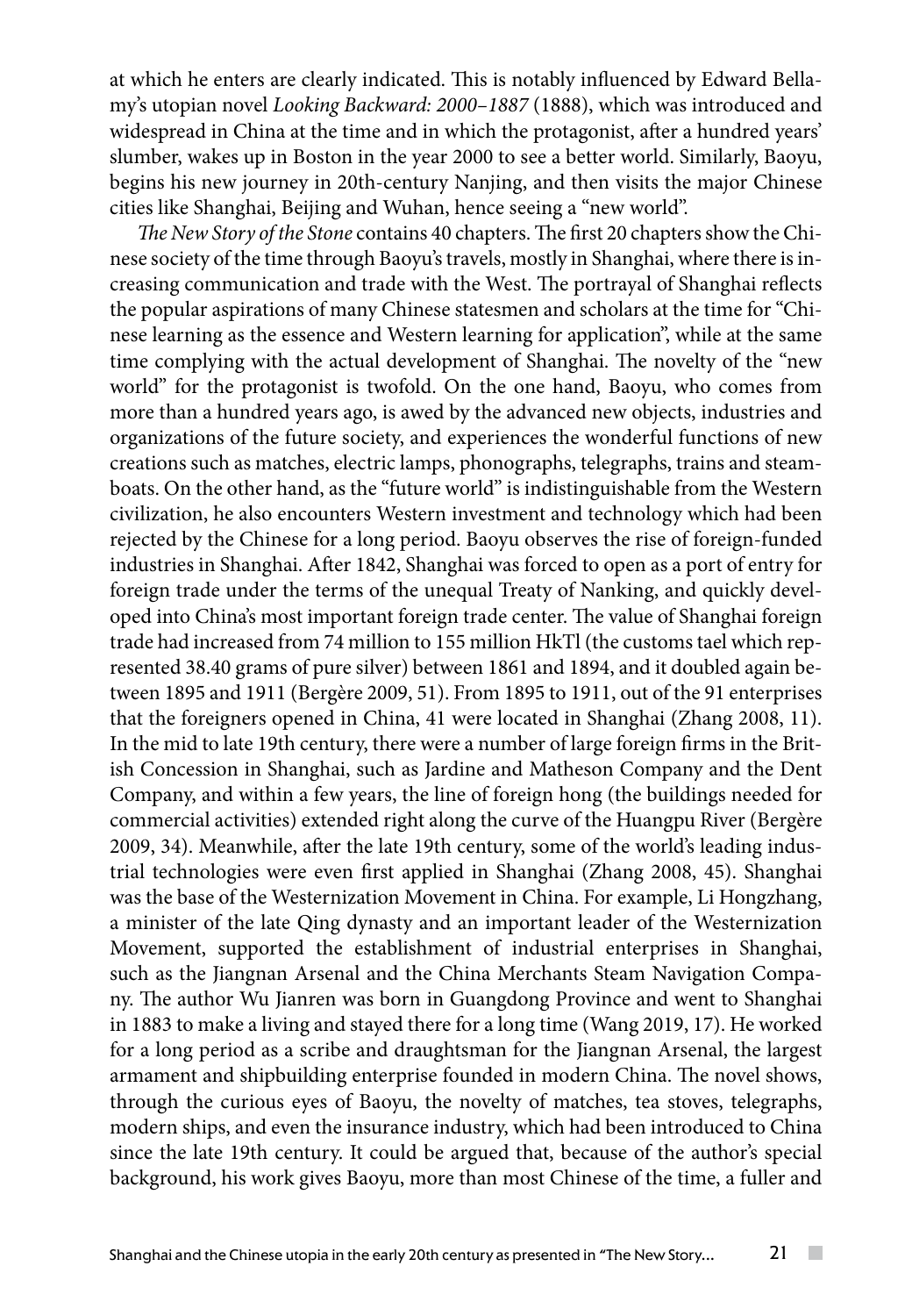more direct exposure to the new artefacts and technologies created by Western industrial civilization.

It is clear that the author does not intend to deny the advantages of Western material civilization and technology. In the novel, Baoyu's first reaction to the modern [equipment](https://dictionary.cambridge.org/dictionary/english/equipment) and techniques is not to be repellent. Instead he asks: "Why don't we learn to do it ourselves?", "If they can do it, why can't we?" (Wu 2016, 25, 34) Such a stance is largely consistent with the pursuits of the Westernization Movement. In an instance of the novel, when Baoyu visits a Chinese gun factory, he hears the anecdote of Li Hongzhang naming the guns made in the factory "successive quick grabs" (53). It appears that Baoyu has discarded the arrogance of an ancient civilization, and is not self-alienated from modern technology. Rather, he is enthusiastic to understand Western civilization and institutions.

Accordingly, when the novel depicts the Boxer Movement, it is explicitly critical of this extreme xenophobia and radical nationalism. Baoyu is strongly opposed to his relative Xue Pan's joining the Movement. In the novel, Baoyu is almost killed by Wang Wei'er, a member of the Boxer and a gangster. Baoyu's comments on Wang Wei'er indicates his view of the Boxer Movement: "Evil and treacherous, heartless and shameless. [...] It seems that the Boxers are all like that. But how could the man in power actually trust them and use them?" (89) Also, the novel emphasizes a stunning fact for the Chinese at the time, "I have thought China is one country, all of the foreign others is another one. [...] Now I understand that there are many of them!" (81) That is to say, the traditional idea of China as unique "heavenly kingdom" was collapsing and people began to recognize a global world in which many nations co-exist and are closely interconnected, and to accept equal relations among all races and nations instead of the hierarchical "heavenly kingdom" as the center of the world. They came to understand the meaning of "nation" as a representation of rights, thus developing a modern nationalism that was different from the traditional national thought (Wang 2003, 183).

In the end of the novel, the Peace Conference of All Nations is held by China, with an aim "to seek peace for all mankind [...]. Every race such as the red, the black and the brown should be treated as equals. [...] Eliminating hegemony and practicing pacifism" (Wu 2016, 229). Based on this philosophy, the ideal world imagined by *The Story of the Stone* differs from the pre-modern dreams such as Tao Yuanming's isolated paradise "Peach Blossom Land" and Thomas More's *Utopia*. Wu's utopia shares more similarity with H.G. Wells's *Modern Utopia*. When the Chinese open their eyes to see the world, the utopia they envisage is no longer based on small, closed communities, but is (obliged to be) grounded in the new situation of interconnectedness between the many nations of the modern world.

However, the equation that "civilization and progress equals foreign (Western European) culture" causes Baoyu's resistance to the possibility of a colonized future China and thus creates a tension in the novel. The author deliberately reduces Baoyu's appreciation of the people and objects of this semi-colonized "brave new world". For example, when Xue Pan, who "adapts smoothly to the changed circumstances" and enjoys his new lifestyle as a "consumer" (Huters 2005, 158), plays a re-

 $\mathcal{L}^{\mathcal{L}}$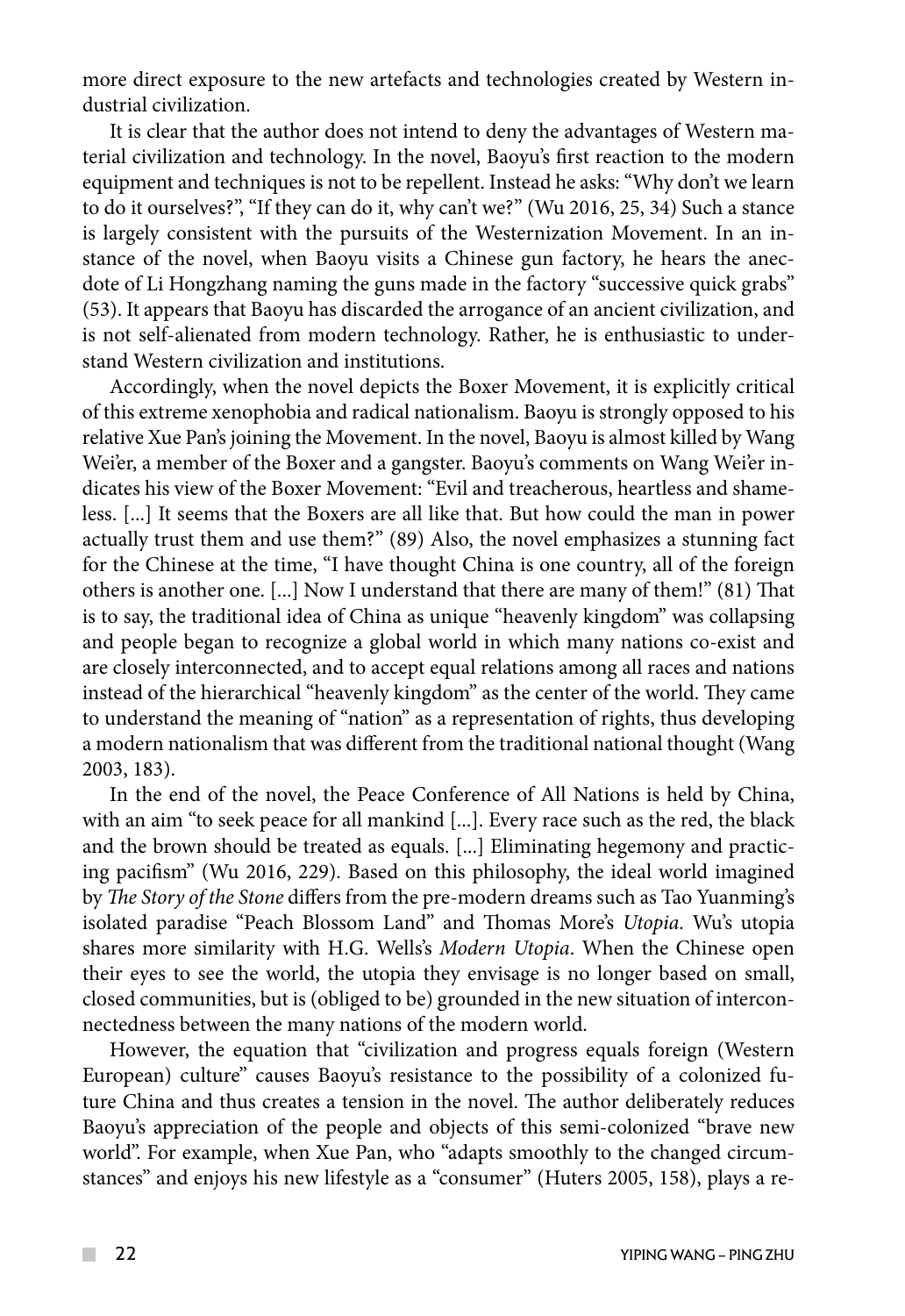cord on a phonograph, Baoyu does not show the slightest appreciation, but remarks: "It doesn't sound like a human voice or an animal voice. It's just annoying. It's tasteless to have spent money on this for fun" (Wu 2016, 23). Baoyu is not a techno-conservative. Perhaps the reason for this is that, being in a Chinese city at the forefront of communication with Western civilization, he is intimidated by the full penetration of advanced artefacts into everyday life made possible by modern Western technology. After a visit to a foreign firm in Shanghai, he laments that "out of ten shops, nine sell foreign goods. Our Chinese businesses are gone" (25). Baoyu's comments on certain Western consumer goods may represent the traditional Chinese idea of "fancy tricks", in which elaborate objects are seen as a waste of resources. But more importantly, in his mind, there is a blend of modern technological products, foreign firms, compradors and a highly westernized (colonized) modern city. Thus, the Chinese urban landscape, which combines the advanced technology, international trade and commerce transactions, and the ruler's pandering to foreigners, indicates the backwardness of China and unequal international interactions. This cannot be accepted by the author as the ideal society for China. Therefore, although the novel gives its protagonist a glimpse of a brave new future world, a virtual utopia, it constantly undermines the legitimacy of that society as an ideal state.

How, then, does *The New Story of the Stone* confront an attractive but problematic "new world" such as Shanghai? This essay argues that the novel wisely adopts what might be called a "mirroring" approach to the construction of a utopia. This mode of creation can be seen, first of all, in the selection of the few major characters in the novel. In Shanghai, for example, Baoyu meets the foreign firm's comprador, Bai Yaolian (homophonic to "shameless" in Chinese). A comprador is the Chinese partner of a foreign merchant, an intermediary in international trading. The novel portrays Bai Yaolian as a fraud who denies Chinese culture, flatters foreigners, and cheats his friends. In contrast, the novel portrays Wu Bohui (homophonic to "Knowall" in Chinese), an instant friend of Baoyu as very knowledgeable about Western culture and modern things. He leads Baoyu on a tour in Shanghai, encourages him to learn English, and eventually saves him from imprisonment. In the novel, Wu Bohui is the one character who really tries to learn and digest the Western culture, as opposed to Bai Yaolian, who totally rejects Chinese traditions and flatters the foreigners. The author uses a "distorted mirror image" of these two characters: the comprador Bai Yaolian is a negative image that clings with Shanghai, but right next to him is a positive figure, Wu Bohui, whose background and position are similar in every way, but a far more righteous and honest person than the former.

The author also uses this "mirroring" approach to build his utopia, where the same type of people, things, or objects, such as A and B are created. A and B share many similar qualities, but one is clearly superior to the other, and the two form a distorted mirror relationship in contrast. It is the basic technique used in the novel to create a utopia. In the next 20 chapters, the novel designs a much better Civilized World than the westernized Shanghai. In other words, the novel creates an ideal nation based on the illusory utopian Shanghai. That is, outside of the Shanghai Utopia, it constructs a distorted mirror world which corresponds to Shanghai in every re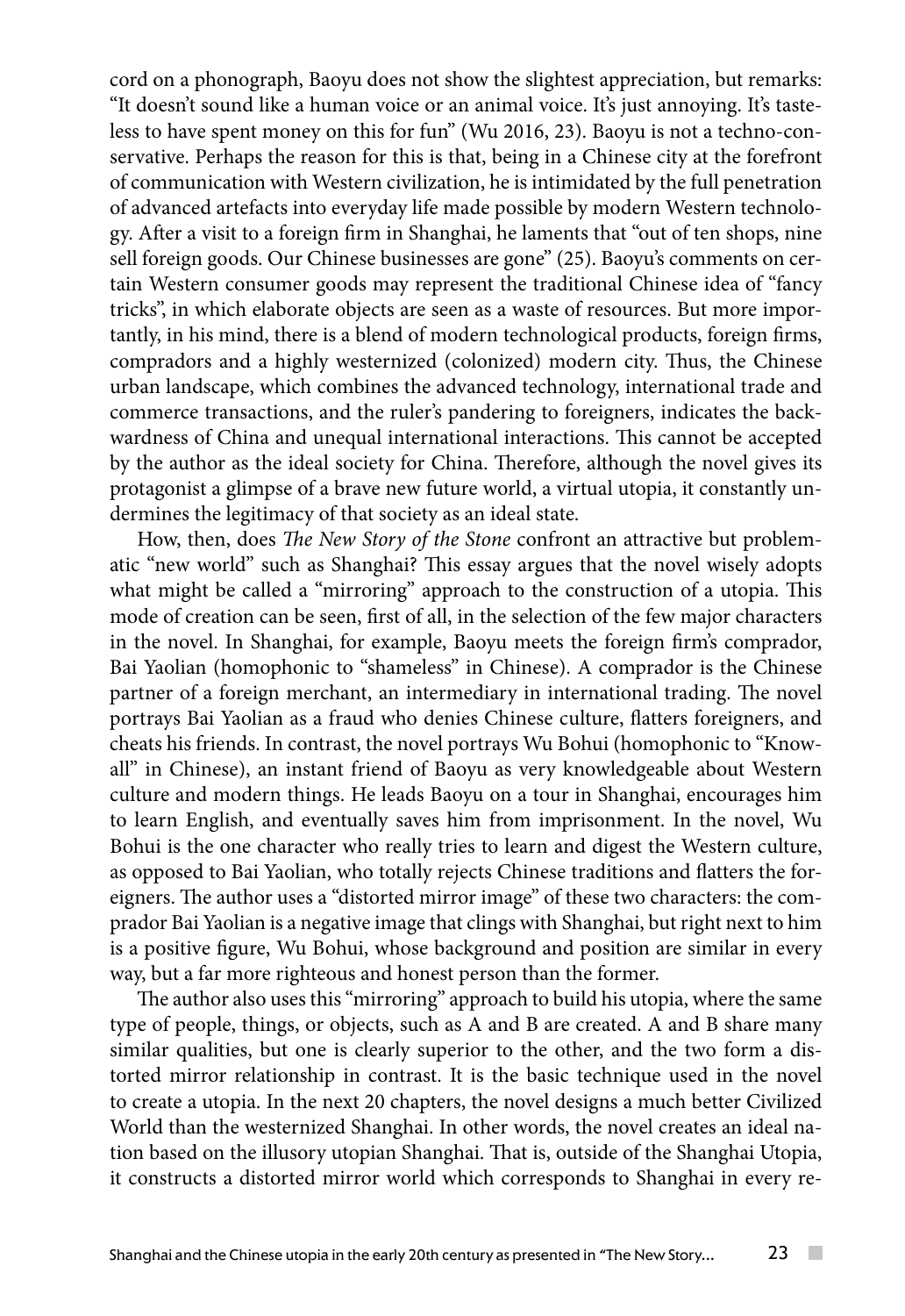spect. The perfect mirror world is the real utopia. As the novel deliberately mentions, the protagonist carries a "mirror" into modern Chinese society and, after looking deep into the false wonderland, discovers a mirror world that is a true utopia.

#### **The Civilized World: Utopian ideas and utopian GEOGRAPHY geography**

Like John the Savage in the classic anti-utopian novel *Brave New World* (1932), who finally sees the loss of natural humanity in advanced technology, in the first 20 chapters of *The New Story of the Stone*, Baoyu, during his travels in Shanghai, Beijing and other cities, gradually recognizes that China in 1900 is a false brave new world. At the end of the 20th chapter, Baoyu is tragically imprisoned and almost murdered for criticizing the views of the Wuchang School superintendent, and realizes that this is a "barbarous country". Baoyu suddenly remembers where he has come from – the Greensickness Peak, a purely fictional and symbolic home. Although Baoyu's travels in *The New Story of the Stone* have no connection to the Greensickness Peak, his recollections at this point play a key role in threading the whole story. In the first chapter, the protagonist leaves the Greensickness Peak to travel to modern China in an attempt to fulfill his ambition to "mend heaven". But up to the end of the 20th chapter he not only failed to mend heaven, but almost got killed. This failure of himself shows that the seemingly civilized Shanghai is a utopian illusion. It is only after reminiscing about the Greensickness Peak that Baoyu sets out again, in the 21st chapter, and finally sees a truly civilized country. Throughout the whole story, the false utopia and the true utopia are evenly divided into two symmetrical parts, with the Greensickness Peak as the dividing line, forming mirror images of each other, though not identical.

In the latter 20 chapters of the novel, Baoyu is invited by Xue Pan to go to the north in search of the Liberty Village and inadvertently enters the Civilized World. This world is an ideal society with prosperous science and technology and well-developed institutions, and is composed of five main regions: the East, the South, the West, the North, and the Central. As Nathaniel Isaacson puts it, the novel is a strikingly comprehensive version of the failings of the late Qing state, and of utopian yearnings with Confucian characteristics (2017, 62). The hallmarks that define the Central region of the Civilized World are the Chinese characters Li (ritual), Yue (music), Wen (culture) and Zhang (order), all of which are highly-regarded qualities in Chinese Confucian society. Baoyu's host in this realm is called Lao Shaonian (Old Youth). Lao Shaonian is the mouthpiece for the author himself. The novel then discusses via Lao Shaonian the question of the political system in the Civilized World, which was a major issue at the time concerning the future of China. As for constitutionalism that China was facing at this time, the author wrote a number of short satirical stories such as "Celebrating Constitutionalism" (庆祝立宪, "Qingzhu lixian", 1906), "Preparing for Constitutionalism" (预备立宪, "Yubei lixian", 1906) and "Long Live Constitutionalism"(立宪万岁, "Lixian wansui", 1907). He does not oppose constitutionalism, but is critical of the pseudo-constitutionalism by the characters of all parties who just change a political title to satisfy their own selfish desires (Ah 2009, 82). The Civilized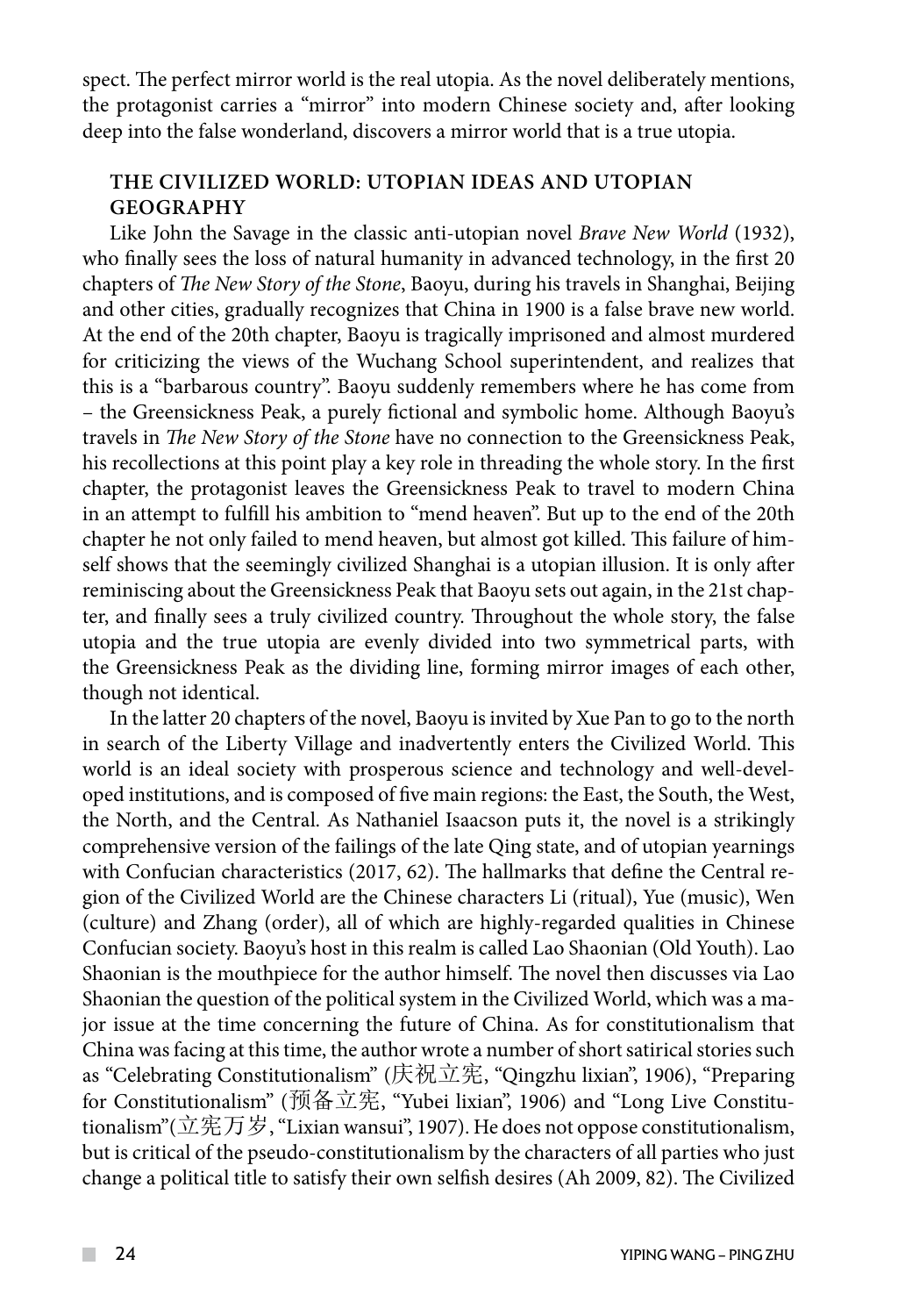World considers the republican form of government to be the most barbaric. This is perhaps because the author sees party politics and parliamentary politics the same as the much-criticized "clique strife" in the Chinese political tradition. He argues that "numerous parties contradict each other and the government is just like a masterless ghost which only satisfies the wishes of whichever party that flourishes" (Wu 2016, 143). The author seeks an inner "non-self-satisfying" mind as a means of motivating the development of individuals and society. As for the reasons for the introduction of a monarchical system of government, Lao Shaonian emphasizes "moral education" for all, arguing that "if moral education is universal, constitutional government can be abolished" (144). He believes all that is needed is to advocate "[the monarch] loving what his people love and hating what his people hate" as stated in traditional *The Great Learning* (大学, *Daxue*, about the 5th c. BCE) (Wu 2016, 144), the classical Confucian text concerning individual moral cultivation and social ideals. Therefore, the author can be reasonably viewed as a representative of "cultural conformism" and "enlightened conservatism" in a period of social transformation in China (Geng 2008, 183–184).

However, the novel's rhetoric about the concept of "Dao" (the Way, or more exactly the Way of Confucius) for an ideal state reveals a contradiction between the author's ideology and his actual vision. In the novel, Baoyu points out that some so-called new phrases such as "reform" were already found in ancient Chinese classics. For instance, in *The Book of Songs* (诗经, *Shijing*, about the 6th c. BCE) there is the expression "Although Zhou was an old state, the divine mandate it bore was to reform" (Wu 2016, 98). Wu Jianren not only indicates the legitimacy of reform, but also puts a nation's traditions as the basis for the development of an ideal state. However, while the novel explains the superiority of the traditional Chinese social ideals, the author is also clearly aware that the inescapable theme of the time is to learn from the West to reform China. In other words, on the one hand, the author lacks a deep understanding of and trust in Western constitutional democracy and hopes that the Civilized World will preserve the spirit of traditional Chinese virtues; on the other hand, he finds that a modern civilized state has to assimilate other cultures such as Western political institutions, technologies, concepts of equality, etc. This contradiction leads to some obvious flaws in the design of the Civilized World, such as the parallelism between the monarchy and the actual constitutional democracy. In the novel, although the Civilized World is a system of monarchy, Lao Shaonian makes it clear that, for any countries, before they reach "civilization" (utopia), a constitutional system is better than dictatorship. "With dictatorship, the only government is high above and exerts pressure on the inferiors, and local officials cannot be good ones even if they want to be" (Wu 2016, 144–145).

The Civilized World is supposedly based on the "Way of Confucius", but it has to borrow the experience of Western technological and institutional civilization. Therefore, it is not a utopian system actually instituted on the basis of the traditional Chinese virtues. "No matter how much he emphasizes the underpinning role of quintessence of the Chinese culture, [...] his ideal state is inscribed everywhere with the obvious marks of modernization or westernization, *i.e.* democra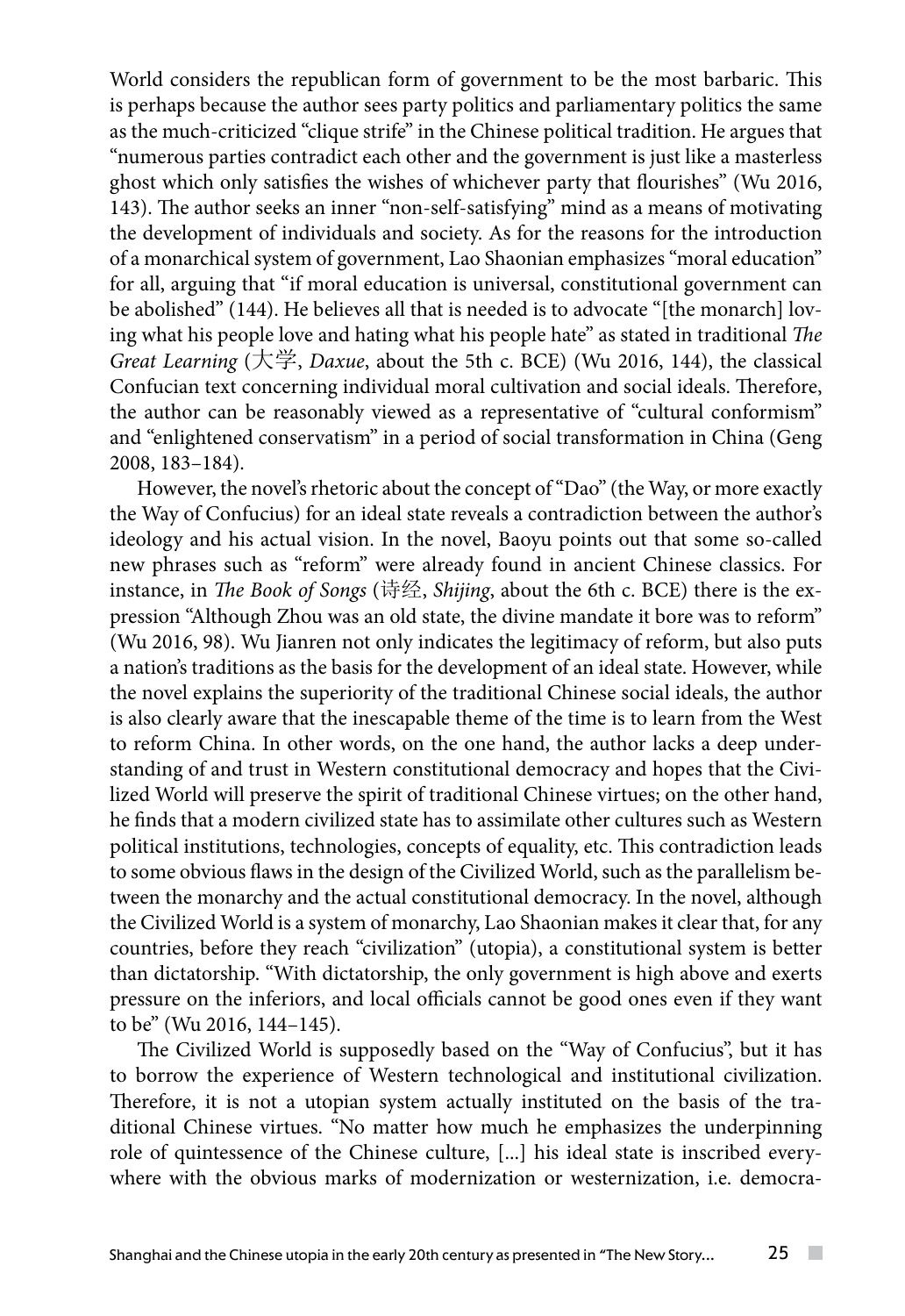cy and science" (Chen and Wang 2013, 26). Of course, the author is not ignorant of the glaring problem. Instead, he employs an interesting strategy: after proposing the ideas of the Civilized World, he then evades the dilemma in a roundabout way. This is mainly reflected in the choice of utopian locations and in Baoyu's travels after he enters the Civilized World. The novel first devotes several chapters to the basic program of the Civilized World – its social philosophy, and so on, but does not continue to elaborate on the many aforementioned philosophies. Rather, it begins to depict the Civilized World in the form of a Vernean adventurous sci-fi fantasy. From the 26th to the 33rd chapters, Baoyu's observations and experiences are completely transformed as the novel embarks on a lengthy series of exotic adventures that take up nearly a quarter of the novel's total length.

The selection of the geographic space in which the protagonists have their adventures is also interesting: instead of China, or the major European countries of the modern world in the author's mind, the novel depicts places like the African savannah and the undersea world, which were unfamiliar to the Chinese at the time. Baoyu and Lao Shaonian take a flying vehicle for hunting and encounter the hard-to-catch roc, and then arrive in the vast desert, where they, through a world map, compass and stargazing, come to realize it is Africa. The novel details the thrilling journey of chasing and capturing the roc and putting it in the museum in the Civilized World. Then this is followed by an underwater roam in a hunting vessel, which can travel 12,000 miles in one day and night. Baoyu and the others then embark on an underwater journey around the globe. Like the heroes of Verne's *Twenty Thousand Leagues Under the Sea* (*Vingt mille lieues sous les mers: Tour du monde sous-marin*, 1869; Eng. trans. 1872), Baoyu witnesses underwater wonders such as a seahorse biting and killing a giant squid, encounters attacks by many large sea loaches, and mermen attacking sailors on a hunting boat. He even sees the legendary fish Tiao (鯈), catches sea minks at the South Pole, acquires large pieces of corals, and then goes through a submarine tunnel in Australia.

This section of the novel clearly embodies the feature of some late Qing novels – what David Der-wei Wang calls "science fantasy". The bulk of these writings arise as a consequence of the introduction of Western science fiction, but the genre recapitulates many features characteristic of traditional Chinese fantastic and mythical stories (1997, 253). Compared with the utopian novels, or even the other parts of *The New Story of the Stone*, these adventures are much closer to early 20th-century sci-fi adventures than to the utopian ideas introduced in the preceding pages, and are therefore considered by many critics to be rather odd. Admittedly, the second part of the novel begins with a discussion of the abstract ideas on which the perfect society is based, and then elaborates on the adventures in the wonderland. However, apart from being a means to intrigue readers, there is an important reason for this insertion. That is, since it is far removed from the everyday life of the general public and the normal conventions of utopian fiction, it effectively avoids the need to concretely envisage everyday economic systems, cultural mores, family patterns, children's education, and so on, after stating the idea of a utopian society. Thus, while it does "touch upon the major issue of how traditional culture participates in the con-

 $\mathcal{L}^{\mathcal{L}}$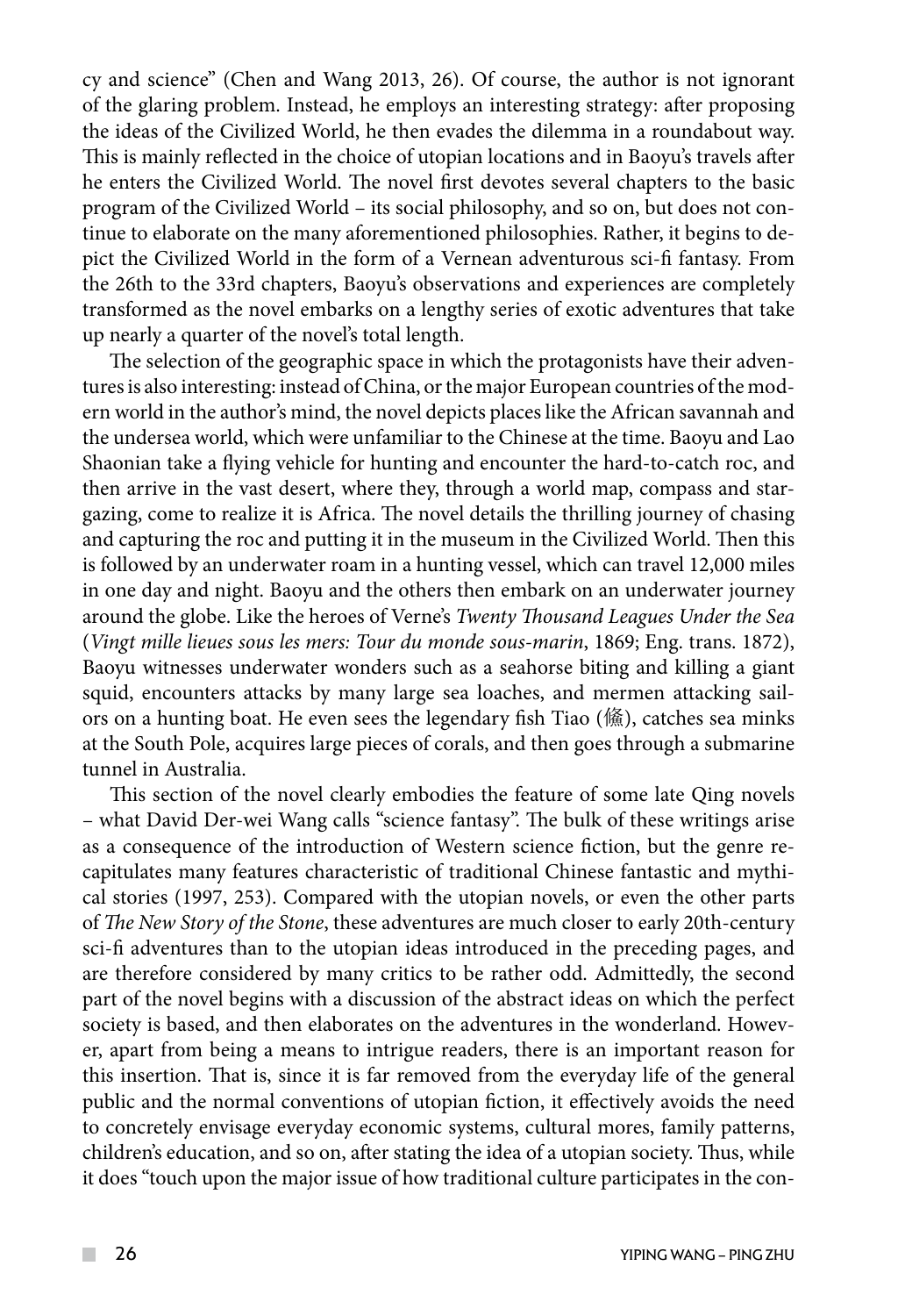struction of modernity" (Geng 2008, 185), on the whole, in almost half the length of the narration about the utopia, the novel abandons the specific design of political details and commonly-seen characters in utopia, leading the protagonists to temporarily disengage from the perfect society while travelling across continents and around the globe to the untouched wildernesses. By doing so, it avoids the great difficulty of reconciling the ancient and the modern, East and West, idea and practice in a utopia. The novel shows the foundation and frame of a utopia, but fails to give careful scrutiny of the possible contradictions at the deeper level, leaving the unattended major issues like whether the advanced technologies that sustain the utopia can survive in the system of absolute monarchy.

### **Shanghai: A quasi-utopia**

As mentioned earlier, *The New Story of the Stone* is a depiction of highly imaginative geographical places, such as the underwater world. But when it comes to the Civilized World, it is not difficult for the reader to notice the features of the particular time and place. The Civilized World can well be a twisted mirror image of Shanghai. The realization of the Civilized World corresponds with a critique of Shanghai. This can be seen from the fact that Baoyu constantly looks back at Shanghai and compares it with the Civilized World as he travels through it. It is hardly possible to understand the Civilized World without taking Shanghai as the original image.

China was reduced to a semi-colony after the 1850s. Port cities like Shanghai relevant to global trade were incorporated into the European colonial project. They show a kind of colonial modernity which is the hybrid offspring of the encounter between margin and periphery in the context of imperial expansion (Isaacson 2017, 17, 20). With foreign concessions as "state within a state" enclaves, Shanghai had a strong colonial overtone. The number of Westerners in Shanghai increased from a few hundred in the mid-19th century to around 15,000 in 1910 (Bergère 2009, 85). The British, Indian, Japanese, French, American and other expatriates in Shanghai controlled the concessions and largely defined the overall social features of Shanghai. In the late 19th century, while the literati and officialdom in Beijing and elsewhere were still ashamed to socialize with the foreigners and opposed to learning foreign languages, there was already a quiet boom in the learning of foreign languages in Shanghai, and wealthy and official families there were allowing their children to receive a Western education (Zhang 2008, 15). *The New Story of the Stone* also mentions Baoyu's efforts to learn English in Shanghai. It can be argued that many of Shanghai's modern technologies, management styles and political ideas were imported from abroad, and the development of Shanghai as a modern metropolis bore a deep Western imprint (Zhang 2008, 25). At the beginning of the novel, Xue Pan tells Baoyu, who is new to Shanghai, "Shanghai is different from other places for four things, namely, carriage rides, park walks, listening to Chinese operas and visits to brothels, no fifth thing" (Wu 2016, 21–22). It is clear that such entertainment and social activities as horse-drawn carriage running and (Western-style) park strolling has a distinctly Western flavor. "In this foreign Shanghai, painstakingly modeled on the image of the capitals of Europe, residents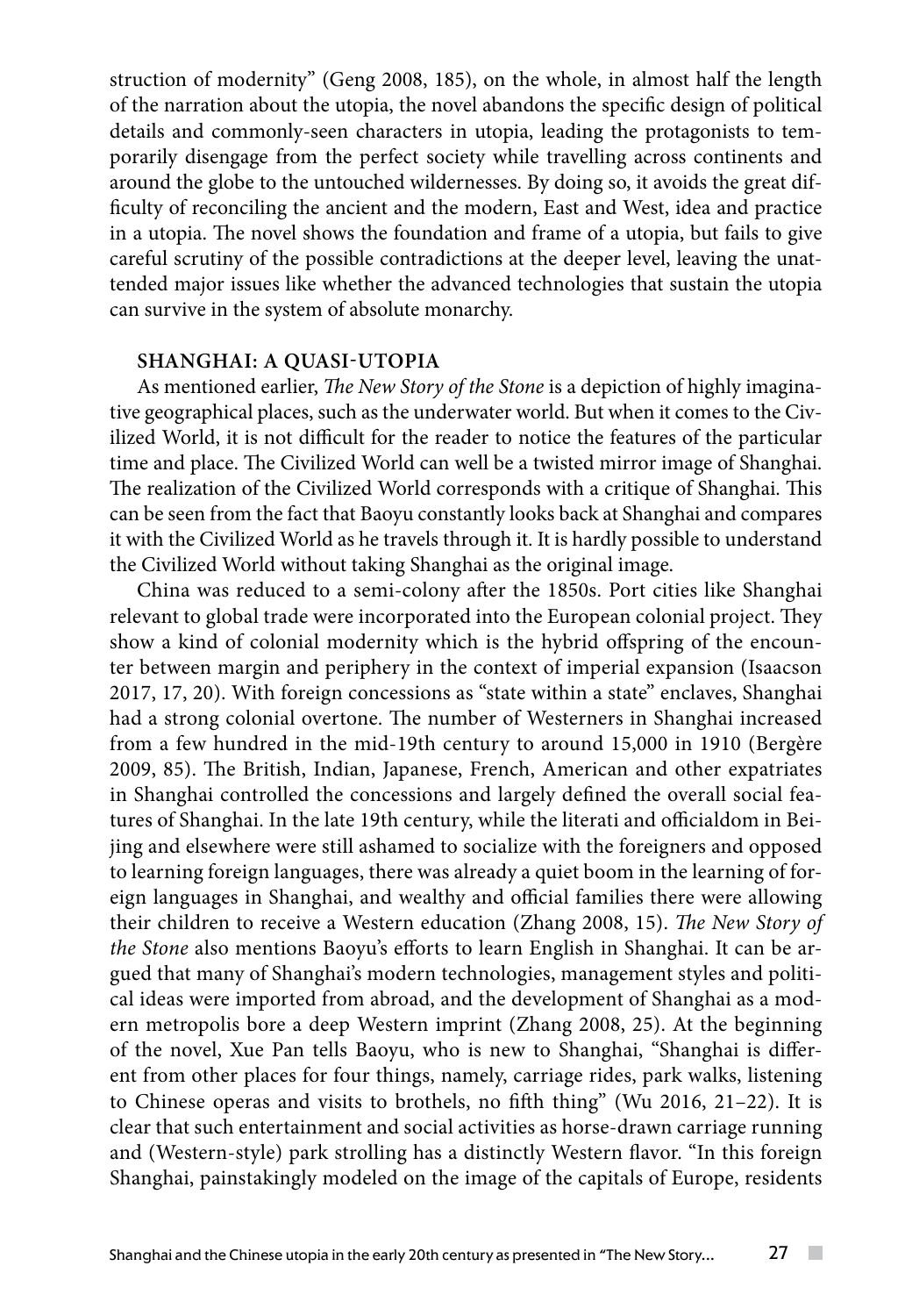tried to re-create the amusements and way of their own class in their native societies" (Bergère 2009, 93). Clearly, in this novel, Shanghai is a uniquely modern Chinese city with a westernized undercurrent.

The author's mouthpiece Lao Shaonian points out that the foreign colonialists with great military power intimidated, beat and kicked the weak China, although claiming to be civilized. As the historian Marie-Claire Bergère puts it, the foreigners were regarded as models from whom the Chinese borrowed production techniques and economic, social and political systems. However, the acculturation that accompanied such borrowing was rendered the more humiliating by the arrogance of the foreigners and the privileges they enjoyed. "[I]n Shanghai, the customary xenophobia took the form of a modern nationalism that aimed to take up the Western challenge on its own terms: it aspired to economic modernization, material prosperity, and social progress" (2009, 5). Therefore, the author of *The New Story of the Stone* significantly transforms Shanghai's urban landscape into a utopia which is more advanced and magnificent than the westernized Shanghai. For example, in the Civilized World, Baoyu sees artefacts similar to those seen in Shanghai, such as gramophones and electric lights, but they are much more user-friendly. Baoyu also compares the clocks and watches in Shanghai with their improved counterparts in the Civilized World. When Baoyu sees both local products and Western goods in the trading market of the Civilized World, he reflects about feeling overwhelmed by the goods in the foreign shops in Shanghai; but now, after seeing the elegant products of the Civilized World, he finds the foreign goods unbearably vulgar. In another example, Baoyu visits Winterview Park in the Civilized World and compares it to the famous western-styled fashion center in Shanghai, Chang-Su-Ho Garden, which he finds less tasteful than Winterview Park. The novel uses a number of utopian scenarios to belittle and satirize Shanghai of that time. This critical function is common in utopian literature. Meanwhile, this belittling is also cathartic in nature, relieving the author's dissatisfaction with the inequalities he has seen in Shanghai in the process of learning from the outside world and transforming themselves.

Undeniably, the novel associates Shanghai with "civilization", because the Civilized World is actually based on the real-life Shanghai. From the core of the Civilized World radiates the light of Shanghai. There are already many sprouts of the author's ideal "civilization" in Shanghai: the first time Baoyu enters Shanghai, he sees modern industries such as yarn factories, clothing factories, and waterworks. The novel also describes in detail Baoyu's visits to a boiler factory, an iron factory, a gun factory, western-styled houses and parks. It also describes his reading of the new-styled newspapers and magazines, the discussions on gender issues and school education in Shanghai. Obviously, the images of advanced hospitals, factories, museums, naval academies, women's schools, and trading markets in the Civilized World do not derive from the traditions of ancient Chinese civilization, but from the many promising new things the author sees in his long experience of life in Shanghai. For example, Shanghai is home to the earliest museum founded by foreigners in China, the Siccawei Museum, which was founded in 1868 by French Jesuit missionary and zoologist Pierre Marie Heude.

 $\mathcal{L}^{\mathcal{L}}$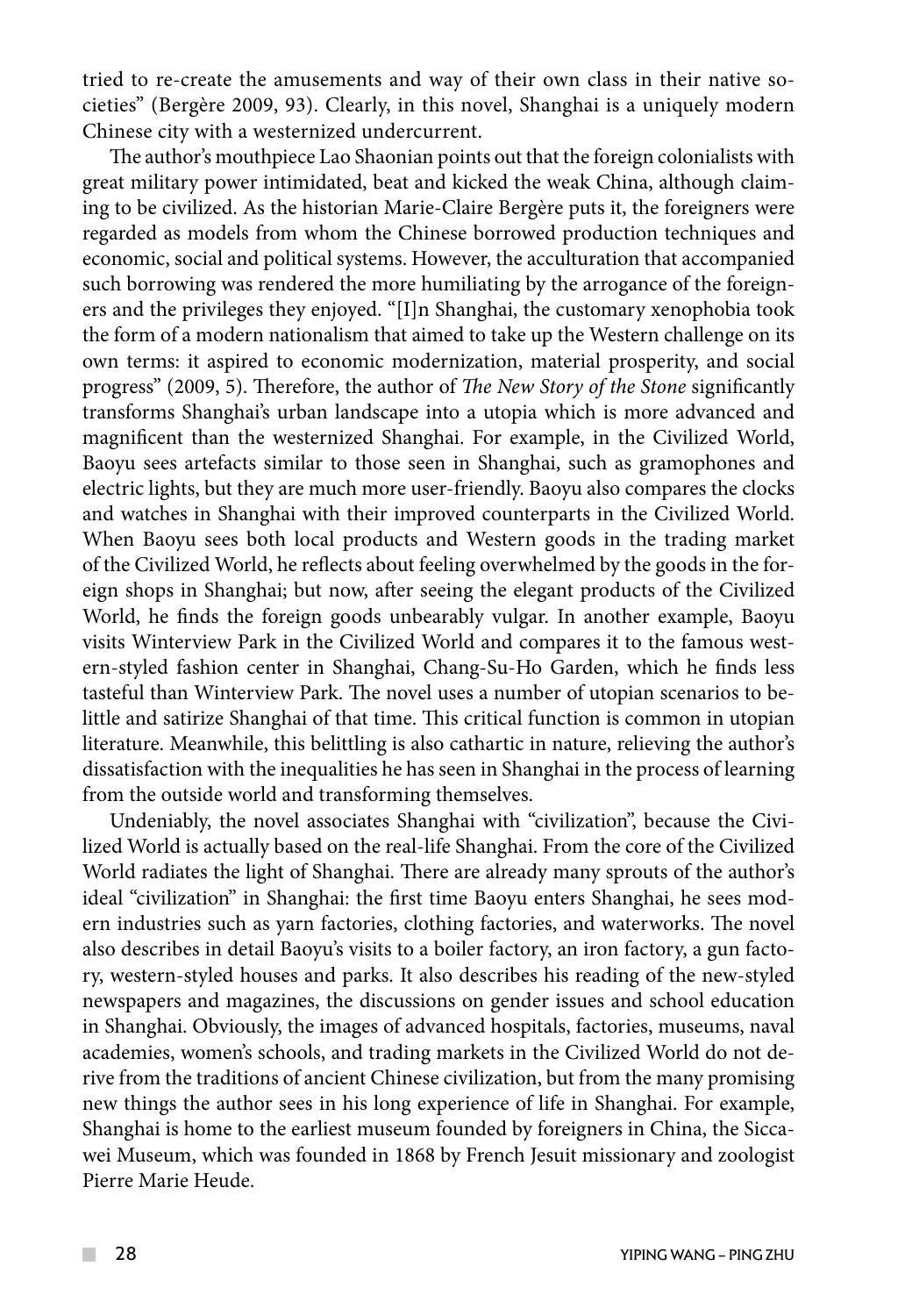Since the opening of Shanghai as a port, it has attracted a large number of landed gentry and cultural elites from the southern part of the country, as well as merchants and compradors from Guangdong and Fujian provinces. The author, Wu Jianren, from a declined family of officials in Guangdong province, though had started as a petty clerk, still belonged to an educated group of social and cultural elites. As for these groups, the upheavals brought about by the opening of Shanghai allowed them to find a measure of agreement regarding the idea that change was necessary, as they all intended to make the most of the economic conditions and to assume unprecedented political and social responsibilities (Bergère 2009, 104). It was the observation of China's modernization process and its challenges in the "experimental site" of Shanghai that made people aware of the need for change, and this attracted groups such as Wu's to make serious observations and think deeply about the society of the time. These groups often met and talked in restaurants and teahouses. *The New Story of the Stone*, for example, mentions Baoyu and Xue Pan's visit to a restaurant in Shanghai and the pungent smell of soot they experienced, which leads to the main concern of the novel – the issue of "civilization" and "barbarism". Baoyu says that he has heard people in Shanghai talk about "civilization and barbarism". They also say that of all the places in China, Shanghai is the most civilized (Wu 2016, 48). Baoyu mentions that Shanghai is "civilized", but in the meantime, suggests, with the symbolic smell, the "smoky" Shanghai is not a perfect place. However, against the backdrop of the collapse of the Qing Dynasty and the need for significant changes, the path of Shanghai's development remained an important source of ideas for Chinese intellectuals at the turn of the century as they explored the way forward. Shanghai flourished from commerce, the capital and technological resources from home and abroad, and was the most important economic center in modern China, as well as an important base for China to absorb various Western scientific, political, economic and cultural ideas. Although Shanghai was not a utopia, the Civilized World was still an imaginative renovation based on the so-called "barbarous and filthy" Shanghai of that time.

In the 12th chapter of *The New Story of the Stone*, the focus of the novel briefly shifts to Beijing. The local ruffian Wang Wei'er, who kills the parishioner Yang Shizi (a homonym for "foreign power") in revenge, befriends Xue Pan by chance while in exile in Shanghai. On his return to Beijing, Wang Wei'er joins the Boxer Rebellion and invites Xue Pan to join him. Baoyu then goes to the capital. In other chapters, the author satirizes the absurdity of the Boxer Rebellion and the lethargy of the officials, with the former claiming to be heavenly soldiers invulnerable to swords and spears. This is followed by the Gengzi Incident, a major historical event that saw the siege of the embassies and consulates and the flight of the imperial family to Shanxi province. It is easy to see that the cities in focus correspond to specific events and corresponding imagery, particularly Shanghai and Beijing, representatives of southern and northern Chinese cities respectively. Although the events mentioned in the novel are based on historical facts, the specific descriptions suggest the author's inclinations. In the 17th chapter, Baoyu, who has undergone historical upheavals and personal hardships, returns to Shanghai from Beijing and listens to a public lecture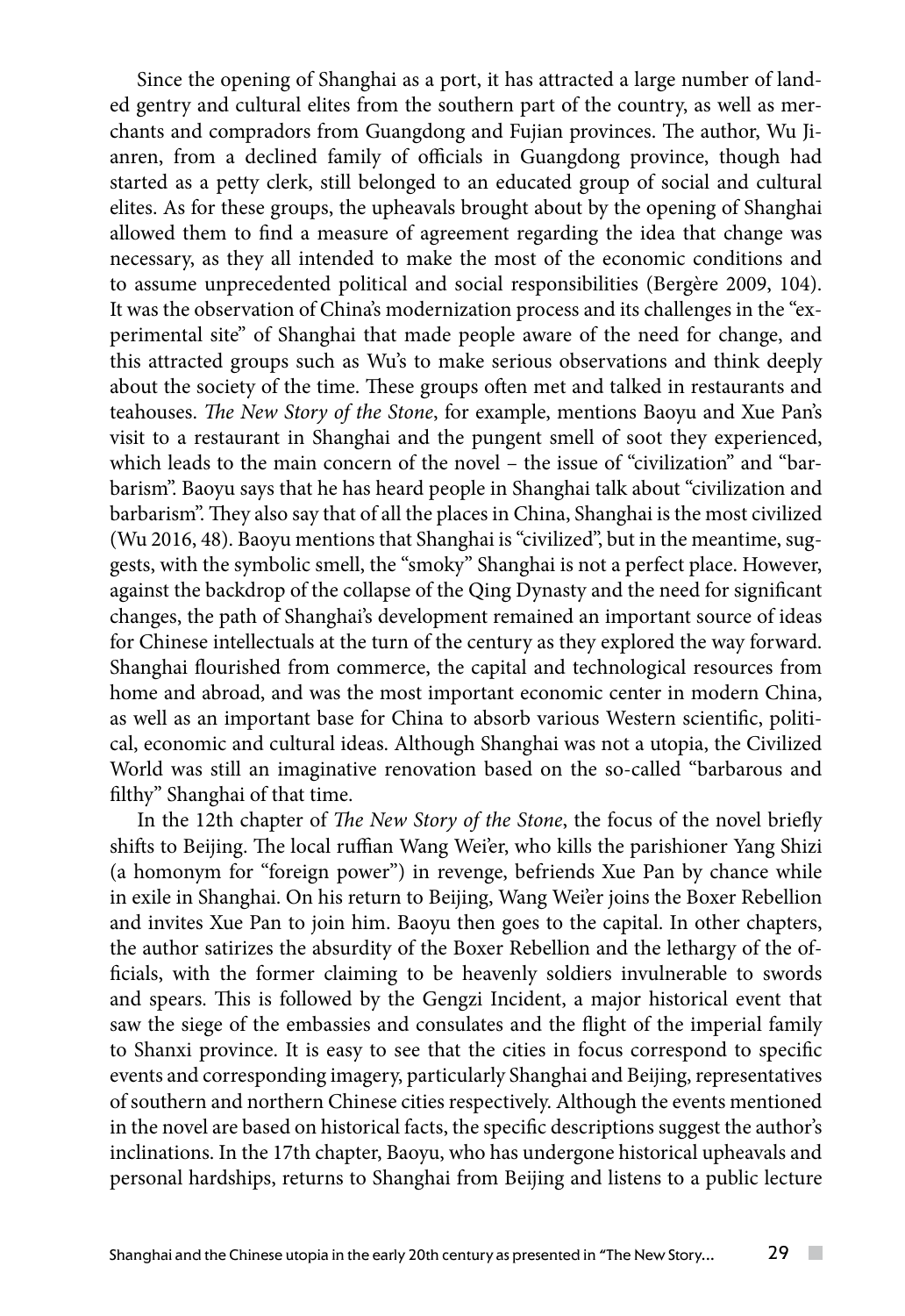on state affairs with Wu Bohui in Chang-Su-Ho Garden. Here, when Baoyu talks to Bohui about the foolishness of the Boxers and the decrepitude and incompetence of the Qing court that he saw in Beijing, Bohui states that "the capital [...] is conservative and closed. Shanghai can be called open [...]" (93). In fact, the reformation areas depicted in the novel are southern cities: Nanjing, Shanghai and Wuchang (though the author's intention is to criticize the reformers), while the major northern cities like Tianjin and Beijing are either mere brief transitional localities or are associated with people and events that the author disparages, for example, the Boxer Rebellion and Wang Wei'er. This juxtaposition of north and south may come from the author's inclination to portray the southern cities he is familiar with and reveals the fact that many of the major reforms in China in modern times began in the various southern port cities. This also reinforces a binary of the "reform-conservatism" stereotype of the South and the North roughly divided by the Yangtze River.

At the end of the novel, the false utopia (Shanghai) and the real utopia (the Civilized World) are merged in the protagonist's dream. In the final chapter of the novel, Baoyu dreams a dream in the Civilized World: he returns from the Civilized World to Shanghai. He learns that by this time China has had a new governmental system improved with evolutions rather than radical revolutions. The constitution that China had acquired on its visits to foreign countries absorbed the strength of the systems abroad, combined them with its own characteristics and opened up new horizons. Shanghai had taken back the extraterritoriality, developed its industry and enjoyed economic prosperity. "Shopping malls were opened in downtown and Nanshi, all the way to the Jiangnan Arsenal. Shops in Wusong are full of people, and conference halls were built in Pudong" (Wu 2016, 228). In the World Exposition held in Shanghai, "Countries were given places and they changed their venues to display various goods. Provinces of China also built their own venues, and there was a great deal of excitement and an inexhaustible amount of strange and exotically-manufactured goods" (228). This dream of the author came true 100 years later, in 2010, when Shanghai hosted the World Exposition, a showcase of national power. After waking up from his dream, Baoyu leaves the Civilized World, and his avatar, the Stone falls into the mountains, where Lao Shaonian discovers *The New Story of the Stone* engraved on it and passes it on to future generations.

In short, *The New Story of the Stone* explores, in the form of utopian fiction, the major conceptual and institutional issues of Chinese society at the time, such as "civilization/barbarism", "constitutionalism", and "reform/revolution". The allusion to reality reveals the author's utopian impulse and fervent imagination at a critical time of national transformation. Although this utopian imagination is somewhat abstract, it is undoubtedly based on concrete urban archetypes, such as the quasi-utopian Shanghai. As Theodore Huters' comment on Wu Jianren's other novel *Bizarre Happenings Eyewitnessed over Two Decades* (二十年目睹之怪现状, *Ershinian Mudu zhi guaixianzhuang*, 1906; Eng. trans. 1975) in which Shanghai is also the thematic foci, Wu Jianren "had voiced a sense of how the new urban space of Shanghai had come to represent the modern transformations that were taking place rapidly in China by the late Qing" (2005, 153). The utopia in the novel represents an integrated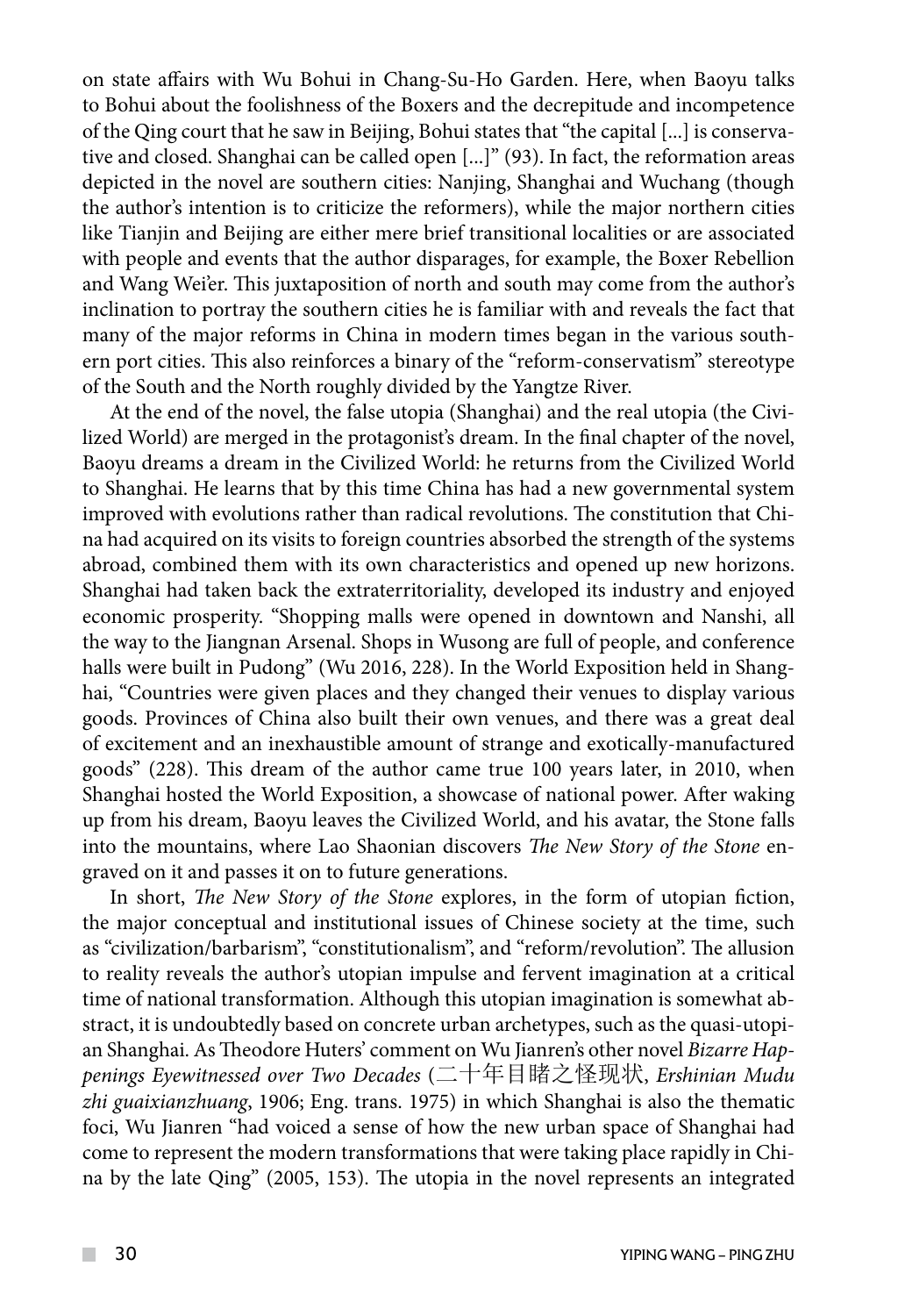expression of both social criticism and social ideals. With its emphasis on the abstract ideas of utopia, its territorial fictionalization and its real geographical locations, the novel creates a unique utopia that the Chinese society could best hope to conceive of at the beginning of the 20th century, and by this utopia the novel arrives at the learning from the Western civilization and the imaginative transcendence of it at the same time.

#### **NOTES**

All translations from the Chinese are by the present authors unless otherwise noted.

#### **LITERATURE**

- Ah, Ying. 2009. *Wanqing xiaoshuoshi* [A History of the Late Qing Fiction]. Nanjing: Jiangsu Literature and Art Publishing House.
- Andolfatto, Lorenzo. 2021. "Utopia/Wutuobang as a Travelling Marker of Time." *The Historical Journal* 1, 64: 121–138.
- Bergère, Marie-Claire. 2009. *Shanghai: China's Gateway to Modernity*. Trans. by Janet Lloyd. Stanford, CA: Stanford University Press.
- Cao, Xueqin. [1791] 2008. *Hongloumeng* [Dream of the Red Chamber]. Beijing: People's Literature Publishing House.
- Chen, Wenxin, and Tongzhou Wang. 2013. "Xinshitouji yu qingmo minchu de wenhua bianqian" [The New Story of the Stone and the Culture Transformation in Late Qing and Early Republic of China]. *Journal of Shanxi University* 2, 36: 22–26.
- Geng, Chuanming. 2008. "Qingmo minchu wutuobang wenxue zonglun" [A Review of Utopian Literature in the Late Qing and Early Republican Period]. *Chinese Social Sciences* 4, 172: 176–190.
- Huters, Theodore. 2005. *Bringing the World Home: Appropriating the West in Late Qing and Early Republican China*. Honolulu, HI: University of Hawai'i Press.
- Isaacson, Nathaniel. 2017. *Celestial Empire: The Emergence of Chinese Science Fiction*. Middletown, CT: Wesleyan University Press.
- Wang, David Der-wei. 1997. *Fin-de-siècle Splendor: Repressed Modernities of Late Qing Fiction, 1849–1911*. Stanford, CA: Stanford University Press.
- Wang, Dun. 2012. "Cong Wanqing xiaoshuo xinshitouji diyihui kan shikong biaoshu de xiandai chonggou" [A Modern Reconstruction of Spatio-Temporal Representation from the First Chapter of the Late Qing Novel *The New Story of the Stone*]. *Journal of Sun Yat-sen University* (Social Science Edition) 3, 52: 38–43.
- Wang, Ermin. 2003. *Zhongguo xiandai sixiangshi* [A History of Thought of Modern China]. Beijing: Social Sciences Academic Press.
- Wang, Junnian. 2019. "The Annals of Wu Jianren." In *Wujianren yanjiu ziliao huibian* [A Compilation of Research Materials on Wu Jianren], ed. by Pei Xiuwei, 3–65. Harbin: Northern Literature and Arts Publishing House.
- Wu, Jianren. [1908] 2016. *Xinshitouji* [The New Story of the Stone]. Hohhot: Inner Mongolia People's Publishing House.
- Zhang, Zhongli, ed. 2008. *Jindai shanghai chengshi yanjiu (1840–1949)* [Urban Studies of Modern Shanghai (1840–1949)]. Shanghai: Shanghai Literature and Art Publishing House.
- Zhou, Liyan. 2012. *Wuyou zhiyi: minguo shiqi de wutuobang xiangxiang* [The Significance of Utopia: Utopian Imagination in the Republican Period of China]. Hangzhou: Zhejiang University Press.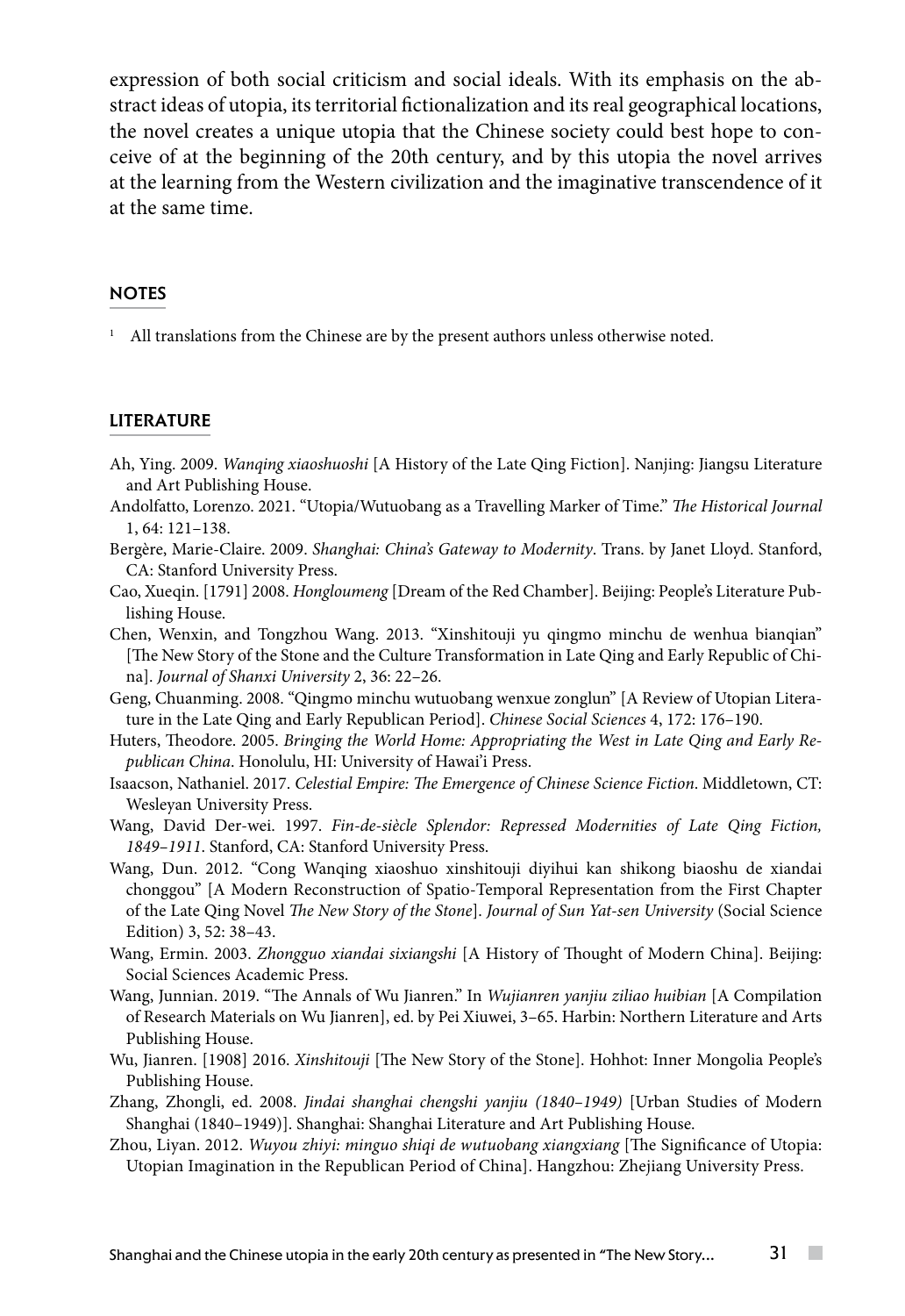Utopia. Shanghai. Late Qing dynasty. "The New Story of the Stone." Wu Jianren.

The novel *The New Story of the Stone* (新石头记, *Xinshitouji* [1908] 2016), by Wu Jianren, is one of the most representative Chinese utopian works of the late Qing dynasty, or the early 20th-century. The novel is evenly divided into two parts. The first 20 chapters probe into the political and social conditions of late Qing China through the depictions of the protagonist's travels to cities such as Shanghai, Wuhan and Beijing where the relations with the West had been established. The last 20 chapters, which are antithetical to the first part, depict a utopia – the Civilized World. There is a twisted mirror-image relationship between Shanghai and the Civilized World. The Civilized World alludes to civilized Shanghai with advanced hospitals, factories, museums, schools for women, trading markets and so on. Based on the image of Shanghai, the highly westernized and modernized Chinese metropolis, the author works out this "genuine civilized country" in the hope of competing with the "false civilized Western country". Therefore, by making the geographic location of "the Civilized World" both fictional and real, the author finds his way to imagining a unique Chinese utopia which might surpass the Western civilization in the late Qing China.

Prof. Dr. Yiping Wang College of Literature and Journalism Jiangan Campus Sichuan University Chuanda Road, Chengdu Sichuan Province, 610207 China yipingwang@scu.edu.cn ORCID: https://orcid.org/0000-0001-7961-9049

Prof. Dr. Ping Zhu School of Foreign Languages and Literature Suzhou University of Science and Technology 99 Xuefu Road, Suzhou Jiangsu Province, 215009 China zhuping@mail.usts.edu.cn

**The Co**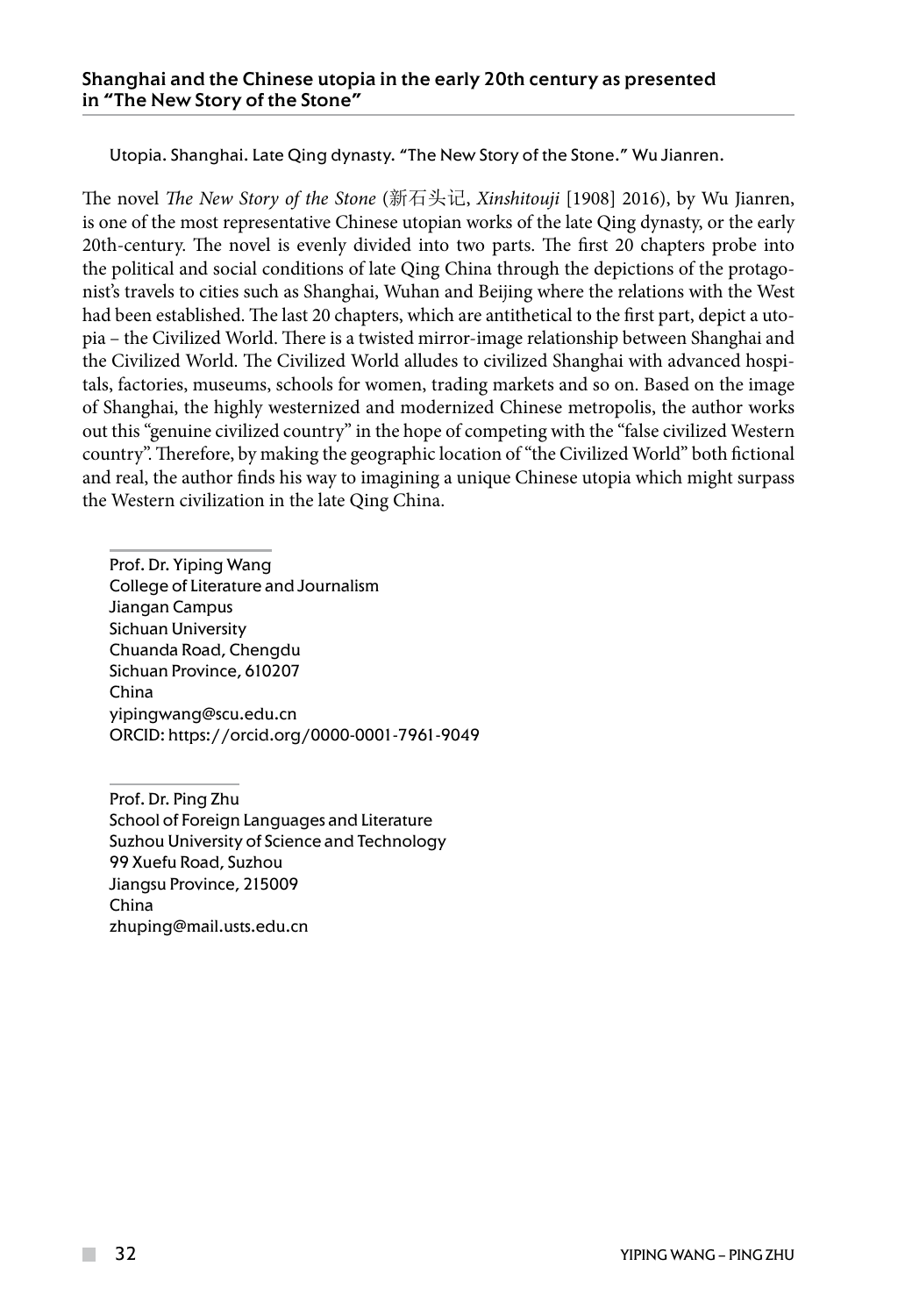#### ŠTÚDIE / ARTicles

# Chinese utopia: Its evolution, poetic anchorage and modern transformation

# XIANGCHUN MENG – LIRONG ZHANG

DOI: https://doi.org/10.31577/WLS.2021.13.2.3

Since its coinage by Thomas More in 1516, utopia has gradually become an important concept in modern critical discourse. The idea of utopia as an "image of a future and better world" (Bauman 1976, 17) is derived from humans' instinctual longing for a better life in a better world. Despite claims about the displacement of utopia in the age of globalization (Tally 2013, vii), the end of utopia (Marcuse 2014, 249), or the rustiness of the idea of mass utopia (Buck-Morss 2000, x), utopia as an imagined entity and a critical concept, method, perspective, or pursuit, has great value because "to be human means always and everywhere to be more than this" (Jacobsen and Tester 2012, 2), and it is an "integral element of the critical attitude" (Bauman 1976, 15). Alluding to the hopeless uncertainty of life, Bloch states: "We live without knowing what for. We die without knowing where to" (2000, 175). However, utopia provides hope and humans feel "the necessity of hope in Dystopian times" (Moylan 2020, 164). Utopia can shape a common societal, emotional, cultural, and political vision. It is indispensable for the sustenance of civilization. Much has been said about the Chinese utopian tradition, but some fundamental questions remain unanswered: How has Chinese utopia evolved? What underpins Chinese utopia and why? And how does textual experience shift transform utopia into political vision and practice? Based on a diachronic review of China's major utopias, this paper is an attempt to answer these questions.

## **THE EVOLUTION OF CHINESE UTOPIA**

"The idea of a perfect society is rooted deeply in Chinese history and culture" (Guo 2003, 197), and the Chinese utopian tradition still remains active. Chinese utopia has evolved from reactive poetic retreat to active political remolding, or from "escape" to "reconstruction" in Lewis Mumford's terms (1962, 15). In terms of temporal orientation, it has developed from pastness to futurity; in terms of spatial orientation, it has moved from "nowhere" to "somewhere" and then to "hereness".

Much of ancient Chinese literature, such as *The Book of Poetry* (诗经, *Shijing*) and *The Book of Rites* (礼记, *Liji*), contains utopian aspects, as do most of China's major philosophies including Taoism, Confucianism, and Buddhism. The major forms of Chinese utopia include "the Land of Bliss" (乐土, *letu*) as in *The Book of Poetry*, the Taoist "small country with few inhabitants" (小国寡民, *xiaoguo guamin*),

 $\sim$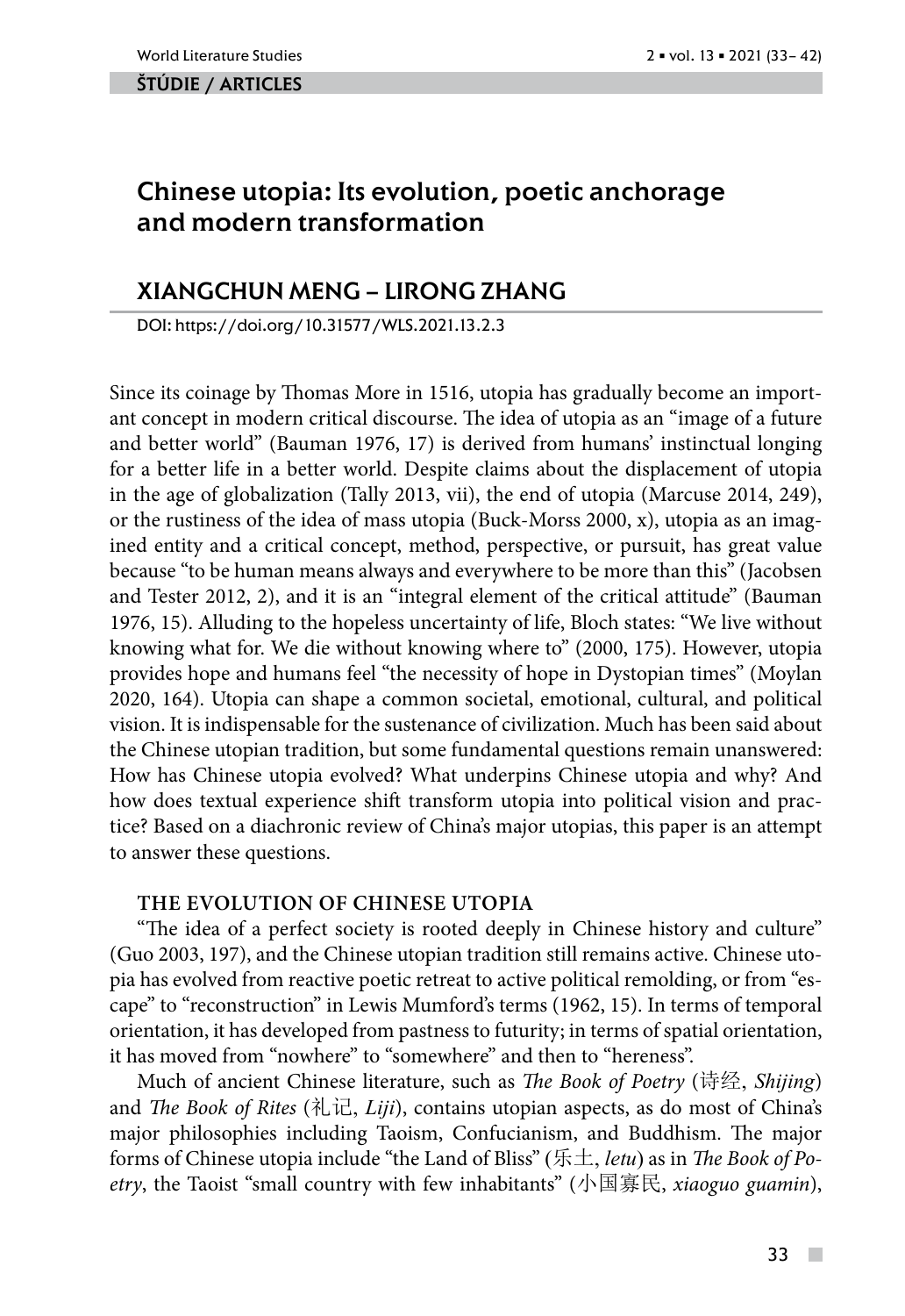the Confucian "Great Unity" (大同,*datong*), Tao Yuanming's (365–427) "Peach Blossom Spring" (桃花源,*taohuayuan*), and Kang Youwei's (1858–1927) "World of Great Unity" (大同世界*, datong shijie*). Kang's utopia marks a series of shifts. Before Kang, the Taiping Rebellion leader Hong Xiuquan's "Christian version" (Guo 2003, 198) of utopia named "Heavenly Kingdom" (太平天国,*taiping tianguo*) emerged and quickly perished. After Kang, there appeared the "liberal-socialist version" (Guo 2003, 201) of utopia spearheaded by the nationalist revolution leader Sun Yat-sen (1866–1925) and Mao's "communist version" (202). Guo's view of Hong's utopia as a "Christian version" seems to be simplistic considering that Hong's Christian ideas were only possible on the basis of Confucianism – Hong himself being a Confucian scholar who failed the imperial examination more than ten times. "Under the influence of Confucianism, traditional Chinese society is one that is free of any religious dominance. In general, the Chinese cultural tradition is characterized by its secularism" (Zhang 2008, 9)<sup>1</sup>. In China, no mass utopia has ever been conceived solely on the basis of religion.

In the sense of an "ideal world", the first landmark utopia in Chinese literature was created by Lao Tzu, the originator of Taoism, who describes "a small country with few inhabitants". He writes:

Given a small country with few inhabitants, [...] there might still be weapons of war but no one would drill with them. He could bring it about that the people should have no use for any form of writing save knotted ropes, should be contented with their food, pleased with their clothing, satisfied with their homes, should take pleasure in their rustic tasks. The next place might be so near at hand that one could hear the cocks crowing in it, the dogs barking; but the people would grow old and die without ever having been there (1997, 169).

Due to its semantic indeterminacy and lack of time markers, this text can be interpreted in many ways. However, it reveals a strong longing for a regressive rather than progressive society where virtues are valued over the affluence and order. It is earth-rooted, anarchist, and situated "nowhere". It is reactive and poetic.

*The Confucian Analects* also presents an ideal society governed by virtues. Like the Taoist utopia, the Confucian utopia is also "nowhere" though it is not completely detached from the real world. It attempts to create out of the real world a utopia of benevolence, righteousness, propriety, wisdom, loyalty, reciprocity, filial piety, and rites. The Confucian transcendental secularity has contributed to the establishment of Confucianism as a state philosophy and of Confucian utopia as the prototype for modern Chinese political ideal.

*The Book of Poetry*, China's first general collection of poems arguably compiled by Confucius, presents a utopia as the flipside of the real world. Its minimalistic evocation of an "nowhere" utopia in the anonymous poem "Large Rats" (硕鼠, *Shuoshu*) is realized by the alternate mention of the "land of bliss", "happy state" (乐国, *leguo*) and "happy borders" (乐郊, *lejiao*). The utopia of *letu*, *leguo* and *lejiao* is also reactive and poetic.

*The Book of Rites*, compiled by Dai Sheng of the Western Han dynasty (202 BCE– 220 CE) describes a highly influential pre-More utopia as follows:

 $\mathcal{L}^{\mathcal{L}}$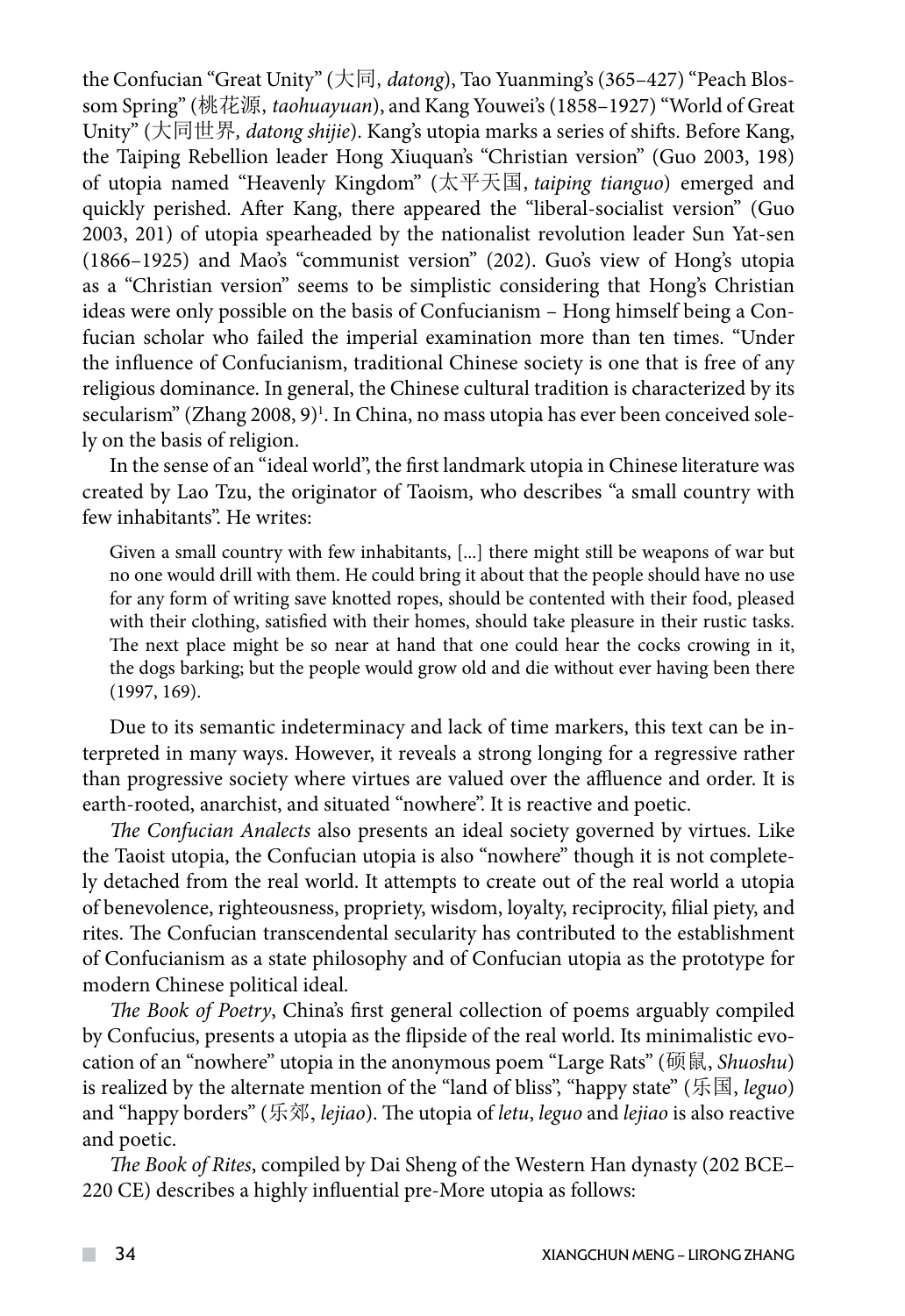When the Great Way was practiced, All-under-Heaven was public-spirited (天下为公, *tian xia wei gong*). They chose men of worth and ability [for public office]; they practiced good faith and cultivated good will. Therefore, people did not single out only their parents to love, nor did they single out only their children for care. They saw to it that the aged were provided for until the end, that the able-bodied had employment, and that the young were brought up well. [...] This was known as the period of the Great Unity (Nylan 2001, 196).

This is a Confucian ideal-based meritocratic utopia of Great Unity. It is still oriented toward the past, essentially nowhere, and literally a "paradise lost". It conveys retreat, endorsed by poetic justice, to primitive communism.

The best-known Chinese poetic utopia is *The Peach Blossom Spring* created by Tao Yuanming of the Eastern Jin dynasty (317–420). Disappointed in his political career, Tao resigned and returned to the farming land. In his preface to the poem of *The Peach Blossom Spring*, he describes a beautiful, detached world of bliss. The narrative goes that a fisherman sailed up a river and chanced on a peach grove in full blossom. When he reached the river's source, he found a small grotto, squeezed through the narrow entrance and finally discovered a utopia, where people lived in perfect harmony with nature. The people there told the fisherman that their ancestors escaped to this place during the chaotic Qin dynasty and they had lived there ever since with no contact with the outside. After bidding farewell, the fisherman came out and reported this to the magistrate. The magistrate and his followers tried in vain to find the way back. Later, after a noble-minded gentleman died of an illness before going to search for the apparently inaccessible utopia, no further attempt was made. This utopia is isolated, regressive, anarchist and poetic. It is the peak of Chinese poetic utopias. It marks an important shift from a "nowhere" utopia to a "somewhere" utopia and from past-orientation to temporal synchronicity with the current world. A utopia of spatial isolation and temporal synchronicity like this can be tentatively termed a "parallel utopia".

The first mature post-More political Chinese utopia was constructed by Kang Youwei, the major voice for the 1898 "Wuxu Reform". His prescriptions for the enfeebled China included learning from the West, the implementation of democracy, and the development of science and technology. Kang invented a theory of social evolution, advocating that human society will develop from disorder to "small tranquility" (小康, *xiaokang*) and ultimately to "Great Unity". In his masterpiece *Book of Great Unity* (大同书, *Datong Shu*, 1956), Kang calls on people to pursue freedom, equality, and philanthropy to create an unselfish, communal society. His ten volumes, *To Dissolve Racial Boundaries to Unify Humanity* (去种界同人类, *Qu Zhongjie Tong Renlei*, 1956) and *To Abandon Private Ownership for Communism* (去产界公生业, *Qu Chanjie Gong Sheng Ye,* 1956) included, constitute Kang's utopian design of social structure, the ways of production, living, values, institutions, etc. Kang's utopia is a collage of Confucianism, Buddhism, Taoism, and Darwinist social evolution. Kang briefly mentions his ideological indebtedness to Confucianism, and his absorption of Buddhism is clearly shown in his skillful use of Buddhist notions such as the suffering of all sentient beings and a world of supreme bliss. Kang's Taoist ideal is reflected in his emphasis on the cultivation of the body and mind and on peace and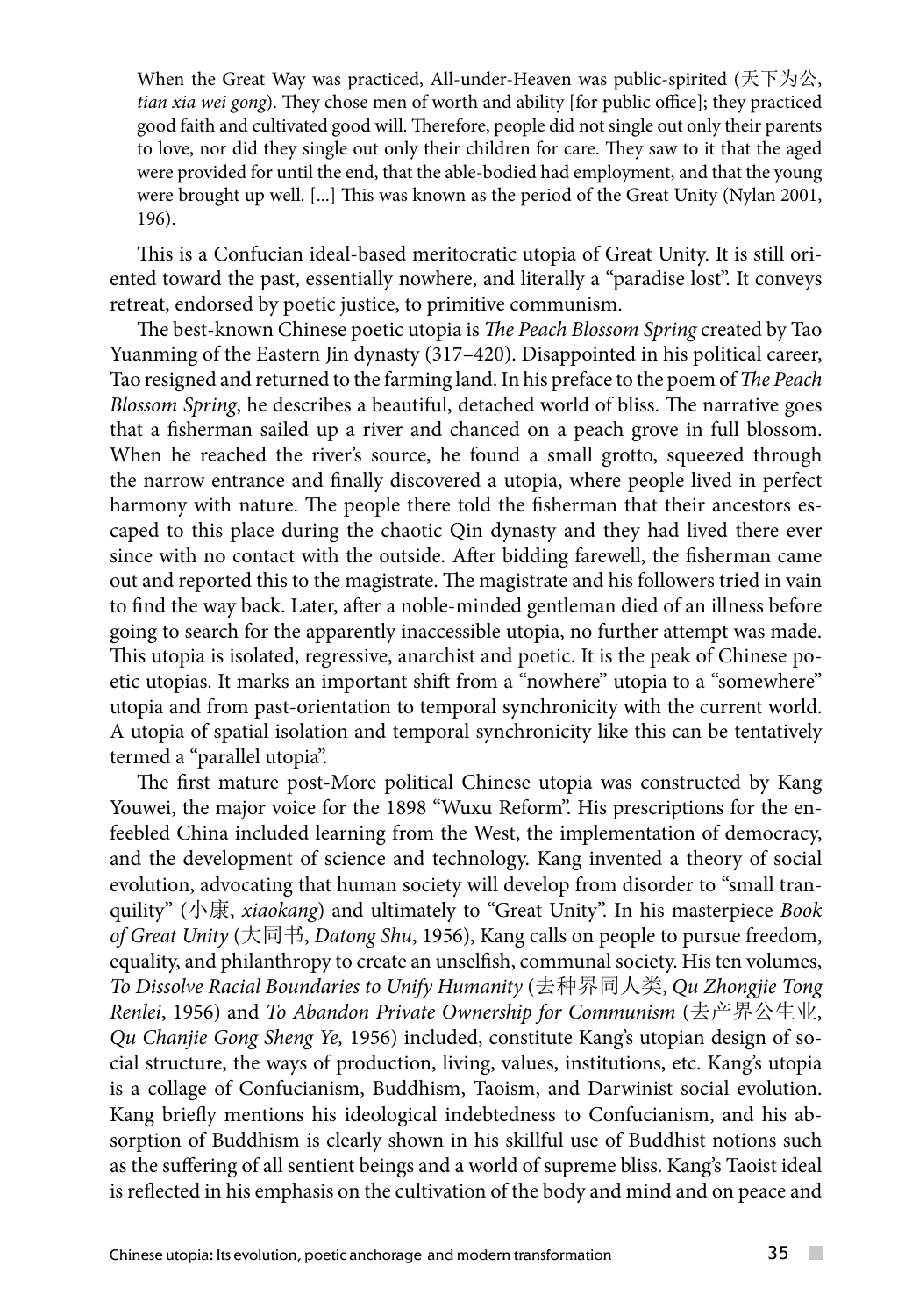tranquility. His idea of social development resonates with Darwin's theory of evolution. The discursive and ideological hybridity in Kang's utopia indicates that China was reshaped by traditional culture and Western thought. Kang's utopia is China's first forward-looking political utopia, marking a fundamental shift from pastness to futurity, from reactive poetic retreat to active political remolding. From 1900 to 1919, Chinese utopian literature greatly flourished "not only as a response to the severe setbacks encountered by China in modern times, but also, to an even greater extent, out of the desire of the Chinese to pass beyond tradition and search for a 'new continent' of human civilization" (Geng 2008, 176). This utopian upsurge has shown a strong tendency of active political remolding in a literary way, while Sun Yat-sen's and Mao's utopias are aimed at directly remolding the country politically.

In modern China, the Chinese utopian tradition has merged somewhat with Western traditions and thus Chinese utopia ever since has become a "glocalized utopia" (Kumar 2010, 561). This synthesis has laid a solid foundation for China's reinvention of a modern national political ideal in the post-Mao era.

## **THE POETIC ANCHORAGE OF CHINESE UTOPIA**

Chinese utopia has strong poetic anchorage. To a large degree, utopia is poetry, and vice versa, which is shaped by the philosophy of the Heaven-Earth-man unity.

In the Chinese tradition, utopia was conceived in the same way as poetic realms are. For the Chinese, poetry and utopia are essentially the same functionally. Each poem creates its own textual experience in the form of textual reality. Due to its imagism, suggestiveness, and transcendence over the actual reality, each textual reality can be a personal utopia, but only the most appealing personal utopia can become a mass utopia.

The poetic anchorage of Chinese utopia is determined by the Chinese perception of the Heaven-Earth-man unity which is at the core of traditional Chinese thought. The unity contains at least three inter-connected dimensions, namely, space, man's relationship with Heaven and Earth, and man's self-perception.

Heaven (*tian*) was viewed as the infinite space and the highest divine force with the power to punish and reward, and it was the personification of justice and reason. For the Chinese, if Heaven is awe-inspiring, Earth is lovable. The cult of Earth, which started in the Neolithic era, was associated with fertility and earth itself. The Chinese reverence for Heaven and Earth developed along a naturalistic path and ultimately led to a half-instinctual and half-acquired love of earth. "For we are of the earth, earth-born and earthbound. [...] [A] sentiment for this Mother Earth, the feeling of true affection and attachment, one must have for this temporary abode of body and spirit, if we are to have a sense of spiritual harmony" (Lin 1998, 24). The farming society is the prototype of all Chinese utopias even in the industrial or post-industrial era. Neither in More's *Utopia* nor Plato's *Republic* can we find as strong an attachment to Earth. As the most intelligent of creatures, man is still subject to the grace and wrath of Heaven and Earth. In traditional Chinese thought, man is "small" in big nature as shown in Chinese landscape paintings where man is either non-existent or as a mere decoration to the landscape. The idea of a smaller self or no self at all

 $\mathcal{L}^{\mathcal{L}}$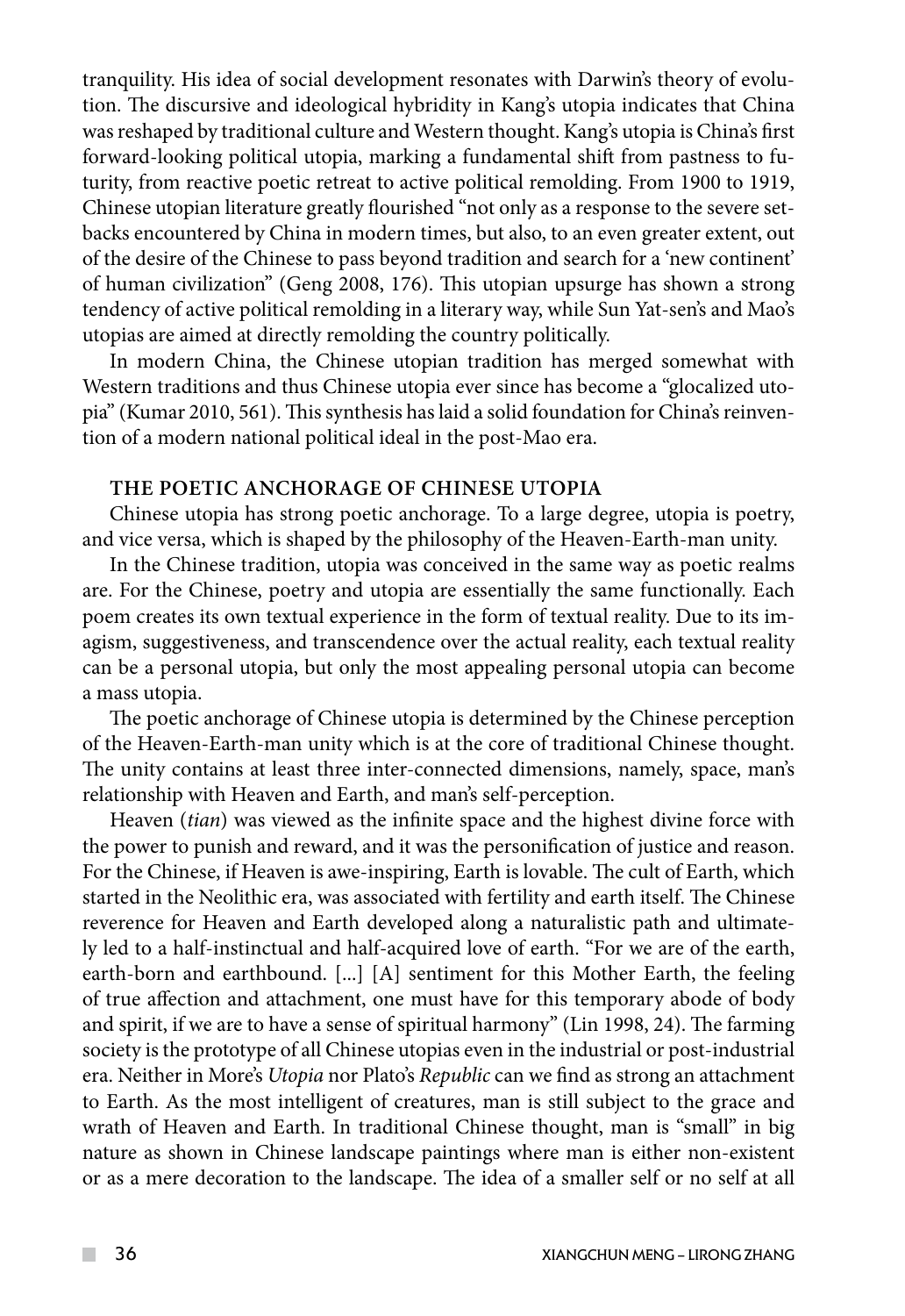makes it possible for man to view things through the lens of things, thus burring the boundary between the aesthetic subject and the aesthetic object. This blurred boundary and strong earth attachment combined promote the idealization and poeticization of nature. Such nature attachment explains why urban utopias hardly exist in Chinese literature and why *shanshui* (山水, mountains and rivers) and *tianyuan* (田园, fields and homesteads) were so significant that they became distinct poetic genres. The notion of the Heaven-Earth-man unity has taken roots in the Chinese consciousness with a meaning exemplifying harmony, beauty, and poetic dwelling. This unity creates greater "meaning potential" and therefore tends to generate the poetic. For Chinese, the poetic is the aesthetic basis of the utopian, and the utopian is the transformation of the poetic.

The Heaven-Earth-man unity tends to generate the poetic because the blurred boundaries tend to generate *yijing* (意境, mood-idea-image). *Yijing* is the artistically or aesthetically evoked or generated realm or textual aesthetic experience of mood-idea-image. In the Chinese tradition, *yijing* constitutes the supposedly most fundamental basis for poetry. It is about the scene beyond the scene and the image beyond the image; it is in the mind's eye, not in sight. Its generation looks simple: the text creates some texperience, and then this texperience is transformed into *yijing* by subjective agency under the influence of the Heaven-Earthman unity. However, its mechanism is complex: the creation of *yijing* depends on the trinity of the heart (emotion), the mind (idea, thought), and the scene (things out there). This trinity is again, determined by the Heaven-Earth-man unity because factors that generate this trinity, such as the interaction between the real and the unreal, the space of semantic indeterminacy, imagistic thinking, the highly poetic tenor of traditional Chinese culture, and the highly evocative, suggestive, pictograph-based Chinese characters, are unexceptionally shaped by that unity. *Yijing* is both a means and a result of aesthetic perception. As a means, it makes poetry possible, and therefore makes utopia possible; as a result, it is texperience, an evoked or constructed mental realm. Therefore, our view of "poetry as utopia" can be further refined as "*yijing* as utopia".

Tao Yuanming's utopia fully exemplifies the poetic anchorage of the Chinese utopian tradition. His utopia possesses almost all the elements that generate *yijing* and therefore enchant the Chinese mind. It has beautiful landscape, political detachment, idealized *tianyuan*, equality, undisturbed tranquility, peace, naturalness, timelessness, anarchism, freedom, and more fundamentally, the Heaven-Earth-man unity. Tao's writing has greatly fortified the poetic anchorage of Chinese utopia. Regarding Tao's cultural significance, Lu Shuyuan states that "[a]s Tao lived to the rhythm of Nature, he was bestowed with maximum freedom, thus becoming a fundamentally beautiful though simple epitome of human existence, and of dwelling poetically on the earth" (2017, 2). Due to the strong "Peach Blossom Complex" (Meng 2005, 44), almost all the following Chinese utopias before Kang Youwei are either variations of or footnotes to Tao's utopia.

In short, without poetic anchorage, Chinese utopia can hardly be possible. Poetic anchorage functions as the aesthetic underpinning for Chinese utopia. Chinese uto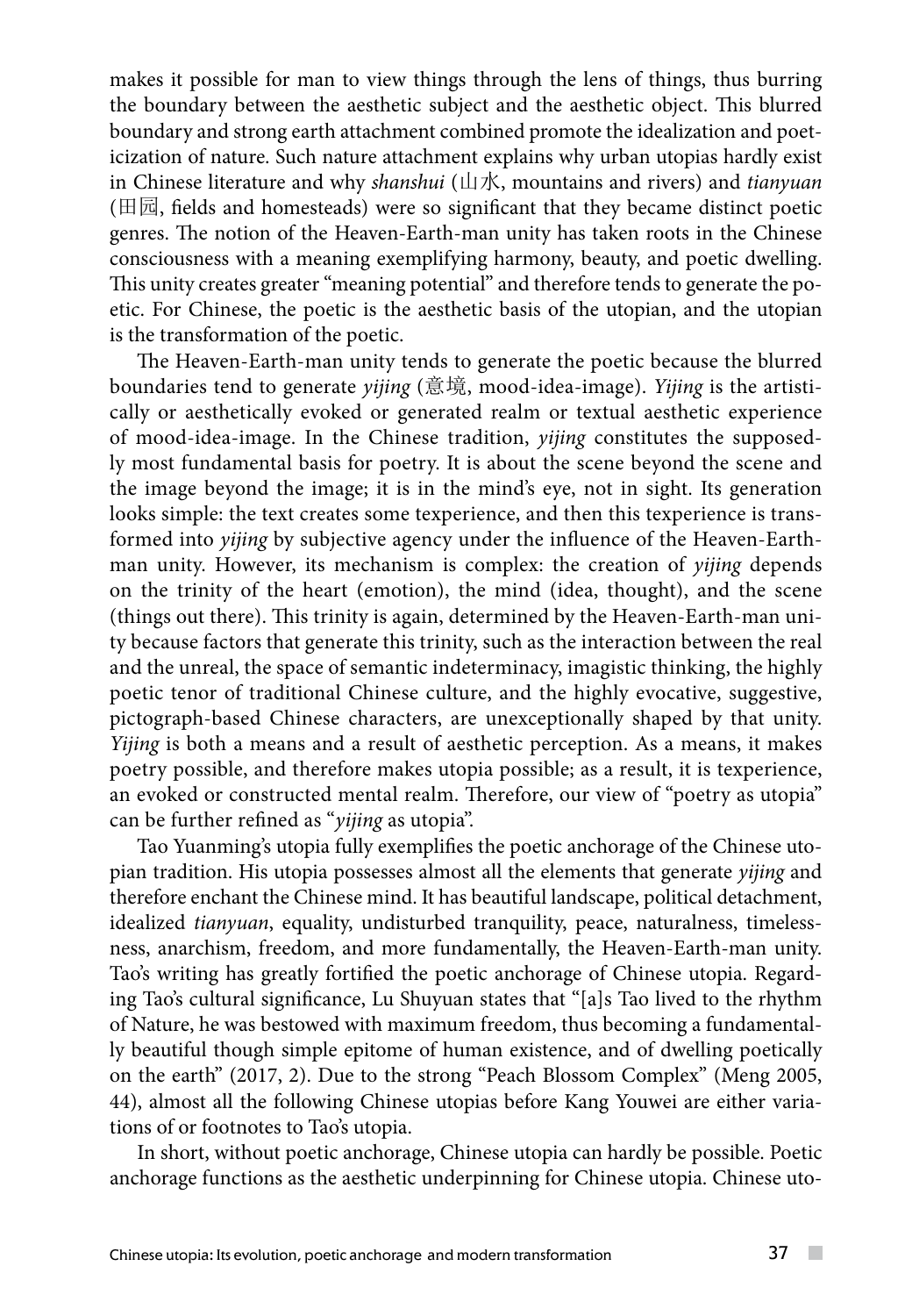pia is not only the aesthetic object, but also the result of aesthetic perception. Even political utopias in China are poetic. This tendency of aestheticization makes political utopias not only more acceptable, but also more appreciable.

## **THE TRANSFORMATION OF CHINESE UTOPIA**

Utopia is not something fixed; it is "a process of becoming that is constantly reformulated" (Boer and Li 2015, 320). In the modern context, Chinese utopia is often absorbed into political discourse and transformed into national political vision, policies and practice, all through the mechanism of what we term texperience shift.

Texperience shift, or the transfer and transformation of a textual experience, occurs in many forms. One's texperience in appreciating, say, an original Chinese poem, tends to be carried over to one's subsequent reading of its translation. However, this type of texperience shift is not the focus here. Our focus is how texperience helps to reconstruct reality. Derived from the actual reality, the textual reality, which is essentially texperience, can conversely reshape the perceived actual reality. In other words, texperience and reality can be mutually transformative. The primary form of texperience shift is that pre-understanding or preconception influences subsequent perception. For instance, ordinary apricot blossoms are no longer ordinary because of their generous idealization and poeticization in previous writings. In this case, texperience affects the perception of the reality. Another form is the elevation of some "lower" reality into "higher" texperience, as can be seen from the Chinese tendency to idealize nature. The third and most important form is the "realization" of texperience in the real world. Accordingly, Chinese utopia, built on utopian texperience, is often transformed into a cultural or spiritual icon; it helps to transform the mundane world into a utopia, and is often converted into or realized as real-world political vision, guidelines, policies, and social practice.

Of the first case, the "Peach Blossom Spring" is a good example. The texperience of *The Peach Blossom Spring* is unavoidably carried over to the reading of subsequent utopias. More importantly, due to its multiple significances and societal relevance, the "Peach Blossom Spring" is repeatedly resurrected as something of immediate hereness and nowness and serves both commercial and ecological purposes. Commercially, it is converted into an enchanting, marketable icon. Many neighborhoods in China are named "Peach Blossom Spring" because the name itself can evoke utopian texperience and that texperience will reshape people's perception of the neighborhood. *The Peach Blossom Spring* and its later variations also serve ecological purposes. Their related utopian texperience, when transferred to the perception of the real world, helps to curb the impulse to purse development in mere economic terms by making the real world dystopian.

In the second case, the mundane world is often elevated into a utopia. Due to the Heaven-Earth-man unity again, Chinese men of letters, especially ancient poets, are obsessed with the expression or representation of nature. In their writings, nature is refined, poeticized, idealized, and idolized. For instance, Jiangnan, a region in the south of the Yangtze River, is elevated in Chinese literature into a land of poetic enchantment, and Suzhou and Hangzhou into paradises on earth as they are popu-

 $\mathcal{L}^{\mathcal{L}}$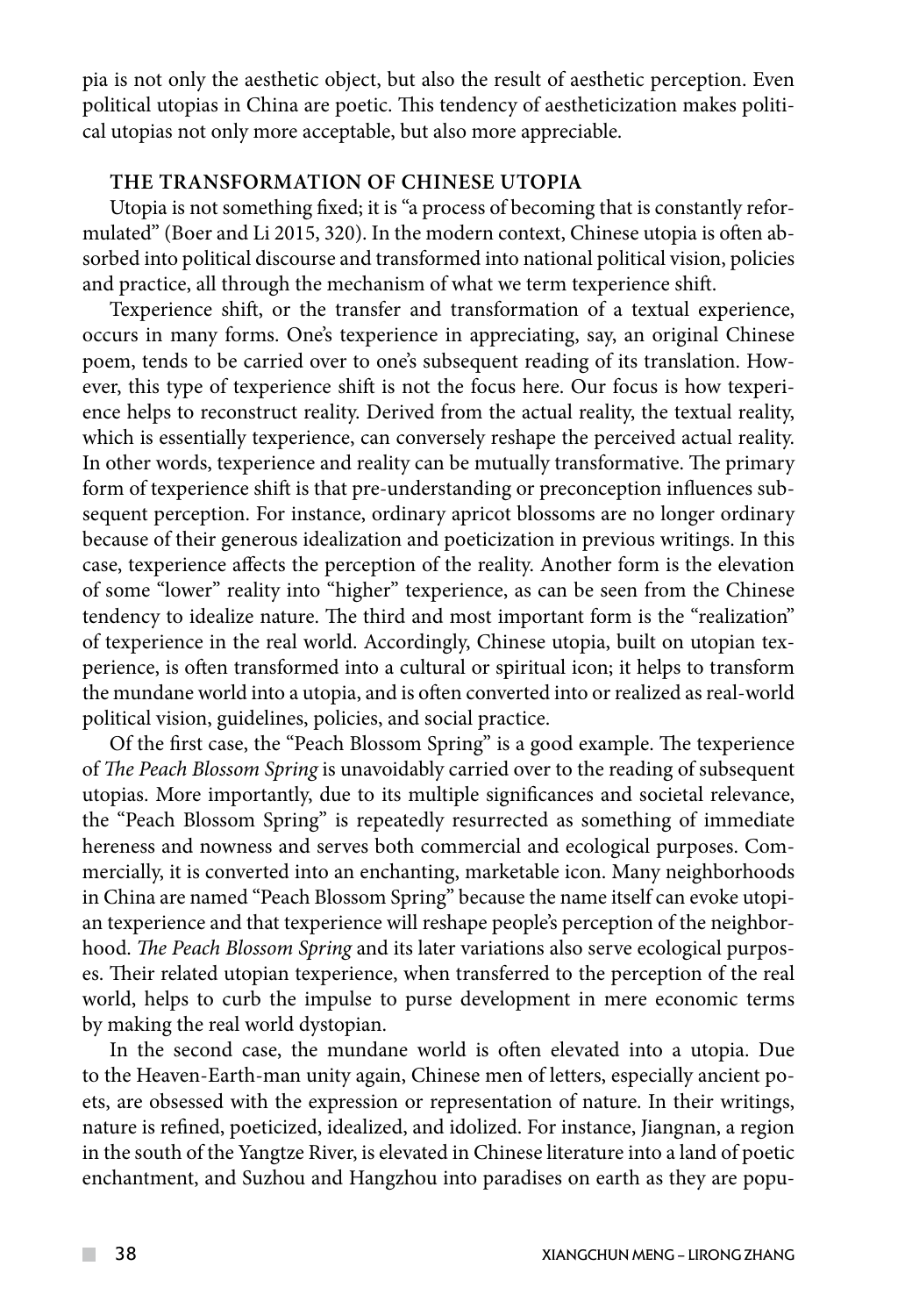larly called. The utopian conversion of a countryside hometown is another example. Given China's cultural and emotional roots in rural areas, homesickness for many with an acquired identity of "urban dwellers" is a kind of poeticized sentiment that evokes two hometowns: the utopianized hometown where they spiritually dwell and the real hometown where they physically inhabited. A reading of Xu Qinggen's two collections of poetry, *Voice from a Utopian Village* (2016) and *Sonnets of a Utopian Village* (2020) would reveal this. In an even more interesting case, a single poetic line can help to transform an ordinary place into an extraordinary utopia. The Chinese poet Hai Zi (1964–1989) wrote a poem containing this line: "I want to have a house by the sea, with myriad spring blossoms in glee" (2007, 45). Herein, the earth, the sea, the dwelling, vernal verdure, seclusion, peace, rejoicing and heavenly bliss, where all perfect beings exist in a perfect state of being, speak so effectively to the Chinese consciousness that it immediately creates an ethereal utopia out of a tangible, mundane place due to the reciprocal empathetic unity between the self and the elements.

In terms of the conversion of utopia into real-world political vision and social practice, China may be the keenest practitioner. At the personal level, utopia is usually achieved as utopian substitutes. This type of transformation means the "privatization of hope" (Thompson 2013, 1). The Chinese are so capable of utopian texperience shift that they have acquired numerous utopian substitutes such as *shanshui, tianyuan* and classical gardens. *Shanshui* is nature per se, *tianyuan* is about homestead and farming in nature, and classical gardens are nature reproduced and refined (Wang 2012, 105). Paintings and poetry of *shanshui* and *tianyuan*, which artistically and poetically recaptures *shanshui* and *tianyuan* per se, are also a kind of utopia realized. At the national level, traditional utopian discourse such as "Great Unity" and "harmony" is absorbed in modern political discourse. Utopia, ideology and national political vision in China are usually interwoven. In a sense, modern China's political discourse is politicized poetics, and its practice is poeticized or utopianized politics. What's more, Chinese literature has the rare quality of transcendence, which endows it with a vital force that never fades away despite dynastic shifts. "Such personality of transcendence must be ascribable to the utopian spirit of the class of scholars [...] and it is a driver of ancient Chinese scholarship and the living soul of ancient literary thought" (Li 2018, 2). This spirit of transcendence has greatly facilitated the conversion of mere texperience into the will of all. Howard P. Segal argues that "[g]enuine utopias frequently seek not to escape from the real world but to make the real world better" (2012, 7). What the Chinese choose to do is to make a utopia out of this world by realizing their utopian texperience. In addition, Confucian "Great Unity" has gained sufficient relevance in modern China because, for one thing, it has inspired modern China's blueprint utopias like Kang Youwei's *World of Great Unity*, and, for another, it transcends both the reality of its own time and that of the modern era. "Memory and utopia represent two different positions of the subject, one oriented towards the past, the other towards the future, both converging in their strong grounding in the present" (Passerini 2014, 8). Transcendental as it is, a utopia can have synchronicity with and relevance to reality if it engages with the present, and therefore can be "realized" some way.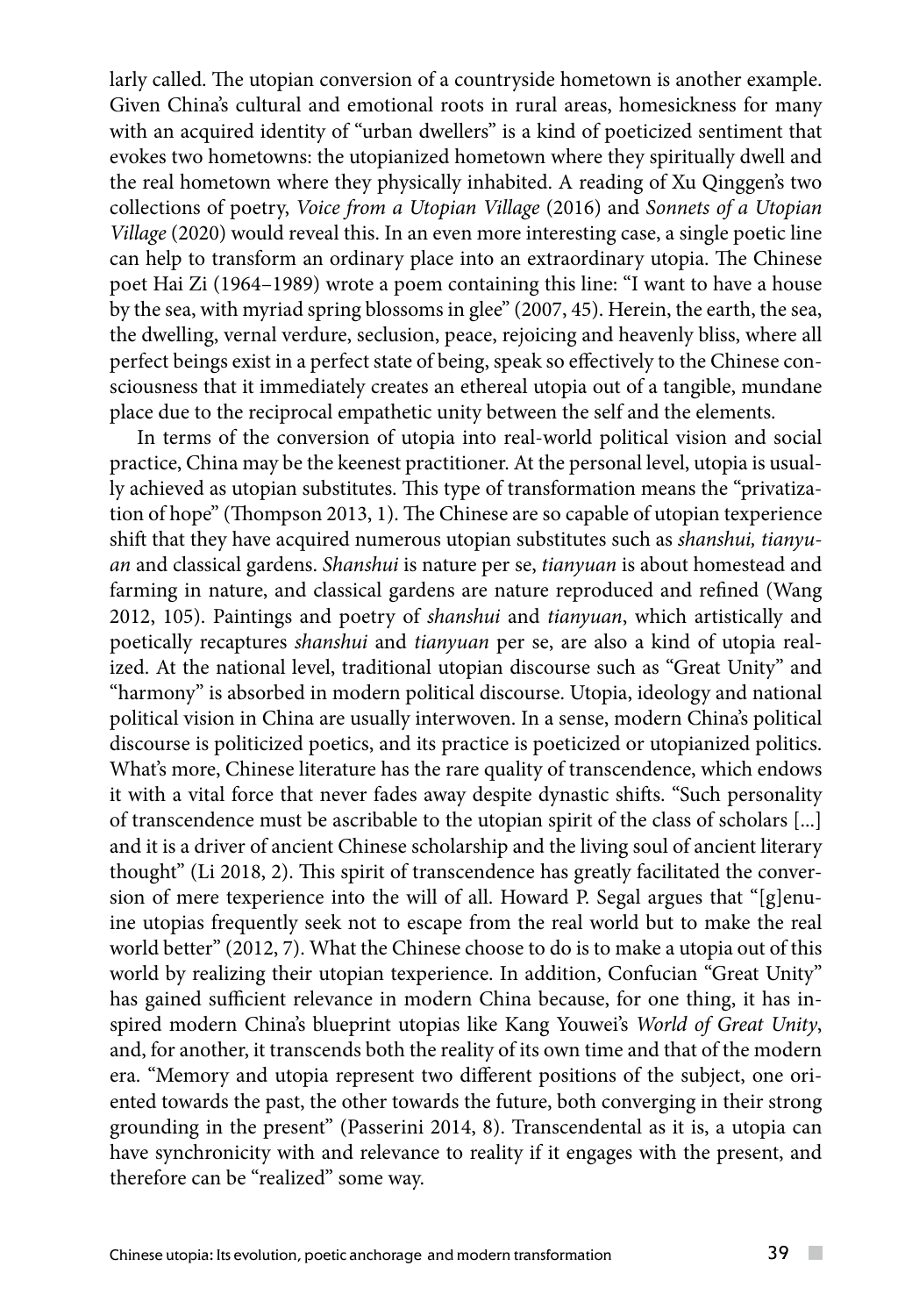The transformations of Chinese utopia contribute to a better way of existence. "The ultimate goal of human life is Utopia" (Jameson 1971, 173). For some, "utopianism is evoked today like an amputee reaching for a phantom limb: there is no 'there' there" (Flaxman 2006, 209). For the Chinese, however, utopia is there and can be here and now as our discussion has demonstrated. The Chinese anthropologist Xiaotong Fei believes that "[o]nly with the relentless pursuit and exploration of the living now, can this ultimate 'beautiful society' (美好社会, *meihao shehui*) emerge on this earth" (2014, 266). For him, a possible way is this: "Appreciate your own beauty and that of others'. If beauty is held in common, there will ultimately be Great Unity under Heaven" (美美与共, 天下大同, *Meimei yugong, tiaxia datong*, 297).

## **Conclusion**

Utopia is both a choice and a necessity for human civilization because it brings hope and vision that generate both the will and the way. China has a strong and active utopian tradition. The major Chinese utopias include, chronologically, "the Land of Bliss" evoked in *The Book of Poetry*, the "small country with few inhabitants" presented by the Taoist founder Lao Tzu in his *Tao Te Ching*, the Confucian "Great Unity", the "Peach Blossom Spring" constructed by Tao Yuanming of the Eastern Jin dynasty, which serves as the quintessential epitome of poetic dwelling, Kang Youwei's "World of Great Unity" collectively shaped by a collage of thoughts. Chinese utopia has evolved from reactive poetic retreat to active political remolding, from pastness to futurity, and from "nowhere" to "somewhere" and then to hereness. It has strong poetic anchorage because the poetic is the basis for the utopian and the philosophy of the Heaven-Earth-man unity heavily defines the Chinese mind. For the Chinese, to a large extent, utopia is poetry, and vice versa. Chinese utopia is half about poetics and half about politics. Through the mechanism of texperience shift, Chinese utopia helps to transform the mundane world into a utopia of sorts. It is often transformed into a useable cultural or spiritual icon, or national political vison, policies, blueprints and concrete social practice. A good knowledge of Chinese utopia, especially its evolution, poetic underpinning, and modern transformation, can lead to a better understanding of China's utopian tradition, the entanglement between poetics and politics with utopia as the link, and China's poetic-utopian-political vision and practice.

#### **NOTES**

<sup>1</sup> All translations from the Chinese are by the present authors unless otherwise noted.

 $\sim$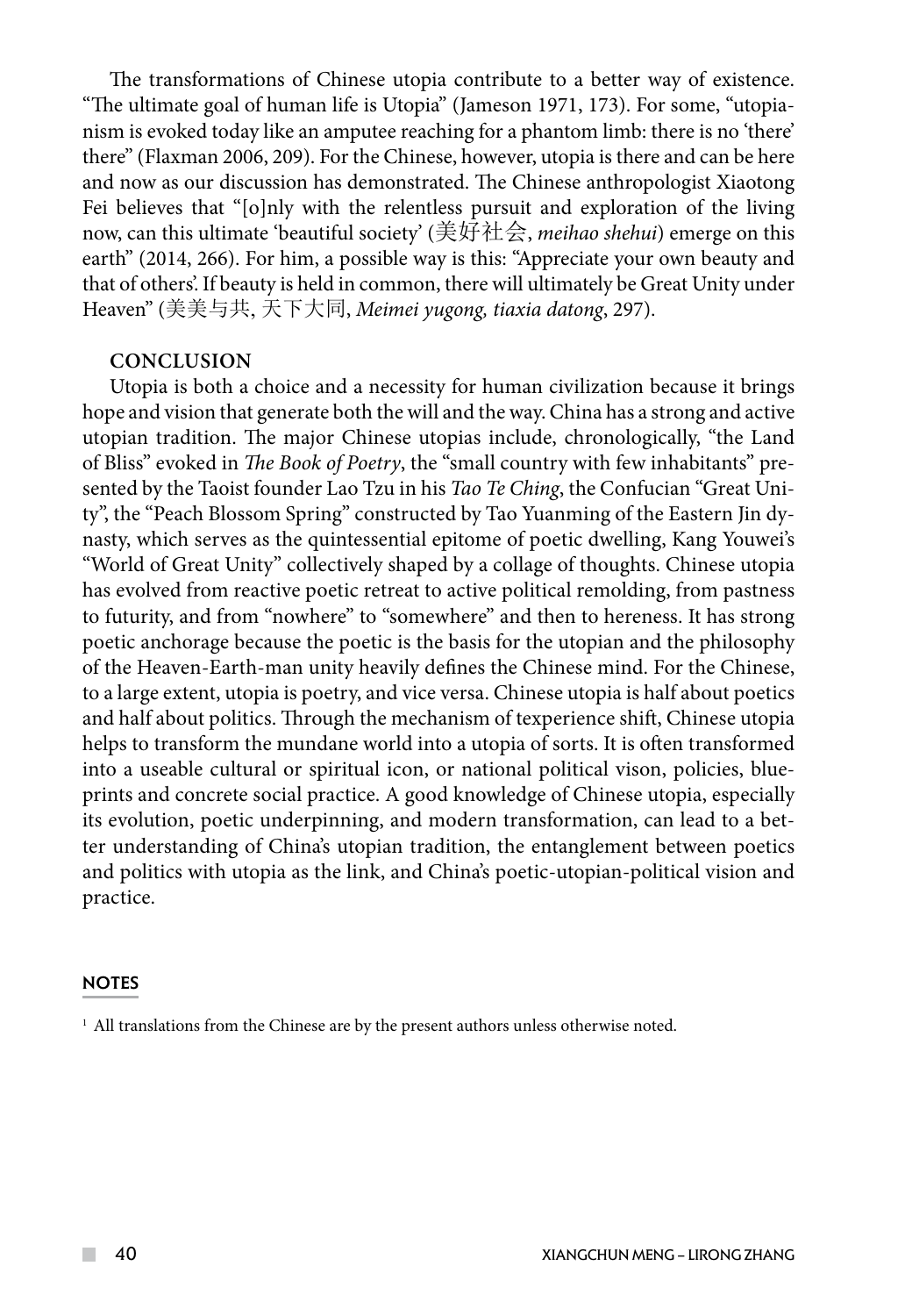#### LITERATURE

Bauman, Zygmunt. 1976. *Socialism: The Active Utopia*. London: Ruskin House.

- Bloch, Ernst. 2000. *The Spirit of Utopia*. Trans. by Anthony A. Nassar. Stanford, CA: Stanford University Press.
- Boer, Roland, and Zhixiong Li. 2015. "Interpreting Socialism and Capitalism in China. A Dialectic of Utopia and Dystopia." *Utopian Studies* 26, 2: 309–323. DOI: https://doi.org/10.5325/utopianstudies.26.2.0309.
- Buck-Morss, Susan. 2000. *Dreamworld and Catastrophe: The Passing of Mass Utopia in East and West*. Cambridge, MA: MIT Press.
- Fei, Xiaotong. 2014. *Zhongguo Wenhua De Chongjian* [The Reconstruction of Chinese Culture]. Shanghai: East China Normal University Press.
- Flaxman, Gregory. 2006. "The Future of Utopia." *Symplok*ē 14, 1–2: 197–215.
- Geng, Chuanming. 2008. "Qingmo minchu wutuobang wenxue zonglun" [A Review of Utopian Literature in the Late Qing and Early Republican Period]. *Chinese Social Sciences* 4: 176–190.
- Guo, Baogang. 2003. "Utopias of Reconstruction: Chinese Utopianism from Hong Xiuquan to Mao Zedong." *The Journal of Comparative Asian Development* 2, 2: 197–209. DOI: https://doi.org/10.1080 /15339114.2003.9678381.

Hai Zi. 2007. *Hai Zi De Shi* [Poetry of Hai Zi]. Ed. by Zhou Yi. Beijing: China Bookstore.

- Jacobsen, Michael Hviid, and Keith Tester, eds. 2012. *Utopia: Social Theory and the Future*. Farnham and Burlington: Ashgate Publishing.
- Jameson, Fredric. 1971. *Marxism and Form: Twentieth-Century Dialectical Theories of Literature*. Princeton, NJ: Princeton University Press.
- Kumar, Krishan. 2010. "The Ends of Utopia." *New Literary History* 41, 3: 549–569.
- Lao Tzu. 1997. *Tao Te Ching*. Trans. by Arthur Waley. Beijing: Foreign Language Teaching and Research Press.
- Li, Chunqing. 2018. *Wutuobang yu Shi: Zongguo Gudai Shiren Wenhua yu Wenxue Jiazhiguan* [Utopia and Poetry: Ancient Chinese Scholar Culture and Literary Values]. Beijing: Beijing Normal University Press.
- Lin, Yutang. 1998. *The Importance of Living*. Beijing: Foreign Language Teaching and Research Press.
- Lu, Shuyuan. 2017. *The Ecological Era and Classical Chinese Naturalism: A Case Study of Tao Yuanming*. Trans. by Meng Xiangchun. Singapore: Springer. DOI: http://doi.org/10.1007/978-981-10-1784-1.
- Marcuse, Herbert. 2014. *Marxism, Revolution and Utopia: Collected Papers of Herbert Marcuse, Volume Six*. Ed. by Douglas Kellner and Clayton Pierce. Oxon and New York, NY: Routledge.
- Meng, Erdong. 2005. "Zhongguo Wenxue Zhong De Wutuobang Lixiang" [The Utopian Ideal of Chinese Literature]. *Journal of Peking University* 42, 1: 41–50.
- Moylan, Tom. 2020. "The Necessity of Hope in Dystopian Times: A Critical Reflection." *Utopian Studies* 31, 1: 164–193. DOI: [https://doi.org/10.5325/utopianstudies.31.1.0164.](https://doi.org/10.5325/utopianstudies.31.1.0164)
- Mumford, Lewis. 1962. *The Story of Utopias*. New York: The Viking Press.
- Nylan, Michael. 2001. *The Five "Confucian" Classics*. New Haven, CT and London: Yale University Press.
- Passerini, Luisa. 2014. *Memory and Utopia: The Primacy of Inter-Subjectivity*. London and New York, NY: Routledge.
- Segal, Howard P. 2012. *Utopias: A Brief History from Ancient Writings to Virtual Communities*. Chichester: Wiley-Blackwell.
- Tally, Robert T. Jr. 2013. *Utopia in the Age of Globalization: Space, Representation and the World-System*. New York, NY: Palgrave Macmillan. DOI: https://doi.org/10.1057/9780230391901.
- Thompson, Peter. 2013. "Introduction: The Privatization of Hope and the Crisis of Negation." In *The Privatization of Hope: Ernst Bloch and the Future of Utopia*, eds. by Peter Thompson and Slavoj Žižek, 1–20. Durham, NC and London: Duke University Press.
- Wang, Shoufu. 2012. "'Benyu Ziran, Gaoyu Ziran' Yu Zhongguo Shanshui Yuanlin Zaojing" ["On and above Nature" and Chinese Garden Landscaping]. *Chinese Horticulture Abstracts* 27, 11: 105–106.
- Zhang, Longxi. 2008. "Wutuobang: Shisu Linian Yu Zhongguo Chuantong" [Utopia: Secularism and the Chinese Tradition]. *Shangdong Social Sciences* 157, 9: 5–13.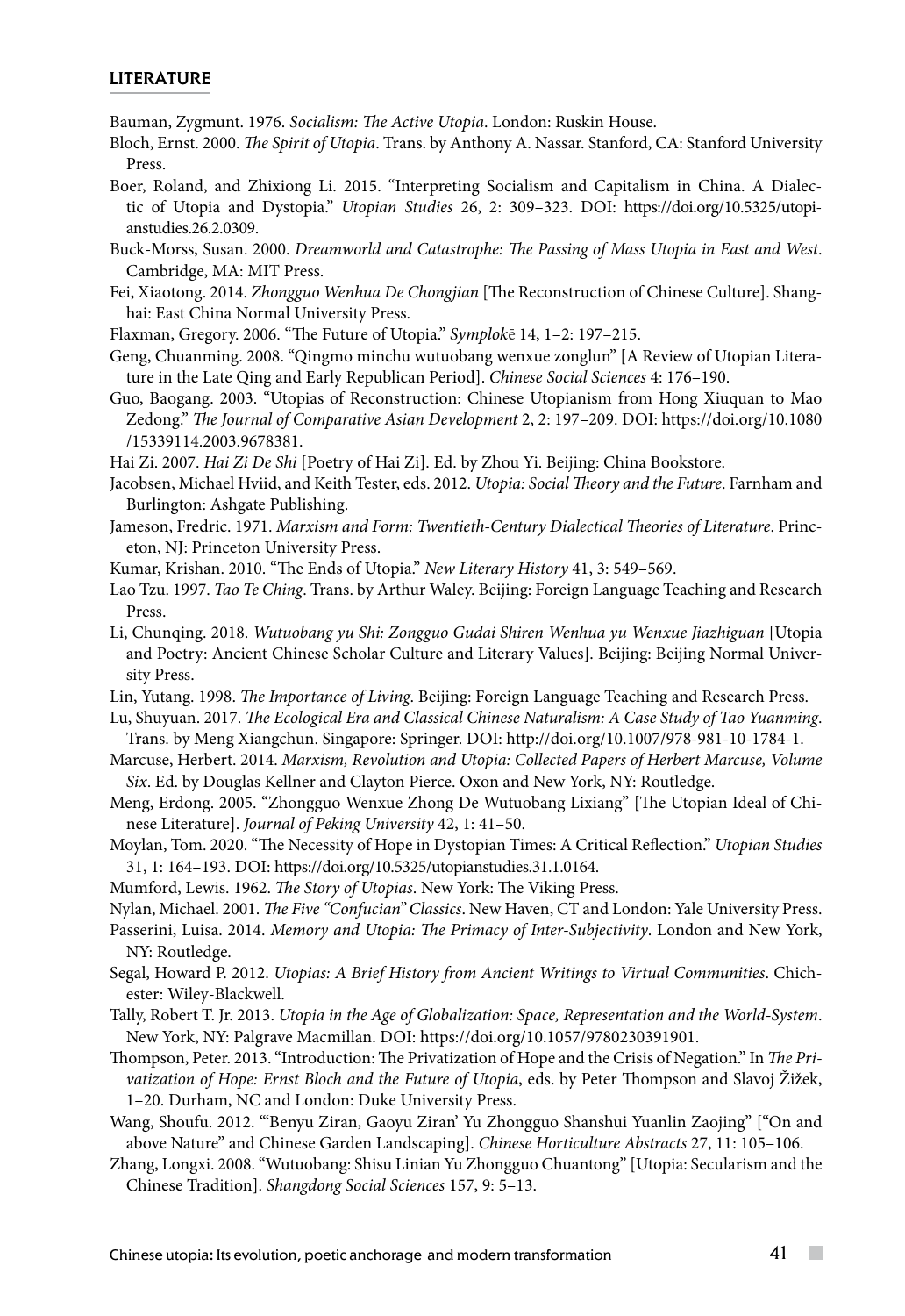Chinese Utopia. Evolution. Poetic anchorage. Texperience shift. Transformation.

The major forms of Chinese utopia include "the Land of Bliss", the Taoist "small country with few inhabitants", the Confucian "Great Unity", Tao Yuanming's "Peach Blossom Spring", Kang Youwei's "World of Great Unity" and its modern variations. Chinese utopia has evolved from reactive poetic retreat to active political remolding. It has developed from pastness to nowness in terms of temporal orientation, and from "nowhere" to "somewhere" and then to hereness in terms of spatial orientation. Chinese utopia has strong poetic anchorage, which is determined by the Heaven-Earth-man unity. Through the mechanism of texperience shift, Chinese utopia in the modern context is often transformed into a usable cultural or spiritual icon, or national political vision, policies, blueprints and concrete social practice. A comprehensive insight into the Chinese utopian tradition helps to understand the utopian-poetic-political entanglement in China.

Prof. Meng Xiangchun, Ph.D. School of Foreign Languages Soochow University 1, Shizi Street Suzhou 215006 Jiangsu province China mxc\_512@aliyun.com ORCID: https://orcid.org/0000-0002-0654-3781

Zhang Lirong, Lecturer School of Foreign Languages Soochow University 1, Shizi Street Suzhou 215006 Jiangsu province China Lirong1220@hotmail.com ORCID: https://orcid.org/0000-0002-7316-4415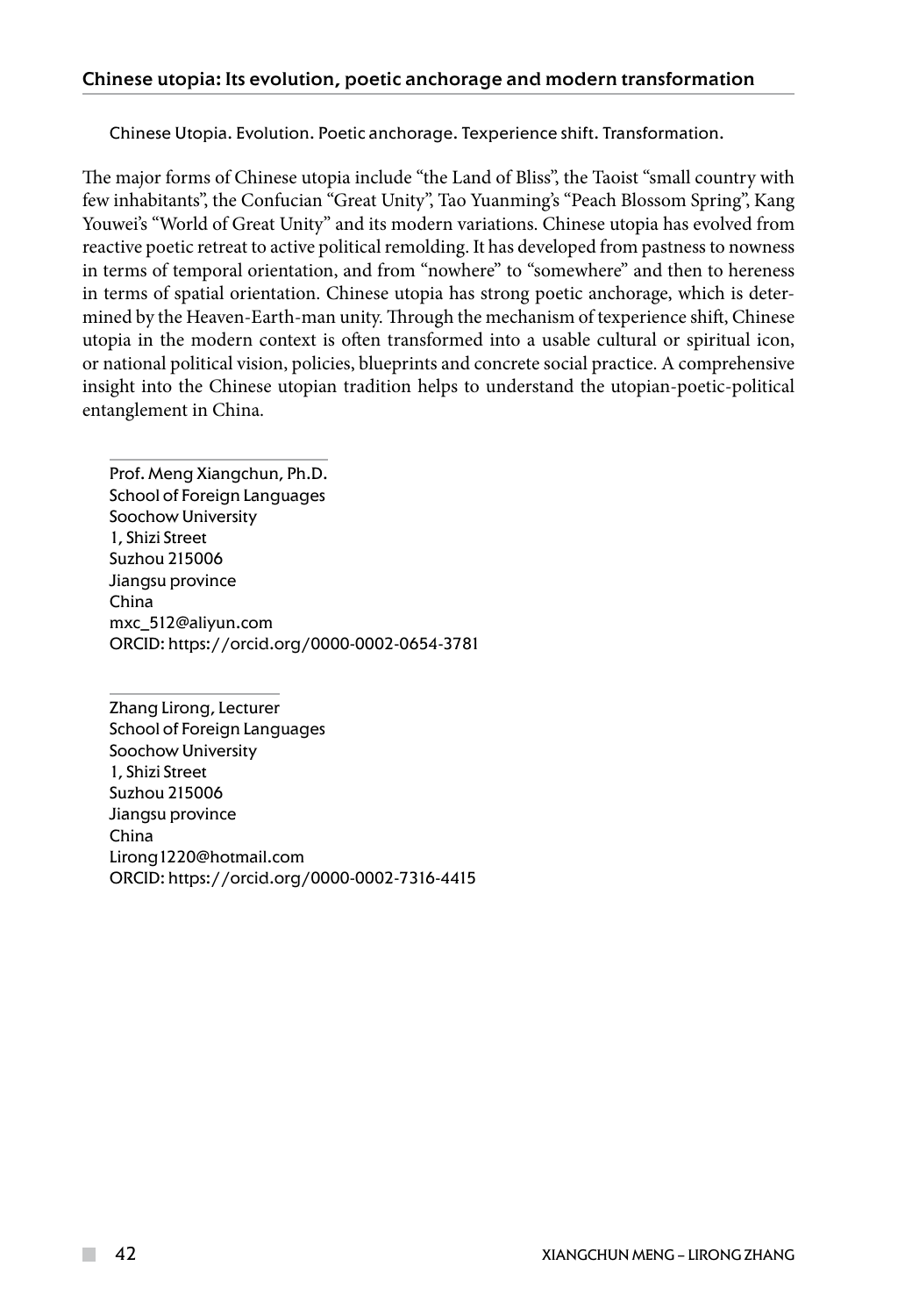#### ŠTÚDIE / ARTicles

# The Islamist version of utopia: The politics of redesigning space

## SEVAL ŞAH**İ**N – D**İ**DEM ARDALI BÜYÜKARMAN

DOI: https://doi.org/10.31577/WLS.2021.13.2.4

Even though it is a no-place by its very nature, a utopia locates a society as an imagined ideal in a specific setting. As Fatima Vieira notes in "The Concept of Utopia", "Utopists depart from the observation of the society they live in, note down the aspects that need to be changed and imagine a place where those problems have been solved. Quite often, the imagined society is the opposite of the real one, a kind of inverted image of it" (2010, 8). In that sense while utopias might imagine a better way of living in a different place, in an ideal society, maybe even under the reestablished sovereignty of an ancient self-narrative, its hope of realizing such ideals is anchored in a relatable place even if it might be, and often is, a stretch in the form of a metaphor. This article examines two Islamist novels in Turkish, Ali Nar's *The Space Farmers* (*Uzay Çiftçileri*, 1988) and Ayşe Şasa's *The Novel of the Monkeys* (*Şebek Romanı*, 2004), in order to explore how the religious ideologies of the novelists become manifest in their utilization of spatial settings as utopian inverted images of reality. In their utopian imaginary, these two novels propose "the Christian West" as being responsible for the corruption of the world as place and promote its improvement through a transformative wave that will emerge in Turkey and move towards Europe. In such an ideological picture, the spatial settings are loaded with heavily symbolic meanings and emerge as allegories of clashing civilizations. Previous scholars such as Christian Szyska (1995) and Erol Gökşen (2015) have discussed these works within the framework of utopias and dystopias, although Szyska's discussion is limited to Nar's novel and Gökçen does not focus on the concept of place in his study. In their pursuit of utopian places as inverted images of reality and ideological supremacy, the novelists not only denounce the secular Turkey established in 1923 but also tell their desired stories of the rebirth of Islamist power. The ways in which they tell these stories, however, are deeply fraught with ideological problems. Neither of their utopias are just Islamist, i.e. proponents of the spiritual merits, the social practices, and the cultural values of Islam. Instead, they both promote a radical version of it and fervently advocate its supremacy over other belief systems (Toumi 2011, 126–132).<sup>1</sup> They establish their ideological position clearly by setting their utopic worlds against the West in zealous antagonism and imagine a world in which their form of radical Islam rules.

The genre of utopia appeared in Turkish literature from the 19th century onward in the form of dreams whereby intellectuals such as Namık Kemal and Ziya Paşa ex-

 $\mathcal{L}_{\mathcal{A}}$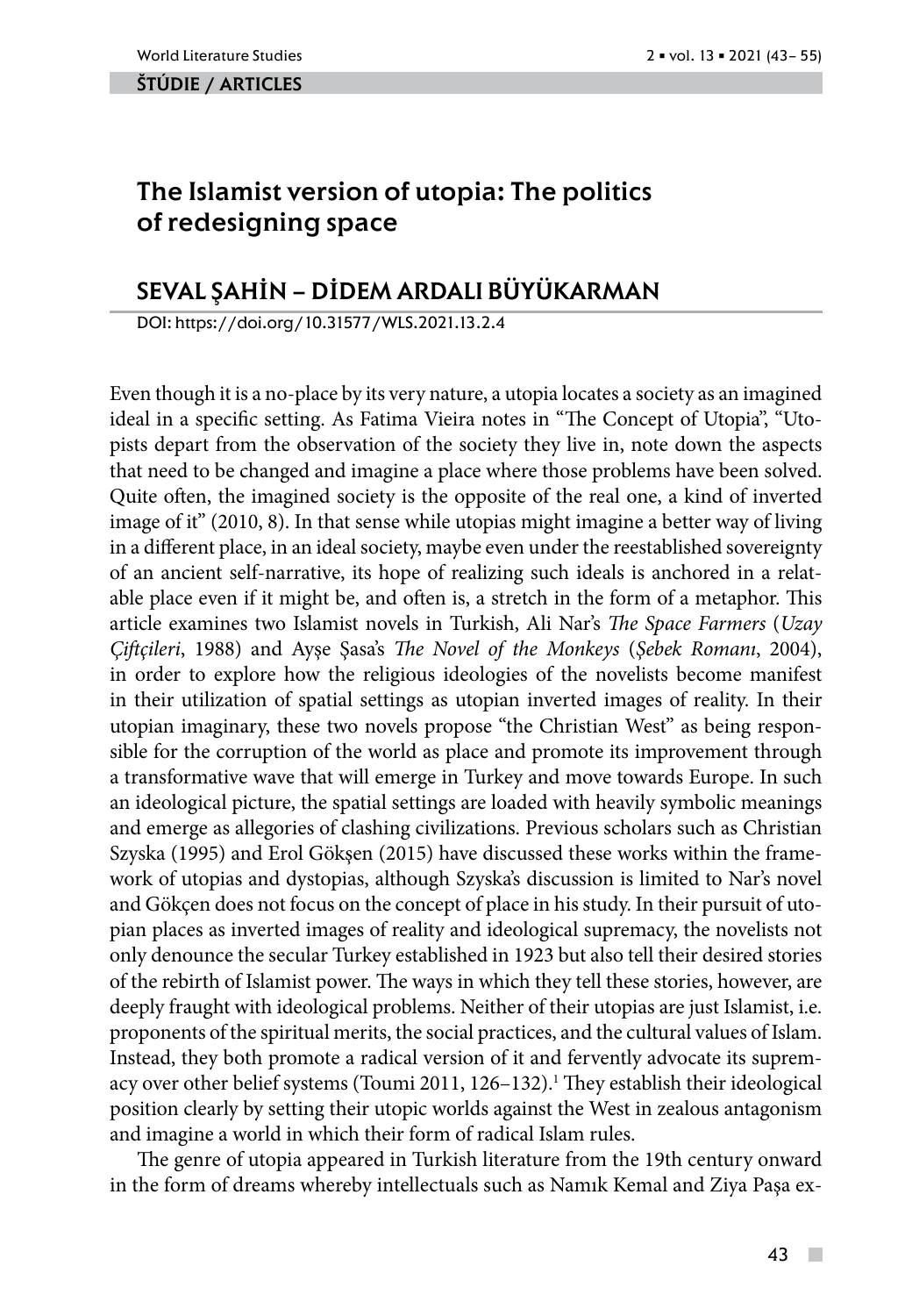plored their thoughts on a better world by means of a dream. For instance, in Namık Kemal's *Dream* (*Rüya*, 1872), the utopia is a world in which milk flows from the taps in the morning and all the roads run on a rail system. In Ziya Paşa's identically-titled *Dream* (*Rüya*, 1868), on the other hand, the character/narrator enters a pool in London, meets the Ottoman Sultan of the time, Abdülaziz, and convinces him that the state of the country is not good. In such utopian dreams, the characters often suddenly find themselves in some other place than they were previously, or they just appear in a world that no one knows about, or they ascend to the sky.

The relationship between utopias and politics continued with the foundation of the modern Turkish Republic in 1923. Paralleling the period's drive to establish a nation-state, writers such as Halide Edip and Yakup Kadri penned their versions of utopia in lieu with that political model. While Halide Edip, in her novel *The New Turan* (*Yeni Turan*, 1912), designed a world ruled by the Turks, Yakup Kadri, in his *Ankara* (1934) portrays the new capital of the young Republic as a highly developed place; all citizens wholeheartedly embrace the new values, and following the revolution of Mustafa Kemal Atatürk, the country is so advanced that it competes with the West.

As can be seen in this brief introduction, the genre of utopia in Turkish literature is intimately related with the political and it is driven not only to criticize the status quo but also to propose a new and better order that is relevant to the ideological perspective in question. This new order might propose the reformation of an old one or the fixing of the present one. Such a stance had a vital impact on the reformulation of places, as spatial settings bear both political references and the broader implications of utopian narratives.

Following the coup of September 12, 1980, there has been a marked increase in the rise of Islamist literature in Turkey and writers such as Şule Yüksel Şenler and Minyeli Abdullah explored the rediscovery of Islam by those who previously embraced the modernized and secular lifestyle. In these kinds of works, characters who never received a religious education or who turned faithless are depicted as being transformed with the re-introduction of religion into their lives. These characters begin to practice their religion and perceive the world around them in a different light. Such narratives with their religious messages diversified in the 1990s in terms of their forms and styles, and in the 2000s, the different forms and styles were replaced by different writing modes. In her novels *Schrödinger's Cat: Nightmare* (*Schrödinger'in Kedisi: Kâbus*, 1999), and *Dream* (*Rüya,* 2001), one of the leading conservative authors, Alev Alatlı, criticizes the new world order and proposes a dystopia of Turkish society having lost its native values through modernization. Mukadder Gemici and Handan Acar Yıldız also use utopia in their stories, but instead of utilizing it to depict loss of values, they combine it with narratives of the end of the world to re-imagine a metaphoric new world.

Although Ayşe Şasa and Ali Nar were born in the same year (1941) and died only one year apart (in 2014 and 2015, respectively), they came from notably different social backgrounds. Şasa grew up in Istanbul and graduated from the prestigious Arnavutköy American Girls' College (Robert College). After being treated for a mental illness in 1973, she was diagnosed with schizophrenia and maintained a reclu-

 $\sim$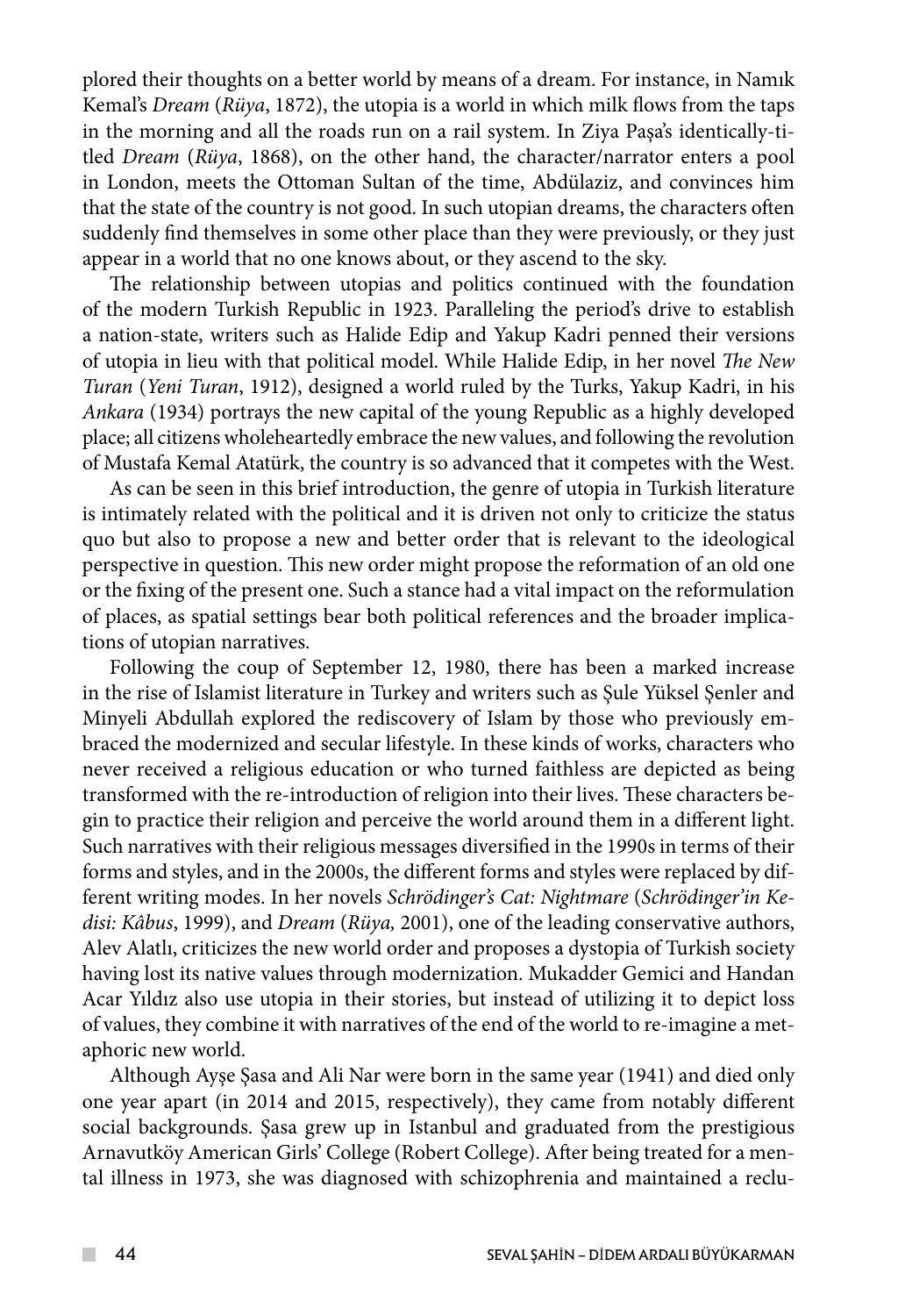sive life for years. In 1981, she was introduced to Islamic mysticism through İbnü'l Arabi's *The Ringstones of Wisdom* (also translated as *The Bezels of Wisdom; Fusüsu'l-Hikem*) and announced that she was cured of her psychological problems with the help of these readings. Nar came from the provincial city of Kars in northeast Turkey, graduated from the Istanbul Advanced Islam Institute, and taught at various religious vocational high schools. He published his prose and poetry in periodicals, including *Hakses*, *Millî Gazete, Yeni Devir*, *Pınar*, *Mavera*, *Yeni Sanat*, *Sedir*, *Çınar*, *Tohum*, *İslam*, *Millî Gençlik* and *Düşünce*, and founded the Turkish branch of the World Islamic Literature Federation.

Given the intrinsic presence of ideological undertones in imagining a new world order and seen from a literary historical perspective, Ayşe Şasa and Ali Nar can be said to be following a tradition in their versions of Turkish utopian literature. Unlike their 19th-century Ottoman predecessors, they do not employ the dream format but opt for a rather more direct critique of the society created by the Republic. Yet, their criticism of the Republican inclination towards the West at the expense of losing the native lifestyle is still very much ideologically in line with them. Both writers are particularly critical of the abolition of the caliphate, which ended the global Islamic leadership of the Ottoman Sultan in 1924, as a part of the Republican drive towards secularization. Accordingly, they establish their utopian narratives through religious references and against the Western civilization. Consequently, the two novels are full of references to Islam and Christianity, as well as the narratives shared by both. Their Islamist utopias present their spatial settings in two specific forms: by pitching the West as an element for comparison and by founding these comparisons on monotheistic religious references. At a semantic level, both novels are based on a set of simplistic binary oppositions: East/West, Secular/Islamist, old order/new order, Christian/Muslim, past/present, corrupted place/idealized place and the like.

#### **THE WEST AGAINST THE WEST**

The connections between the chosen spatial settings of the novels and the ideologies of the novelists are too blatantly symbolic to ignore, which renders their political positions lacking in subtlety and refinement. In both works, the world of utopia is constructed upon an opposition against the West whereby the supremacy of the Islamist nation shines bright. In *The Space Farmers*, a Turkistan Islamic Republic is established after a legendary triumph in space conquest. In *The Novel of the Monkeys*, Vienna, a city that was in reality besieged by the Ottomans twice without success (in 1529 and 1683) and stopped the Ottoman advancement in Europe, is preferred as the setting for the corruption of civilization. The (probably unintended) irony in the choices aside, in both cases the idea of conquest emerges as being central to the utopias.

As announced on its cover, *The Space Farmers* was published as a "utopian space" novel in 1988. While its temporal setting is unclear, spatially it begins in a village in the eastern Turkish region of Malatya. Then a flashback to the 21st century reveals the space wars between two superpowers on Earth, named the West and the North. Their story is rounded up with how these two cruel superpowers weakened each oth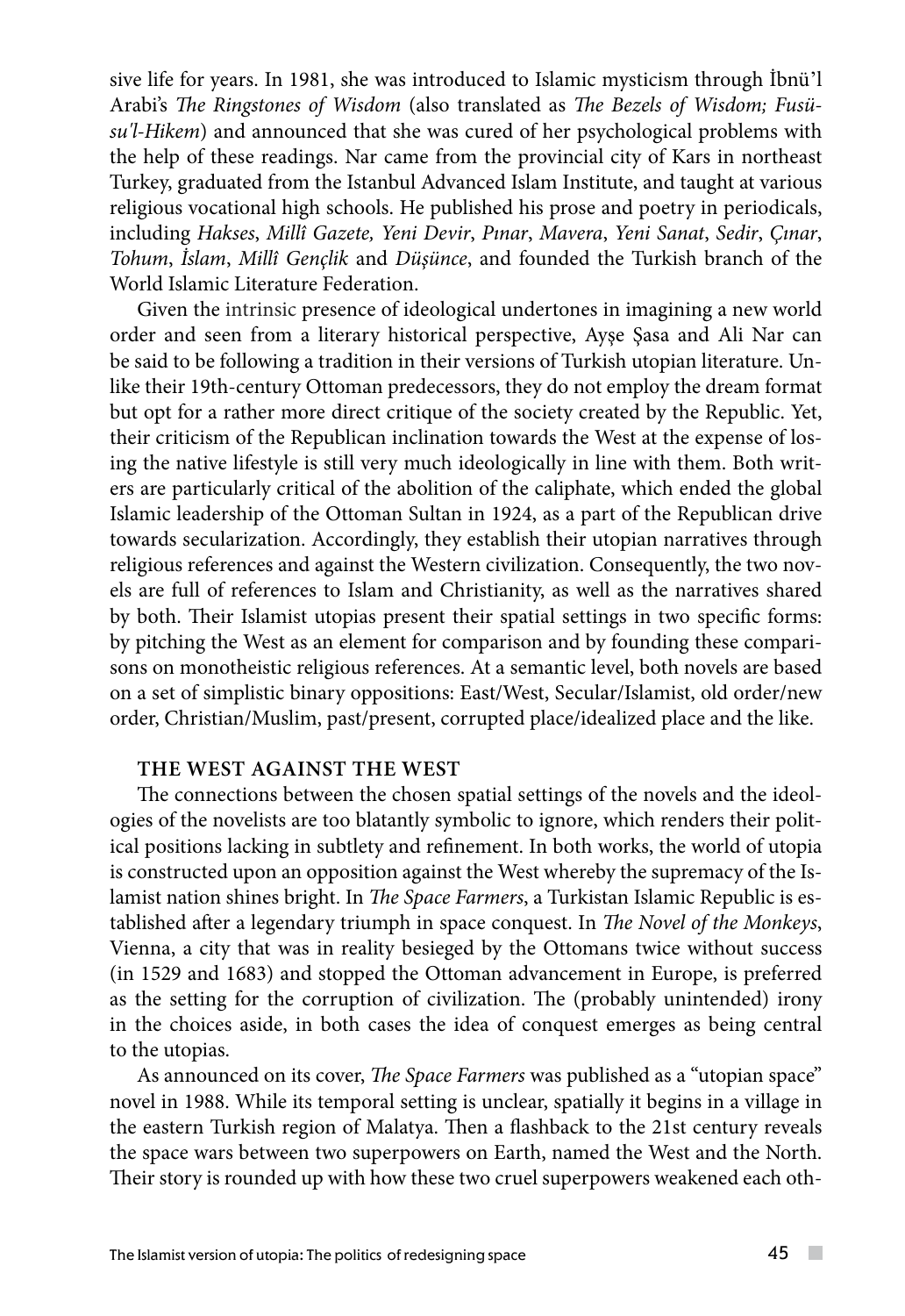er through the wars and destroyed one another by means of the nuclear headquarters they built in space. The "enslaved" Earth nations in the East, particularly the Middle East, are thus freed from their chains and they finally manage to unite. The Palestine issue is resolved and the Jews who are wandering despondently in the desert have gone under the protective wings of the compassionate Islamist nation. The civil wars in the East are long forgotten, the Soviet Bloc states are gone, and the Turkistan Islamic Republic is founded. The European countries outside Islam, that is the Western world as defined by the writer, are being forced to surrender to the Islamist world with the pressure of the migrant workers arriving from the East.

Similarly, Ayşe Şasa's utopia is also set in the future and built upon the opposition between Western civilization and the Muslim world. *The Novel of the Monkeys* is set in the Vienna of 2075. Chaos, viruses and mental illness reign in the city and in such a climate of fear, everything is controlled by an authority. As in the early utopias of the Ottoman era, from the very beginning of the novel, material comforts, such as having access to all the delights, all the geographies and all the knowledge of the world with the push of a button, stand out as representations of Western modernity. The protagonist of the novel, Amadeus, lives in his modest civil servant's apartment on the 13th floor of a skyscraper and like the other residents in his buildings can live comfortably without ever going out of the building. So, Amadeus never leaves his home in the three months of the novel's narrated time and merely listens to the strange noises coming from outside his window.

Şasa builds her utopia on the strength of the recognizable yet alien spatial setting, the city of Vienna, the heart of European cosmopolitan culture and art:

The growling of orangutans that resound at the Pavlov Square... Police sirens that can be heard in short intervals... Especially the monkey-cry alarms of those in orange overalls... The chaos that rocks the bright Vienna morning... In its old name Vienna, in its new name XB21 has been being shaken up with new provocations for a while ([2004] 2019,  $11$ ).<sup>2</sup>

Three types of designated residents live in this utopian city, formerly known as Vienna but now called XB21: "the Monkeys", "the MDs" (that is, the mentally defective), and "the Humans". Monkeys believe that human beings have descended from monkeys, the MDs are immigrants, and the humans believe that they are created by God. In addition to these, there is another separate group called the "schizoids" who are suspected of not using their anti-depressants properly by "the universal police state", or who challenge their use.

*The Space Farmers* is built around the space journey of Hasan II, who is chosen by the World Islamist Federation Space Conquest Council as a representative of his race to live in space. Space Farmers, the name used for astronauts in the novel, do not feel the need to land on the Moon, because it is already polluted and corrupted by the West, and thus, is no longer a viable place. The Westerners are wearing space masks and living in tunnels like moles on the Moon and they are haphazardly disposing of their dead on its surface. As a result, the surface of the moon is filled with human skeletons. Their disposal of the dead as such is analogous to their position in the more advanced human civilization on Earth, now represented by the Islamist world: "If it goes on like this,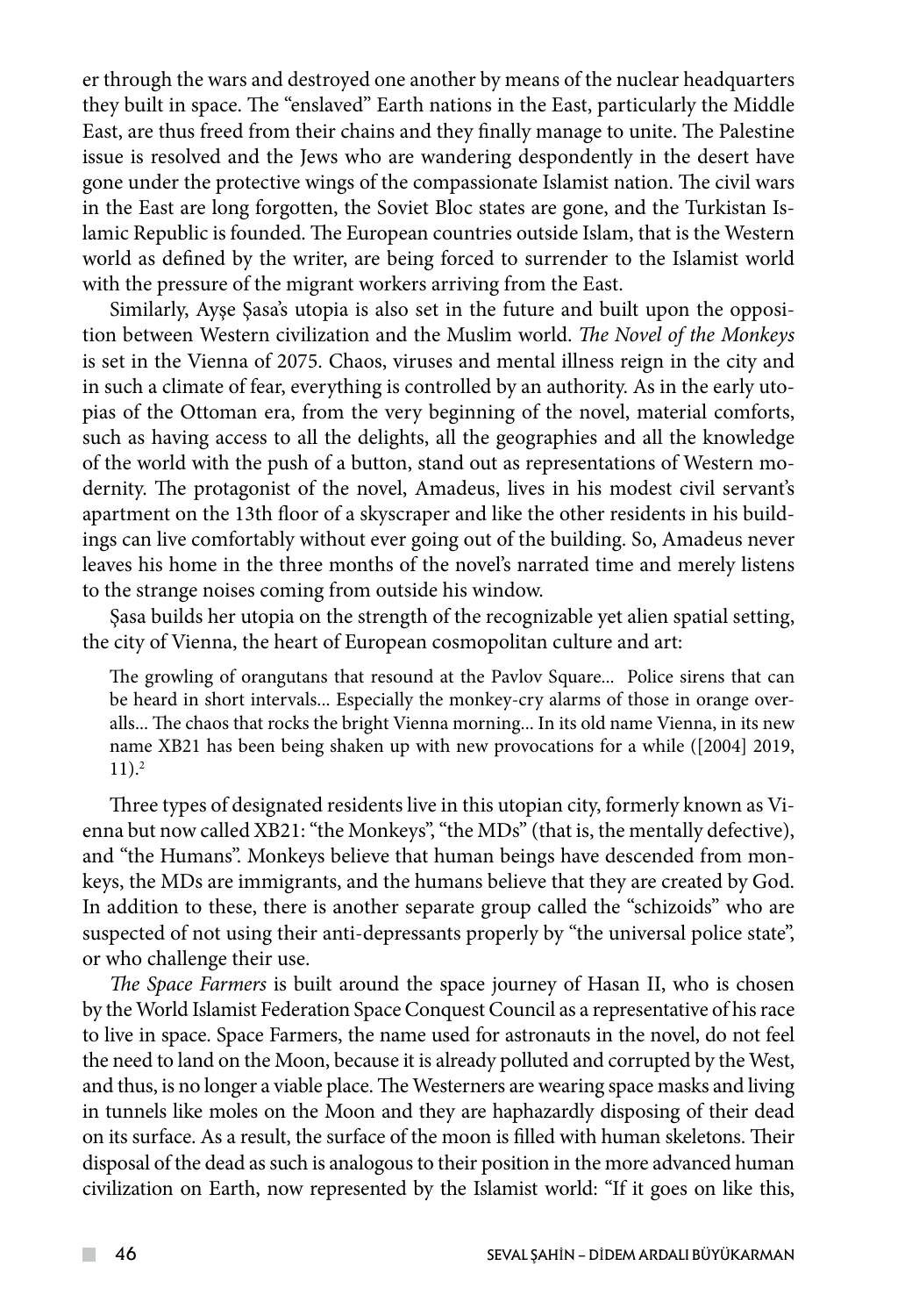the fools on the Moon would die off. [...] The World has changed. The Islamist World does not admit back to the Earth those whom the Westerners handpicked to send off to the Moon" (Nar [1988] 2015, 120–121). The reference to the foolishness of the Westerners living on the Moon is a reference by proxy to the foolishness of the Turkish secular statesmen who looked up to those Western fools.

The novel flashes back to 1969, the year in which the USA landed the first man on the Moon, to contrast the present state of the men on the Moon with its greenhouse-like tunnels in which humans lead plant-like lives. By 2040, births on the Moon have stopped and those who were already born have become wrinkly dwarves who are half a meter tall at the most and live maximum until the age of 30. Their demise as such is a result of the bloodsucking Western superpower's godless civilization (120). If it were not for the destruction of the Western civilization in 2008 and the taking over of the Islamist Federation, that so-called civilization would have destroyed the Earth as well, just like the Moon. The destruction of the Moon is not just physical; it is also a moral corruption. This idea of moral corruption is established through highly problematic racial profiles in the story as the West's godlessness on the Moon is presented through its population of American and Russian Jews. The Moon is now an unholy place:

Because first of all, most of those on the Moon are American and Russian Jews. Secondly, they definitely carry the space disease. [...] Their foods are different, their languages, behaviors, tastes different... In a manner of speaking, they've become "fake space men" or "Moon savages"... Making the mistake of bringing them over to the ground would be like buying a trouble like the plague (121).

Instead, Refref II, the spacecraft that transports the Space Farmers, only films these somewhat mutated Moon Savages from a distance and transmits these broadcasts to Earth. The World Islamist Space Center decides to leave these mutated, monstrous Moon dwellers, who shall eat their dead, on the Moon until they become extinct.

What determines the meaning of place is the presence of those who interact with it as they transform the physical space into a place. In fact, the word for place in Turkish, *mekân* comes from the Arabic *kevn*, meaning both to exist and the place where something exists. When Hasan II discovers a solar system similar to the one his Earth belongs, he names it Solar II System and the planet he lands E.II, meaning the second Earth. This Earth II is an idealized prototype of the original Earth. Just like reflections in a mirror, these two planets are identical to each other. Hasan II designs this new Earth exactly like the original one he has left behind, in terms of geographical and religious regulations. He also continues to practice his faith precisely the way he used to. As such, he transforms this new world into his old world and maintains its values and structures in this new one. For instance, he fulfills the old ritual of Muslims' turning toward the sacred Kaaba on Earth to practice their prayers (*namaz*) wherever they may be by acting as if there is a Kaaba in this new world as well. As this new place is transformed into a version of the original Earth, its spatial categories and routines are also reproduced, and so it is Islamized. Seen in the context of the Turkish term *mekân*, Hasan II from *The Space Farmers* both exists in the new world that he has discovered and transforms that new world into a Muslim space under the guidance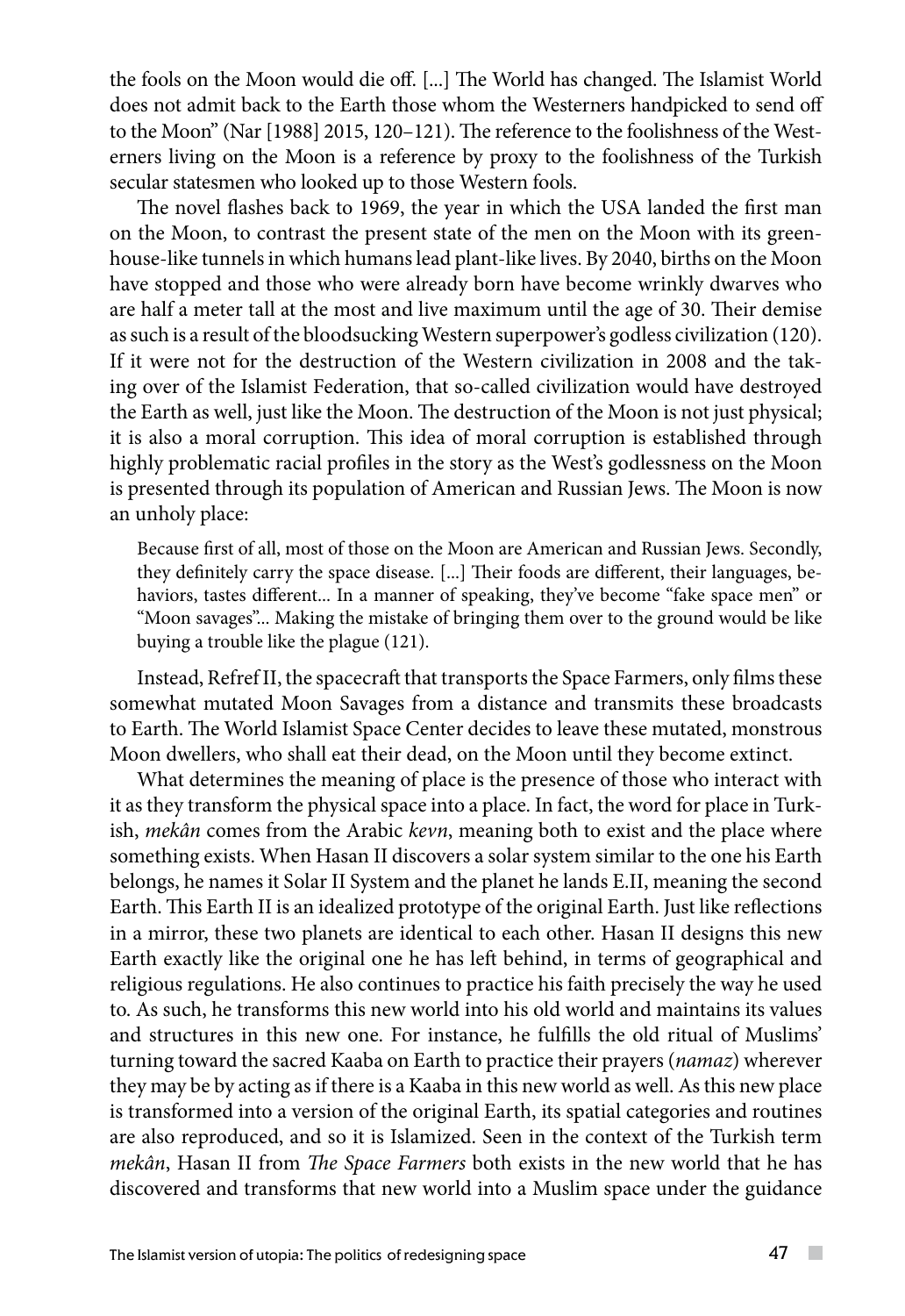of the Quran. In *The Novel of the Monkeys*, however, salvation takes place in Capricorn Valley (Oğlak Çukuru), "in the mountainous area between the nightmare city and the region of immigrants that surrounds it, the place in a liminal space high up in a plateau", "calico curtains... A Muslim home adorned with colorful hand-woven carpets" (Şasa 2019, 89–61). In contrast to the grand vision of Ali Nar and his forceful transformation that reaches the skies, Şasa's version of Islamist salvation emphasizes a plain proposal of modesty and submission. The difference in their representations reveals their different versions of Islamism, in the case of the former a supremacist fundamentalism and in the latter a spiritual mysticism.

In *The Space Farmers*, when Hasan II returns to Earth from his successful space mission, he participates in a friendly football game between the "Islamist Front Federation" and the "Western Club", the mixed team of the Christian states. An American player in the Western Club, which looks like a Crusades Army, tries to kill Hasan II. This incident launches another war on Earth and the Center for Islam Federation shoots a missile to America and destroys the Statue of Liberty, known as "the Hatted Head" (Nar 2015, 182). With the destruction of the Statue of Liberty, the Islamist world sends a message to the Christian West: "The goal of the Islamist world is to bring you to your heels. Submit to Islam and be civilized. Otherwise, sooner or later we will stomp you out. Because civilization is superior morality" (182). The Islamist salvation, that is, the idea of jihad, and the destruction of the Western civilization interestingly foreshadows the attacks of September 11, 2001. In a matching parallel, in *The Novel of the Monkeys*, there is a Global Monkey Monument in the middle of the city. This monument is "a monkey that sits on a throne, holding a crystal globe in its hand, placed on an 8-meter gilded, cylindrical pedestal" (Şasa 2019, 63) and is presented to the reader as the symbol of "denial and forgetting".

Moreover, that the crown on the head of the Statue of Liberty in *The Space Farmers* is referred to as a hat establishes a parallel with the novelist's criticism of secular Turkey. One of the key cultural reforms following the declaration of the Republic was the passing of the Hat Law in 1925. The reformation of public clothing aimed at changing the daily practices of the Ottoman era directly and forced the people to wear Western-style clothing, resulting in much discontent among the traditionalist population. A similar critical reaction to the Republican reformations in civic life can be seen in *The Novel of the Monkeys* as well. Re-Re the Schizoid is one of those who try to spread Islam secretly in Capricorn Valley and is deemed "schizoid" by the state. However, Re-Re changes his name to Ruşen, which is a name of Persian origin and means enlightened. This depiction poses a critique of another key change following the foundation of the Republic, that is, the law regarding surnames. This law was passed in 1934, whereby everyone was required to pick a surname to replace their nicknames. The Surname Law is yet another move towards the establishment of a clear distance between the Republic and religion.

In *The Space Farmers* the Islamist Republic founded in the Far East, in the Philippines is not forgotten either. This Republic has gained power in Far East Asia and taken Japan, the equivalent of the West in Asia, under its control. As a predominantly Buddhist country, Japan is being punished separately from the Abrahamic religions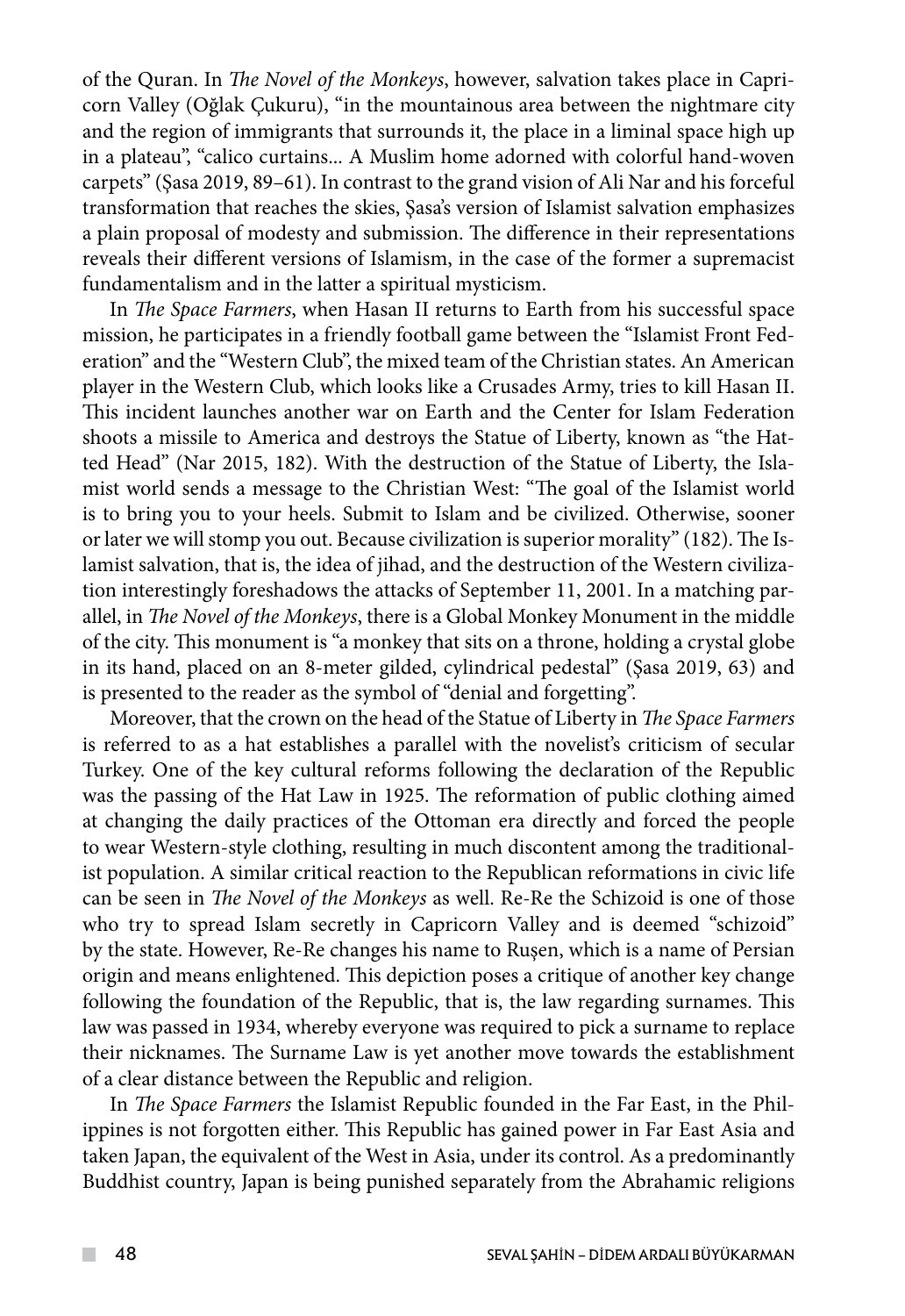in this fashion, because triumph, or more precisely, salvation is only possible through a monotheistic religion like Islam. In the novel, the utopia of Islamist unity is achieved from 2008 onward and powerful intercontinental Islamist economic unions have been built through collective headquarters. With the conquest of space, the distance from the Christians will grow and the strong light of Islam will be sovereign.

At the end of the novel, Ali Nar takes us for a walk around Istanbul in 2048. The city is rebuilt and transformed into a totally different place from what it is like in 2021. It is re-designed in the images of the Tulip Era (1718–1730) of the early Ottoman modernity and the period of its conquest by Mehmed II (the Conqueror) in 1453. It is a city of large squares and wide boulevards with places of prayer in their midst: "There were large squares, green spaces and wide boulevards, wide enough for planes to take off and land. [...] The things that stood out the most were places for *namaz* in the middle of the big parks" (Nar 2015, 185). In 2008, during the war of the superpowers, the entire city had been destroyed due to the alliance of the period's politicians with the West. In a divine miracle, only the mosques remained intact, while the representatives of secularism, such as schools and apartments were flattened to the ground. In the redesigned Istanbul, none of the Western symbols from before 2008 exists. The novelist re-designs the entire place as a place of worship with "the central platform of the park, the symbol of God Almighty, a huge dome" (185).

Bülent Somay argues that considering utopia as merely a literary genre would leave our perspective wanting. He writes, "utopian fiction lies at the midpoint of a triangle whose corners are philosophy, politics and literature" (2010, 33). From a political perspective, the two novels share the belief that Western civilization and the science that it produced are a threat against the order of the world. As a response to that threat, they utilize the genre of utopia in the image of their own ideological ideals, namely, a radical Islamism (in the case of Nar) and a mystic spirituality (in the case of Şasa).

### **REFERENCES TO THE ABRAHAMIC RELIGIONS**

In both novels, religious motifs and references from the Bible and the Quran are used alongside each other. In *The Space Farmers*, the prophets – as they are referred to in Islam – portrayed in the Torah, Bible, and Quran, particularly Christ (*İsa* in Turkish, as in Arabic), are mentioned. The choice of Christ often emphasizes what came after him as the true faith, that is, Islam. The most important mission of the space journey is for space to be cleansed of infidels. The principle purpose of the Islamist Federation in this respect is to prepare the world in an Islamic fashion for Christ's return as the Messiah. In the novel, we see that Christ is embraced as a prophet as pronounced in the Quran, and since the path of all prophets is Islam, naturally so is that of Christ as one. Ali Nar quotes the surah of Al-Imran to establish this link:

And he called the Christian World back to Islam. He mentioned that the descent of Christ is nigh and said "Come to a word that is just between us and you, that we worship none but Allah, and that we associate no partners with Him, and that none of us shall take others as lords besides Allah" (2015, 156).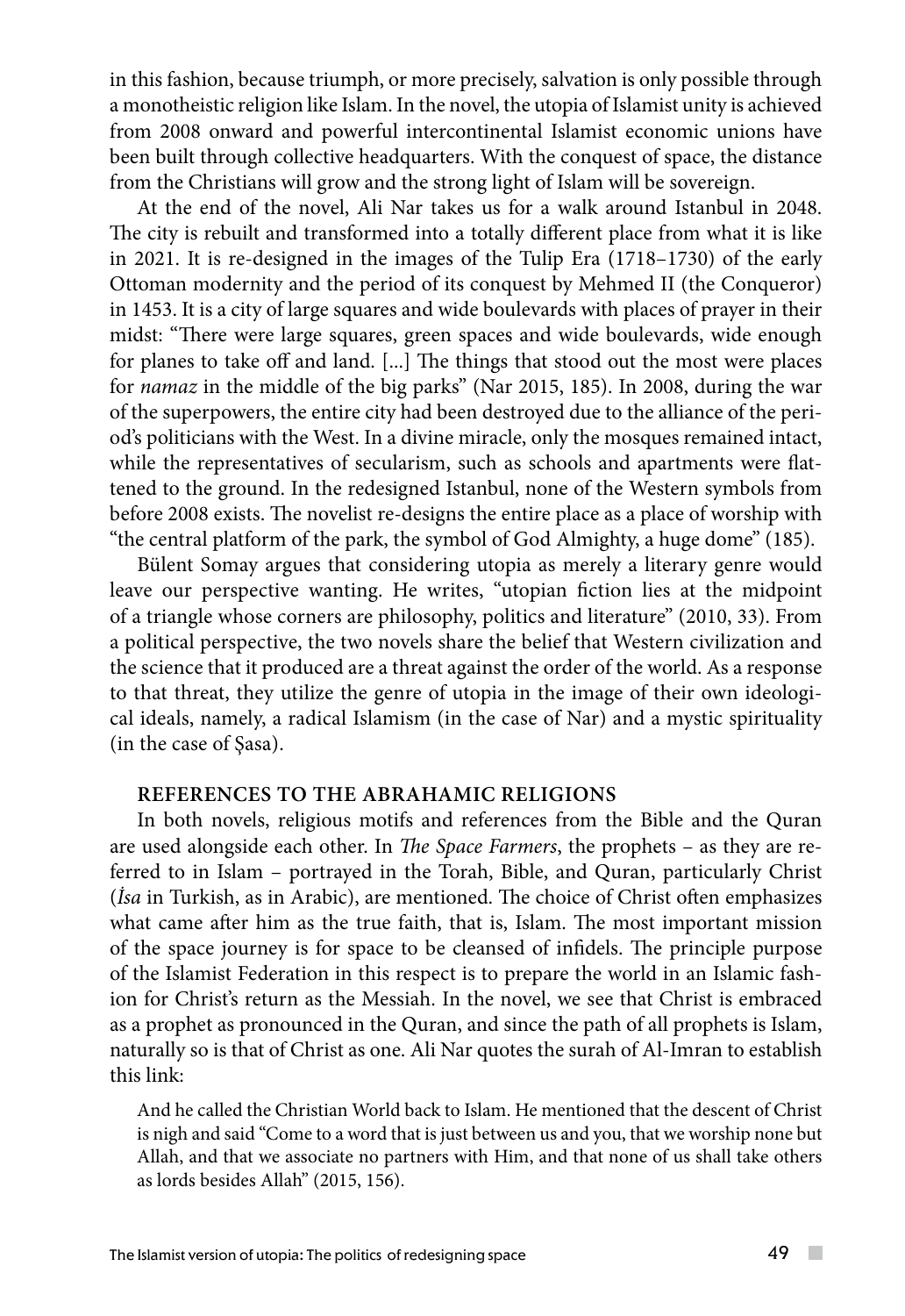The journey to the unknown is a very common motif since the pioneer of the genre of utopia, Thomas More. The location of utopias somewhere between reality and fiction is associated with the starting place of utopia's traveller being a real place and this person's visitation of an imagined one and returning home (Vieira 2010, 8). Before his space journey, Hasan II is trained by the religious scholar Mullah Hamit. It is a spiritual training for the preparation of the body for the space journey and is linked to *miraj*, which is both a spiritual and a bodily journey meaning to ascend. It has a very significant place in Turkish Islam and refers to Prophet Muhammad's ascension to the heavenly spheres. Moreover, the spacecraft's name Refref in Arabic is also significant since it is the vehicle that will elevate the Prophet to the heavens during Ascension (Taşpınar 2007, 534). The speed of light that is achieved in space is called Speed of Alborak after the name of the horse that will carry the Prophet again during ascension. These renamings by the novelist display his Islamization of the scientific advancements invented by the West and a key component of his exhibition of Islamic power and sovereignty.

In *The Novel of the Monkeys* a character called Maniac Archimedes, who is suspected of dissent by the universal police, experiences an internal *miraj*. Şasa depicts him "ascending in his orange monkey outfit and with the tiny bells jingling at the tip of his tail. He was someone who has managed, to an extraordinary extent, to transcend the contrast between his outer appearance and inner world" (2019, 77). This human in ascension lives in his "cave that smells of grass, earth and incense". The humans who live in the caves in the novel are linked symbolically to Prophet Mohammad in reference to the visitation of Gabriel when he was in the cave to be informed of his divine duty as the prophet. The utopian place is thus divided in two: Vienna, where Monkeys who do not believe in Islam live, and the cave and its surroundings outside the city, where Muslims live. The choice of place being in the heart of Europe instead of Anatolia is linked with the novelist's desire to locate and connect the Monkeys with Europe as a form of criticism and in response to Republican Turkey's turning toward the West for innovations. Those who do not believe in Islam are both Monkeys and mentally ill, and their living spaces constantly reinforce their illness. In the zoo, humans who are defined as Monkeys live in cages, like animals.

In *The Space Farmers*, all the space research is done under the guidance of the Quran. Verses from the Quran are used as epigraphs at the beginning of the chapters. The true goal of this "Islamist utopia" is to prove the guiding force of Quran not only on Earth but also in space. In this context, the novelist's choice of Space Farmers to refer to the astronauts is rather telling in understanding the relationship he establishes with the Quran as well as Christianity. In the Al-Fath surah of Quran it says that Prophet Muhammad, like a farmer, sows the seeds of Islam in clean earth, that is, in clean hearts and talented minds. Initially sown in the minds of a few people, Islam grows like an avalanche and gains strength in a short time:

This is their description in the Torah. And their parable in the Gospel is that of a seed that sprouts its "tiny" branches, making it strong. Then it becomes thick, standing firmly on its stem, to the delight of the planters – in this way Allah makes the believers a source of dismay for the disbelievers. To those of them who believe and do good, Allah has promised forgiveness and a great reward (Al-Fath 48:29).3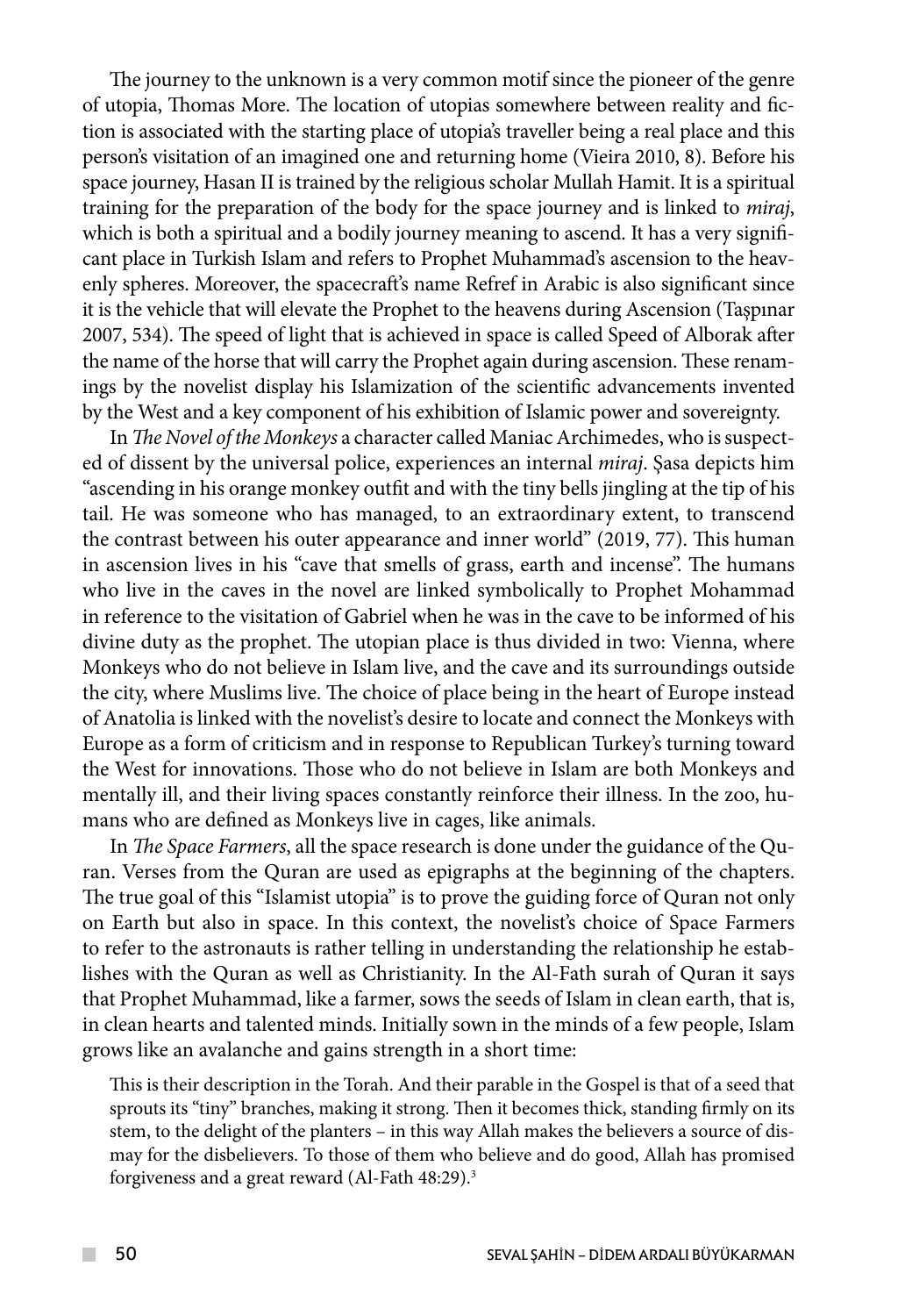In some readings of the Quran this section is linked to the parable in the Gospel of Matthew 13:3–8, "A farmer went out to sow his seed. As he was scattering the seed, some fell along the path. [...] Still other seed fell on good soil, where it produced a crop – a hundred, sixty or thirty times what was sown. Whoever has ears, let them hear" (Karaman et al., 2020, 82–83).<sup>4</sup> In Ali Nar's novel, that is science fiction, the Space Farmers will sow the seeds of Islam in space and make it grow. In Şasa's *The Novel of the Monkeys*, however, people dream of "Turbaned beings in loose gold embroidered caftans descend from the skies and appear in the world, spread in groups to the four quarters; the nightmare city comes under the control of these beings" (2019, 92).

While the apparent mission of the space program is to discover new planets, the Space Farmers have a top secret mission as well. As soon as Refref II takes off, this mission is presented to the space farmers on board. Each passenger carries a capsule of in vitro fertilization, alongside the plant seeds and animal cells, in order for them to breed and multiply in "the Land of the Lights", that is, the worlds they will discover in space: "You can think of Refref II as a Noah's Ark. The substance of the whole world is with you. If the entire life on Earth was destroyed, it can be rebuilt on your return. Of course, God willing" (Nar 2015, 98). In an analogous fashion, *The Novel of the Monkeys* also has the theme of rebirth based on its idealized redesigning of space. The cave outside the city represents a form of rebirth against the madness and the chaos of Vienna. Upon the loss of minds and corruption of souls among the Monkey people, it will be the Islamist faith and the Quran that will be the salvation of the people between sanity and insanity. Therefore, those who believe in Islam, live in their caves outside the city, use herbs for healing instead of medication and lead a secret albeit healthy and peaceful life outside the "modern" life of the city.

Both novelists position Islam and modernity in opposition in their desire to establish new world orders and state systems. The state should be run under the Quranic Law (Sharia) just as it was in Ottoman times. Edward Said discusses the literature in the Muslim world along these lines:

Thus, since the central text [Koran] is in Arabic, and since, unlike the Gospels or even the Torah, it is given as unitary and complete, textual traditions are essentially supportive, not restorative. All texts are secondary to the Koran, which is inimitable. [...] The Prophet is he who has completed a world-view; thus the word *heresy* [emphasizing by E.S.] in Arabic is synonymous with the verb "to innovate" or "to begin". Islam views the world as a plenum, capable of neither diminishment nor amplification. Consequently, stories like those in *The Arabian Nights* are ornamental, variations on the world, not completions of it; neither are they lessons, structures, extensions, or totalities designed to illustrate either the author's prowess in representation, the education of a character, or ways in which the world can be viewed and changed (1975, 199–181).

As can be seen in this definition, in *The Novel of the Monkeys*, life as defined in the Quran is already a utopia, which is epitomized in the metaphor of the cave as the place where Prophet Mohammed received the word of God and the verses from the Quran for the first time. The cave, just like the mother's womb, will be where the Islamist state will grow. This transformation is presented through the idea of "healing"

 $\sim$  10  $\pm$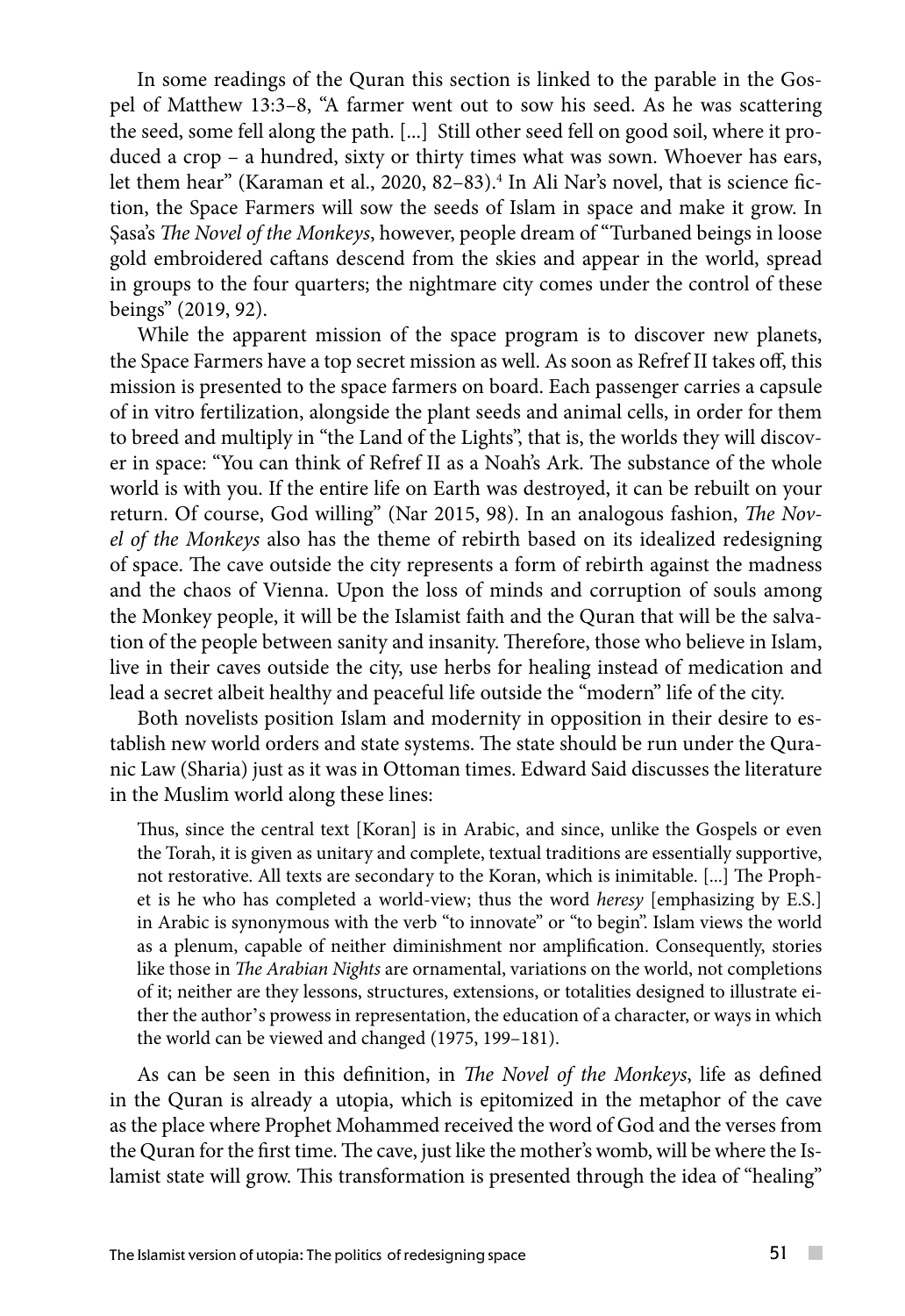in the novel, finding the path to wellness: "It was almost as if the healing had started first in his heart and then was reflected in his mind, and eventually took over his entire being" (Şasa 2019, 92). Here healing is related to mental health, those who heal will no longer be insane. In *The Novel of the Monkeys*, society outside the Islamist model is associated with madness whereas life according to the Quran with peace. As such, the cave as a space of utopia is a highly political symbol. It represents both darkness and light and bears a double-layered meaning. It is dark because it bears the traces of the new order to come, but it is light because an Islamist state will come out of it.

### **REVERSALS**

In both *The Space Farmers* and *The Novel of the Monkeys* the regime established in the utopian places in accordance with Islam and Quran is fueled by an anti-Western perspective and demolishes Western symbols. Ayşe Şasa already declares the conquest of Vienna by Islam through her depiction of it as belonging to Islam. In Ali Nar's novel, the West is depicted as being "old and sick" (2015, 37) yet still maintaining some of its technical advantages. Even if they are unable to find cures for illnesses, they are competing to make the old young again and they are searching for a cure against death. The phrase "the sick man of Europe" as first used by the Western powers against the Ottoman Empire at the end of the 19th century and it was quickly embraced by the whole of Europe. In the 21st century as depicted in the novel, the "sick man" refers to the Western world, meaning the West is facing its decline in the same way the Ottoman Empire was two hundred years ago. Ayşe Şasa's choice of Vienna as the utopian place in her novel is thus highly symbolic in terms of this shift of power.

The representation of the West as "the old and sick man" in Ali Nar's novel is matched by the portrayal of the Monkeys in Ayşe Şasa's work. Westerners are the Monkeys because they believe in Darwin's theory that humans descended from monkeys, against the "truth" that God has created the humans. The Monkeys are unable to see the "truth" as such. Nar's reversed "sick man" allusion in his presentation of Islam as a force to reckon with is also paralleled by Şasa's depictions of "human-made" cyborgs, alongside mentally ill people who disturb the social order. Moreover, similar to the utilization of the "sick man" idea in the novels, other symbols of the West are reversed in both works. The cave image in *The Novel of the Monkeys* is a good example of such reversal. From Plato's cave allegory to Freud's womb metaphor, it combines the meanings of various births and re-births in a way that reverses their Western foundations. In the novel, the cave is located outside of Vienna, separate from its socalled civilization because those civilized people who live in Vienna are mentally ill. This reversal of meanings in regards to utopian locations is invested in irony against a Western romanticism via its connections to Freud and the foundations of his psychoanalytic theory. Through such uses of space, religion and utopia are put against one another to construct their unique albeit ideologically fraught utopian vision. The jarring contrast between the believers who live outside the city and in peace with nature and the Monkeys who live in the city not daring to venture out maintains the novel's strongly anti-Western perspective. In contrast to the darkness in the cave, Amadeus's flat is brightly lit. However, from a spiritual perspective it is darker than the cave,

 $\mathcal{L}^{\mathcal{L}}$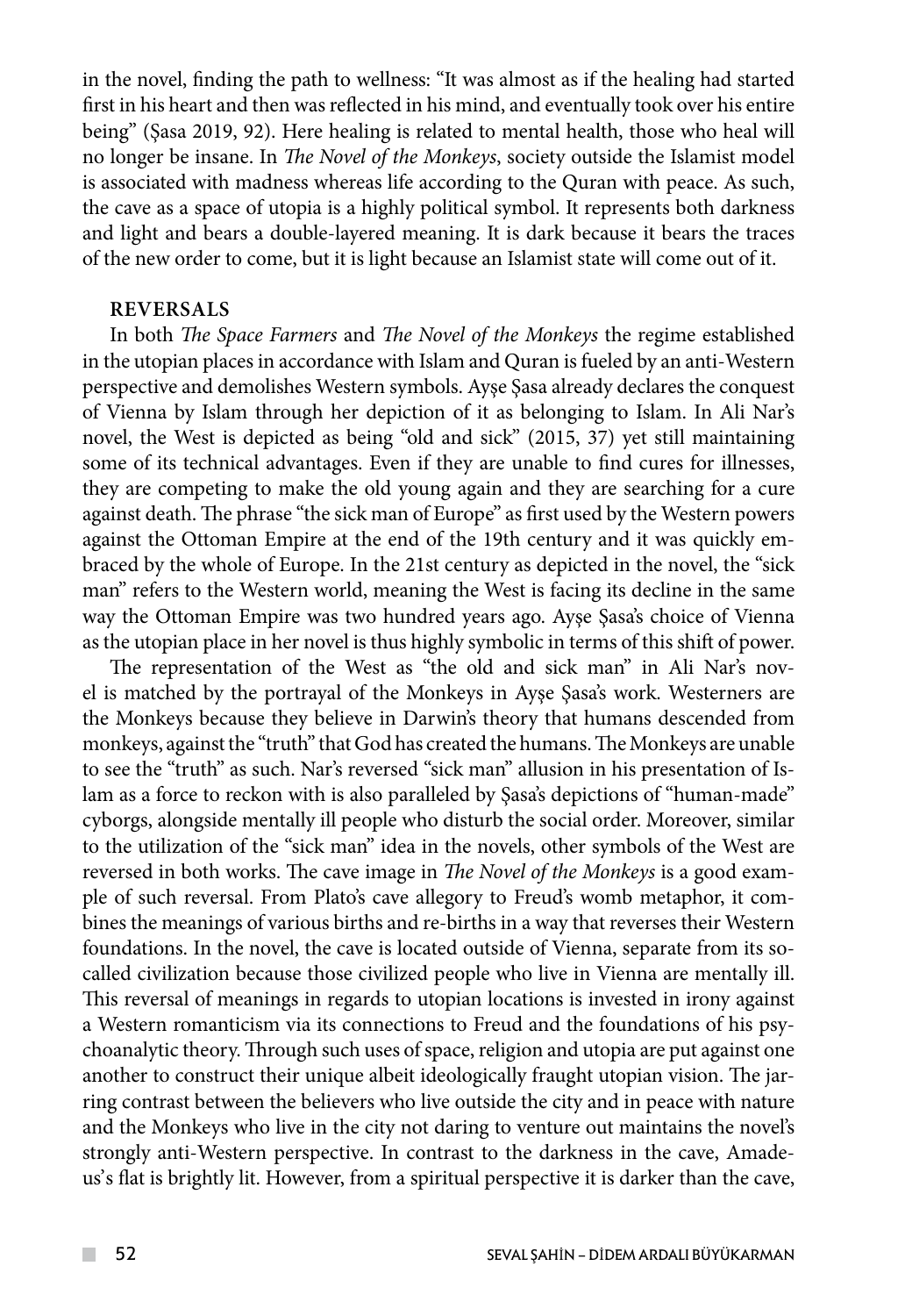because the latter is illuminated by the hearts and the inspiration of its residents not by some man-made lighting system. In that sense, the utopian location of the cave is linked to the choice of Vienna and its outskirts to further reinforce the established reversals: it is Freud's Vienna against the cave of Islam, Freud's unconscious versus the spiritual inspiration from the word of God. For the former, theirs is a state of madness, for the latter, it is a sign of healing.

As such, the cave is not just a metaphor but also a challenge to the tradition of Western utopian writing. Despite its tabula rasa appearance, the cave is scripted with many layers of God's word and inspiration, it is the presence of Islam, against the futile promises of heaven on Earth in utopian writing. The use of illustrations on every page also speaks for such a difference. Utopia presents what can be visualized; however, the cave prevents depiction. Utopia is a genre shaped by the human mind, but faith transcends the mind, for the mind is incapable of comprehending the divine.

#### **CONCLUSION**

Both *The Space Farmers* and *The Novel of the Monkeys* utilize the utopian space as a device to return to the "essence". The novelists propose that modern life is defined by Western values and those Western values distance Muslim societies from their "essence". This kind of conservative thinking has prevailed in Turkey since the late 19th century. The literary intellectuals of Ottoman modernization in that period, such as Namık Kemal and Ahmet Mithat and those in the early Republican era, such as Peyami Safa and Yakup Kadri, particularly emphasize how the Western lifestyle should not be allowed to corrupt native values (Mardin 2006, 135–163). As such, the ideas that both novelists present in their works parallel these earlier attitudes and their utopian places become strong political elements. In *The Space Farmers*, Ali Nar calls his fictitious country the Turkistan Islamic Republic and constructs an Islamo-Fascist world. The reactionary and militarist discourse that dominates the entire novel reveals hate speech against Jews, Christians, and Westerners and it declares a crusade against not only the modern Turkey established in 1923 but also against all Western countries. The writer in a way takes his revenge on the country's secular transformation through Istanbul's Taksim Square. In a symbolism that is even more meaningful today (after the Gezi Protests of 2013),<sup>5</sup> in the novel the Square is cleansed of all the Western influences after 2008, including the Atatürk Cultural Centre that used to hold the main state stages for theatre, opera and ballet.

In both novels, technology plays a great part in the representations of utopian spaces. In *The Novel of the Monkeys*, technology represents all that is bad in the Western civilization, whereas in *The Space Farmers*, it is under the control of Islam but is cleansed of everything that is "superstitious". While the cave symbolizes the birth of Islam in *The Novel of the Monkeys* and thus becomes the home of the spiritual world promised by faith, bearing political significance, in *The Space Farmers* the utopian place only becomes home with the presence of Muslims and their symbols. In Şasa's novel, the Muslims long for the "old home" once ruled by Islam. Seen in terms of the relationship between the utopian place and religion, she constructs it far away from the city, civilization, chaos and nightmare. For Ali Nar, on the other hand, any place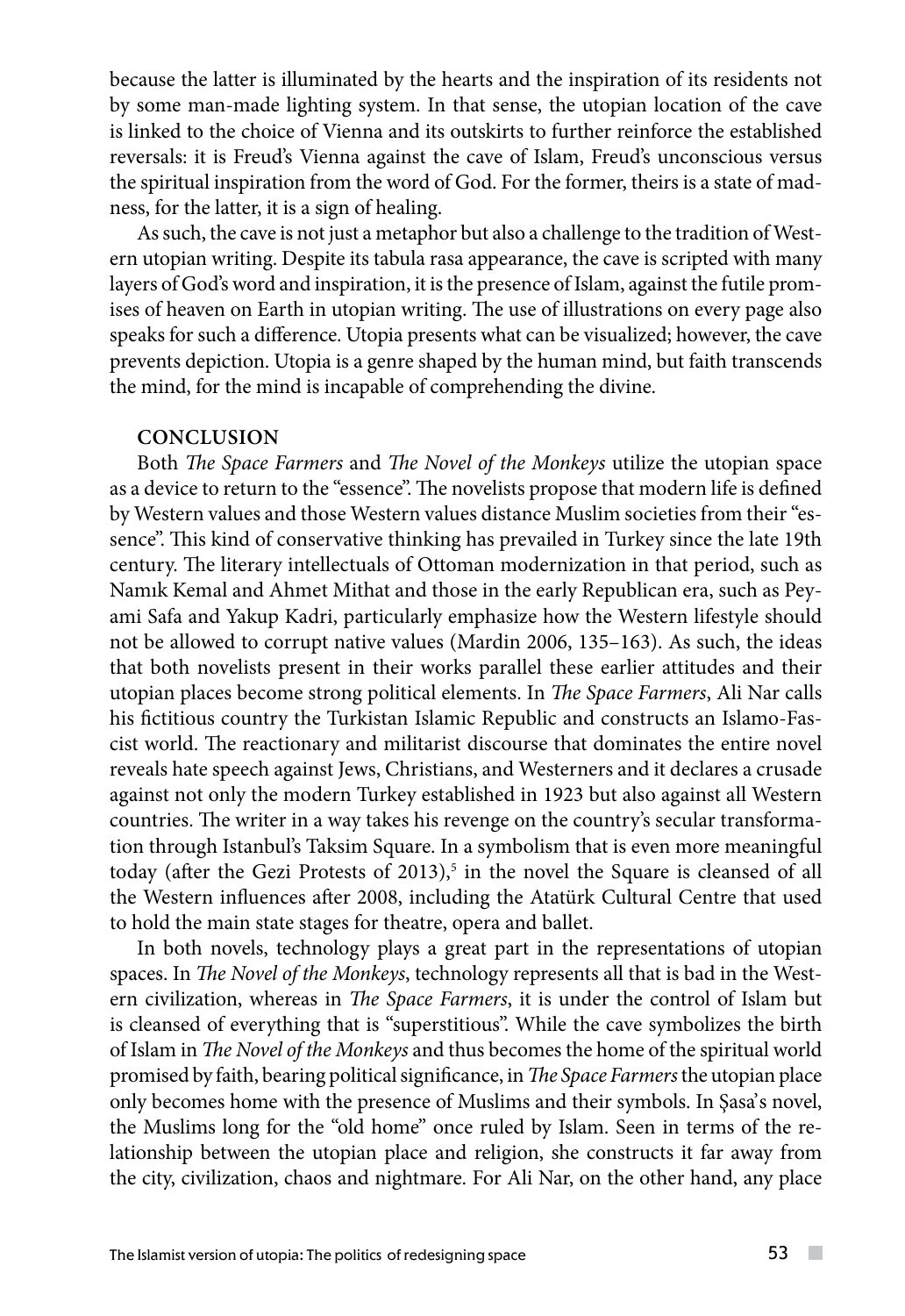and space become Islamized under the guidance of the Quran. Everything that Muslims create in accordance with the Quran represents that which is good and beautiful. Believers of other faiths, particularly the Jews, are pushed out to other planets, imprisoned in dystopian places in a universe ruled by Islam. Utopian places can be created only by those who defend Islam and they thus represent the good in them.

The representation of technology as chaos in the novels is also a criticism of the secular state that was established in 1923, the Turkish Republic that left out Islam. The old country as the land of the Muslims was turned into hell and the new life of the new state brought them closer to the West. Such proximity transformed the country into a dystopian land, a homeland invaded by the Jews and the Christians where Muslim way of living is not practiced anymore. By bringing the lifestyle dictated by Islam, all the so-called modern lies and illusions will be discarded and the homeland will become a utopian land once again. From such a perspective, reducing the West merely to its technological advancements renders a rejection of the Republican regime in Turkey possible. The utopian place constructed through technology is posed as the opposite of what Islam recommends. This opposition proposes the search for utopia not in what exists or imagined but beyond what can be imagined, in the Islamist faith and in the practices following the Quran. As such, the utopian place becomes a political element and a symbol for the success of jihad in all aspects of life.

#### **NOTES**

- $1$  For an outline of the distinction between Islam as a belief system and Islamism as a radical ideology, see Toumi 2011.
- 
- <sup>2</sup> All translations from Turkish are by the present authors.<br><sup>3</sup> From Mustafa Khattab's translation of the Quran, *The Clear Quran*. Available at https://theclearquran.org.
- 4 For the English translation of Karaman's quote, the New International Version of the Bible is used.
- Available at https://www.biblestudytools.com/niv/. 5 The Gezi Park demonstrations took place in Istanbul between May 25 June 15, 2013 as part of a campaign against the redevelopment of the Taksim area (symbolized by the planned destruction of the park's trees, one of the last remaining green spaces in the city center) and later spread nationwide. See Yigit Turan 2017.

#### LITERATURE

- Gökşen, Erol. 2015. "Uzay Çiftçileri ve Şebek Romanı'nda Ütopya ile Distopyanın Tezahürü." In *Edebiyatın izinde Fantastik ve Bilimkurgu*, ed. by Seval Şahin, Banu Öztürk, and Didem A. Büyükarman, 188–194. Istanbul: Bağlam Publishing.
- Karaman, Hayreddin, Mustafa Çağrıcı, İbrahim Kâfi Dönmez, and Sadrettin Gümüş, eds. 2020. *Kuran Yolu Tefsiri*. Istanbul: Türkiye Diyanet Vakfı Publishing.

Khattab, Mustafa. 2016. *The Clear Quran.* Lombard: Furqaan Institute of Quaranic Education.

Mardin, Şerif. 2006. *Religion, Society, and Modernity in Turkey.* New York, NY: Syracuse University Press. Nar, Ali. [1988] 2015. *Uzay Çiftçileri*. 2nd ed. Istanbul: Elif Publishing.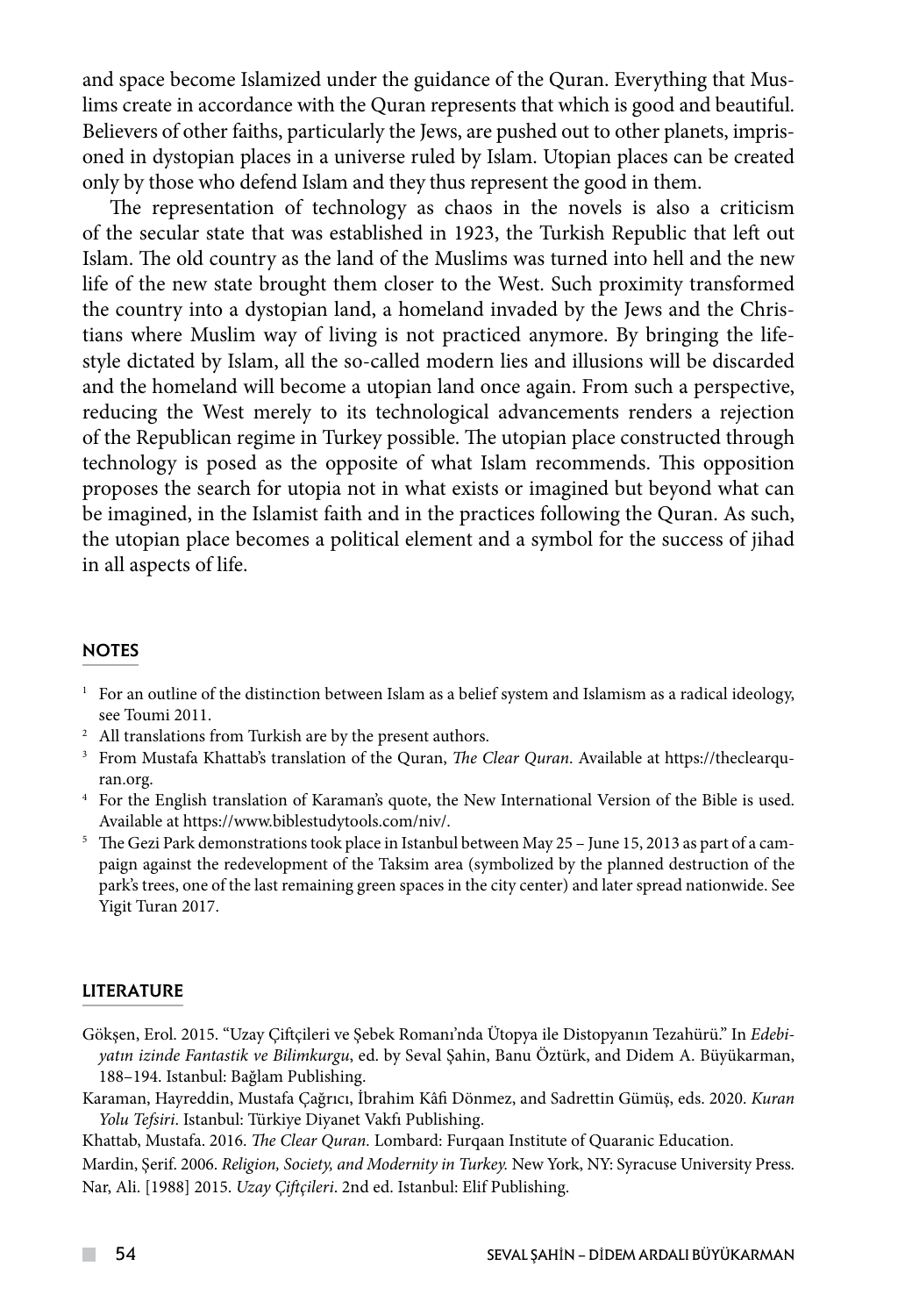Said, Edward. 1975. *Beginnings.* New York, NY: Columbia University Press.

Şasa, Ayşe. [2004] 2019. *Şebek Romanı*. 5th ed. Istanbul: Timaş Publishing.

Somay, Bülent. 2010. *The View from the Masthead: Journey Through Dystopia Towards an Open-Ended Utopia.* Istanbul: Bilgi University Press.

- Szyska, Christian. 1995. "On Utopian Writing in Nasserist Prison and Laicist Turkey." *Die Welt des Islams* (New Series) 35, 1: 95–125.
- Taşpınar, İsmail. 2007. "Refref." In *Islam Ansiklopedisi*, 534–535. Istanbul: Türkiye Diyanet Vakfı Publishing.
- Toumi, Alek Baylee. 2011. "Literature and Power: Muslims Vs. Islamists." *Religion & Literature* 43, 1: 126–132.
- Vieira, Fatima. 2010. "The Concept of Utopia." In *The Cambridge Companion to Utopian Literature*, ed. by Gregory Clayes, 3–27. Cambridge: Cambridge University Press.
- Yigit Turan, Burcu. 2017. "Occupy Gezi Park: In Search of a Public Space, Democracy and Alternative City Making." In *City Unsilenced: Urban Resistance and Public Space in the Age of Shrinking Democracy*, ed. by Jeffrey Hou, and Sabine Knierbein, 83–93. New York, NY: Routledge.

### The Islamist version of utopia: The politics of redesigning space

Islam. Utopia. Place/Space. Ali Nar. Ayşe Şasa. Western civilization.

This article examines utopian novels by two Islamist Turkish writers: Ali Nar's *The Space Farmers* (*Uzay Çiftçileri*, 1988) and Ayşe Şasa's *The Novel of the Monkeys* (*Şebek Romanı*, 2004), which were celebrated among Islamist circles upon their publication. In these two novels, the corruption and pollution of place/space is blamed upon the "Christian" Western civilization. They depict how the desired regime change will begin in Turkey and expand towards Europe and then to the rest of the world, through the portrayal of oppositional places as utopian/dystopian spaces. The article discusses the ways in which space/place is ideologically redesigned in the Islamist imagination as a political symbol and analyze how these popular Islamist writers present the world and the space for their utopian vision of Islamist supremacy.

Prof. Dr. Seval Şahin Department of Turkish Language and Literature Faculty of Arts and Sciences Mimar Sinan Fine Arts University Cumhuriyet Mah. Silahşör Cad. No. 71 Bomonti-Şişli, Istanbul Turkey [sevals@gmail.com](mailto:sevals@gmail.com) ORCID: https://orcid.org/0000-0003-1548-6763

Assoc. Prof. Didem Ardalı Büyükarman Department of Turkish Language and Literature Faculty of Arts and Sciences Yildiz Technical University 34210 Davutpaşa, Esenler, Istanbul Turkey [dbuyuk@yildiz.edu.tr](mailto:dbuyuk@yildiz.edu.tr) ORCID: https://orcid.org/0000-0003-4440-2012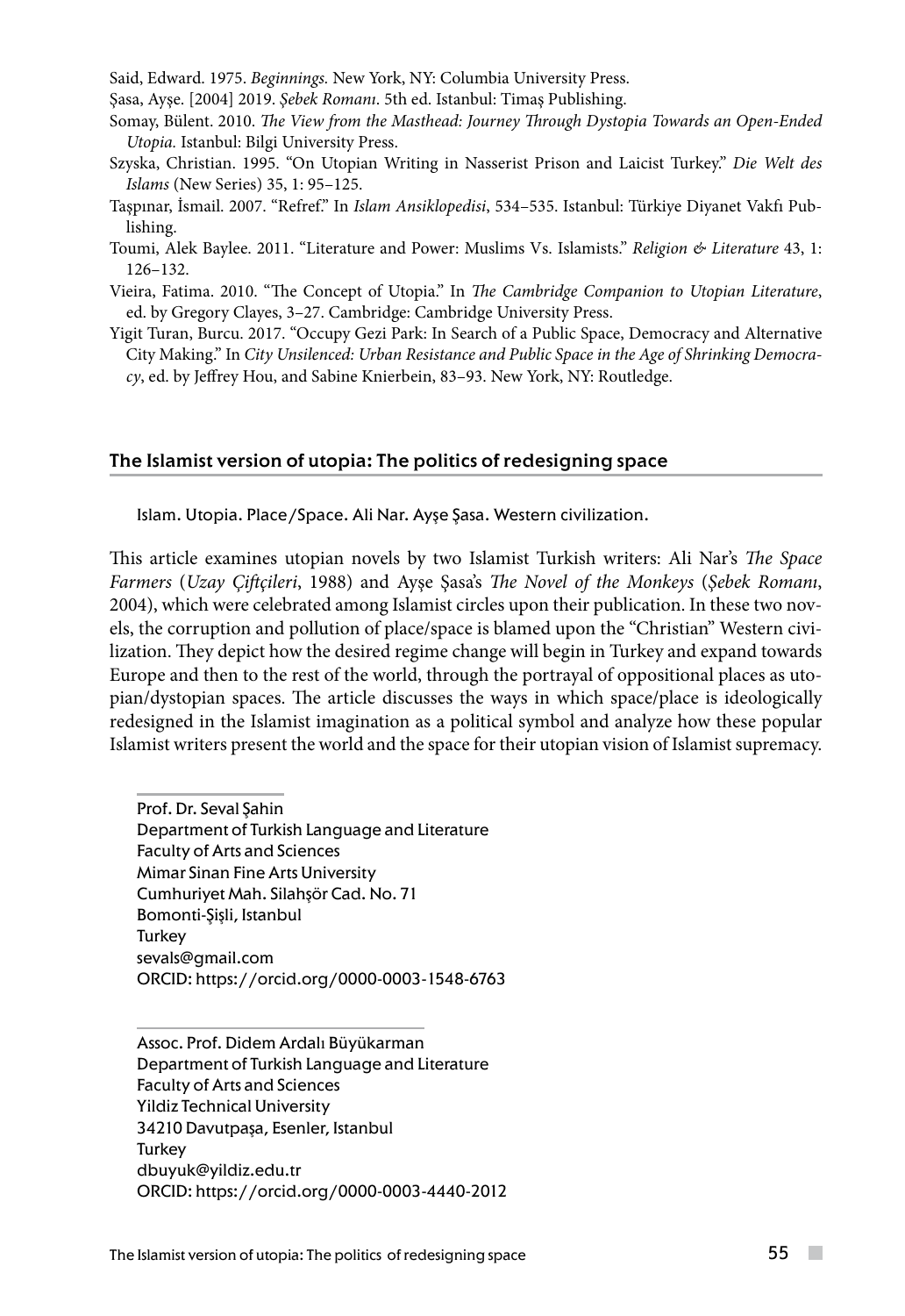#### ŠTÚDIE / ARTicles

## Mór Jókai's Asian utopia(s)

## péter hajdu

DOI: https://doi.org/10.31577/WLS.2021.13.2.5

In his *Novel of the Century to Come* (*A jövő század regénye*, 1872–1874), Mór Jókai (1825–1904) created a genuine utopian novel that formulated an optimistic view about a future of humankind in which technical development, scientific enlightenment, and cooperative politics would result in general well-being. Although he imagined this bright future as embracing the entire globe, some features of the novel offer an opportunity for an east-west comparison of imagology. The global utopia develops from two small-scale utopias, and their relative location seems important. One is in Europe, the other in Asia. The narration presents the embedded Asian utopia from two perspectives, one of which is Chinese. This embedded utopia shows how a 19th-century European writer imagines a classical Chinese utopia; and the juxtaposition of a European utopia with an Asian one from Chinese perspective and a Western perspective solicits comparison. The very complex structure gives the impression that the novel experiments with the possibilities of various utopian traditions. What stands out as the common features of the small utopian communities in Europe and in Asia and the big global utopia to be reached at the end of the novel are the basic values of hard work, cooperation, and the non-violent organization of social and political life. The small communities seem to realize such values out of necessity, since otherwise they cannot survive in their respective environment, but the novel suggest that the same values are adaptable globally too. It is probably the latter belief that makes the novel utopian.

Jókai was a great romancer, whose books were tremendously successful in his lifetime not only in Hungary, but also in Germany, Poland, Russia, and England. Twenty-one of his novels were translated into English, and six of them were published in at least ten editions.<sup>1</sup> *The Novel of the Century to Come* in contrast, was less successful: it was translated only to German. The translation, originally made for the German reading public in Hungary, and published in serialized form in the newspaper *Pester Lloyd* in Budapest, appeared almost simultaneously with the novel's original serialized publication. The Hungarian text was published in the newspaper *A Hon* (The Homeland) between November 3, 1872 and February 11, 1874, and the *Pester Lloyd* started the German version on January 2, 1873. This version was published once in book format in Pressburg (Bratislava) and Leipzig. *The Novel of the Century to Come* does not belong to the core of the Hungarian canon of Jókai's works, but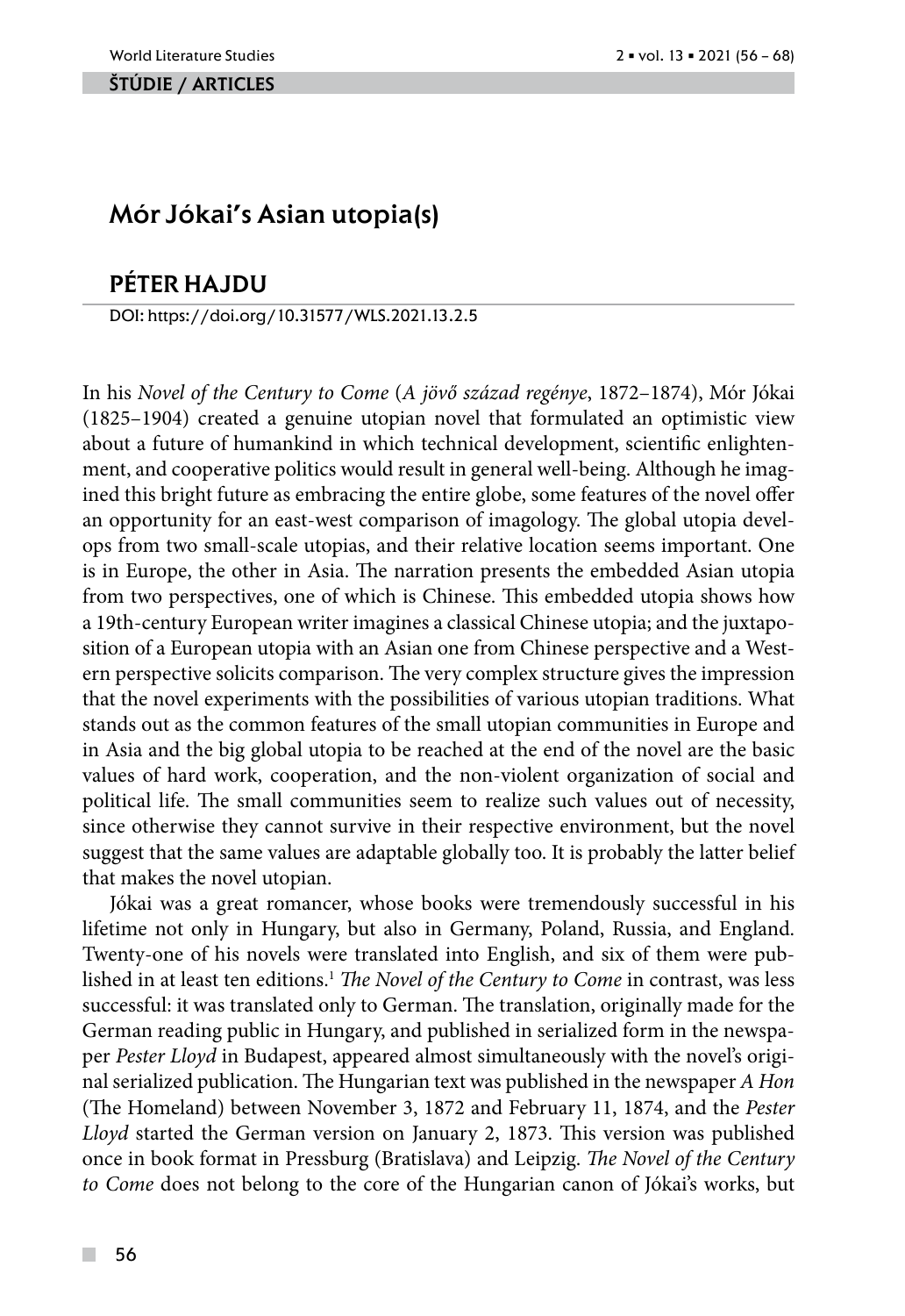it was well-known and widely read until 1945,<sup>2</sup> and undeniably had fundamental impact on utopian literature. Pál Privigyey's 1887 novel entitled *Hungary is not in the Past but in the Future*, is a much shorter, simplistic remake of Jókai's endeavor (2002). In 1895 Zsolt Beöthy published a booklet entitled *The Novel of the Century to Come*, and Miklós Bessenyei's novel from 1905, *In Half a Century* imagined Hungary's European hegemony due to a monopoly of airplanes, which obviously utilizes Jókai's plot, and in 1914 Ferenc Herczeg wrote "The Short Story of the Century to Come" (for the overview of this tradition, see Veres 2013). Mihály Babits started his 1933 dystopia *Pilot Elza* with a reference to the subtitle of the first part of Jókai's novel "Perpetual Fight": "It happened in the 40th year of the perpetual fight" (1982, 463). *The Novel of the Century to Come* was not published between 1945–1981 (and in 1981 only in a critical edition designed for professional readers, not a wider readership) obviously because of its anti-Russian tendency, and because incautious readers could confuse the Russian nihilist revolution in Jókai's fiction with real-world communism. *The Novel of the Century to Come* is problematic for readers today due to its obvious misogynist and racist tendencies. Its boasting nationalism probably made it unmarketable abroad even at the time of its publication. The thin plot, the long descriptions and the naïve quasi-scientific speculations about the future technical inventions make for difficult reading. An African-American character plays a very important role in the plot; in the end he becomes the traitor (which is the most despised sin) and as a punishment or a kind of mercy he is sent to Africa "to civilize his people" (Jókai 1981, 2, 269), with which formulation the novel simply endorses every colonial discourse. The most violent criminals are sent to a region in Central Africa unpopulated by human beings although some hairless monkeys live there – where they can act out their murderous instincts by killing beasts, and thus create "a mighty new nation" (2, 283–284): hardly a concept of environmental justice. The narrator calls women "the half of the human race that has a weak neurotic system" (2, 63), and the maxim "don't entrust your secret to a woman or a stranger"  $(1, 278)$  is demonstrated by the protagonist's wife, who spoils the fate of a whole nation by simply forgetting to deliver a message of crucial importance (1, 280–284). She is pregnant when she is sent to the capital with the message, and she gives birth to the child earlier than expected; once she becomes a mother, she stops caring about anything but domestic affairs, and even later she is unable to remember she had a mission on which the fate of millions of people depended. Jókai makes her husband blame himself for the failure and adore her for her sublime motherhood in a highly rhetorical free indirect discourse; the implied author obviously opposes any public involvement of any woman and wants to see them confined to the sphere of the nursery and the kitchen. The counterexample, which proves the same moral, is Alexandra, the anarchist leader, then empress, of Russia, who plays the role of the super-villain in the story.

Despite the problematic features mentioned above, *The Novel of the Century to Come* deserves critical attention due to several unique features. It is a classical liberal utopia, which narrates how Dávid Tatrangi, a simple Hungarian fellow, in the time span from 1950 to 2000 develops the perfect global society, based first and foremost on world peace, but also on general wellbeing, scientific development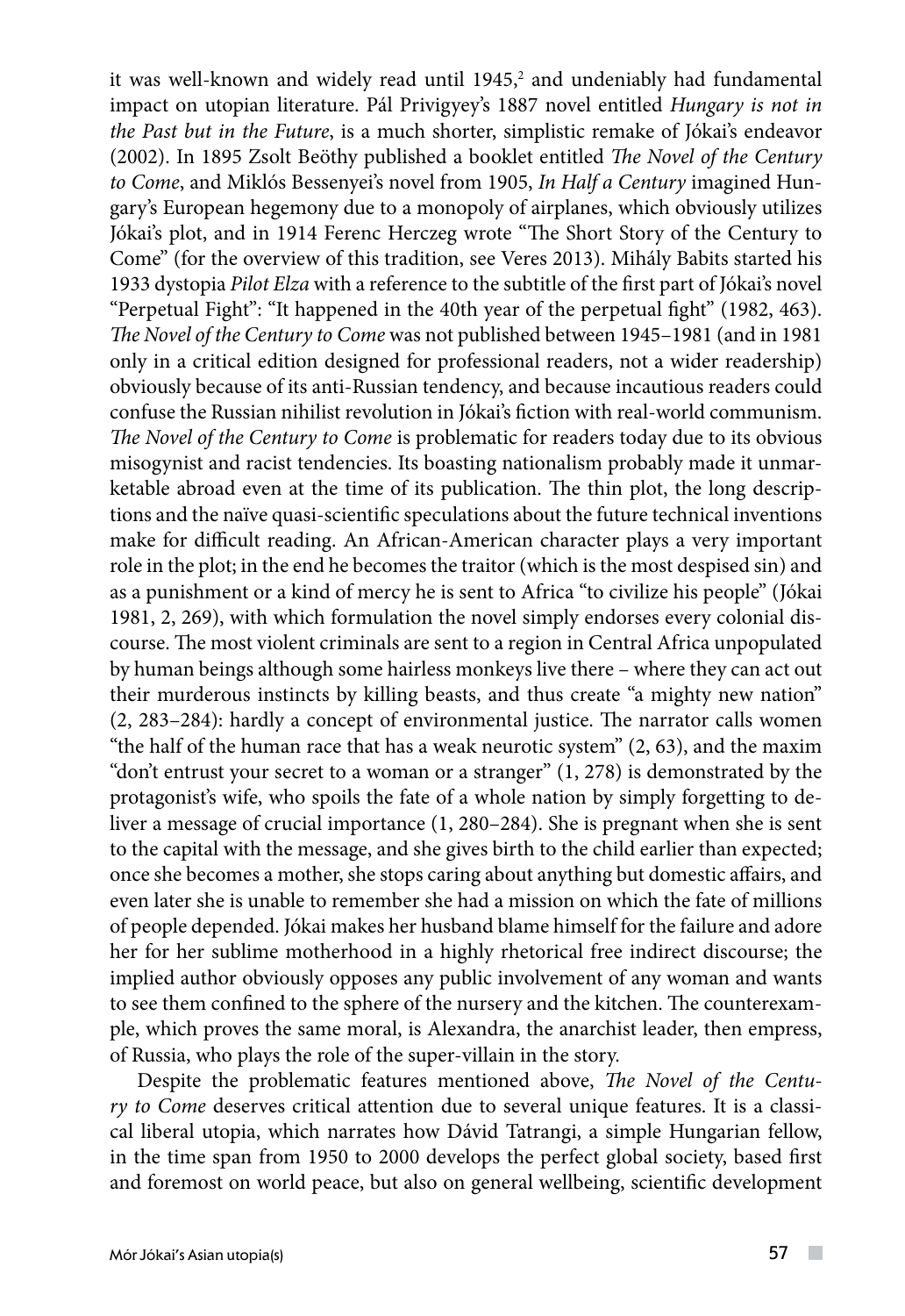and the enlightenment of the masses. This achievement mostly depends on his personal intellectual and moral capacities, but his Hungarianness is also important. The novel makes every possible attempt to flatter the Hungarian reading public, which makes it unsurprising that it sold so poorly abroad. In the first pages they learn that in 100 years Budapest will be the principal capital of the Austro-Hungarian Empire, and the Habsburgs have become so Hungarianized that the current king has the typical Hungarian first name of Árpád, and even the pope has moved from Rome to Hungary. It also gradually becomes clear that Hungarian women are the most beautiful in the world, just as Hungarian men are the bravest, smartest and most honest. Zsolt Czigányik thought the contrast between the current state of affairs and the imagined bright future is so harsh that Jókai could not be serious, and "the fantasy becomes so ridiculous that it can hardly be interpreted in any other way than as an ironic satire of the contemporary political situation" (2015, 16). In fact, there is no reason why a depressing present would exclude fantasizing about a future glory. That kind of fantasy might function as solace to the currently depressed national community but this reassurance also adulates the readership by supposing the potentials of the greatness to come are already there waiting for actualization. In the years Jókai was writing the novel he was a member of the Parliament.<sup>3</sup> It is true that those years he was in opposition, but not "an ardent supporter of Hungarian independence [who] could not accept Habsburg rule", as Czigányik put it (16). He was member of the moderate opposition party Left Center, which accepted the Compromise, but wanted to achieve separate army and finance. During his political career Jókai never joined any committed independence party.4 Therefore, the dream that the dualist monarchy was still going to exist in 100 years, with the Hungarian half gaining in weight and importance, harmonizes with Jókai's political standpoint.5 The vision of a future Hungary might be exaggerated and difficult to believe, but this general characteristic of the genre does not necessarily make it a satire.

At the end of Volume I, the protagonist establishes the city state Otthon (Home) on the islands of the Danube Delta, and through a monopoly on airplanes (Tatrangi's invention) he can both enforce world peace and produce a huge profit. This small-scale state is a mixture of nationalist and capitalist utopia. The citizens, at least at the beginning, are exclusively Hungarians; they are share-holders of the state-enterprise, and a triumvirate of three managers runs the whole business: Mr. Severus, the African-American billionaire businessman, General Dárday, a Hungarian soldier-gentleman, and Tatrangi, the idealist superman, who is both an inventor and a political genius, and represents a harmonic mixture of idealism, nationalism, and pacifism. This state works as a business company, which assures the citizen's loyalty and responsible behavior through justly sharing its remarkable profits. Tensions between employees and owners appear under the pressure of the Russian warthreat. Russian agitators successfully make the foreign migrant workers, who are not share-holders yet, rebel, which rebellion is suppressed by force (without casualties, to be sure).<sup>6</sup>

However, Tatrangi discovers another, even more utopian Hungarian state in Central Asia, which is called Kin-Tseu. The name appears to be a German transcrip-

 $\mathcal{L}^{\mathcal{L}}$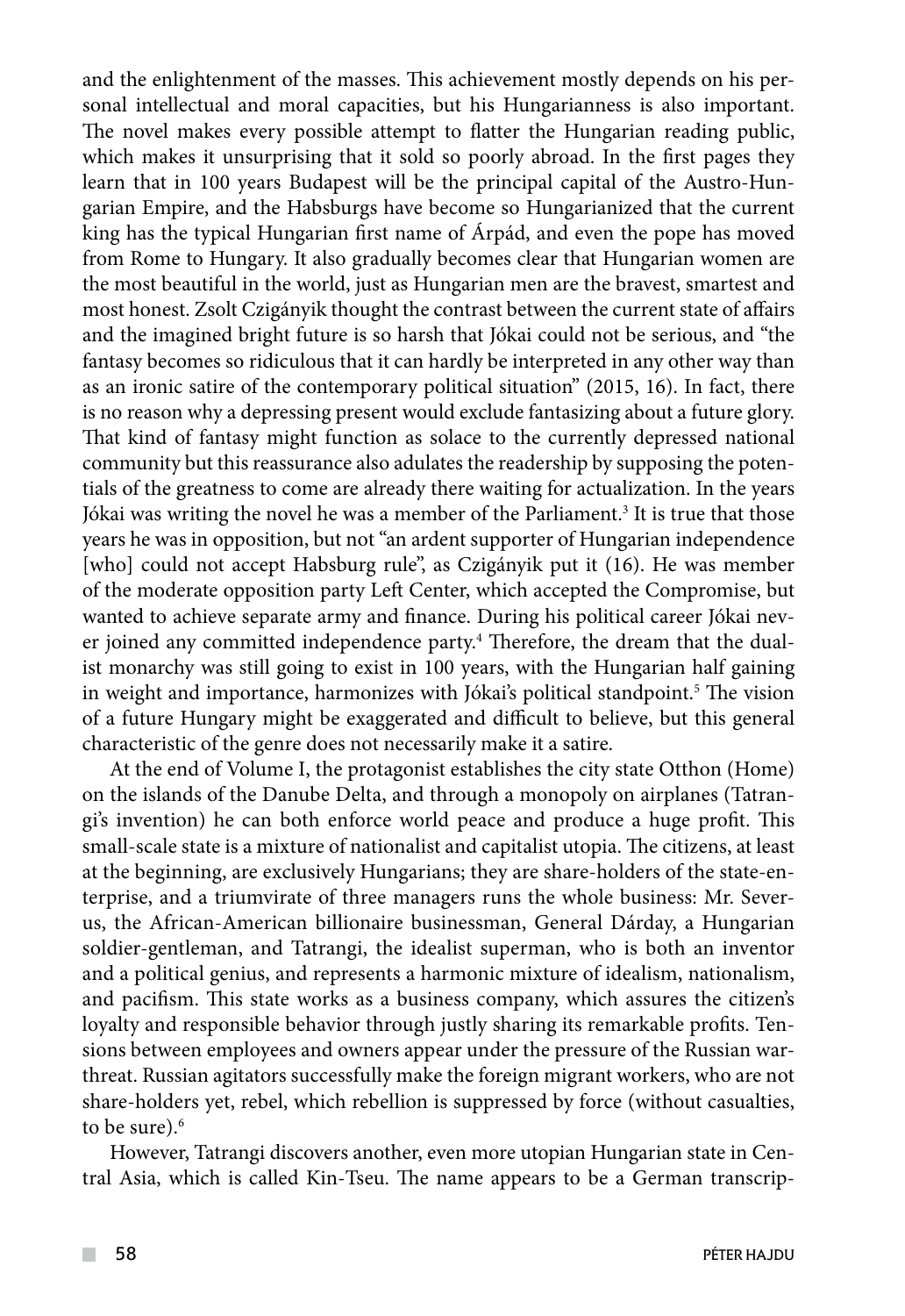tion of a Chinese name, and the text actually states that the area has different names in different languages: in Chinese it is Kin-Tseu, $^7$  in Tibetan Pamir, and in Mongolian Ladakh (2, 132). It goes without saying that it is futile to try to find this imaginary, utopian country on the map. Pamir is a mountain in inner Asia, Ladakh is a federal state in North-India, also called Indian Tibet. At one point the narrative indicates that Kin-Tseu is 38 degrees east from the Danube Delta (2, 132)*,* which situates it somewhere like Samarkand in Uzbekistan. The country is also said to be inaccessible among the Himalayas, the Kunlun, and the Khokonoor mountains (2, 136). Tibet is indeed situated between the Himalayas and the Kunlun Mountains, and the fact that both the Yangtze and the Yellow rivers<sup>8</sup> flow from there also seems to point in that direction (2, 133); however, it is explicitly stated that Kin-Tseu is near Tibet, so it is not identical with it.<sup>9</sup> Already in his lifetime Jókai was celebrated for his creative imagination, although the careful analysis of his library and notebooks suggests that instead of inventing things he mostly found them in books (Fried 2003, 14). In her editorial commentary of the novel, Zsuzsa D. Zöldhelyi writes: "Humboldt mentions the Kunlun Mountain by the Kuku-Nor – Jókai probably meant that" (2, 452). Jókai possessed a copy of Alexander von Humboldt's *Ansichten der Natur mit wissenschaftlichen Erläuterungen* (1859), as well as his *Kosmos* (1845)*,* the fourth volume of which contains abundant material about China. Jókai took many details about China from Johann Christoph Wagner's *Das mächtige Kayser-Reich Sina und die asiatische Tartarey* (1687), especially the most absurd curiosities. These books can be found in the Petőfi Literary Museum, Budapest, where a significant part of Jókai's library (about 1,000 volumes) is stored.10 He did not need a wild imagination to come up with the fantasy that an animal called "Hoang-Cio-Ja" exists in China, which is a fish in winter, but a bird in summer, $<sup>11</sup>$  or the idea of flying turtles in Henan province, because he</sup> found them ready in Wagner's book (Jókai 1981, 2, 134; Wagner 1687, 131, 126–127). Jókai obviously did not mean the Kunlun Mountain by the Khokonoor, since the Kunlun is another one of the three mountains surrounding Kin-Tseu. He probably took the inspiration for the name Kin-Tseu also from Humboldt's *Ansichten*, where a city named Kiung-Tscheu is mentioned (Zöldhelyi in Jókai 1, 601; probably Jingzhou in Hubei province). He took the name of a city and made it the name of a country, slightly modified the spelling, then explained that the Chinese name of the secret country is actually a Hungarian expression, "kincs ő", meaning "she is a treasure" (2, 155). This is how the inhabitants call their beloved country.

The novel as a whole is utopic, since it narrates how a harmonious society will develop in the future; this mostly happens in Volume II, in which the small-scale utopia of Otthon is expanded to the entire globe. This structure means that Kin-Tseu as another small-scale utopia parallels Otthon in Volume II. Douwe Fokkema has described the general, albeit not entirely true difference of setting between European and Chinese utopias: while in the Western world utopia tends to be an island, in China it is a valley among the mountains accessible only through the narrow passage of a cavern (2011, 91–92). He saw in this opposition the consequence of the maritime and continental nature, respectively, of those cultures. Inside *The Novel of the Century to Come* Jókai perfectly recreates this general opposition: Europeans create the island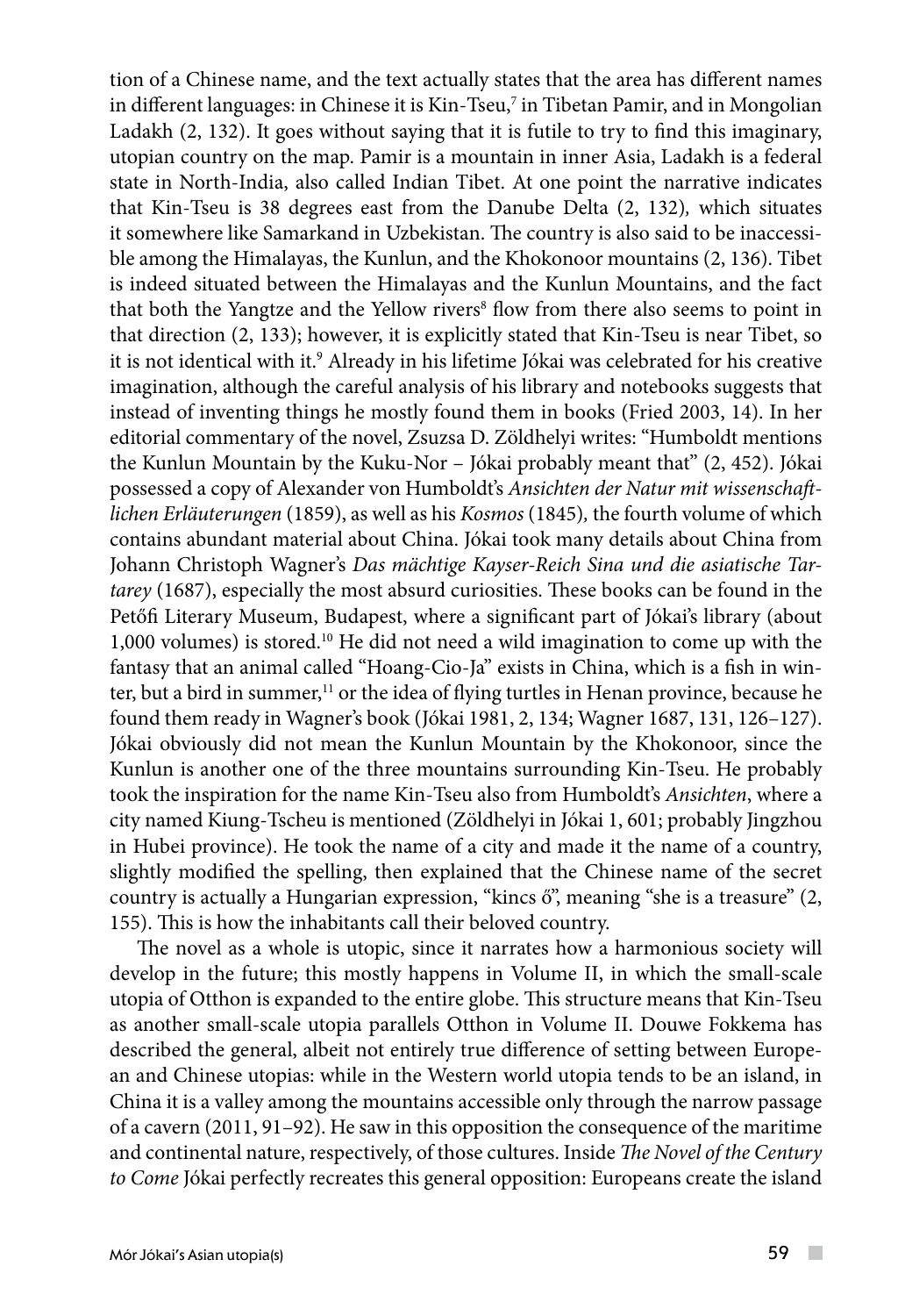utopia Otthon*,* while the Asians have their mountain valley utopia Kin-Tseu. This situation raises the possibility that Jókai might have been more knowledgeable about the Chinese utopian tradition than one would expect. Given that in 1890 he wrote a kind of fairytale with a Chinese setting that shows striking similarities to *The Story of Peach Blossom Spring* (*Taohua yuan ji*) by Tao Yuanming,<sup>12</sup> which is generally regarded as the origin of Chinese utopian writing, it is possible that he was intentionally playing with the contrast of the two major utopian traditions.13 *The Novel of the Century to Come* actually contains two alternative Kin-Tseu utopias. The novel as a whole tells the story of the future world's transition into a global utopia, but Kin-Tseu, the land closed among high mountains in Central Asia has always been a utopia. However, the land is described from two different viewpoints: the first belongs to the Chinese, and is the restricted viewpoint of the uninformed; the other belongs to the omniscient narrator, and is therefore, by default, a Western viewpoint. For the former, the narrator "quotes" written sources, then simply relates how things really are. One can therefore say that a false written utopia is confronted with a true lived one. The notions of true and false, written and lived must, of course, be understood inside the written fictional world. Even if the country is inaccessible, the Chinese have some vague knowledge of it, since it is "on the edge of China". When Severus, as a reversed black Iago, tricks Tatrangi's wife, Rozáli, into jealousy by speaking about Tatrangi's frequent air trips to Kin-Tseu, she finds some Chinese sources about the land and manages to have them translated by a female Sinologist. The text on Kin-Tseu is said to be part of a Chinese historical collection, which actually exists; the Kin-Tseu report therefore is presented to Rozáli as containing adventurously transmitted ancient wisdom, which the narrator will only later prove to be completely fake. Jókai refers to the 19th-century collection *Siku Quanshu* (in his spelling She-Khu-sti-shu)*,* which contains the "Szanhoang-pen-ki" by "the most famous Chinese historian" "Sze-ma-tsiang", and even differentiates between its reliable parts "Sze-ki", which are already accessible in several European translations, and the other unreliable sections  $(2, 122-123)$ . These data are correct. Sima Qian (Jókai's Sze-ma-tsiang, c. 145‒c. 86 BCE) was a great historian in the 1st century BCE, and his only genuine work is entitled *Shiji* (i.e. Sze-ki), while *San huang ben ji* (Szan-hoang-pen-ki) is a collection of later additions edited by Sima Zhen (c. 679*–*c. 732). To all these reliable bibliographical and prosopographical data Jókai makes a fictional addition. He creates a story in which Sima Qian discovers some jasper tablets with secret and forbidden ancient knowledge $14$  in a palace, and publishes their content under the title "ju-pan", which may be the Hungarian transcription of 玉板 (*yu ban* in pinyin), jade boards that officials in ancient China used as carriers of writing and reports. Jókai used his remarkable knowledge of the Chinese historical tradition to convince his readers that the fictional source about Kin-Tseu also exists.

Despite the great apparatus created to make us believe that such a book may exist, Jókai immediately undermines its credibility: "Sima Qian is the most reliable Chinese historian, who when lying does it on the basis of the most authentic sources" (2, 123). He also emphasizes that both European and Chinese philologists see a difference between Sima Qian's historical works (the *Shiji*) and romantic tales. The description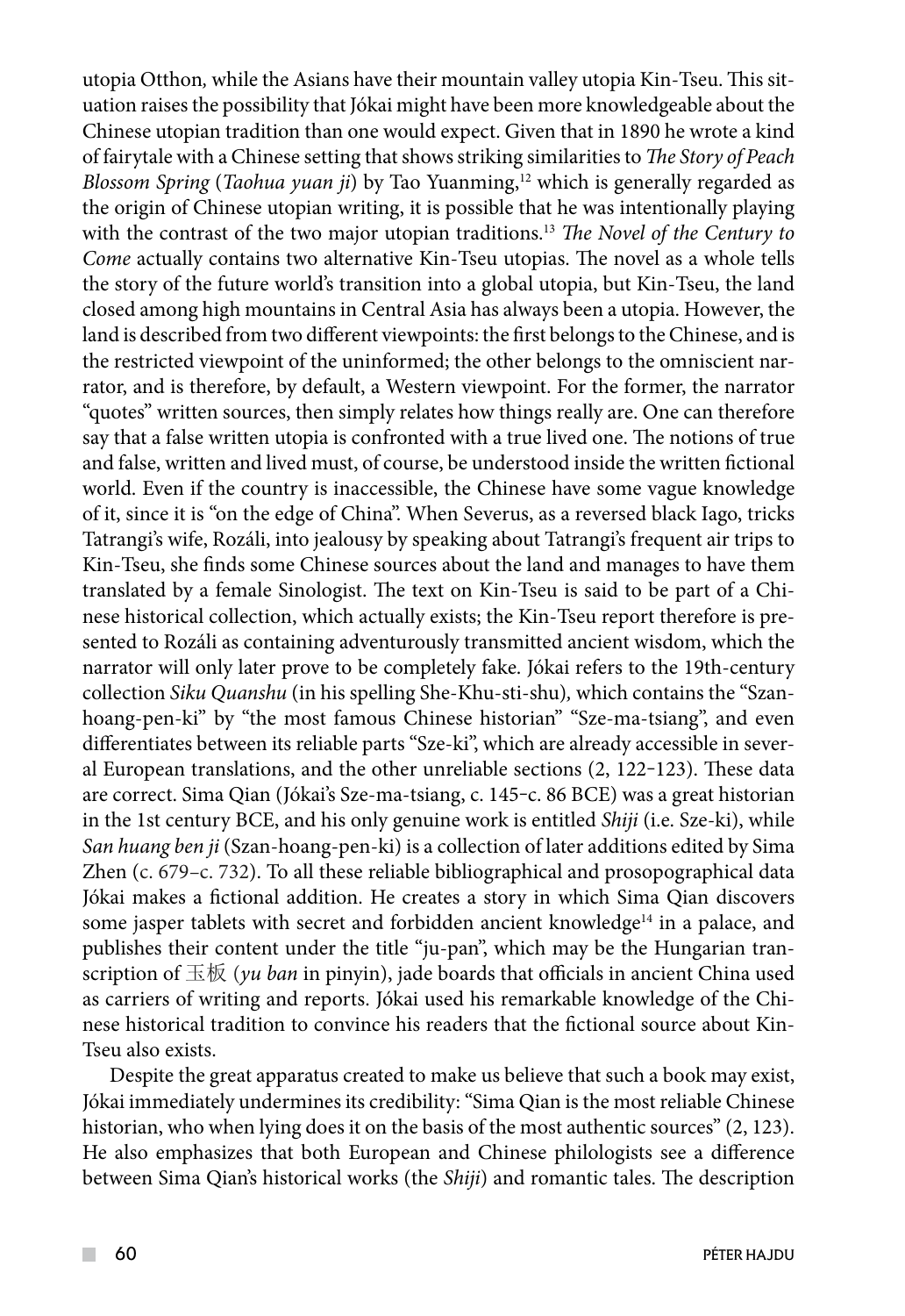of Kin-Tseu belongs to the latter category – it is a pity that the woman who translates it for Rozáli does not read the secondary literature, and therefore fails to inform her of the unreliable nature of the source (2, 124).15 The summary of the Chinese source, however, is not really informative. The narrator only relates that the whole text was translated for Rozáli, but he does not quote the translation, and only delivers a onepage summary (2, 124). The main point is that "The men are ugly and their body is bad; however, the ladies are even more beautiful." Jókai alienates the description of the female beauty through a sophisticated narrative technique: he does not speak about the object of Sima Qian's description directly, but about Sima Qian's description itself. Rather than representing the historical source as a transparent medium, he focuses on the medialization of the information, and lets the readers imagine whatever their ignited fantasy can make up:

Sima Qian describes the beauties of Kin-Tseu ladies with sensual enthusiasm, giving all the details and missing nothing; that is a country full of so beautiful women that cannot be found in the whole celestial empire (2, 124).

The reader might assume here that Rozáli would be furious to read that the country her husband furtively frequents is famous for beautiful women. But this is not enough. Kin-Tseu worships the deity in the form of a handsome young man, which, of course, cannot be found on the spot. They believe in a mythical eagle that selects a handsome man somewhere in the neighboring areas and delivers him through the air. This narrative seems to solicit readers to imagine themselves in Tatrangi's position, being the only handsome man in the land of beautiful women, who happens to come from the sky as their god is believed to do.

Then one more paragraph provides some information about Kin-Tseu's (as it is implied, sexual) habits:

Kin-Tseu is ruled by women: men are slaves, animal-like labor; women are the young god's army, court, clergy, and all young, beautiful and keen. From this constellation Sima Qian's fantasy created colorful stories with the liberty that only the Chinese muse allows, whose garden does not know anything about – a fig tree (2, 124).

It is not impossible that Jókai's success was due, at least partially, to his breaking some sexual taboos of the period's Hungarian highbrow literature,<sup>16</sup> although it was a very cautious, shy way of doing so. In *The Novel of the Century to Come*, he hints at the possibility of a pornotopia, a kind of utopia which centers around uninhibited sex with women, who, as Rozáli summarizes what she has learned from the Chinese source, "are more beautiful and more prone to love than European women" (2, 125). It is true that this pornotopia is designed for one person only (the only one who can fly there), which makes it similar to the orientalizing fantasies of the harem, but interestingly enough this orientalizing fantasy is attributed to the Chinese, fantasizing about a country west of them. At the same time, it is also a colonizer's fantasy about the (sexualized) resources of a country, which the locals do not know how to use; the land is waiting for the colonizer to develop her potential.<sup>17</sup> The colonizing discourse in pornography or the pornographic discourse of colonization has been described as somatopia by Darby Lewes (1996).18 These beautiful women prone

 $\sim$  10  $\pm$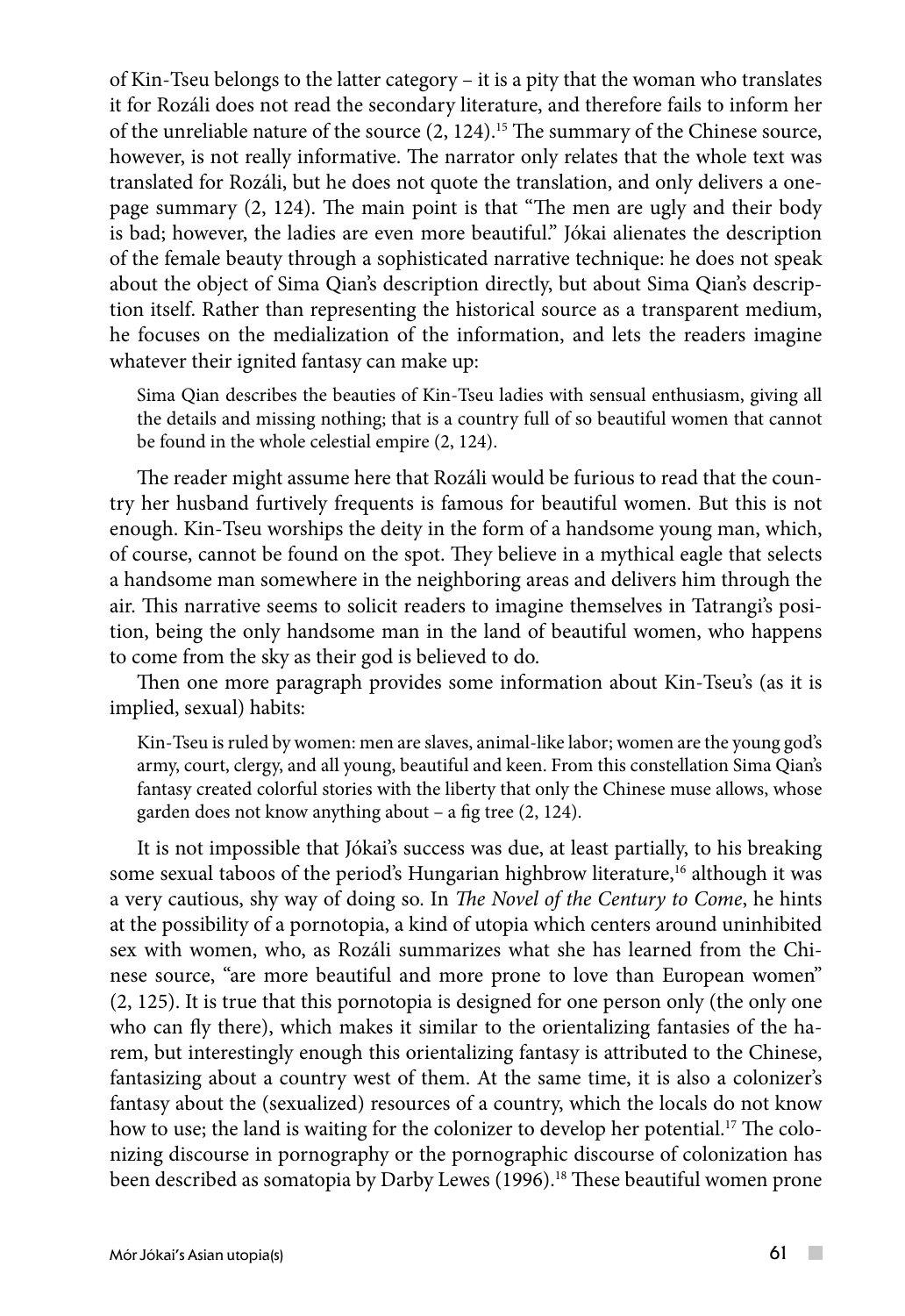to love need an alien man they can worship as their god. However, this colonizing, pornographic fantasy is attributed to the Chinese, and it turns out to be completely wrong. When the omniscient narrator describes Kin-Tseu as it is, readers will learn the real Kin-Tseu is not even remotely similar to what the Chinese imagine.

The falseness of the Chinese knowledge of Kin-Tseu was foreshadowed by the preliminary geographic description of the mountainous area of Inner Asia, in which a page-long list of miracles informs the readers of what the Chinese think is there (2, 134). Jókai, who carefully collected strange stories from various books, once published a short article in his humorous weekly *Üstökös* (Comet) entitled "Chinese Curiosities" ("Chinai furcsaságok") with all the strange phenomena he found in Wagner's above mentioned book and elsewhere (1863). Many of them reappear in the list of strange phenomena the Chinese tradition attributes to Kin-Tseu's inaccessible mountainous area, such as the previously mentioned yellow bird-fish and flying turtles. Strangely enough Jókai calls the latter "the flying turtles of Henan", i.e., a province in Central China although they are supposed to live in the western mountains. Quasi-geographical locations are attached to most of the miracles, and they are seldom identifiable with real places in China. Theoretically they should not be at all, since those places are said to be outside China as Jókai presents it. Since it is probable that Jókai's readers could hardly differentiate between real and imaginary Chinese geography, the reason might be that he simply did not care, and used the Chinese toponyms he liked. The catalogue of obviously impossible things that the Chinese believe exist in Kin-Tseu already gives readers an impression how unreliable Chinese knowledge is. (We should remember that not much later we are to learn that this is the knowledge the fictional Ming dynasty Sema Qian found on secret jasper tablets and did not include in his serious writing; it is ancient "knowledge" that a reliable historian faithfully records among fairy tales.) However, even this catalogue ends with the erotic phantasy of the Sichuan baboons "that in the woods peek at the women for whom they feel human desire (a horrible hybrid, if they succeeded)". Both here, and in a poem Jókai published in the above-mentioned humorous periodical, he emphasizes that the baboons' love is hopeless. His source, Wagner's book, was not so sure about that, since it reads "they intercept women on their way to exercise their animal lusts with them".19 Not bothered by the contradiction that the Sichuan baboons also live in the inaccessible highland instead of Sichuan, Jókai uses this item as an *argumentum a fortiori* to make readers imagine the beauty of Kin-Tseu women. They are so beautiful that even monkeys cannot resist them. If the baboons behave like this, imagine the human beings. Then he entails the information that several hundred years ago Chinese emperors payed as much as for pearls or gold to get women from there and always kept 300 of them around. An earthquake closed off all these miracles, of which the women are the most miraculous. As it seems, the Chinese love to fantasize about a Western wonderland, and their fantasies are highly erotized.

After this introduction it is not so surprising that the Chinese pseudo-historical source about Kin-Tseu is a pornotopia. Not a word of it is true, and Tatrangi, although he is a handsome young man coming from the sky, does not behave either as the

 $\mathcal{L}^{\mathcal{L}}$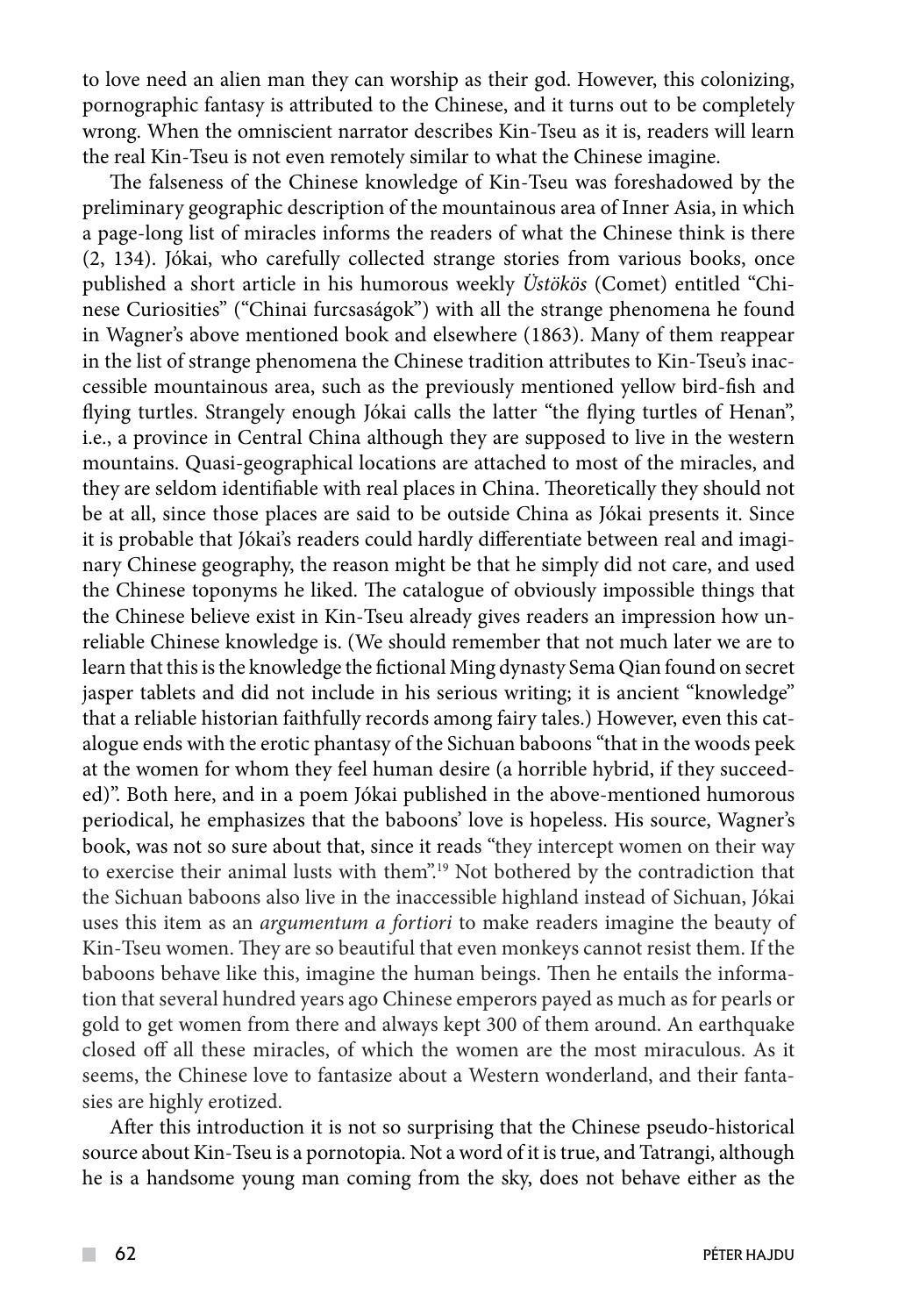god of the Kin-Tseu women, or a colonizer of that nation. He admires their ancient social organization and teaches them the new inventions of the outside world from the last seven centuries. Jókai does not write a sexually explicit text; he only states that Chinese literature is sexually explicit, and lets his readers fantasize about the very explicit Chinese report of the pornotopia, as he reports of Rozáli's jealous fantasizing. The narrative then goes on to tell the real story of Tatrangi's journey to Kin-Tseu and deliver the omniscient narrator's true report of the country. The Chinese fantasy of the land of extremely beautiful and extremely available but also dominant women is thus proven false. Kin-Tseu is in reality the utopian community of a cooperative and peaceful nation, which unsurprisingly happens to be Hungarian. According to Jókai's mythical-historical story of origin, the Hungarians, when they were still leading a nomadic lifestyle in the Asian steppes, had two fractions, the war-party and the peace-party, and they decided to part. The fierce warriors went to the west and conquered the Carpathian Basin. The peaceful ones stayed where they were until in the 13th century they had to face the danger of Genghis Khan's expansion. Since they did not like the idea of any confrontation, especially not with an overwhelmingly superior enemy, they found a recess among the mountains, and since then they have lived in Kin-Tseu, an area to which later earthquakes have completely blocked every entrance.

This utopian community preserves some features of the mythical (or rather scholarly construed) ancient Hungarians, although one important feature, the glorious warlike character is explicitly missing. The old mythical features, however, are in perfect harmony with Jókai's 19th-century liberal values: democracy and religious tolerance. In Kin-Tseu all citizens are equal, all leaders are elected, and the selection has nothing to do with any religious beliefs. They have no institutionalized religion; although they have some pantheistic beliefs, worshipping the natural forces like water, air and fire, they may or may not attend any ritual as they feel (2, 149). Such ideas about the social organization and religious beliefs of early Hungarians were well-known in 19th-century historiography of culture. We should remember that the warlike Hungarians that went to the west, according to the 19th-century narratives, lost their equality-based social system and their tolerant nature-worship. Tatrangi, with his pacifism that follows from his Sabbatarian religion, becomes a perfect intermediary between the two Hungarian nations.

Other features result from the special circumstances of the mountain-locked country. The population grew massively in 700 years due to the lack of wars and epidemics. Since they are isolated, they cannot (even if they wished to) go out to fight other nations, which cannot attack them either. And since their community is based in first place on their peaceful nature, they do not have civil wars. It is also their isolation that protects them from diseases (2, 150), which as Susan Sontag (1977) reminds us, are usually seen as foreign threats. Since the population is growing but the available area to produce food is limited, they necessarily base their society on intensive use of the resources by the hard work of every citizen (2, 151). The frugal lifestyle and the absence of any alcoholic beverage also may be consequences of the limitations of food supply (2, 150; 2, 159).

 $\sim$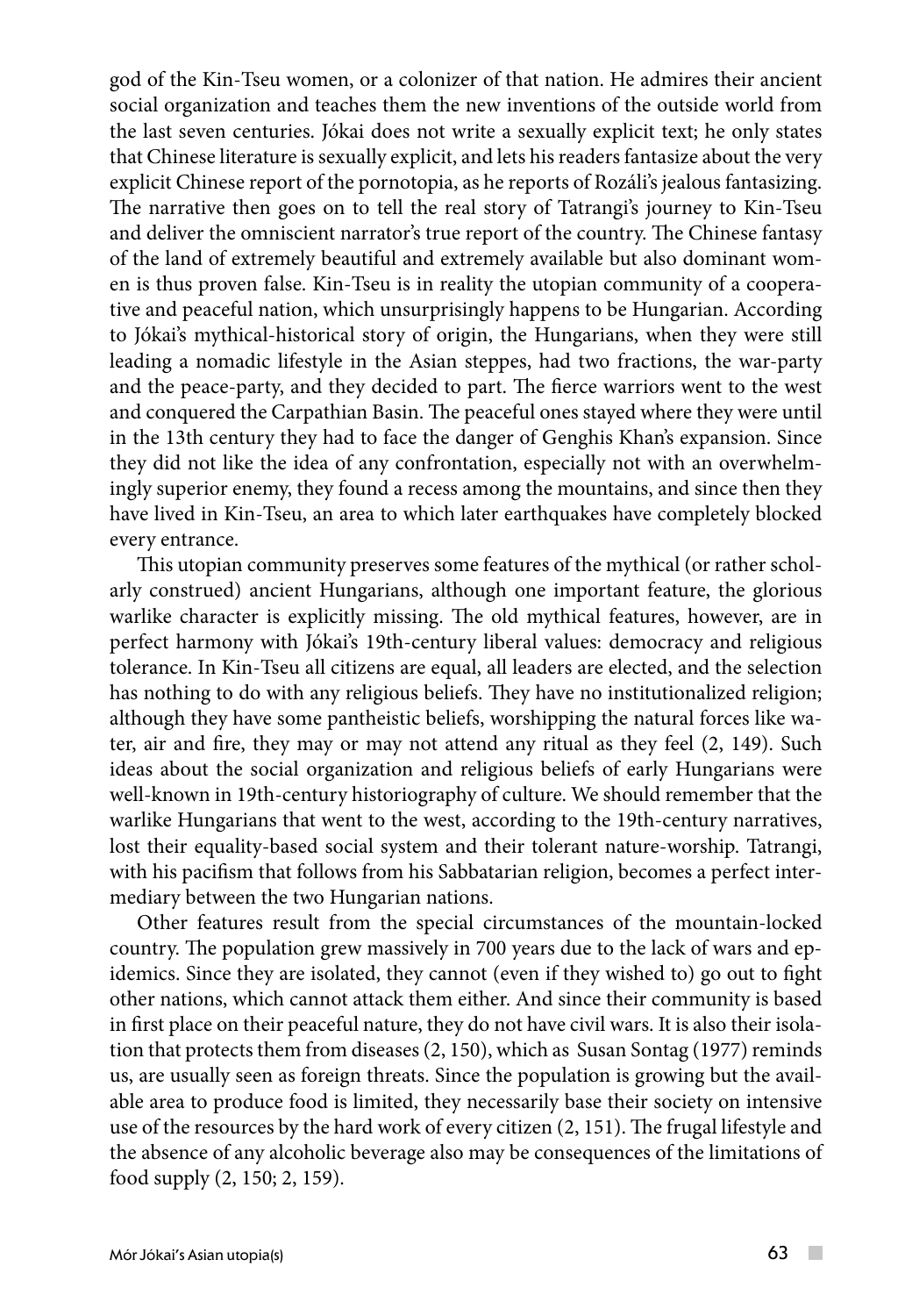All the above features together may be regarded as ingredients of an ecotopia, a vision of sustainable community life. Other features, however, contradict this. The area has oil too, and Kin-Tseu people use bamboo pipes to bring it to their houses for cooking and heating (2, 152), but of course we cannot expect a writer in 1874 to foresee the dangers of fossil fuels. Kin-Tseu is represented as a country in which the inhabitants have successfully adapted to the limited natural resources for 700 years, controlling population growth without violent measures and developing sustainable technologies both of food production and protection from floods. Their alliance with Tatrangi and the Otthon-Hungarians can be seen as the globalization of the model they developed for small countries. For Tatrangi, peaceful, non-violent politics is also of basic importance. Although Otthon's power is based on superior military technology (namely a monopoly on airplanes), he uses it not to conquer the world but to force all the nations to stop wars and invest their energies in peaceful development. The use of oil as Kin-Tseu's source of energy can be regarded as surprisingly appropriate foretelling of 20th-century developments, or as major failure in the concept of sustainability on the global scale. When the novel switches to describe the creation of the global utopia, the aspect of limited resources disappears. From a present-day ecocritical viewpoint, it is quite obvious the Earth's natural resources are also limited and their uninhibited exploitation can result in catastrophe. Kin-Tseu as a small-scale model may show how it can work, but the whole narrative fails to consequently apply that model to a full-scale utopia.

Although the lack of wars and pestilence guarantees population growth, Jókai mentions two factors that act against it, namely the Kin-Tseu people's severe morals and their faithful family life (2, 150). In utopias the special organization or regulation of reproduction, sex and maybe family life is an almost obligatory topic, which is hardly a surprise. If you imagine a perfect society, you have to say something about this particular area of human life, which in literature appears as the most frequent source of destructive energy, threatening the harmony in any community. As we saw, the fictitious Chinese utopia of Kin-Tseu was said to describe the sexual habits of the population in much detail, and a very free, libertarian, promiscuous sexuality was implied, driven by female desire. In the "real" Kin-Tseu description, Jókai does not say anything more about the topic, so by default we suppose they have exclusive monogamous, patriarchal families, but they do it better than 19th-century Europeans. However, the detail that this family life acts against population growth makes one wonder: is there any reason to suppose that marital faithfulness results in fewer children? We should take into consideration Jókai's personal Protestant background. It is a well-known fact that the fertility rate of mainstream Protestant communities is rather low, since they regard fertility as a matter of individual choice, in contrast, for example, to the pronatalist Catholic doctrine (Lehrer 1996). Even if the people of Kin-Tseu are not Christian and practice a rather free nature worship, at the family level they seem to live a Protestant utopia.<sup>20</sup> Not only their strict marital morals suggest this, but also their ethos of hard work. Their closed environment does not allow them to develop an expansive economy or exploit the area in an unsustainable way and forces them to intensify production while restricting consumption. Their life-

 $\mathcal{L}^{\mathcal{L}}$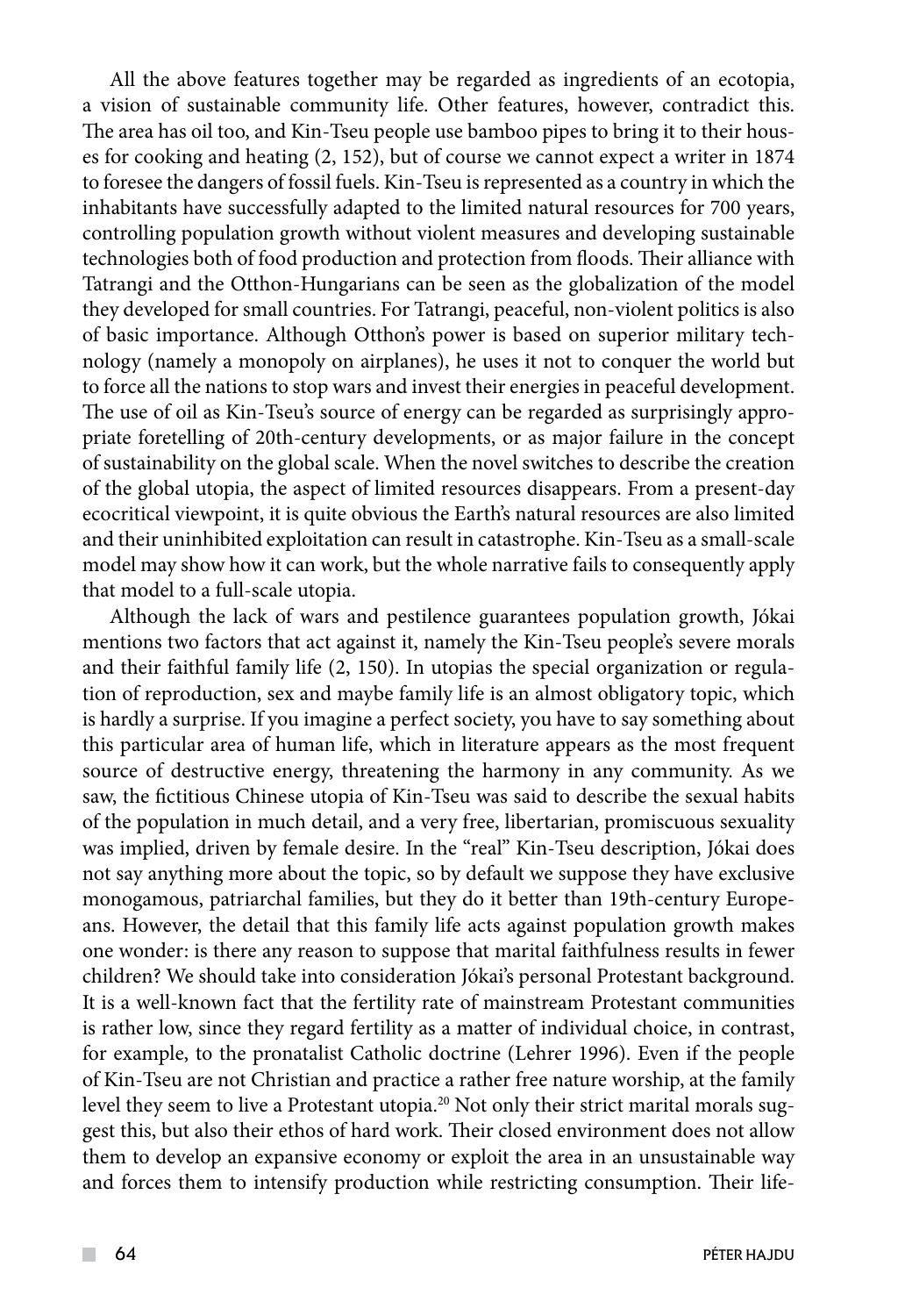style one might therefore characterize with diligence, discipline, and frugality, exactly the categories with which Max Weber described the Protestant ethics (1904). The fact that they have no alcoholic drink at all (2, 159) might also be a hint in that general direction.

In *The Novel of the Century to Come* Jókai experimented with different kinds of utopia and the peaceful cooperation, the reasonable investment of the human race's energies in development is the common denominator of those he represented as possibly viable. In the two small-scale utopias, the national (Hungarian) coherence seems of basic importance. Although Kin-Tseu is first presented from a Chinese viewpoint as a pornotopia, the omniscient narrator soon refutes that as an oriental fantasy ascribed to the influence of Chinese literary traditions. What the narrator approves instead is a frugal utopia, which shows affinity to the Protestant morality, and also traits of a sustainable ecotopia. Even if the Kin-Tseu Hungarians are preserving the old Asian-Hungarian religion and social equity, they have created something similar to the European ideal. However, the second Kin-Tseu utopia (that of the omniscient narrator as contrasted to that of the Chinese) is also a *mise en abyme* for the whole novel, since it is actually based on the pacifist nature of the population. Dávid Tatrangi does not use his monopoly on the aircraft to conquer the world, but to force all the nations of the globe to stop warring and cooperate peacefully, which results in astronomic growth of human well-being. The small-scale pacifist utopia is embedded in a global one.

### **NOTES**

- 1 For his success in the English market see Kádár 1991; for his failure in France see Kádár 1995, 164–202. Translations from the Hungarian are by the present author unless otherwise noted.
- 2 Actually, the republication of the novel stopped with the 1928 edition. It is possible that the experience of World War I made it difficult for the readers to take the fiction of world peace achieved by advanced military technology so seriously.
- <sup>3</sup> To be precise, he was member of the House of Commons between 1867–1896, and the House of Lords afterwards.
- 4 In 1867, when the Resolution Party was split into two, Jókai did not join the Far Left party, which aimed at independence, but the Left Center; and in 1875, when the Left Center merged with the Deák Party to create the Liberal Party, which was to govern dualist Hungary for 30 years, he stayed with Kálmán Tisza, while those who did not created the Principled Left Center in 1873, a part of which merged with the 1848 Party in 1874 to establish the 1848 Independence Party, while another part established its own Independence Party. Jókai never joined any of the various formations of independence parties.
- <sup>5</sup> Curiously enough, Czigányik characterizes the intolerable political situation with the following "fact": "Ironically, maybe he is also protesting contemporary reality: emperor Francis Joseph, who was simultaneously the king of Hungary, did not speak Hungarian" (2015, 16). Actually, Francis Joseph spoke Hungarian fluently and already as a young boy was able to write good compositions
- in Hungarian as homework. 6 Czigányik rightly emphasizes that "[t]he structure of society is described by Jókai in Marxist terms of patterns of exploitation, with the authorities – as it is to be expected of an exploiting class – constantly considering the use of coercive forces." However, the structure of the society is more complex than the dichotomy implied in Czigányik's spatial methaphor in the expression "the harmony of the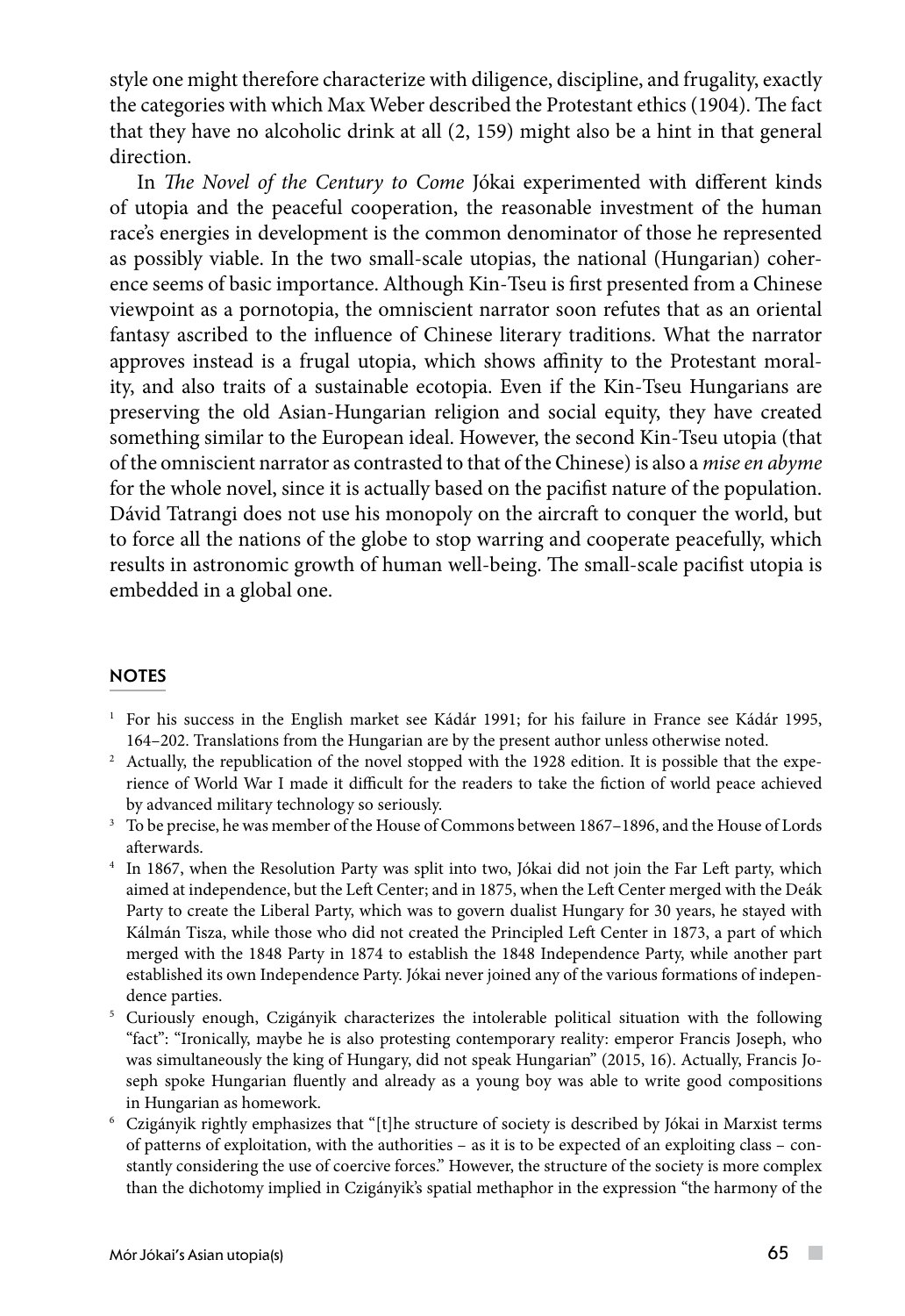new state is threatened from below" (2015, 19). The rebellious elements are those who do not have full citizenship in Otthon, and decided not to apply for owner status in the collective entreprise. Their willingness to follow hostile propaganda seems to imply moral inferiority (the symptoms of which are illoyalty and mobility). Only the good immigrants want and can join the Hungarian owner-worker class in Otthon. For a more illuminating analysis of the Otthon economy see Hites 2021 (article in this volume).

- <sup>7</sup> The 19th century had no generally established rules to transcribe Chinese words into Hungarian. Since most of the sources Hungarians used were in German (and some in French) the transcription was mostly assimilated to the German habits, although they were not strictly regulated either. Therefore, to identify Jókai's Chinese words with real referents is a challenging task. In this article I quote literally what Jókai wrote, unless the identification, like in the case of well-known geographical denominations, is evident.
- 8 For both names Jókai used transcriptions; "Jan-Tse-Kiang" for Yangtze is easily decipherable, while
- the "Huang Ho" (Huang He), which means "yellow river" might cause some difficulties.<br><sup>9</sup> The third mountain which borders Kin-Tseu has the name of China's biggest lake, the Qinghai Lake, also known as Kuku-Nor. We will never know how the name of a real lake became the name of a mountain.
- <sup>10</sup> Csorba 2006, p. 62, items 233, 234, and p. 146, item 900.
- <sup>11</sup> Wagner's German transcription is "Huangcioya", which is similar to a mythical creature of the Chinese tradition called Huang que yu (yellow birdfish), the summer-fish-winter-bird animal in the South Sea.
- $12$  "A leaotungi emberkék", i.e. The small people of Leaotung. In 1890 it appeared in a newspaper, and later it was published in Jókai's various fairytale and short story collections. 13 The Danube delta islands of Otthon are not only contrasted to the Chinese topos of the enclosed
- valley but also to Jókai's other utopias. Both the mise-en-abyme North Pole utopia in *Black Diamonds*  (Jókai 1964, 1, 202–224) and his late novel *Where Money Is Not God* (1904) place the perfectly idyllic
- community on islands. 14 Why is this knowledge forbidden? Jókai describes an anti-intelligentsia movement in China, in which books written during the previous dynasty were burned and hundreds of scholars were executed to prevent them from writing the destroyed books again. This sounds similar to what happened during the Qin dynasty (221–206 BCE); see Twitchett and Loewe 1986, 69–72. However, Jókai attributed the movement to the Ming period (1368–1644; 2, 122). If it is not a simple mistake (which is highly possible, given the uncertainties of transcription), he might have wanted to use the name of a better-known dynasty or to adjust the book burning to the chronology of Kin-Tseu's foundation, which he posited in the 13th century. The historical Sima Qian does not fit in the chronology, but if Jókai's fictional Sima Qian lived in the Ming period, he does. Jókai names a "Hue" dynasty as preceding the Mings. This name does not sound very similar to any real dynasty, but it may be identified with the Yuan dynasty, which makes the chronology
- correct. 15 Although Jókai emphasizes that there are female academics in the future society, they appear to be segregated; there is an academy for women, and this only event when a female scholar is involved in the plot seems to imply that women can hardly compete with men in academia. The woman Rozáli hires can find the relevant written source, and she can translate it, but she fails to discover the context and therefore she is incapable of critical interpretation. A historian who presents unreliable material as if it was a reliable source, because they fail to read the secondary literature, is obviously a bad scholar. Women do not appear as inventors when the novel describes the innumerable innovations of the imaginary 20th century, and the only female academic makes a major mistake. The women's academy therefore does not seem to be a serious institution. This is one of the many signs of the novel's misog-
- ynist tendency.<br><sup>16</sup> Cf. Tamás 1993; Szilasi 2000, 198–199. For the frequency of erotic and pornographic contents in popular genres overwhelming evidence has been collected in Császtvay 2009. Géza Csáth (1887–1919), the young short story writer, made this remark in 1906: "Jókai sometimes had terribly perverted ideas" (Szajbély 2014, 128).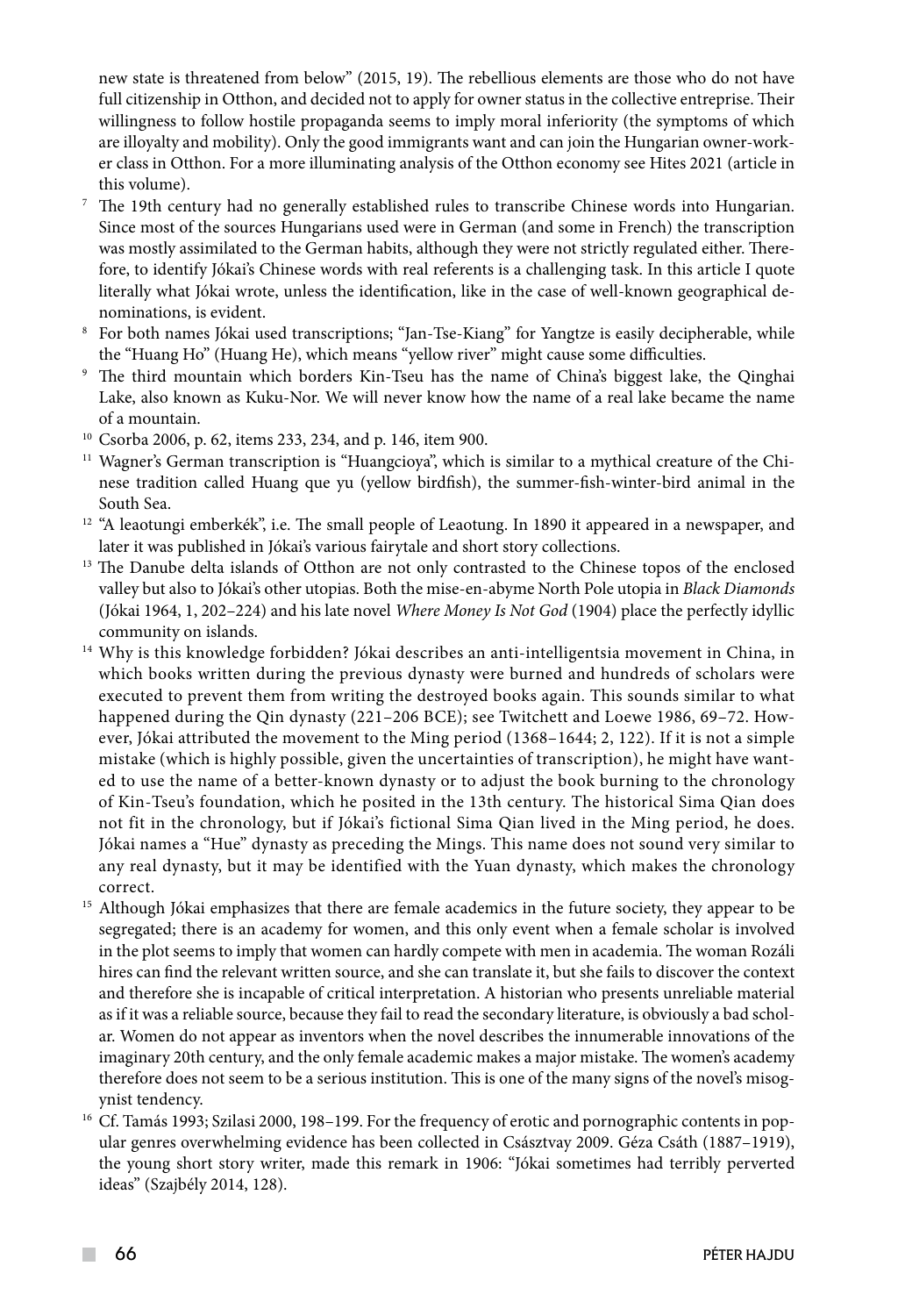- <sup>17</sup> The assumption is described by Robert M. Adams as follows: "the natives don't know what to do with the land that Providence has unfairly bestowed upon them, and superior races are therefore entitled to take over" (More 1992, 41).
- <sup>18</sup> See also Lewes 1993. For the relationship of utopia and sex in general, see Tower Sargent and Sargisson 2014.
- <sup>19</sup> "Sie sind über den massen auf die Weiber verliebet ja greiffen dieselbe zu weilen auf dem Wege an ihre viehische Lüste mit ihnen zu büssen" (Wagner 1687, 127).
- <sup>20</sup> One might see a similarity to the ideas of Thomas Malthus, who in his 1798 book *An Essay on the Principle of Population* explained that the increase in food production can never catch up with population growth, and notably suggested population control by sexual self-restraint.

#### **LITERATURE**

Babits, Mihály. 1982. *A gólyakalifa. Kártyavár. Timár Virgil fia. Elza pilóta*. Budapest: Szépirodalmi. Császtvay, Tünde. 2009. *Éjjeli lepkevadászat*. Budapest: Osiris.

- Csorba, E. Csilla, ed. 2006. "Egy ember, akit még eddig nem ismertünk." A Petőfi Irodalmi Múzeum Jókai-gyűjteményének katalógusa. Budapest: Petőfi Irodalmi Múzeum.
- Czigányik, Zsolt. 2015. "From the Bright Future of the Nation to the Dark Future of Mankind: Jókai and Karinthy in Hungarian Utopian Tradition." *Hungarian Cultural Studies* 8: 12–23. DOI: https://doi. org/10.5195/ahea.2015.213.
- Fokkema, Douwe. 2011. *Perfect Worlds: Utopian Fiction in China and the West*. Amsterdam: Amsterdam University Press.
- Fried, István. 2003. *Öreg Jókai nem vén Jókai*. Budapest: Ister.
- Hites, Sándor. 2021. "National Internationalism in Late 19th-century Utopias by Mór Jókai, Edward Bellamy, and William Morris." *World Literature Studies* 13, 2: 69–80.
- Humboldt, Alexander von. 1845. *Kosmos*: *Entwurf einer physischen Weltbeschreibung*. Vol. 1–5. Stuttgart and Tübingen: J.G. Cotta.
- Humboldt, Alexander von. 1859. *Ansichten der Natur mit wissenschaftlichen Erläuterungen*. Vol. 1–2. Stuttgart and Augsburg: J.G. Cotta.
- Jókai, Mór. 1863. "Chinai furcsaságok." *Üstökös* 6, 23: 179.
- Jókai, Mór. 1964. *Fekete gyémántok*. Vol. 1–2. Ed. by József Nacsády. Budapest: Akadémiai.
- Jókai, Mór. 1981. *A jövő század regénye (1872*–*1874)*. Vol. 1–2. Ed. by Zsuzsa D. Zöldhelyi. Budapest: Akadémiai.
- Kádár, Judit. 1991. "Jókai regényei angolul." *Irodalomtörténeti Közlemények* 95: 505–542.
- Kádár, Judit. 1995. "Műfaj és jelentés metamorfózisa Jókai műveinek tizenkilencedik századi angol és francia fordításaiban." Kandidátusi értekezés, Budapest: Magyar Tudományos Akadémia. Accessed July 1, 2021. http://real-d.mtak.hu/1309/1/MTA\_KIK\_Kt\_D\_18256\_Kadar.pdf.
- Lehrer, Evelyn L. 1996. "Religion as a Determinant of Marital Fertility." *Journal of Population Economics* 9, 2: 173-196.
- Lewes, Darby. 1993. "Nudes from Nowhere: Pornography, Empire, and Utopia." *Utopian Studies* 4, 2: 66–73.
- Lewes, Darby. 1996. "Utopian Sexual Landscapes: An Annotated Checklist of British Somatopias." *Utopian Studies* 7, 2: 167–195.
- Malthus, Thomas. 1798. *An Essay on the Principle of Population*. London: J. Johnson.
- More, Thomas. 1992. *Utopia*. Ed. by Robert M. Adams. New York, NY: Norton.
- Privigyey, Pál. 2002. "Magyarország nem volt, hanem lesz." In *XIX. századi magyar fantasztikus regények*, ed. by Eszter Tarjányi, 100–203. Piliscsaba: PPKE.
- Sontag, Susan. 1977. *Illness as Metaphor*. New York, NY: Farrar, Straus & Giroux.
- Szajbély, Mihály. 2014. "Lám megmondtam: perverzió. Csáth-olvasásnyomok Jókai Dekameronjában." *Tiszatáj* 68, 5: 127–141.
- Szilasi, László. 2000. *A selyemgubó és a "bonczoló kés".* Budapest and Szeged: Osiris and Pompeji.

Tamás, Gáspár Miklós. 1993. "Az erotikus eszmény." *Magyar Narancs* 5, 51–52: 40–41.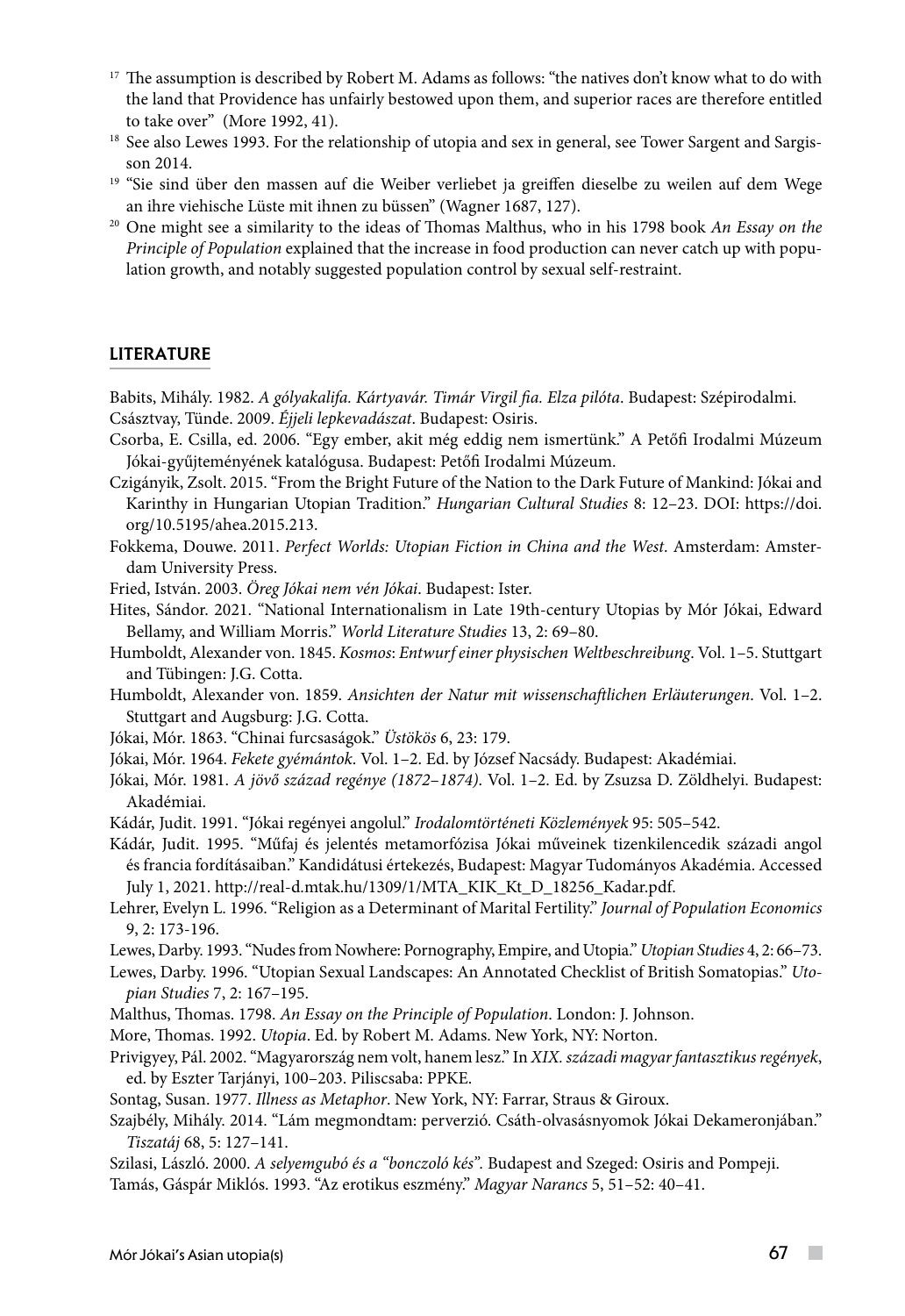- Tower Sargent, Lyman, and Lucy Sargisson. 2014. "Sex in Utopia: Eutopian and Dystopian Sexual Relations." *Utopian Studies* 25, 2: 299–320.
- Twitchett, Denis, and Michael Loewe. 1986. *The Cambridge History of China*. Cambridge: Cambridge University Press.
- Veres, Miklós: 2013. "A képzelet derült játéka. A dualizmus válságjelenségei az utópisztikus és tudományos-fantasztikus irodalomban." *Holmi*, January. Accessed July 1, 2021. https://www.holmi. org/2013/01/veres-miklos-a-kepzelet-derult-jatekai-a-dualizmus-valsagjelensegei-az-utopisztikus -es-tudomanyos-fantasztikus-irodalomban.
- Wagner, Johann Christoph. 1687. *Das mächtige Kayser-Reich Sina und die asiatische Tartarey.* Augsburg: Koppmayer.
- Weber, Max. 1904. *Die protestantische Ethik und der Geist des Kapitalismus*. Vol. 1–2. Tübingen: J. C. B. Mohr.

#### Mór Jókai's Asian utopia(s)

Nationalism. 19th-century literature. East-West comparison. Pornotopia. Ecotopia.

The paper analyzes Mór Jókai's *The Novel of the Century to Come* from the viewpoint of the local aspects of cultural embeddedness of the complex and competing utopian discourses. The whole novel describes a future in which, after difficult struggles, a globally united and perfect society is created. However, two different small-scale utopias are also described; one of them (Otthon) is located in Europe and shows traits of the national-capitalist dream; the other (Kin-Tseu) is imagined to be in Central Asia and presented first from the perspective of Chinese historical sources, in a form similar to a colonialist pornotopia. Then an omniscient narrator proves that the Chinese image of Kin-Tseu is false, and presents it as it "really" is. This latter utopia solicits an ecocritical reading, since its basic problem, i.e. the sustainability of a growing population in a closed environment, is crucial for current ecocriticism. The experimentation with various (including Western and Eastern) utopian traditions functions as a unique poetic feature in Jókai's novel.

Péter Hajdu, CSc School of Foreign Languages Shenzhen University No. 3688 Nanhai Road Nanshan District Shenzhen City China pethajdu@gmail.com ORCID: https://orcid.org/0000-0002-3623-1578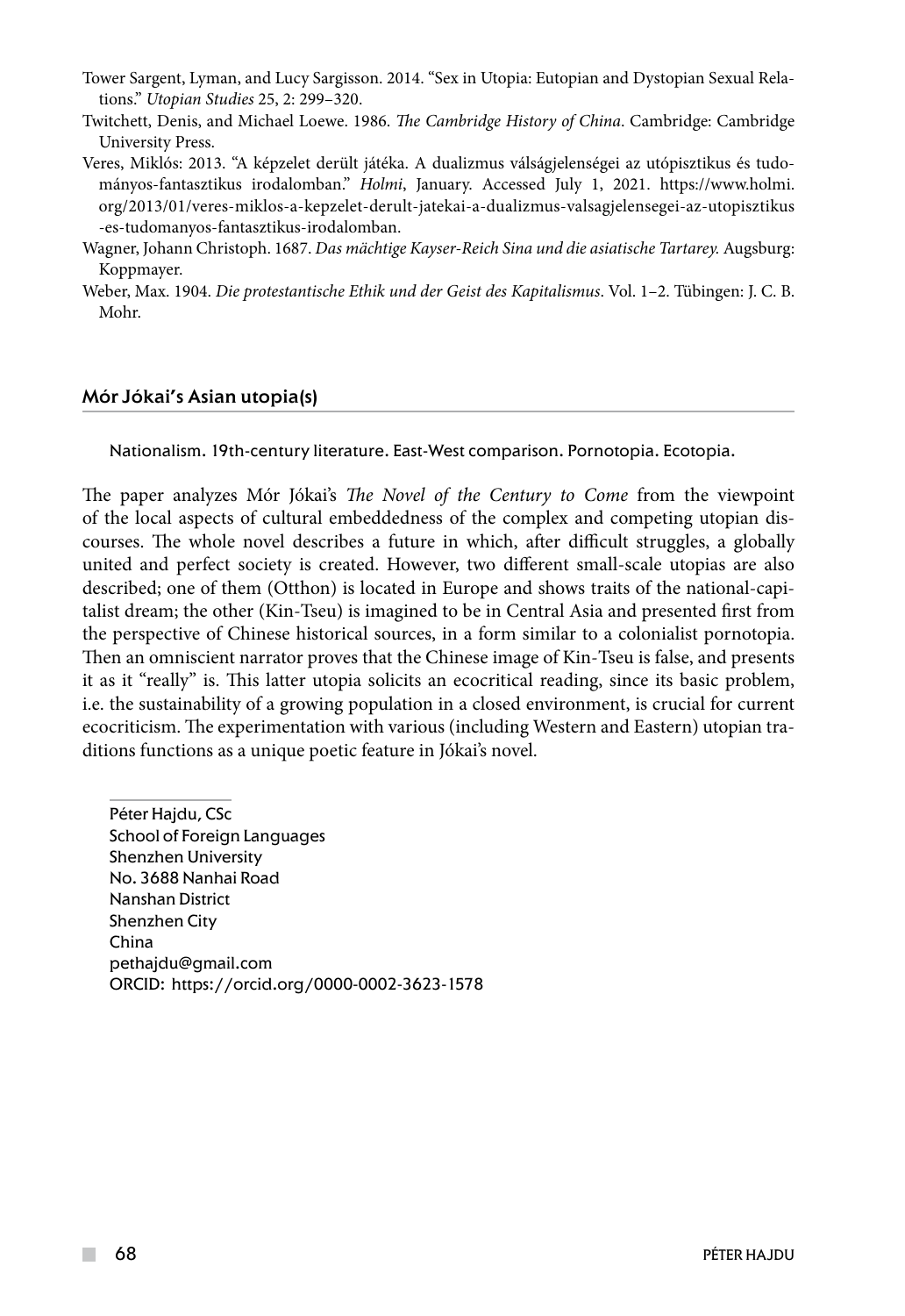#### ŠTÚDIE / ARTicles

# National internationalism in late 19th-century utopias by Mór Jókai, Edward Bellamy, and William Morris

## SÁNDOR HITES

DOI: https://doi.org/10.31577/WLS.2021.13.2.6

Intuitively, we expect utopias to offer salvation for the social, economic or political ills of the whole of humanity, and they usually appear to do so.**\*** Such was the case in the 19th century, which was the great era of modern utopianism, as well as the age of nationalism. Accordingly, many of its formative utopian narratives made their proposals for the reorganization of human communities in a peculiar double bind: while they intended to replace the layout of the nation-state, they remained captive to its conceptual framework.

Arguably, this dynamic was rooted in the early modern origins of the genre. As Phillip E. Wegner has pointed out, Thomas More's *Utopia* "reterritorialized" late feudal culture (in Deleuze and Guattari's well-known formulation) by inaugurating a "spatialized kind of political, social and cultural formation". Cut off artificially from the mainland, More's island (an idealized England) transforms "frontier" into "border" in a "disjunctive act of territorial inclusion as well as exclusion". This "new kind of spatiality" entails a "new kind of cultural identity" in which the sense of belonging stems from "the common habitation" of a territory, rather than religious allegiance or dynastic loyalty. This image of a community being congruent with the geographical space it occupies adumbrates the subsequent spatial practices of the modern nation-state, that is, the premise that the nation and its location should coincide. This connection between the "imaginary communities" of utopias and the "imagined communities" of nations, Wegner concludes, remains vivid throughout modernity, even if in the form of "estranging critique" (2002, 25–26, 49–60). Indeed, a great deal of the conflicts encoded in modern nationalism occurred precisely because of the inevitable *incongruence* of national communities and their state; as much as utopian spatial practice was imagined as national, the nationalistic politics of space has remained profoundly utopian.

This article will trace this dynamic in three novels by examining how the universalistic or internationalist tendencies in the utopian thought of the late 19th century were shaped, explicitly or tacitly, by the national or imperialistic imagination. Two of these works, Edward Bellamy's *Looking Backward 2000–1887* (1888) and William Morris's *News from Nowhere* (1890), are firmly set in the core canon of utopian nar-

The paper was written with the support of the "A 19. századi magyar irodalom politikai gazdaságtana" Lendület Research Program and is part of a wider project that looks at the economic ideas underlying 19th-century utopianism.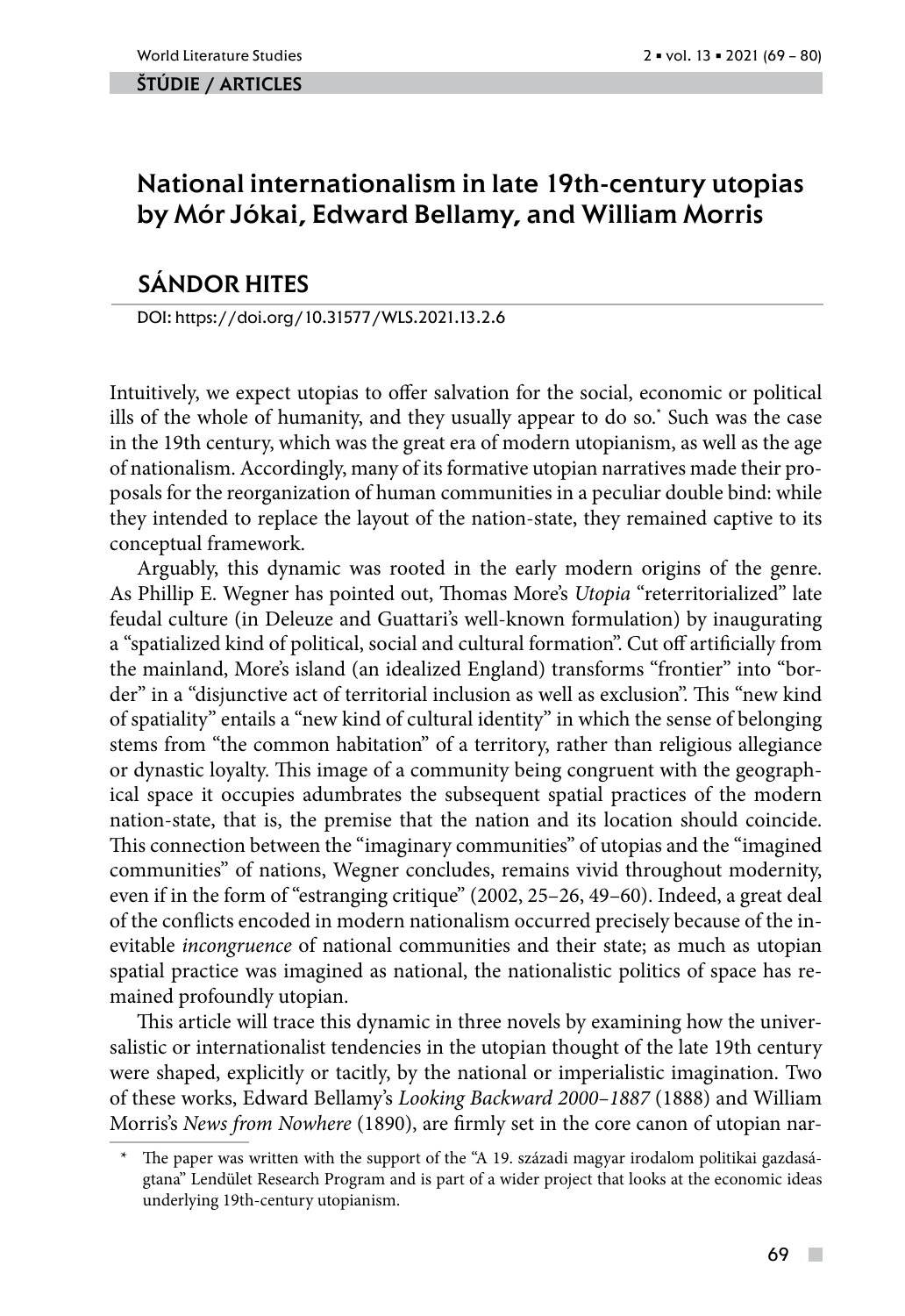ratives. The third, my chief concern here, *The Novel of the Century to Come* (*A jövő század regénye*, 1872–1874) written by Mór Jókai (1825–1904), arguably the most important Hungarian novelist of his age, is much less known outside its national canon. Compared to the formidable transnational impact of *Looking Backward* and *News from Nowhere,* manifesting early on in a great number of translations and, in Bellamy's case, a vast number of sales, Jókai's novel had a limited, albeit not fully negligible, international presence. As with most of Jókai's other works – including his biggest international success, *The Gipsy Baron* (*A cigánybáró*, 1885), which served as the inspiration for Strauss's operetta *Der Zigeunerbaron* – *The Novel of the Century to Come* was immediately translated into German (Jókai 1878). It appeared in two consecutive editions, one for the sizeable German-speaking audience in Hungary, the other directly for the German market (on Jókai's German reception, see Ujvári 2011). Although some of Jókai's novels were also successful among Victorian-era English readers (see Magyar 1958), *Century to Come* never appeared in English.

Jókai's long and prolific career unfolded under the spell of Romantic nationalism, particularly the inspiration of such French Romantics as Eugène Sue, Alexandre Dumas père and Victor Hugo. His typical narrative formula placed exaggerated, larger-than-life characters into melodramatic plots, which he applied to various themes, most memorably historical parables celebrating early 19th-century Hungarian nation-builders or offering consolation for the failed revolution of 1848. From the late 1860s, Jókai became infatuated with industrial and technological progress and produced several novels, occasionally with themes and devices borrowed from Jules Verne, whose heroes utilized futuristic inventions in their nation-building missions (cf. Hárs 2019). One of these was *The Novel of the Century to Come*, an extremely long and eccentric book, even by its author's standards. Although generic hybridity is typical of utopian narratives, by attempting to encompass the full range of stock utopian themes Jókai's novel ends up with a nearly cacophonic mixture (on Jókai's utopianism in the context of Hungarian utopian traditions, see Czigányik 2015). Combining urbanistic utopia with "future history" and science fiction, mixing the sensationalist genres of *Zukunftskrieg* and financial fiction with the narrative devices of the adventure novel, *Century to Come* offers an eminent example of what Darko Suvin has called the "panoramic sweep" of utopian imagination (2010, 31–32): It engages with aspects of geography, demography, anthropology, history, religion, ethics, economics, politics, social and ethnic conflicts, warfare, technology, industry, ecology, astronomy, and cosmology.

Like other representatives of the transnational surge of utopian narratives after 1870, Jókai was inspired by two events: on the one hand, the Franco-Prussian War of 1871 and the Commune, on the other, the Panic of 1873 and the ensuing Long Depression. The former gave rise to a wave of "future-war fiction" (Clarke 1966), most memorably George T. Chesney's *The Battle of Dorking: Reminiscences of a Volunteer*  (1871), whose innumerable imitations fed on British anxieties of a German or French invasion. Jókai's scenes of futuristic warfare reflect his fears, central to the Hungarian political imagination at the time, of a Pan-Slavic alliance under Russian leadership, fueled by still-recent memories of 1849, when the tsarist army helped the Habsburgs

 $\mathcal{L}^{\mathcal{L}}$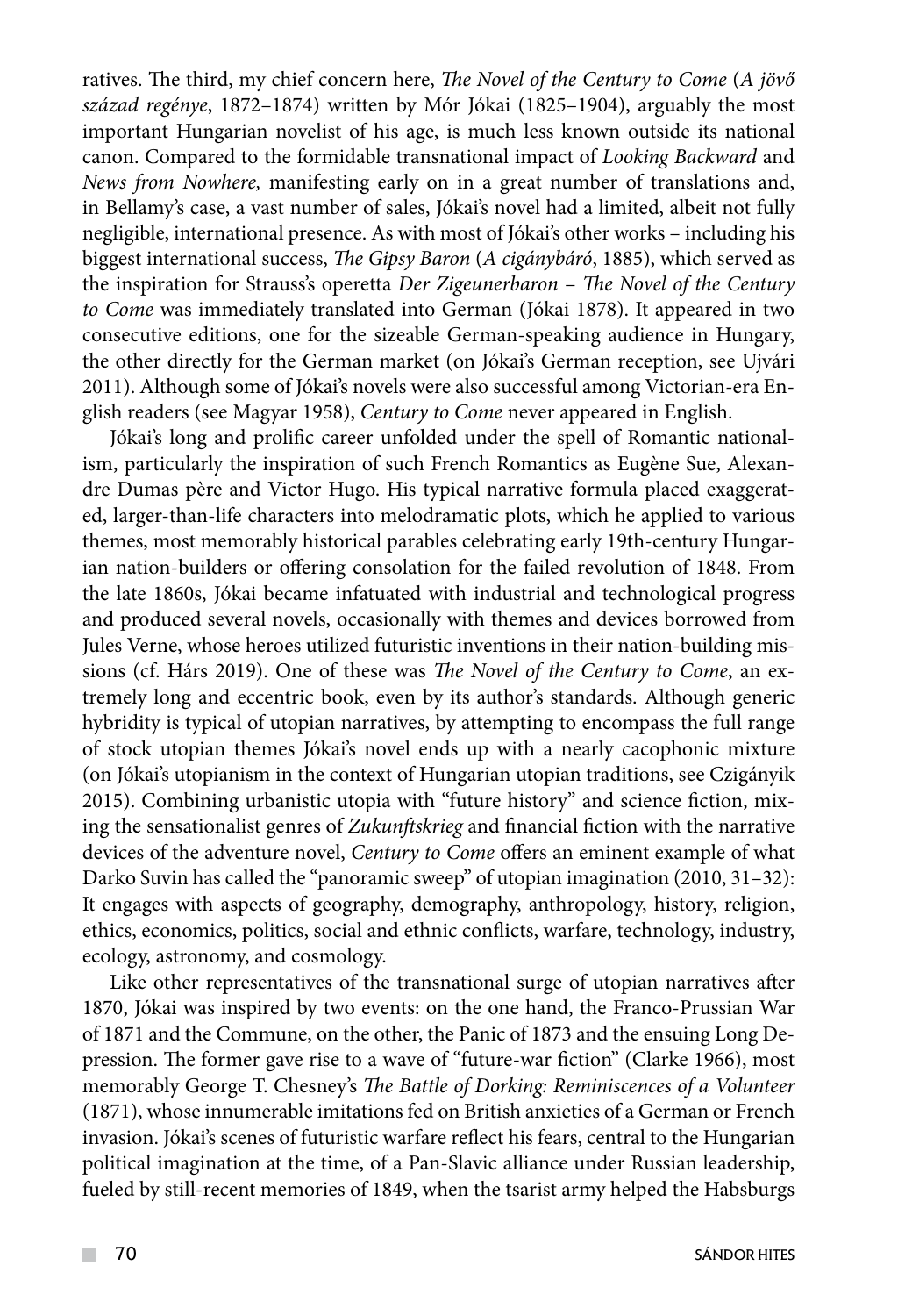to suppress the Hungarians; in *Century to Come* it is a "nihilistic" Russian empire, run by a group of anarchists, that invades a now peacefully united Austria-Hungary. With its intricate commercial and financial subplots, Jókai's novel also resonated with the "widespread perception" underlying the many works "permeated with anticipatory or utopian consciousness" between 1870 and 1900 that "capitalist society had arrived at some sort of historical turning point" (Beaumont 2005, 3). This perception, however, figured differently in different socio-economic environments: while American and British authors (including Bellamy and Morris) responded to the recurrent crises of mature industrial societies, Jókai reflected on the vicissitudes of the capitalist *Gründerzeit* in East Central Europe in general and in the Kingdom of Hungary in particular.

In *Century to Come*, the themes of warfare and finance are linked by the central motif of the novel, a miraculous technological invention. The electric airplane – designed by an autodidact Hungarian engineer, Dávid Tatrangi, exploiting a formerly unknown material, "ichor", only available in his native Transylvanian mountains – revolutionizes both military confrontations and commercial relations. In Enlightenment thought, international trade had been associated both with the harmonious co-existence of nations (unified by their mutual needs and interests) and with self-destructive rivalries in a competitive and, as a tendency, imperialistic economic globalization (cf. Hont 2005; Kapossy, Nakhimovsky, and Whatmore 2017). Jókai plays out this controversial tradition, most directly, Kant's attempt to resolve the inherent conflicts of commercial sociability from a cosmopolitan perspective, by dividing his novel into two parts, "perpetual fight" and "perpetual peace". The invention of the airplane connects these phases in a dialectical pattern: escalating warfare to its ultimate destructive force, aviation eventually becomes the guardian of peace – driving commercial exchange to its ultimate extensity and intensity, it helps to unite nations by *enforcing* harmony and prosperity on them. Arguably, due to his authoritative notion of "mankind", Kant's cosmopolitan utopia of a world confederation of trading nations had its own nationalistic, Eurocentric and imperialistic moments (Biti 2016, 99–118). Jókai's vision of global harmony is also informed by a nationalistically defined internationalism, that is, a benevolent Hungarian military and commercial supremacy.<sup>1</sup>

A grotesque, and all the more typical, fantasy by the representative of a "minor nation" from the semi-peripheries of world politics and world economy. Yet one that resonates with the celebrated internationalisms of Bellamy and Morris inasmuch as these, I will argue, also derive from tacitly nationalistic or imperialistic imageries.

## **Relocating The Nation**

The utopian transformation of society relies on acts of *relocation* for Bellamy, Morris and Jókai alike. Bellamy's dream vision concentrates on urban centers, emblematically his futuristic Boston. Morris, in turn, disentangles human life from the city and relocates it in the countryside. In *News from Nowhere*, cities are either annihilated or deurbanized; Manchester, as we learn, "has now disappeared" (Morris 1995, 116), London is once again a place where rural lifestyles, architecture and vegetation prevail. Morris makes it central to his critique of *Looking Backward* that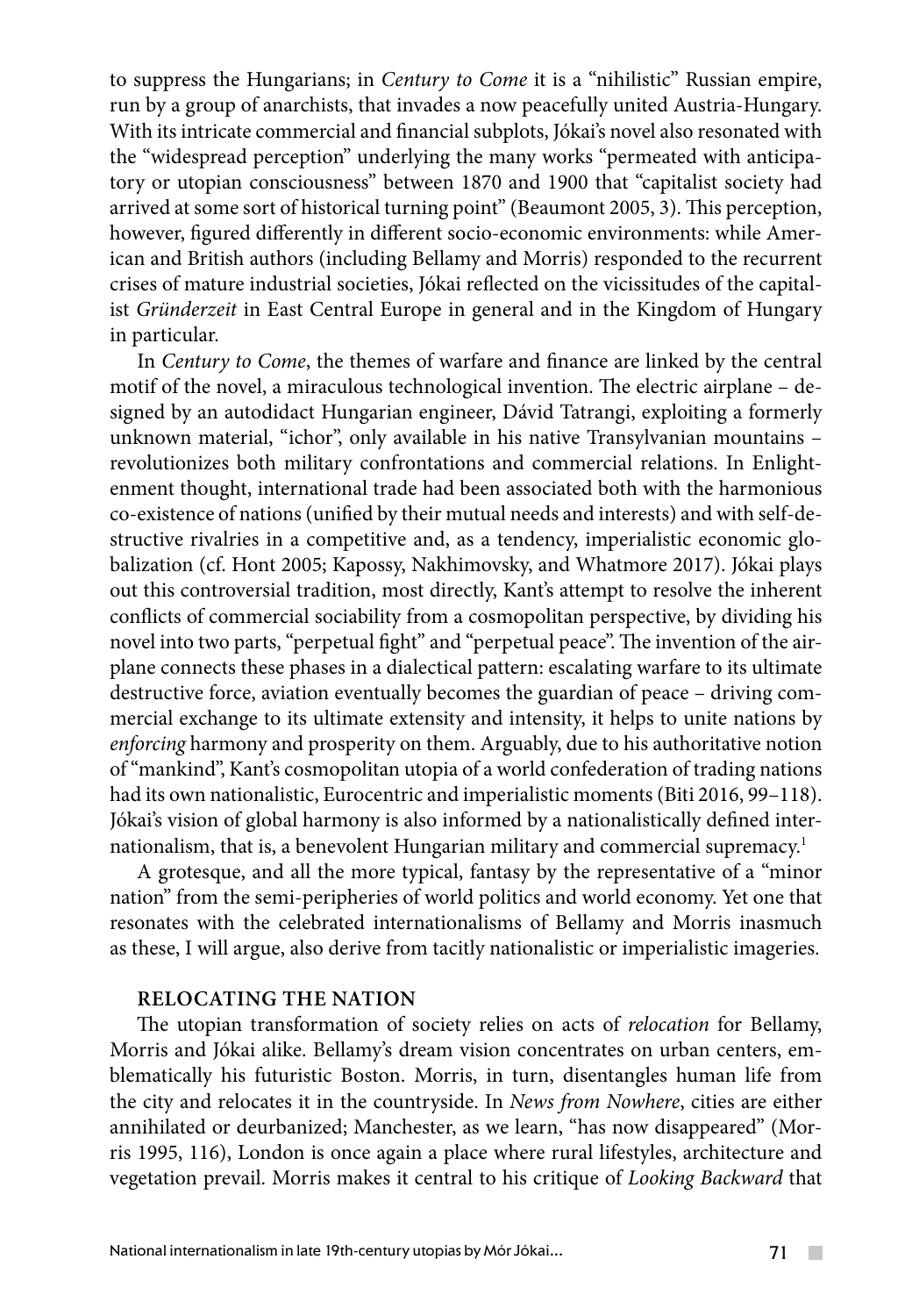Bellamy "has no idea beyond existence in a great city" and degrades "the village" to be "mere servants of the great centers of civilization" (Morris 1889). Bellamy's and Morris's respective visions of a new social order correspond to these vectors of relocation (and both novels re-inscribe eliminated social inequalities into the hierarchy of locations). As opposed to the bureaucratized and centralized top-down state-socialism proposed in *Looking Backward*, in *News from Nowhere* the nation-state disintegrates into a loose network of communes. In spite of its collectivism, Bellamy's overcentralized world ends up in an even more atomized social design, comprised of nuclear families living in isolation and avoiding social encounters (Auerbach 1994, 29), while in Morris's ecological communism, autonomous households are interconnected by gestures of hospitality.

Although proclaiming social harmony, both novels are conspicuously saturated with images of war. For Bellamy, the reorganization of the state and the national economy rests on the peaceful militarism of the "industrial army". In Morris, it is not only political transformation that takes place in violent forms, revolution and civil war, but the subsequent reorganization of society is also described in tropes of aggression: "People flocked into the country villages, and, so to say, flung themselves upon the free land like a wild beast upon the prey" (1995, 74). The relocation of the population is carried out as a military campaign: As much as cities are reconquered for rural life, the movement in the opposite direction also takes the form of an "invasion", one in which "the town invaded the country". Society becomes fully re-ruralized when former town-dwellers adopt the peaceful lifestyle of the countryside, yet this process again unfolds in the style of militaristic expansion: "the invaders, like warlike invaders of early days, yielded to the influence of their surroundings, and became country people" (74). Jókai's narrative is also structured along multiple acts of relocation, spatial and temporal, geographical and historical. *Century to Come* begins with the utopian cityscape of 1950s Budapest, now the capital of a Hungary-dominated Austria-Hungary headed by a Hungaricized Habsburg dynasty which has abandoned Vienna for this new seat of power, the last stronghold of royalist sentiments in the empire. (Here Jókai plays out the ultimate political fantasy of post-1867 Hungarian politics, that of achieving hegemony within the dual monarchy.) At the beginning of the second part of the novel, that is, on the threshold of the transition from "perpetual struggle" to "perpetual peace", another city is raised through an even more profound act of relocation, that is, an exodus amounting to the second founding of the nation. After the great war in the first part of the novel, the remnants of the Hungarian army – de facto victorious over the invading Russian forces, but outmaneuvered diplomatically – are resettled in an uncultivated strip of land in the Danube Delta, purchased from the Russian state. Under the leadership of the inventor Tatrangi, this self-exiled community establishes a city-state designed along the stereotypical utopian blueprints of urbanistic planning, social engineering, and economic rationality.

This new country called Otthon (Home) hosts a thoroughly commercialized community. Transforming the Hungarian air force into a cargo fleet, they launch a commercial enterprise which, by virtue of their technological monopoly, comes

 $\mathcal{L}^{\mathcal{L}}$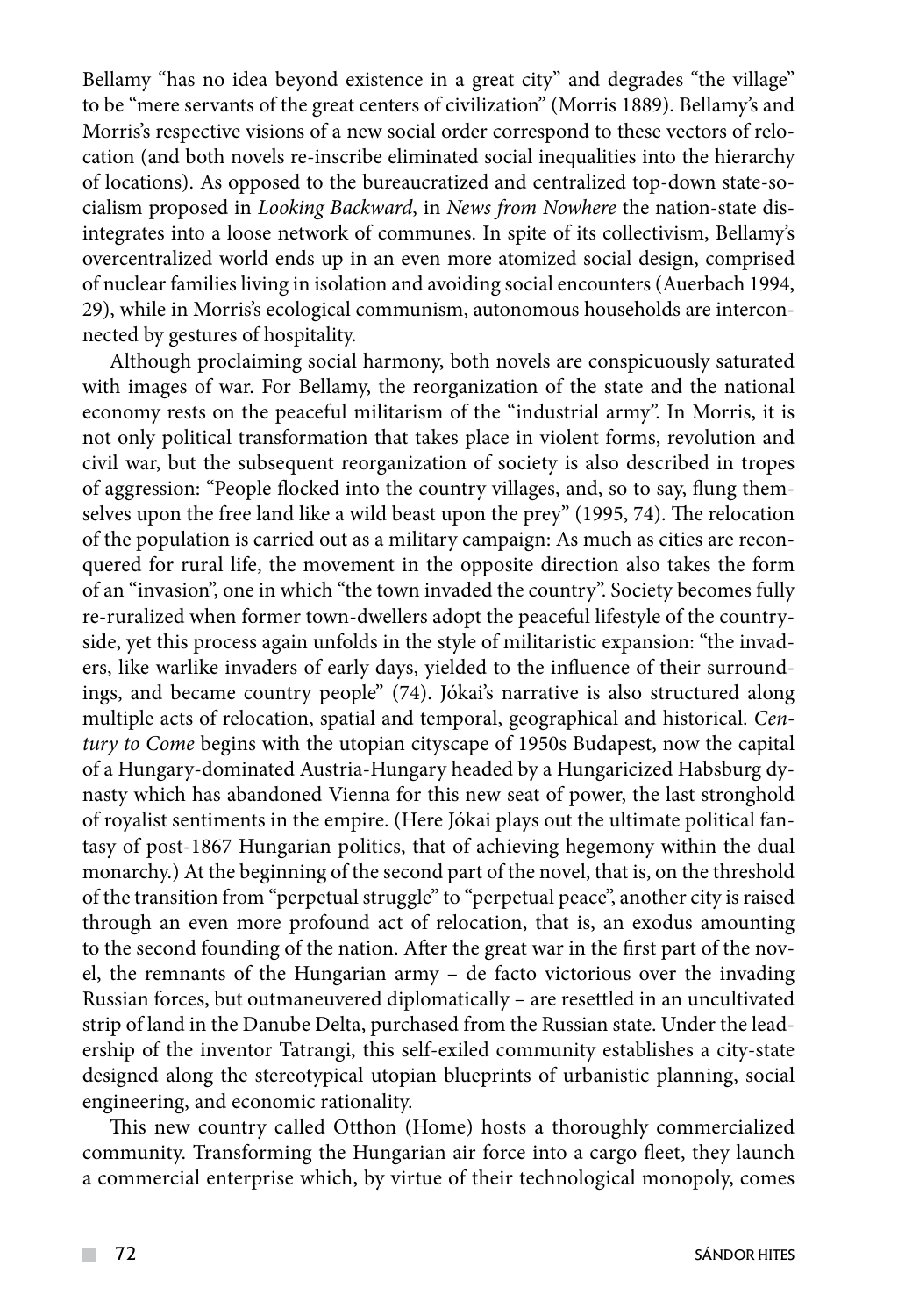to dominate global trade, "amassing wares from all parts of the world" in their "gigantic warehouses" (Jókai 1981a, 507).<sup>2</sup> Formally, the new state is organized as a joint-stock company, with citizens as shareholders in a collective commercial enterprise: "We shall become a state that trades [...] a giant commercial firm. A shareholders' state, with an executive board at the top, which speculates and, based on its balance sheet, distributes dividends from the net profit and allocates reserve capital" (510).

In the design of Otthon, Jókai literalizes the trope that Bourdieu has called the "most fully developed form" of "utopian capitalism", that is, the myth of the "stockholder democracy" (Bourdieu 2005, 226). With the image that belonging to the community coincides with the collective ownership of a nation-scale company, congruent with the state itself, Jókai also anticipates Bellamy's scheme of reorganizing "the nation" into "one great business corporation in which all other corporation were absorbed" (Bellamy 2007, 33). It is also worth noting that while in *Looking Backward* the new structure of industrial society takes after the hierarchical model of the military, Jókai's utopian community grows out of a former army as it turns into a commercial republic thriving on world trade. Unlike, however, Bellamy's (and Morris's) vision, where the community is reorganized within the confines of its previous geographical location, Jókai's Otthon needs to carve out a space for itself in an unused and seemingly valueless land. The outskirts of this swamp are inhabited by "uncivilized" locals; we do not learn much about them after the new city has been built. With this, Jókai plays out "the myth of the empty land", widely employed in 19th-century colonialist imagination to conceal the founding violence of colonializing space (cf. McClintock 1995, 17). On the one hand, then, Otthon is tied up with a geographical space – and the novel explicitly associates its setting with former commercial republics built on water such as Holland and Venice – but its real location is the air, a sphere that it conquers for global commerce. As opposed to its geographical insularity, its hegemonization of the sky with its now commercial air fleet provides the new state with an all-encompassing, global reach.

Formed as a joint-stock company, citizenship in Otthon should be, by definition, limitless. Jókai's utopian city does have this cosmopolitan feature, yet it still remains an appendix to the motherland: it is mainly populated by subsequent waves of immigrants from Hungary. Not only is Hungarian the predominant language of Otthon, its commercial supremacy turns it into a global language. Because the air fleet of Otthon "carries most swiftly reliable news from all corners of the world" (Jókai 1981b, 21), everyone needs to learn Hungarian if they want to be able to read their newspapers and stay informed. Otthon also remains bound to Hungary by the relentless loyalty of Tatrangi (now the head of the executive board) to the sovereign. Although the center of power has shifted from Austria to Hungary, the novel nonetheless suggests that the rise of Otthon retrospectively compensates for the trade posts that Austria lost in the 18th century, traditionally blamed for the fact that the empire had been excluded from the main currents of world trade and commercial wealth in Western Europe. With this gesture, Jókai integrates this essentially Hungarian enterprise into the whole of Habsburg imperial history.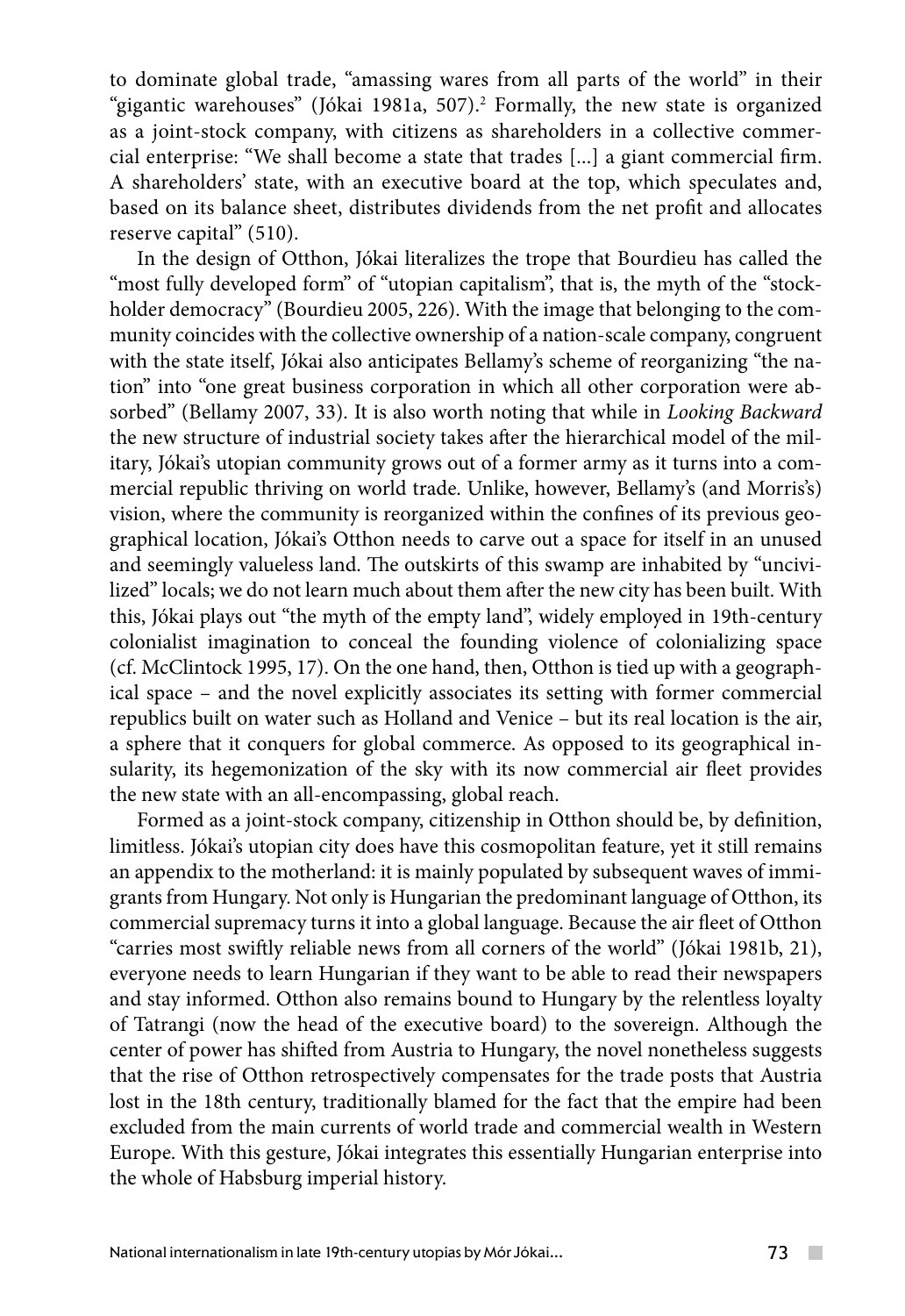The other aspect of historicizing this utopian "home" is more decidedly national. The relocation of the best of the nation into a commercial outpost – geographically remote and conceptually utopian – performs a "second Conquest" (the first refers to the arrival of the Hungarian tribes from the Asian steppes to the Carpathian basin in the late 9th century). And this "second Conquest" takes place not only in a spatial but also in a temporal sense. Wandering through the Far East in his airplane, Tatrangi happens to discover the lost Hungarian aboriginal tribe (the myth of which was and has remained a permanent obsession of the Hungarian historical consciousness), living in their own secluded yet highly advanced utopian community in the Himalayas. (For an analysis of this mise-en-abyme utopia-within-utopia in the novel, see Hajdu's article in this issue.) Tatrangi transports them on his air fleet over to the new state, thereby uniting the prehistorical ancestry of the nation with its futuristic offspring. Otthon, an idealized fatherland in exile, thus becomes the place where the *Ur-Space* of the nation can be discovered and reconnected with, reunifying the nation both geographically and historically.

The fantasy that Hungarian prehistory sheds its mythical mist and reenters world history does not merely solve a riddle of national historiography but has universal relevance. It is with the help of the lost tribe that Tatrangi's air fleet can defeat the Russians for the second time and usher in the era of "perpetual peace". That is, mankind can only be unified after the unity of the Hungarian nation and the continuity of its history have been restored (Szilágyi 2008). For what makes Otthon destined for the task of imposing universal peace and prosperity is that, as Jókai underlines, Hungary is the only nation that is at home in Europe as well as in Asia. The commercial republic of Otthon can carry out its mission to "form a center connecting the commerce of Europe and Asia and expand its network over all the continents of the world and all their islands" (Jókai 1981a, 501) by utilizing the event of world-historical significance in which "the two brother-nations, once split apart, now reunited again [...] grow into an ore colossus, with one leg set in the center of Europe, the other in that of Asia" (Jókai 1981b, 160). Thus, the Hungarian commercial *republic* turns into a Hungarian commercial *empire*, overarching East and West, imposing its benevolent dominance on the world and even more, a cosmic harmony: The novel ends with a Fourieresque vision in which the gravitational force of a comet passing by the Earth's atmosphere straightens the globe's tilted axis, and, rebounding from the Sun, just as Tatrangi has predicted in his astronomical calculations, introduces a new planet into the solar system.

## **Nationalisms and Imperialisms**

With his grandiose vision conflating historical mythology and modern commercialism, Jókai manages to reconcile the historicist notion of nationhood with the felt cosmopolitanism and anti-historicity of capitalism, and to fuse the (alleged) rationality of utilitarian values with the heroism of romantic nationalism.

Such aspirations are seemingly alien to Bellamy or Morris. First of all, the patterns of temporality they foreground in their work are different: while Jókai futurizes historical memory by infusing its national myths into commercial and technological cap-

 $\mathcal{L}^{\mathcal{L}}$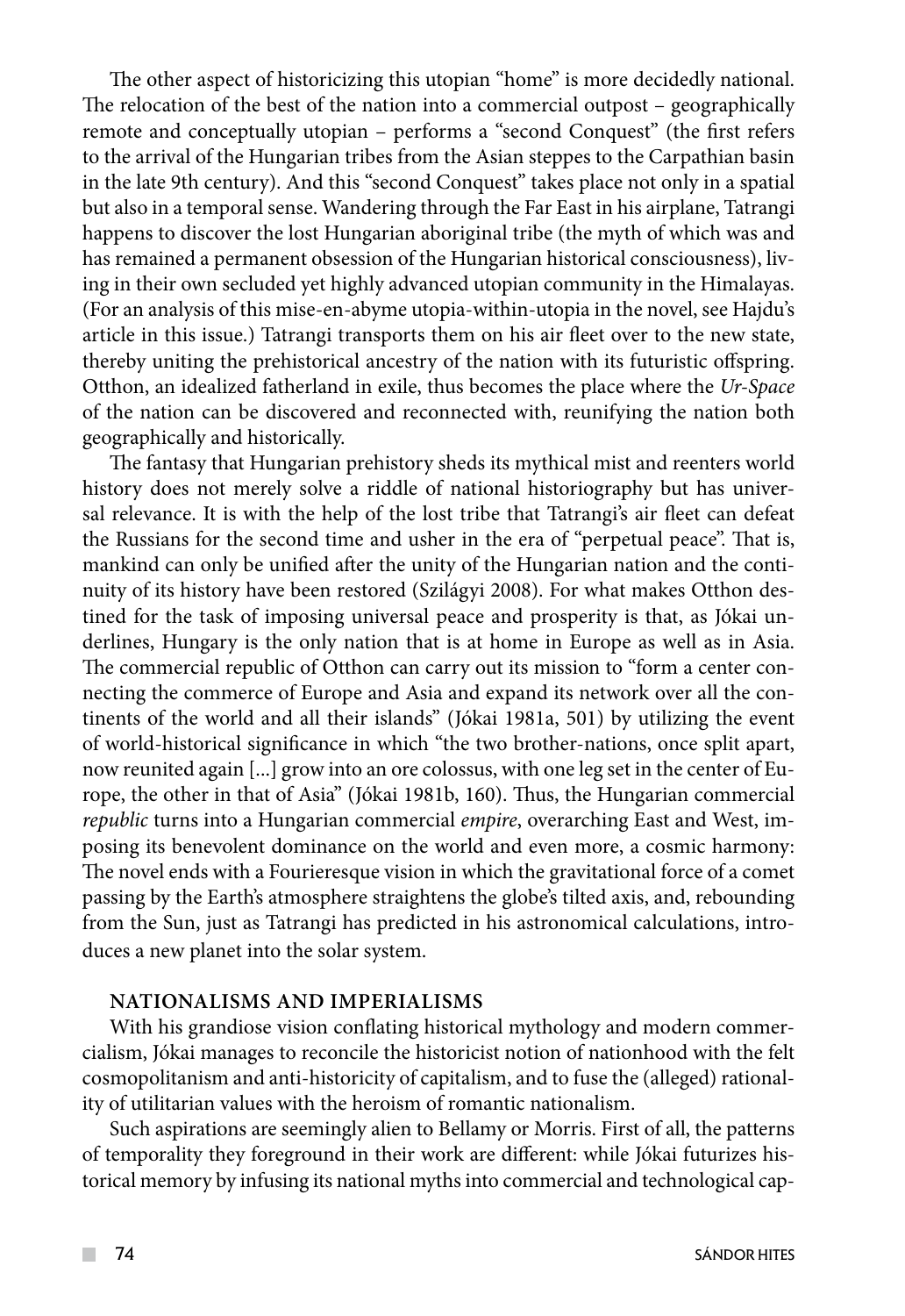italism, Bellamy's industrial society is forged by the "theoretical rejection" of memory, Morris's by the revival of a markedly pre-capitalist past (Geoghegan 1992). Nevertheless, Bellamy and Morris were no less enmeshed in controversial negotiations between universalistic and national perspectives. This is even so concerning their respective efforts of de-historicization and historicization: the cult of novelty in *Looking Backward* universalizes the myth of America's blank past; the communistic medievalism of *Nowhere* marks a return to a national Anglo-Saxon past. Thus, whether encoded in its future (Bellamy), in its past (Morris), or in the mythological fusion of the two (Jókai), all three authors claim transnational relevance for their respective nations.

The term "Nationalism" in *Looking Backward* signals the communal propertization and concentration of resources and means of production and distribution. By choosing a word that had the connotations of isolationism and autarky rather than international collaboration, Bellamy wanted to distance his ideas from those of European socialists (Matarese 1989, 44–45). Still, he envisioned a global social and economic transformation in which, not unlike in Jókai's fantasy, his own nation would take the lead and other nations would follow suit: "[T]he great nations of Europe as well as Australia, Mexico, and parts of South America, are now organized industrially like the United States, which was the pioneer of the evolution" (Bellamy 2007, 82). In his first draft of the novel, Bellamy recalled, "the United States was supposed to be merely an administrative province of the great World Nation", directed from the city of Berne (Bellamy 1889). By opting to replace this scheme with that of American leadership, Bellamy chose to universalize what he preferred to see as genuinely American features. It might be argued that this "messianic nationalism" is counterbalanced by "the book's insistent internationalist message" which came to resonate widely in transatlantic socialist circles (Guarneri 2008, 147–151, 166–168). Yet it is precisely the way in which *Looking Backward* outlines transnational cooperation that is saturated by the sense of supremacy: "An international council regulates the mutual intercourse and commerce of the members of the union and their joint policy toward the more backward races, which are gradually being educated up to civilized institutions" (Bellamy 2007, 82).

Although it is centralized state-socialism that he upholds as a paradigm to be imitated globally, Bellamy's scheme of social evolution follows the same logic which, in Bourdieu's view, came to propel the 20th century globalization of market liberalism: both universalize "the historical particularities of a particular social tradition – that of American society" by postulating this tradition and its "civic and ethical" ideals "as an inevitable destiny" and "the end-point of a natural evolution" which "promises political emancipation for the peoples of all countries" (Bourdieu 2005, 226). Bellamy's cooperative socialism and the American ideology of market democracy also coincide insofar as both collapse into consumerism. The expectation of the values of a "post-national US nationalism" to spread globally is predicated on a form of cosmopolitanism that takes its model from Roman imperialism (cf. Arendt 2017, 165–171; Biti 2016, 171–173). And as it has been demonstrated, the American utopian imagination, including Bellamy's, did inform American foreign policy in the 20th century (Matarese 2001).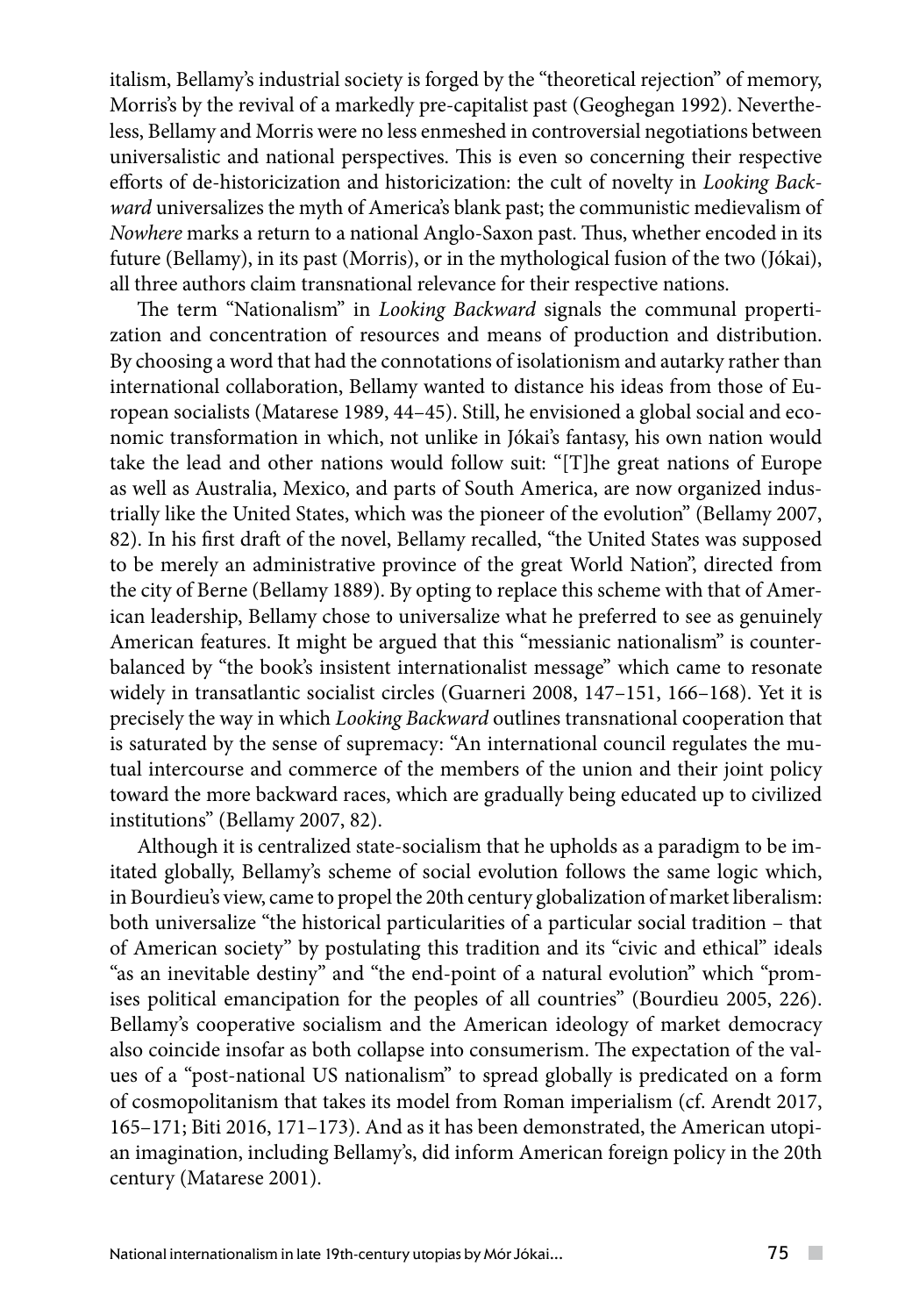In *News from Nowhere*, Morris markedly distances himself from any sense of nationalism, treating nationalistic ideas, or the very concept of nation, with nothing but scorn. Pacifying appeals to the "'common mother', the English Nation" during the period of the civil war are revoked as characteristically reactionary gestures (Morris 1995, 126). In Morris's view, "modern nationalities" were "artificial devices for the commercial war", and a post-capitalist world would entail their dissolution insofar as they functioned solely by and for the purpose of capital accumulation: "When profits can no more be made there will be no necessity for holding together masses of men to draw together the greatest proportion of profit to their locality, or to the real or imaginary union of persons and corporations which is now called a nation" (cited in Holland 2017, 196–197).

The concept that nations are locations of capital plays a more positive role, in fact a constitutive one, in *Century to Come*. While Morris's new England is a society which has "long ago dropped the pretension to be the market of the world" (1995, 70), Jókai's ideal state aspires precisely to become the "market of the world" thereby fulfilling its world-historical mission. As a trading post outsourced from the "mother nation", Otthon is raised on the vast profits it makes in global trade. More precisely, it is created for the purpose of making profit because only by adding commercial wealth to its military might (and intellectual and technological superiority) can it reach the position from which it can efficiently pacify the world. The task is not to "destroy commercialism" as in Morris (1995, 135) but to transform it into a benevolent world-unifying force.

In proposing this, Jókai was clearly inspired, however indirectly, by the British free trade movement (that is, the doctrines of Richard Cobden and the Manchester industrialists) and its slogans of international peace, cooperation and social justice secured by laissez-faire commercial exchange (Trentmann 1998). Under the reign of Otthon's commercial air fleet, we learn, "systems of protective tariffs and customs zones collapse" as they become untenable and meaningless (Jókai 1981b, 29). But as Tatrangi insists, unhindered trade can only exert its benign influence if in its dominance of "intermediating between continents" Otthon does not turn into a black hole of capital, but "lets the profits of international commerce spread across the world" (14). That is, the credo of free trade can only be realized by an uncontested force which at the same time has the ethical conviction to understand the stakes of this mission. Unlike Bellamy and Morris, what Jókai offers is not a socio-economic alternative to global capitalism but a moral reform of its existing structures. International commerce may turn into an agency of peace and prosperity if this process is installed and supervised from the position of ultimate power *and* humanism. This mission cannot be entrusted to the logic of history or the self-regulation of the market but remains the competence of an individual, the inventor, pilot and head of state Tatrangi, who, in addition to his superhuman qualities, remains an essentially national hero.

In the British free trade movement and its proclaimed anti-imperialism – from the perspective of the aggressive foreign policy with which it proved reconcilable, merely another form of imperialism (Semmel 1970) – Morris saw an instance of "false internationalism" which aligned itself with the "international character of capital", seek-

 $\mathcal{L}^{\mathcal{L}}$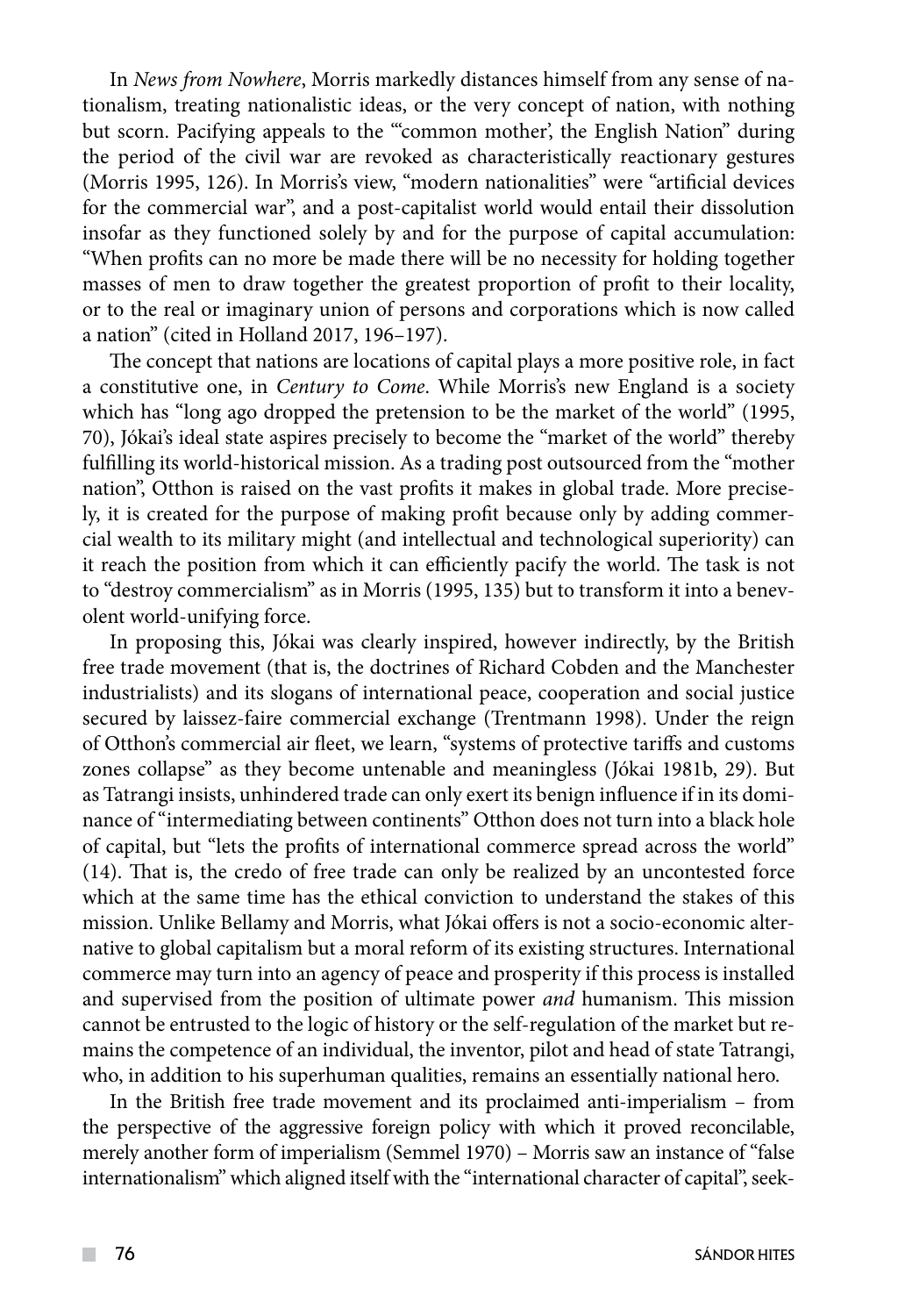ing profit "wherever it can be best found" (Holland 2017, 185, 189–190). Morris's ideal of a socialist internationalism rested on the brotherhood of men with no national affiliation. Nonetheless, *News from Nowhere* is conspicuously reticent about political, social and economic structures beyond Britain as Morris "limits his description [of the effects of the revolution] to the confines of a single nation-state" (Crump 1990, 68). When Guest asks Old Hammond whether other parts of the world have undergone the same social transformation, and, if so, whether life has not become dull without the competition of nations, he is offered the enigmatic advice to "cross the water and see" (Morris 1995, 88). Showing little concern toward wider regions of the world in the utopian future, Morris seems to have adopted Bellamy's restricted focus and also seems to have replicated his bias for national exceptionalism. For Bellamy, it is the collective wisdom of American society that makes a rational choice of self-reform which then spreads across the globe. For Morris, it is the British labor movement and its revolution that installs the new social system, to be followed elsewhere (as he hints, in continental Europe, though not in North America). As much as it is the English civil war that brings "the world" to "its second birth" (135), it is again an immanent tendency in national social history that is endowed with world-historical or universal relevance.

Furthermore, it also remains ambivalent how the new, communistic Britain would relate to its former colonies or to regions of the world that are still open to be colonized. As Owen Holland's illuminating analysis has shown, in spite of Morris's "internationalist and anti-imperialist political rhetoric", *News from Nowhere* does not rule out the possibility of colonial engagements in a future socialist society (Holland 2017, 23, 227–237). As Old Hammond remarks, "[we] have helped to populate other countries [...] where we wanted and were called for" (Morris 1995, 76), "[t]hose lands which were once the colonies of Great Britain [...] and especially America [...] are now and will be for a long while a great resource to us" (101). This suggests that while Britain as a nation-state is superseded, the structure of colonial exploitation (and the positions of center and periphery, "us" and "them", hardly reconcilable with the image of a decentered socialist internationalism) would persist. In fact, Morris had already insisted on "fertilising the waste places of the earth" in his 1887 article 'Emigration and Colonisation' where he also stressed that "the Roman idea of leading a colony is right and good", and "the society of the future" would continue "to send out some band of its best and hardiest people to socialise some hitherto neglected spot of earth for the service of man" (cited in Holland 2017, 230–231).

### **The Enduring Legacy of "Patriotic Cosmopolitanism"**

Jókai's commercial utopia redeeming the world in a *Pax Hungarica* reflects national anxieties and aspirations which are typical of the political fantasies cherished in the semi-periphery. His nationally informed or biased internationalism, however, points to a deeper, underlying pattern that also determines, as we saw in the case of Bellamy and Morris, the utopian imagination of "core nations".

This pattern, I would suggest in conclusion, might be traced back to the legacy of enlightened cosmopolitanism. Prior to the rise of modern nationalism, a "universally normative concept of culture" could remain *weltbürgerlich* even if it was "iden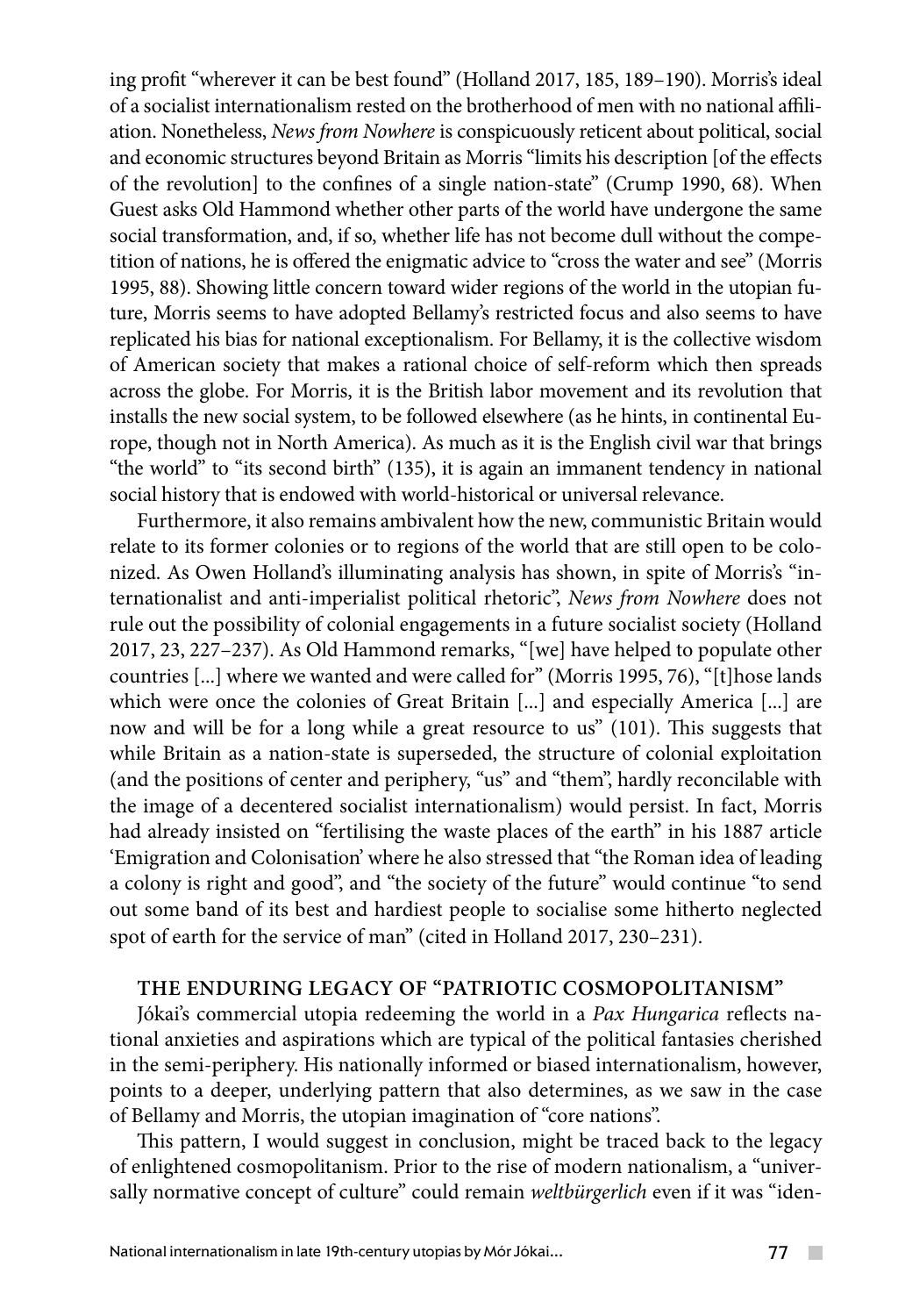tified with the culture of a certain ethnolinguistic people" (Cheah 1998, 25–26). This sense of patriotic cosmopolitanism, in which patriotism is taken as the highest form of cosmopolitanism, can be witnessed in the political philosophy of Johann Gottlieb Fichte. If human *Bildung* reaches an advanced stage in one nation, and this nation happens to be one's own, then why not wish to expand it all over to others – Fichte asks in his 1806–1807 dialogue "Der Patriotismus und sein Gegenteil". As he expounds, given their exceptional aptitude for science and philosophy Germans are entitled to the world historical mission of spearheading the progress of reason in all mankind. Accordingly, only Germans may legitimately wish to impose their findings on all humanity. Or, in other words, "only Germans can be patriots" and "embrace humanity" in the same gesture; other patriotisms, as a rule, are "selfish, narrow-minded, and hostile to the rest of the human race" (Fichte 1971, 233–234).

I would by no means suggest that the Fichtean reconciliation of universalism and patriotism had a direct influence on the authors discussed in this article. What I do suggest though is that a similar pattern tacitly informed their negotiations of national and international perspectives. However paradoxical it may sound to us, it was surely not paradoxical to Fichte, and, apparently, its self-contradictions proved resolvable, consciously or subconsciously, for Jókai, Bellamy and Morris as well.

### **NOTES**

- $1$  The idea that the advancement of aviation would enforce states to abandon warfare harks back to Benjamin Franklin's contemplations about air balloons in the 1780s. A similar concept of securing peace by dominating the air resurfaced in H.G. Wells's 1933 *The Shape of Things to Come* and its vision of an Anglophone "Air Dictatorship" (cf. Kapossy, Nakhimovsky, and Whatmore 2017, 7–8). Jókai's scheme is nearly identical with Wells's, except that for him it is the Hungarian domination of the air that ushers in the era of global peace. On Jókai's involvement in the international peace movement of the late 19th century, see Kovács 2016.
- <sup>2</sup> This and all subsequent translations from the Hungarian (unless otherwise noted) are by the present author.

### **LITERATURE**

Arendt, Hannah. 2017. *The Origins of Totalitarianism*. New York, NY: Penguin Classics.

- Auerbach, Jonathan. 1994. "'The Nation Organized': Utopian Impotence in Edward Bellamy's 'Looking Backward'." *American Literary History* 6, 1: 24–47. DOI: https://doi.org/10.1093/alh/6.1.24.
- Beaumont, Matthew. 2005. *Utopia Ltd.: Ideologies of Social Dreaming in England 1870–1900*. Leiden and Boston, MA: Brill.
- Bellamy, Edward. [1888] 2007. *Looking Backward 2000–1887*, ed. by Matthew Beaumont. Oxford: Oxford University Press.
- Bellamy, Edward. 1889. "How I Came to Write 'Looking Backward'." The *Nationalist*, May 1889. Accessed May 1, 2021. https://www.depauw.edu/sfs/documents/bellamy.htm.
- Biti, Vladimir. 2016. *Tracing Global Democracy: Literature, Theory, and the Politics of Trauma*. Berlin and Boston, MA: de Gruyter. DOI: https://doi.org/10.1515/9783110457643.
- Bourdieu**,** Pierre. 2005. *The Social Structures of the Economy*. Trans. by Chris Turner. Cambridge and Malden, MA: Polity Press.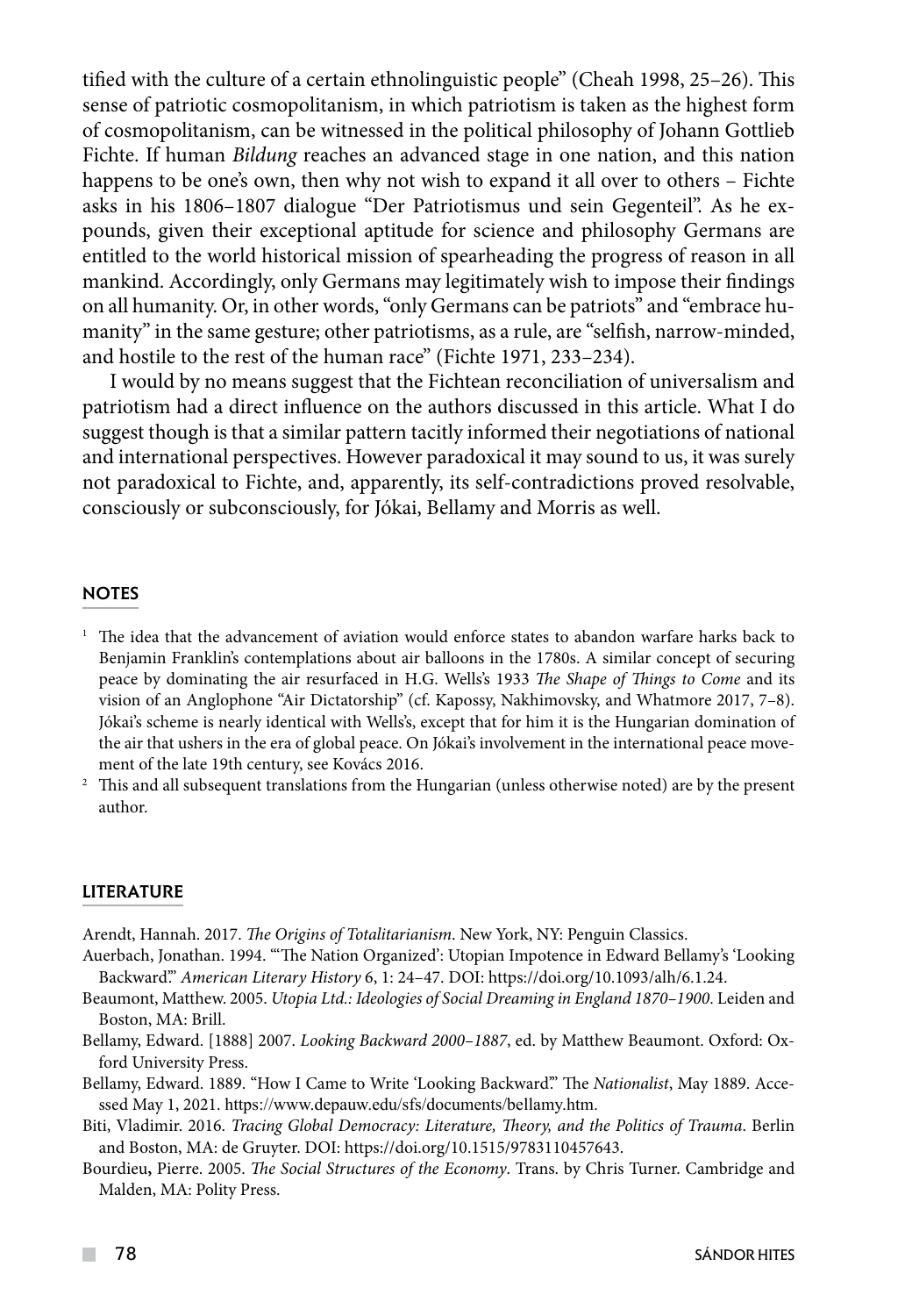- Cheah, Pheng. 1998. "Introduction Part II: The Cosmopolitical Today." In *Cosmopolitics: Thinking and Feeling Beyond the Nation*, ed. by Pheng Cheah and Bruce Robbins, 20–41. Minneapolis, MN and London: University of Minnesota Press.
- Clarke, Ignatius F. 1966. *Voices Prophesying War: Future Wars 1763–1984*. Oxford: Oxford University Press.
- Crump, John. 1990. "How the Change Came: 'News from Nowhere' and Revolution." In *William Morris & News from Nowhere: A Vision for Our Time*, ed. by Stephen Coleman and Paddy O'Sullivan, 57–73. Hartland, MI: Green Books.
- Czigányik, Zsolt. 2015. "From the Bright Future of the Nation to the Dark Future of Mankind: Jókai and Karinthy in Hungarian Utopian Tradition." *Hungarian Cultural Studies* 8: 12–23. DOI: https://doi. org/10.5195/ahea.2015.213.
- Fichte, Johann Gottlieb. 1971. "Der Patriotismus und sein Gegenteil." In *Fichtes Werke, Band XI. Vermischte Schriften aus dem Nachlaß*, ed. by Immanuel Hermann Fichte, 221–274. Berlin: Walter de Gruyter & Co.
- Geoghegan, Vincent. 1992. "The Utopian Past: Memory and History in Edward Bellamy's Looking Backward and William Morris's News from Nowhere." *Utopian Studies* 3, 2: 75–90.
- Guarneri, Carl J. 2008. "An American Utopia and Its Global Audiences: Transnational Perspectives on Looking Backward." *Utopian Studies* 19, 2: 147–187.
- Hajdu, Péter. 2021. "Mór Jókai's Asian Utopia(s)." *World Literature Studies* 13, 2: 56–68.
- Hárs, Endre. 2019. "Literarische Sumpflandschaften. Technischer Fortschritt und Naturgestaltung bei Mór Jókai (1825–1904)." *Hungarian Studies* 33, 1: 115–134. DOI: https://doi.org/10.1556/044.2019.33.1.8.
- Holland, Owen. 2017. *William Morris's Utopianism: Propaganda, Politics and Prefiguration*. London: Palgrave Macmillan. DOI: https://doi.org/10.1007/978-3-319-59602-0.
- Hont, Istvan. 2005. *Jealousy of Trade: International Competition and the Nation-State in Historical Perspective.* Cambridge, MA, and London: Harvard University Press.
- Jókai, Maurus. 1878. *Der Roman des künftigen Jahrhunderts. In acht Büchern.* Vol. 1–2. Preßburg and Leipzig: Carl Stampfel.
- Jókai, Mór. 1981a. *A jövő század regénye (1872–1874)*. Vol. 1, ed. by Zsuzsa D. Zöldhelyi. Budapest: Akadémiai.
- Jókai, Mór. 1981b. *A jövő század regénye (1872–1874)*. Vol. 2, ed. by Zsuzsa D. Zöldhelyi. Budapest: Akadémiai.
- Kapossy, Béla, Isaac Nakhimovsky, and Richard Whatmore. 2017. "Introduction: Power, Prosperity, and Peace in Enlightenment Thought." In *Commerce and Peace in the Enlightenment*, ed. by Béla Kapossy, Isaac Nakhimovsky, and Richard Whatmore, 1–19. Cambridge: Cambridge University Press. DOI: https://doi.org/10.1017/9781108241410.001.
- Kapossy, Béla, Isaac Nakhimovsky, and Richard Whatmore, eds. 2017. *Commerce and Peace in the Enlightenment*. Cambridge: Cambridge University Press. DOI: https://doi.org/10.1017/9781108241410.
- Kovács, Henriett. 2016. "Zwei Zukunftsbilder des ewigen Friedens in Österreich-Ungarn. Bertha von Suttner und das utopische Maschinenalter – Mór Jókai und der satirische Roman des künftigen Jahrhunderts." In *Literarischer Pazifismus und pazifistische Literatur. Bertha von Suttner zum 100. Todestag*, ed. by Johann Georg Lughofer and Stéphane Pesnel, 147–162. Würzburg: Verlag Königshausen & Neumann.
- Magyar, Francis. 1958. "Jókai's Reception in England and America." *American Slavic and East European Review* 17, 3: 332–345.
- Matarese, Susan M. 1989. "Foreign Policy and the American Self Image: Looking Back at Looking Backward." *American Transcendental Quarterly* 3, 1: 45–54.
- Matarese, Susan M. 2001. *American Foreign Policy and the Utopian Imagination*. Amherst, MA: University of Massachusetts Press.
- McClintock, Anne. 1995. *Imperial Leather: Race, Gender and Sexuality in the Colonial Contest*. London: Routledge.
- Morris, William. 1889. "Looking Backward." Transcribed by Ted Crawford. *Commonweal* 5, 180: 194– 195. Accessed May 1, 2021. https://www.marxists.org/archive/morris/works/1889/commonweal/ 06-bellamy.htm.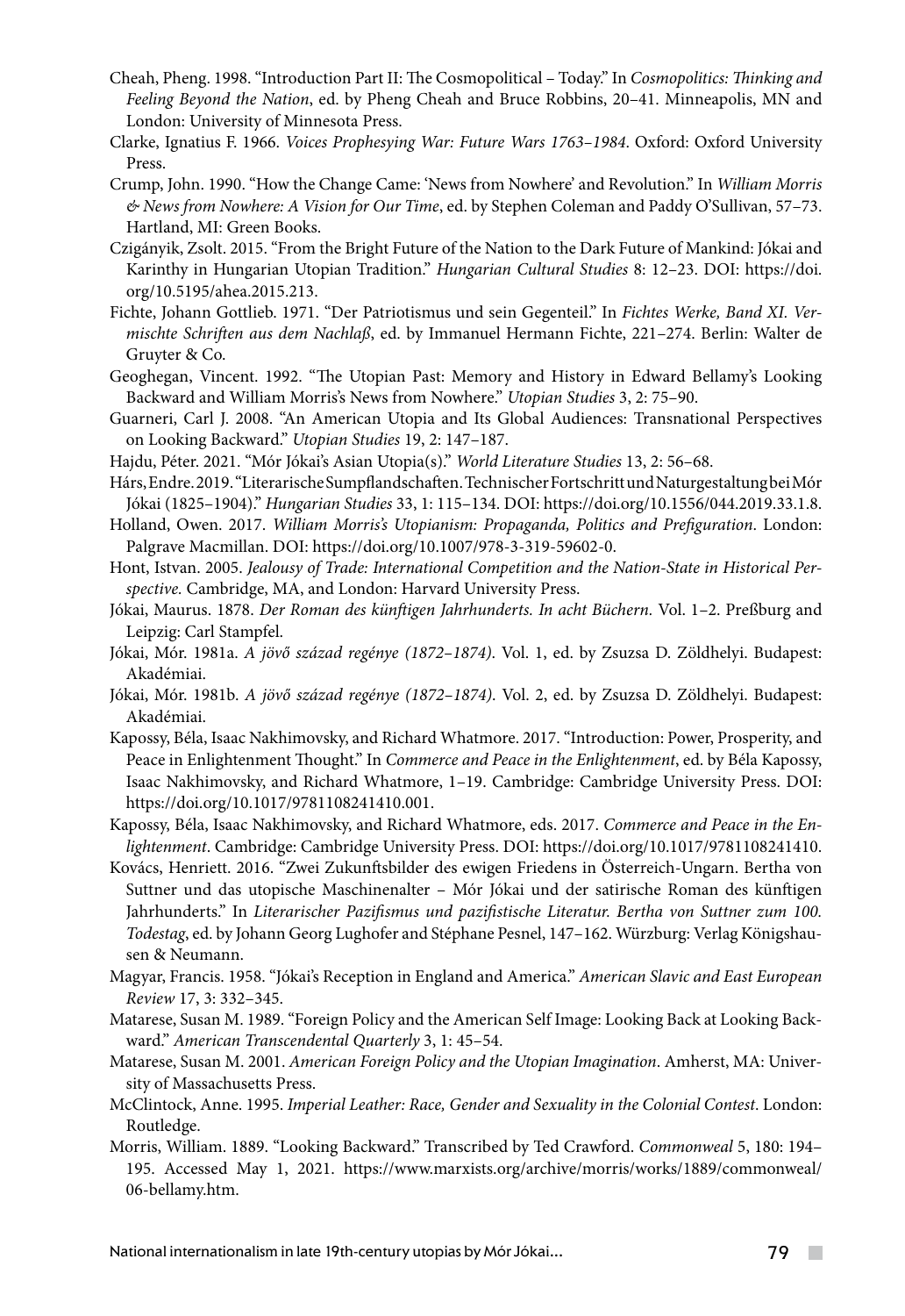- Morris, William. [1890] 1995. *News from Nowhere, or an Epoch of Rest: Being Some Chapters from a Utopian Romance*. Ed. by Krishan Kumar. Cambridge: Cambridge University Press.
- Semmel, Bernard. 1970. *The Rise of Free Trade Imperialism: Classical Political Economy, the Empire of Free Trade and Imperialism 1750–1850*. Cambridge: Cambridge University Press.
- Suvin, Darko. 2010. "Defining the Literary Genre of Utopia: Some Historical Semantics, Some Genology, a Proposal, and a Plea (1973)." In *Defined by A Hollow. Essays On Utopia, Science Fiction and Political Epistemology*, Darko Suvin, 17–48. Bern: Peter Lang.
- Szilágyi, Márton. 2008. "Habsburg-Utopie und Habsburg-Mythos am Ende des 19. Jahrhunderts, Maurus Jókai, Der Roman des künftigen Jahrhunderts*.*" In *Kulturtransfer und Kulturelle Identität: Budapest und Wien zwischen Historismus und Avantgarde*, ed. by Károly Csúry, Zoltán Fónagy, and Volker Munz, 197–206. Szeged and Vienna: Szegedi Egyetemi Kiadó and Praesens Verlag.
- Trentmann, Frank. 1998. "Political Culture and Political Economy: Interest, Ideology and Free Trade." *Review of International Political Economy* 5, 2: 217–250.
- Ujvári, Hedvig. 2011. *Kulturtransfer in Kakanien. Zur Jókai-Rezeption in der deutschsprachigen Presse Ungarns (1867–1882)*. Berlin: Weidler Buchverlag.
- Wegner, Phillip E. 2002. *Imaginary Communities: Utopia, the Nation, and the Spatial Histories of Modernity*. Berkeley, Los Angeles, CA, and London: University of California Press.

### National internationalism in late 19th-century utopias by Mór Jókai, Edward Bellamy, and William Morris

Nation-building. Capitalism. Relocation. Literary pacifism. Commerce. Imperialism. Mór Jókai. Edward Bellamy. William Morris.

The paper looks at two major representatives of fin-de-siècle utopian fiction, Edward Bellamy's 1888 *Looking Backward 2000–1887*, William Morris's 1890 *News from Nowhere*, and an earlier work by the Hungarian novelist Mór Jókai, *The Novel of the Century to Come* (*A jövő század regénye*, 1872–1874). I examine their various strategies regarding the spatial and historical aspects of utopian transformation as well as their respective positions toward the relation of commerce and community. On the whole, I suggest that the pattern of nationally informed or biased internationalism that seems to underlie all three novels might be traced back to the enlightened concept of patriotic cosmopolitanism.

Sándor Hites Research Center for the Humanities Institute of Literary Studies 11–13 Ménesi út. 1118 Budapest Hungary hites.sandor@abtk.hu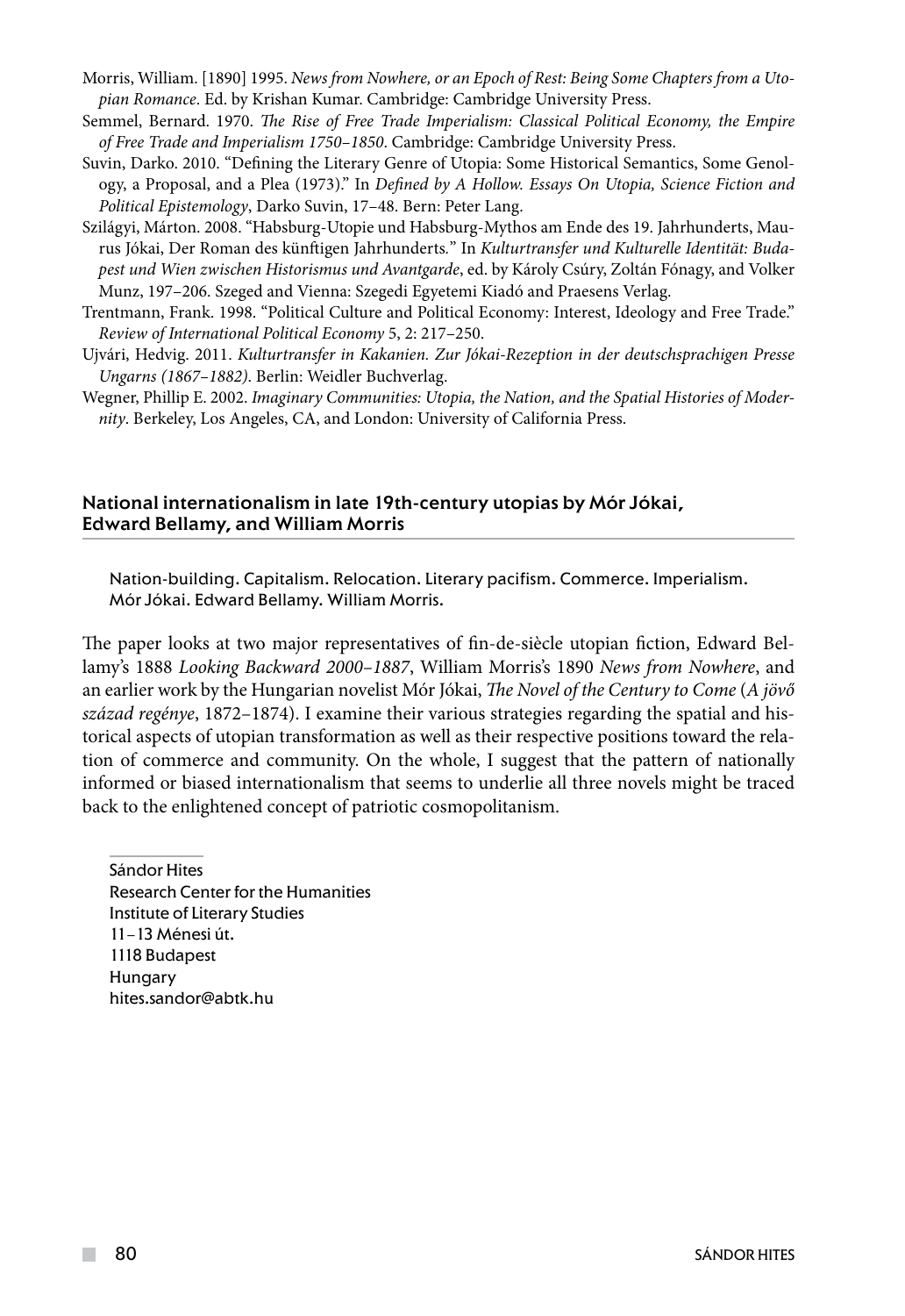#### ŠTÚDIE / ARTicles

# Three undiscovered utopias in German-language literature from the Czech periphery: Moravian Wallachia and Zlín

# LIBOR MAREK

DOI: https://doi.org/10.31577/WLS.2021.13.2.7

If we distill the concept of utopia simply to the human dream of a better society, we can easily come to the realization that utopian thinking is as old as humanity itself, especially viewed through the lens of political and cultural history. The symbolic beginning of utopia and a foreshadowing of things to come can perhaps be seen at the moment of the loss of biblical paradise as well as in man's age-old desire to end great narratives with the subjective equilibrium of a happy ending. This is largely logical, but utopia also entails a kind of dreaming along with a hidden desire to recreate the world, or at least the state of the human mind. We find the imprint of utopian thinking not only in social theories (hence the "heaven on earth" of communism) or in social practice (for example, the legendary social experiments of Robert Owen, 1771–1858), but also in poetic form, that is, in a wide variety of literary texts.

It is difficult to imagine a study on literary utopia that does not reference the Latin work of the humanist Thomas More (1478–1535) *On the Best State of a Republic and on the New Island of Utopia* (*De optimo rei publicae statu deque nova insula Utopia*; Eng. trans. 1995), published in 1516. This satirical fiction imprinted a specific form on the phenomenon of utopia as a specific literary genre, including the name itself. It is appropriate in any consideration of utopia to keep in mind that the original notion of a community of people with an alternative approach to ethics and metaphysics which forms the basis of a new organization of society and economy was first introduced in More's foundational Plague Utopia. Although the work was conceived 500 years ago in widely different circumstances, More's "new island" which arose out of the Black Death remains extremely useful for mapping the path that utopia has taken over the centuries, through countless variations by authors who have emphasized distinct aspects of More's concept and taken it into uncharted territory.

The paradigm of utopia has undergone many changes since the time of Thomas More, with the textual responses providing an unprecedented number of often conflicting interpretations. This is due in part to the fact that literary utopia already suffers in its essence from one significant imperfection, namely the uncertain limits of its own fictionality and the tendency towards documentary, an aspect that its interpreters must also deal with in some way. The more convincing and informative is the tale of dream islands, enlightened communities or harmonious times, the more difficult it is for the author to maintain the necessary degree of fictionality expected from a literary text.

 $\mathcal{C}^{\mathcal{A}}$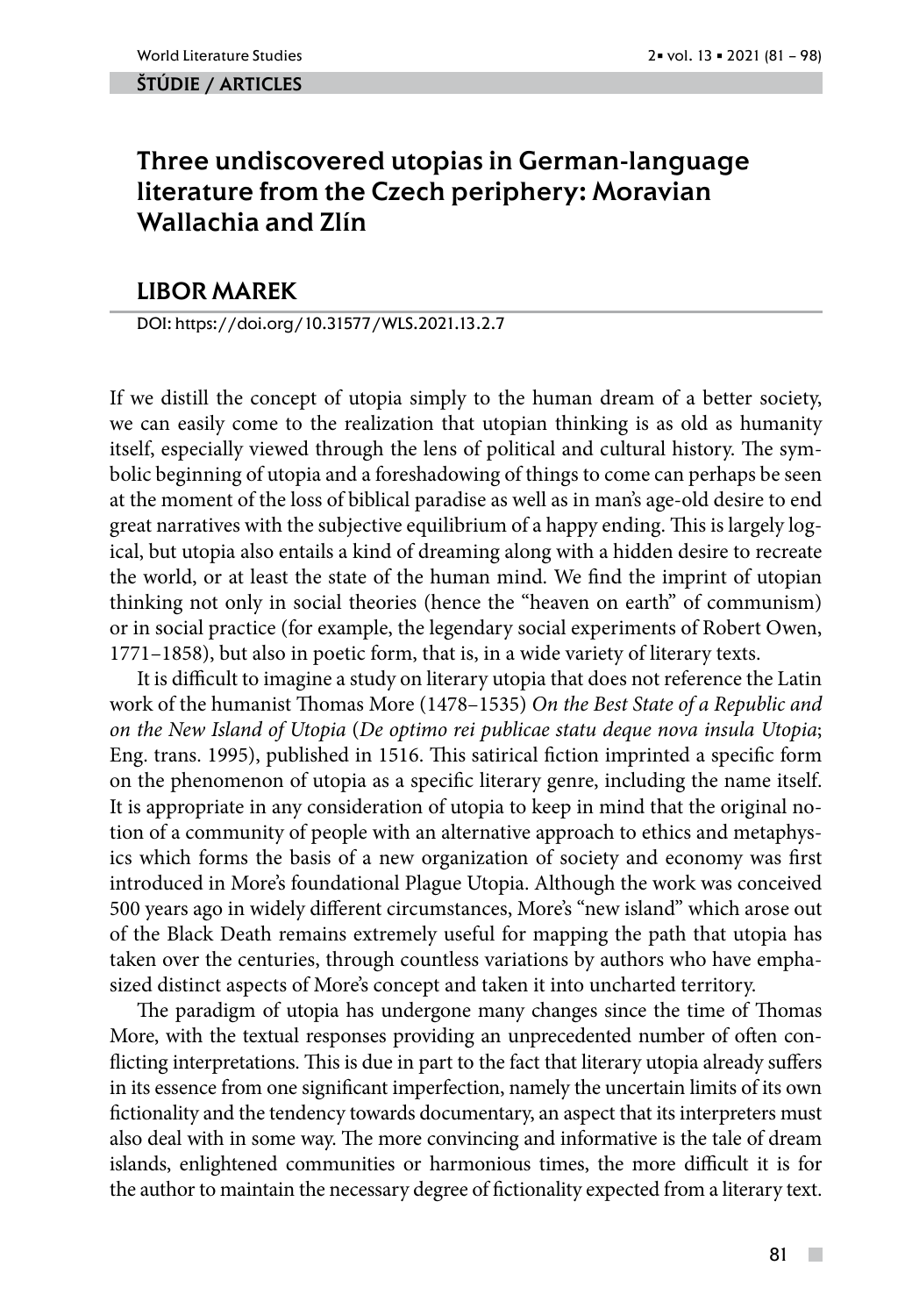In other words, getting caught up in too many abstruse details at the expense of telling a good story can lead the text toward the monotonous documentation of an abstract wonderland or a cold critical description of the ills of contemporary society.

# **FROM CENTER TO PERIPHERY – TRACES OF UTOPIA IN GERMAN-LANGUAGE LITERATURE**

The authors of the analyzed texts dealt with all this knowingly and, at times, seemingly inadvertently. The goal in this article is to show the diversity of utopian forms and utopian thinking, particularly in the 20th century, based on works by selected authors of German literature from the margins. I deliberately avoid foregrounding the designation of literary utopia, as these authors treated utopian ideas as connected to fiction quite arbitrarily. Furthermore, it is necessary to take into account the fact that the texts explored below were created in the conditions of the literary periphery, both in terms of geography, i.e. the birthplace of the authors and where their works were created (in regions of Moravia versus Vienna or Paris), as well as contemporary reception, the scope and nature of which can be described as marginal at best. Nevertheless, even the limited response to such works on initial publication does not diminish their cultural-historical significance, nor does it reduce at all the potentially valuable possibilities of their contextualization, quite the contrary.

In his study of the history of utopia, Thomas Schölderle (2017) discusses the development of the genre in the European context following More's tour de force as well as several German utopian texts that can be considered paradigmatic, as alluded to above. Among these texts we find, for example, the *Prague Manifesto* (*Prager Manifest*, 1521), a utopian contextualization of the revolutionary chiliastic teachings of the disciple of Martin Luther and fellow reformer Thomas Müntzer (1489–1525). The German theologian and writer Johannes Valentinus Andreae (1586–1654) also contributed to the development of the genre with his Protestant utopia *Description of the Republic of Christianopolis* (*Reipublicae Christianopolitanae descriptio*, 1619). A classic literary example of German utopia is Johann Gottfried Schnabel's four-part Robinsonade-based novel *The Miraculous Fate of Several Sailors, Particularly of Albert Julius, a Native of Saxony* (*Wunderliche Fata einiger See-Fahrer, absonderlich Alberti Julii, eines gebohrnen Sachsens*, 1731), best known in an 1828 abridged version by Ludwig Tieck as *Palisades Island* (*Insel Felsenburg*, 1731; Eng. trans. 2017).

Nevertheless, while German literature provides a number of remarkable utopian texts, the representation of utopian thinking is highly differentiated among them. This is confirmed, for instance, by results of my research since 2016 specifically focused on German-language literature from Moravian Wallachia, with the first results published in 2018 (Marek 2018a; 2018b). It should be emphasized that this is not primarily local or even ethnographically colored literature nor are the works exclusively focused on the region itself. These are texts by German-speaking authors who originated from this Czech, or rather Moravian, region or worked here in the period 1848–1948, particularly in the last decades of the existence of the Austro-Hungarian monarchy, and who in varying degrees thematized this region in many of their works. These are marginal authors who generally tried to adapt to contemporary literary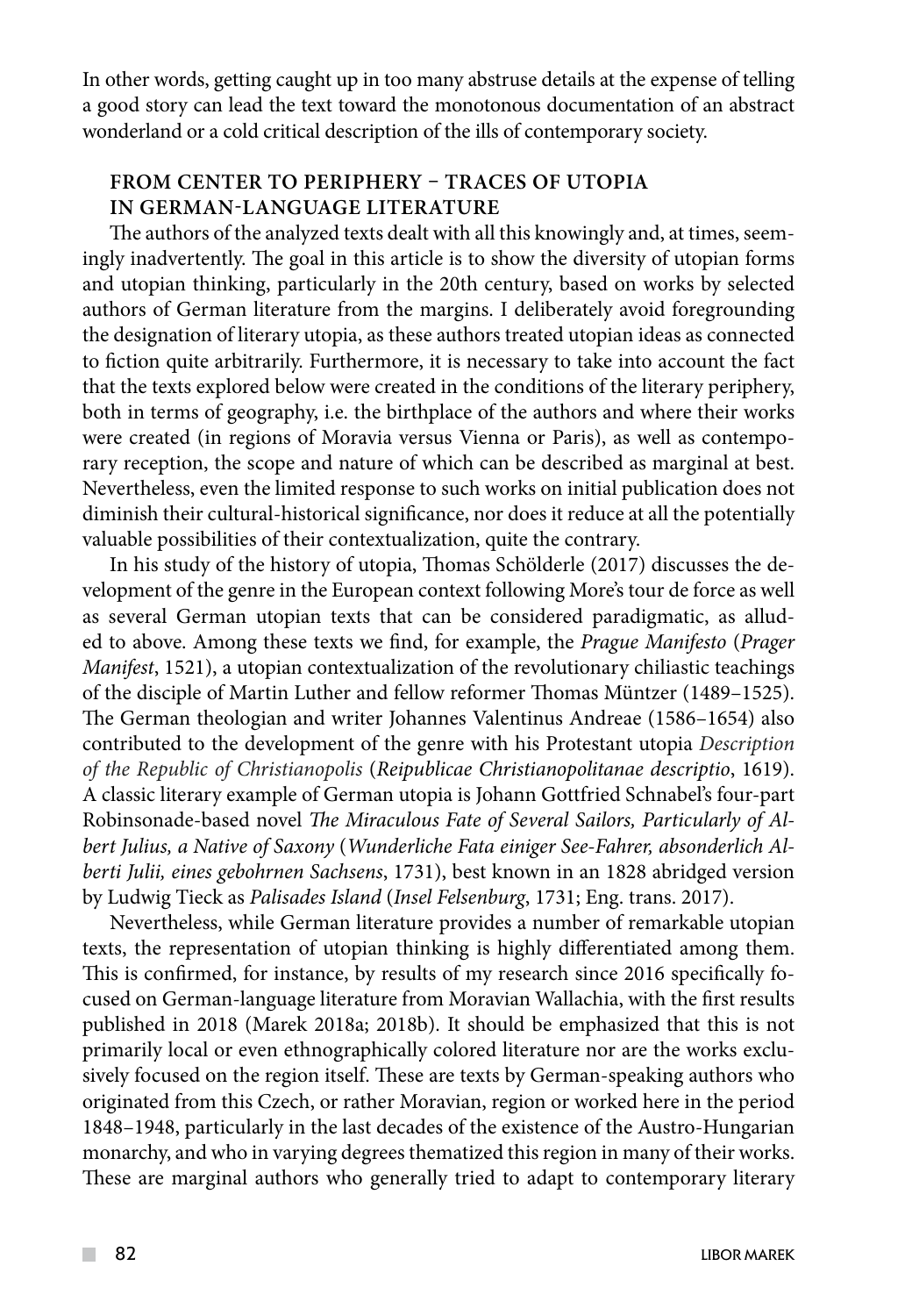trends (from realism through naturalism and modernity to the New Objectivity) and at the same time sought to establish themselves in the metropolises of the German-speaking world, especially in Vienna and Berlin.<sup>1</sup>

Moravian Wallachia must therefore be understood, despite its peripheral character, as a multicultural, not as a monocultural or ethnographic entity (cf. Brouček and Jeřábek 2007, 1 100), in which Czech and German culture coexisted alongside Jewish culture, a diversity which was naturally reflected in the literature. This finding alone is beneficial, especially with regard to the limited amount of research into German literature from the region. The variegation of and often liminality among cultures of the region allows for the postulation of the literary-historical construct of Wallachian literature in German as a separate object of research, from which further, more specific investigations can be derived. It is worth noting not only the topographical, but also the cultural and spiritual grounding of this literature, which is relevant in general to the Central European space, both including and beyond the historical experience of *Mitteleuropa*, and not only exclusively to the Austrian or German (or German-language) environment.

The subject of the analysis is therefore three sets of texts representing German literature from Wallachia which contain elements of utopia or at least traces of the utopian thought of the authors: the dramatic cycle *City of People: A Tragedy in Four Parts with a Cultic Prologue and Epilogue* (*Die Stadt der Menschen: Tragödie in vier Teilen mit einem kultischen Vor- und Nachspiel*, 1913–1917) by philosopher, visionary and mystic Susanne Schmida (1894–1981)<sup>2</sup>, the novel *The Imperial City (Die Kaiserstadt*, 1923) by Austrian diplomat and journalist Paul Zifferer (1879–1929), as well as a fictional text, Walter Seidl's "The City of the Future" ("Die Stadt des Kommenden", 1936), reflecting the industrial and social experiments of the world-renowned shoe manufacturer and businessman Tomáš Baťa conducted in (but certainly not only in) the Moravian city of Zlín.

# **SUSANNE SCHMIDA**'**S** *CITY OF PEOPLE***: BETWEEN THE DEMON OF POWER AND RADICAL SPIRITUALITY**

The now largely unknown writer Susanne Schmida placed the utopia in her dramatic cycle *City of People: A Tragedy in Four Parts with a Cultic Prologue and Epilogue* into an abstract apocalyptic landscape, which subsequently transforms into a technical dystopia. The series of works was created between 1913 and 1917 (Schmida 1964, 18), with the first play titled *The Hopeless* (*Die Rettungslosen*, written [but unpublished] in 1913 and 1914), the second drama *Urtig the Builder* (*Urtig der Bauherr*, 1915), the third installment *The Bleeding City* (*Die blutende Stadt*, 1916), while the fourth part from 1917 remains lost. No part of the cycle has ever been staged, probably due to its peculiarity, one might say even a kind of illegibility, as she admits in her own autobiography (Schmida 1964, 18). A similar fate befell other works included in the literary estate of Susanne Schmida (1964, 1967, 1913–1917). In addition to dramas, poetry, memoirs, poetic fragments, ritual and esoteric texts, one can find reflective texts, treatises, lectures, notes, excerpts, dance matinees, correspondence, texts on spiritual and physical exercises and dance, formal documents, as well as organizational and official

 $\sim$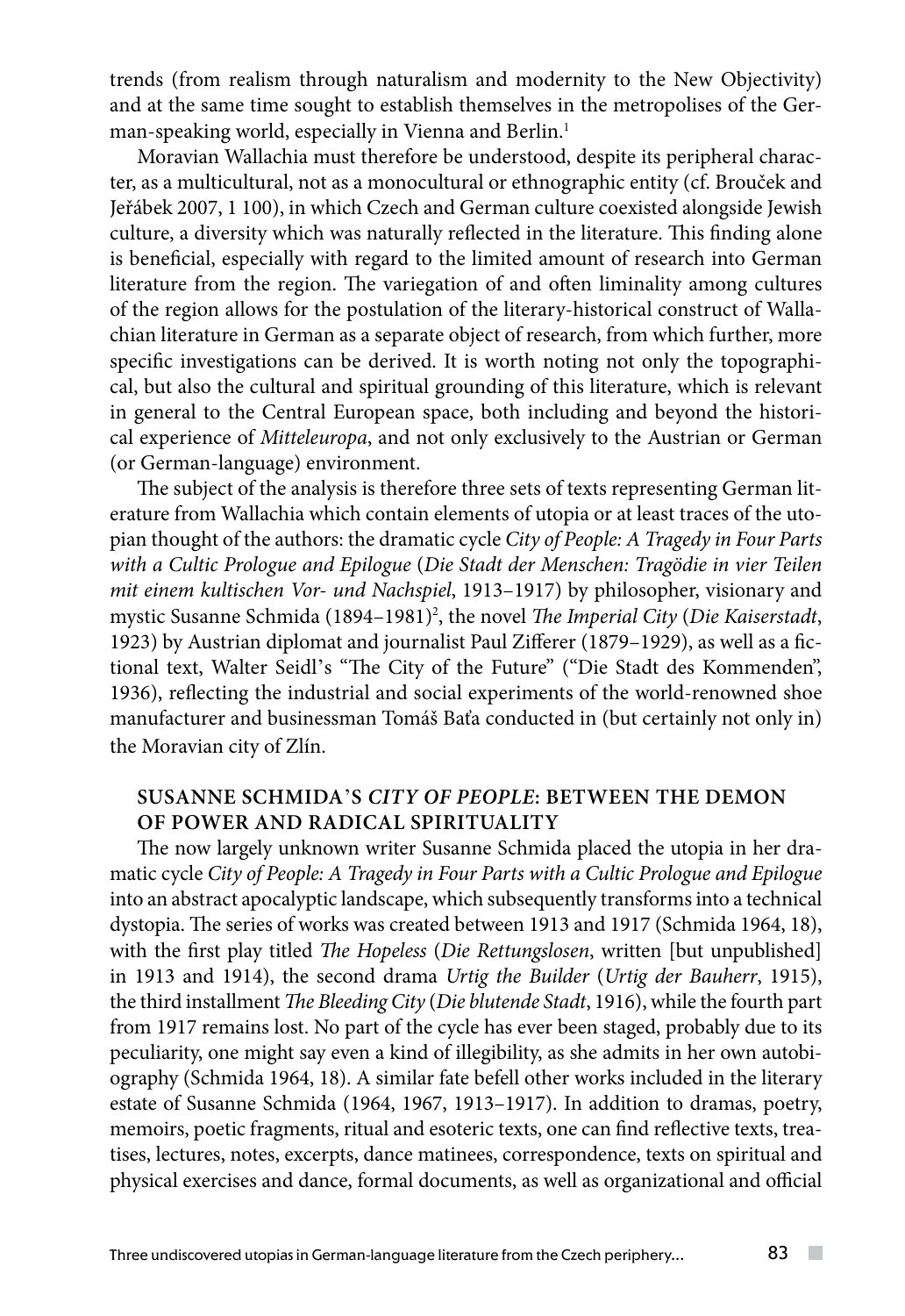communications. Schmida's philosophical and poetological treatises received a much warmer reception in terms of literary publication, such as her pivotal philosophical work *Perspectives of Being* (*Perspektiven des Seins*), originally released in 1968, with additional volumes published in 1970, 1973 and 1976.

In *City of People*, numerous compositional elements fall outside the literary tradition, with the main anomaly concerning form. In contrast to most literary utopias, this work has a dramatic character, which in this case seems to be an advantage, as this form conforms to the expressionist style and serves the generally high intensity of the ecstatic elements within the work. The dramatic form also contributes to the discursive nature of utopia, which is not uncommon in literary history (e.g. dialogues in plague writings). The only explicitly epic element is the almost naturalistically extensive stage and director's notes to guide production and performance.

As Schmida notes, the story takes place "in a fictional present time"3 (Schmida 1964, 18) and can be summarized very briefly as follows: the former builder and urban planner Urtig spends his days in mystical and spiritual practice as a monk in a place with a touch of the distant past in a cloister in the monastic republic of Athos. He will not be released from the timeless monastery until he has completed a special messianic mission far away. After being chosen in a ritual conducted by the abbot of the hermitage that reveals the will of the god of time, he travels through space and time into a geographically indeterminate and highly abstract space within the world of ordinary people. Here, as a charismatic leader, he will lead a city of savage and depraved human beings who have survived natural disasters and war. Death is ubiquitous in this place and moral principles have collapsed. The people attribute almost demonic abilities to Urtig, gradually coming to believe in his saving visions and joining with him, with Urtig even marrying Jona, the daughter of the blind watchmaker Anton Hilger. In the eschatological atmosphere of a collapsed civilization, Urtig organizes an unprecedented exodus. He will lead a confused and hostile people to a new country in which he will create an alternative to the old civilization, with a new, futuristically conceived city at its center. The only specific geographical allusion in the work is to southern Italy, where one of the characters, Hilda, dies during the exodus. In the new center of power, everything is fully subordinated to Urtig's visions of technology and construction, the essence of which is set to be a complete spiritual renewal of life. All the machinations, however, gradually lead to the enslavement of people and eventually result in a tragedy in Urtig's personal life. Despite the ingenious organization and progressive urban arrangements, 17 years after the exodus it turns out that the city is inherently inhumane and the people within it have become mere victims of Urtig's experiments, with individual freedom and dignity deteriorating the most. Individuals are slowly transformed into mere instruments of work production, which the regime disposes of as worthless objects after they are no longer of use, i.e. when they die. Death is a mass phenomenon in this patriarchal society, with women and children in particular perishing in huge numbers. There are no celebrations or holidays. As the symbol of the City of People, a grandiose tower is erected which, in line with its pompous monumentality and semblance to the Tower of Babel, is in danger of collapsing. Fear is spreading

 $\mathcal{L}^{\mathcal{L}}$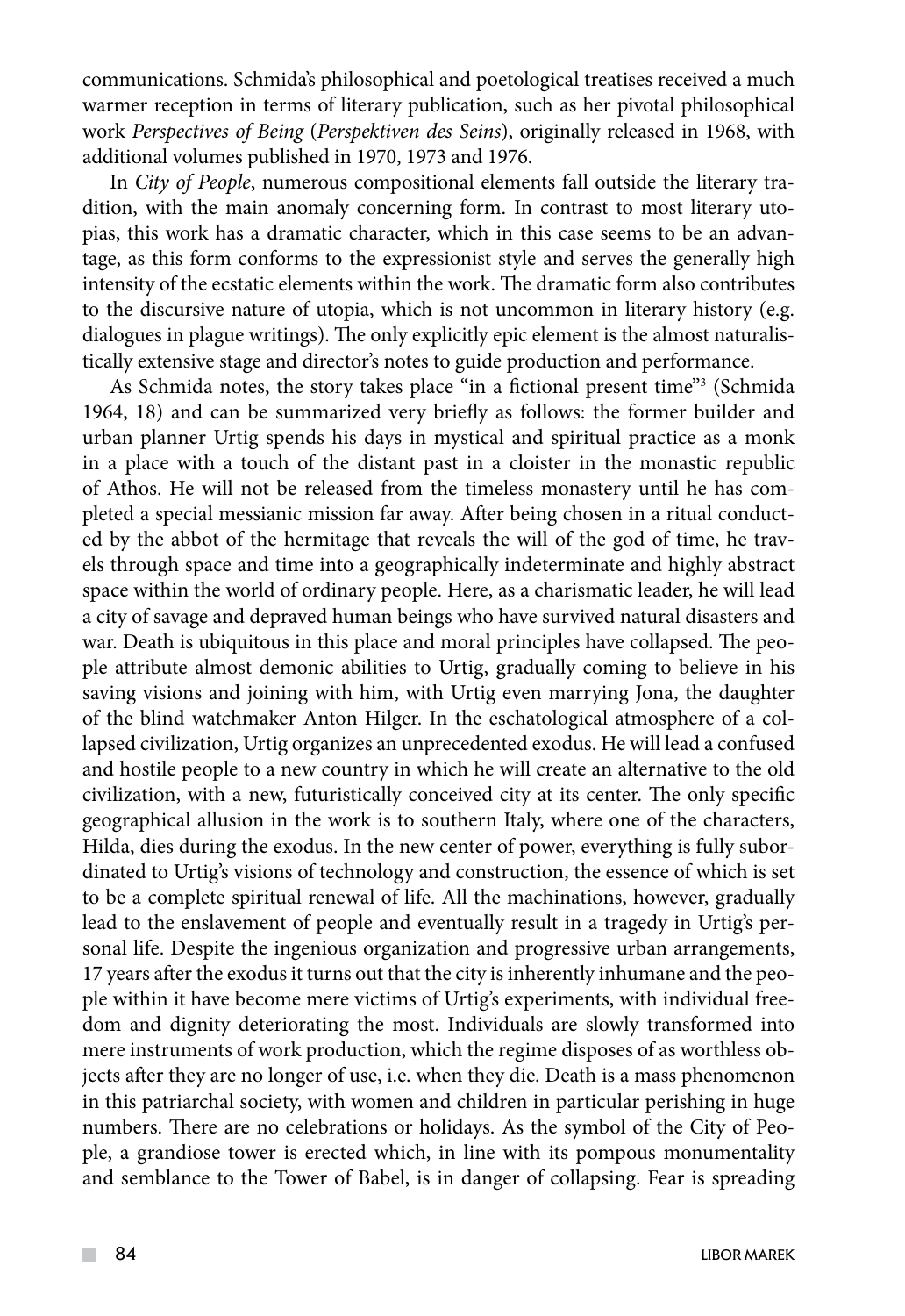throughout the city; for some reason the inhabitants are dying en masse, and no one can understand or determine why. Urtig's city is finally completed after many tribulations, but the atmosphere within it is anxious and strained, with social unrest beginning to resonate. A revolt erupts against the generation of founders, during which the city is engulfed in flames; this grows into a huge conflagration, with mass orgies erupting in the midst of the inferno. Nevertheless, the clique of fanatical supporters of Urtig continue to suppress the population and compel their obedience. Urtig's son Froher flees with Jona to the opposition camp, where she and Froher will eventually fall victim to the turmoil. Froher was never to know that Jona was actually his mother, as her position in the hierarchy is regimented solely as the wife of Urtig in the mythical role of matriarch of the city, not as an individual mother with her own family. At the end of the third work in the series, *Dedication of the Temple* (*Die Weihe des Tempels*), Urtig survives all the protests, although one can only speculate about his fate in the fourth, undiscovered drama. However, even without this continuation of the story, it is evident that Urtig's mission was successful, at least viewed in a timeless perspective. In the epilogue of *Dedication*, after his return from the world of people Urtig is elected the new abbot in the grand hall of the monastery in Athos.

As the name of the work suggests, the scene of utopia is the eponymous City of People, the dominant symbol of which becomes as the years pass the phenomenal tower of the local temple. In addition to the symbolic significance of the tower itself, however, the toil exerted in its construction as well as other urban planning aspects of this utopia also play an important role. As Urtig was originally an architect and builder, he increasingly becomes a social engineer. The pride associated with the temple tower (and the imaginary link between the City of People and the spiritual world of the Athos monastery), serves several functions in terms of textual immanence. Above all, the imagery communicated in the tower contributes to the aesthetic coherence of the work through figurative expression (Kuon 1986, 4), in addition to the way the structure is described, using highly poetic language and stylization in the form of ancient tragedy, including the use of commentary from a Greek chorus. The tower represents a recurrent image connecting the timeless framework of the prologue and the epilogue (in which the primary task of the monk Urtig is to complete the construction of the temple in Athos) with its earthly historical counterpart the City of People. The metaphysical subtext implicit in this symbolic figure is unmistakable. Even a utopian community must live *sub specie aeternitatis*, thus the tower points to a higher, spiritual world from which the human world is derived and to which in some form all individuals return. On a secular level, however, here lies one of the greatest paradoxes of the work: the perfect geometry of building forms embodies the absolute, good and eternity, but at the same time it functions as a demonstration of Urtig's temporal power. This contradiction fundamentally shapes the intricately constructed character of Urtig, the ambivalent nature of which develops through his journey from unworldly monk to all-too-worldly tyrant.

A biographical approach to the text can help to clarify this antinomy. A likely reason Schmida approached the genre of utopia is her affinity for the most eccentrically diverse thought and spiritual experiments. At the same time and more uni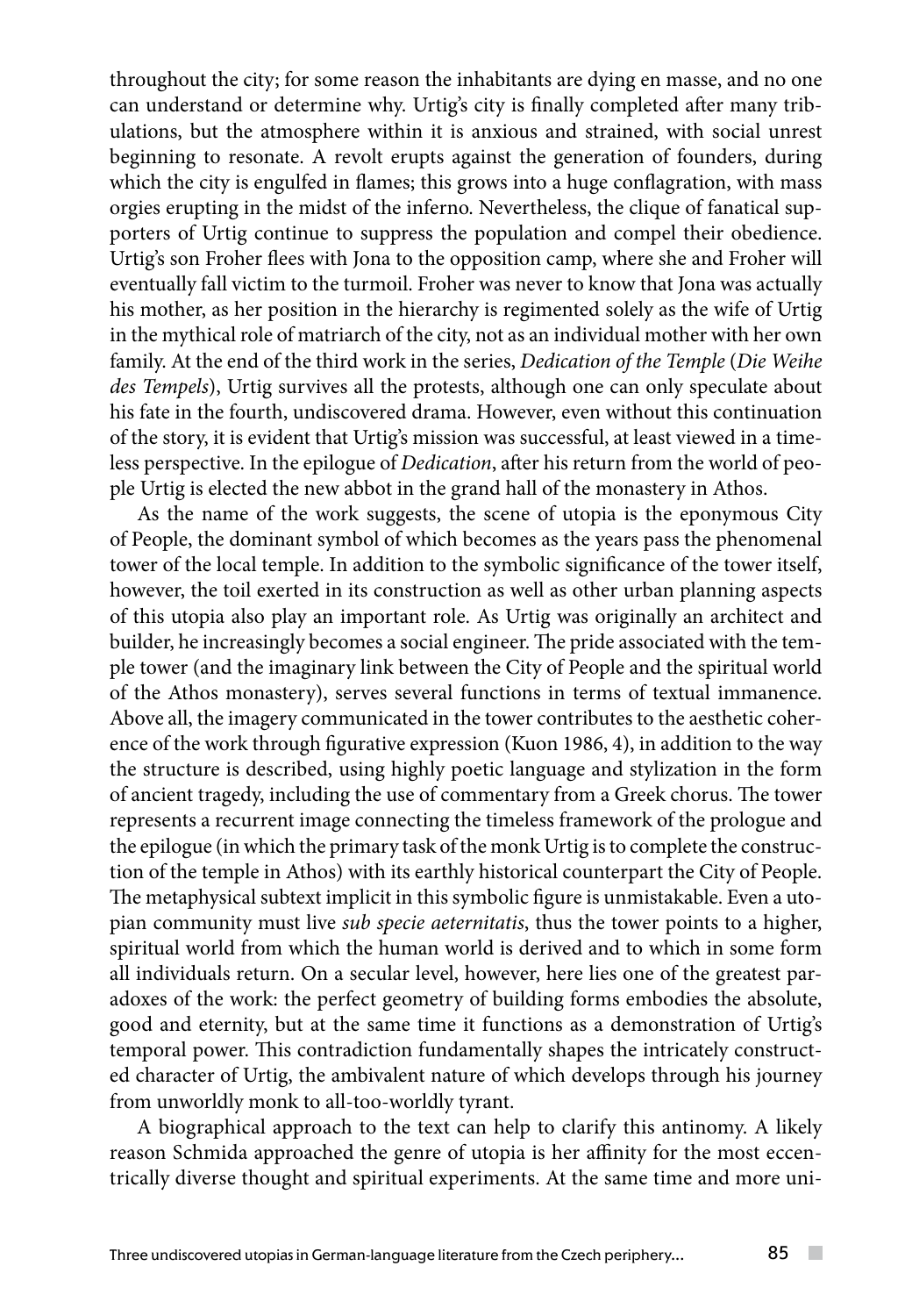versally, however, it cannot be overlooked that in its conception utopia becomes a parody of the technological development of civilization, which in the early 20th century often bordered on absurdity and the grotesque. Often including challenging elements of parody (16), utopia by its very nature is not meant to be appealing and does not call for imitation or adherence. As Susanne Schmida performs utopia, it is unique and absolute, only designated for the chosen few. Does this approach correspond to Susanne Schmida's critical view of the development of technology and the industrialization of a deformed civilization in the early 20th century? Apparently yes, or at least we can say that the author's thinking and work fit into this logical pattern. Schmida speaks, somewhat awkwardly, as a critic of the technical world and as a spiritual revivalist. This voice can be heard in a period generally perceived as a turning point or crisis for European civilization (the cycle was created in 1913– 1917). Seen in retrospect, Schmida's poetic vision captured the essence of the disastrous development of civilization, while also showing a possible way out. I would even say that the poetic vision of *City of People* foreshadows some of the practices Susanne Schmida would begin 20 years later in her civic and spiritual life. Together with Hilda Hager (1888–1952), one of her lovers, in 1934 she founded the Society for New Life Forms, a spiritually-oriented community as a center for meditation, yoga, expressive dance, gymnastics and rhetoric which later became the Dr. Susanne Schmida Institute, still in operation today. Based on Hindu and Buddhist spirituality, Schmida and her devotees practiced cult rituals accompanied by meditation and dance under the mantle of the institute. These ventures led the chosen individuals to an enclosed spiritual space, a utopian island located within an ordinary house on Lehárgasse 1 in central Vienna, surrounded by a sea of urban pragmatism in the 1930s Austrian Ständestaat. The cult of Susanne Schmida, as well as its institutionalized form the Schmida Institute, survive to this day. The ritual texts preserved in the author's literary estate testify to her tenacious effort to bring about the spiritual transformation of the chosen individuals, as this extract from one of the documents shows:

IV. I connect you and us into one. The power flowing through our community will strengthen and elevate us. For if 2 or 3 or 6 or 12 are together in the same rhythm, a higher self brings itself into being. What is more, we surround all beings and life forms with immeasurable love and infinite mercy.

V. Standing and taking a position of prayer:

Oh my will, the averter of all despair, My redeemer! Yes, something invulnerable abounds in me, something indestructible... [...]

IX. Admission to the circle:

I enter a circle whose center is formless; within this circle comes once for each of us an hour which assumes an image of eternity<sup>4</sup> (Schmida 1967).

The names of the characters can also provide insights into the work. Urtig is not a very common name in German-speaking areas; one possible explanation of its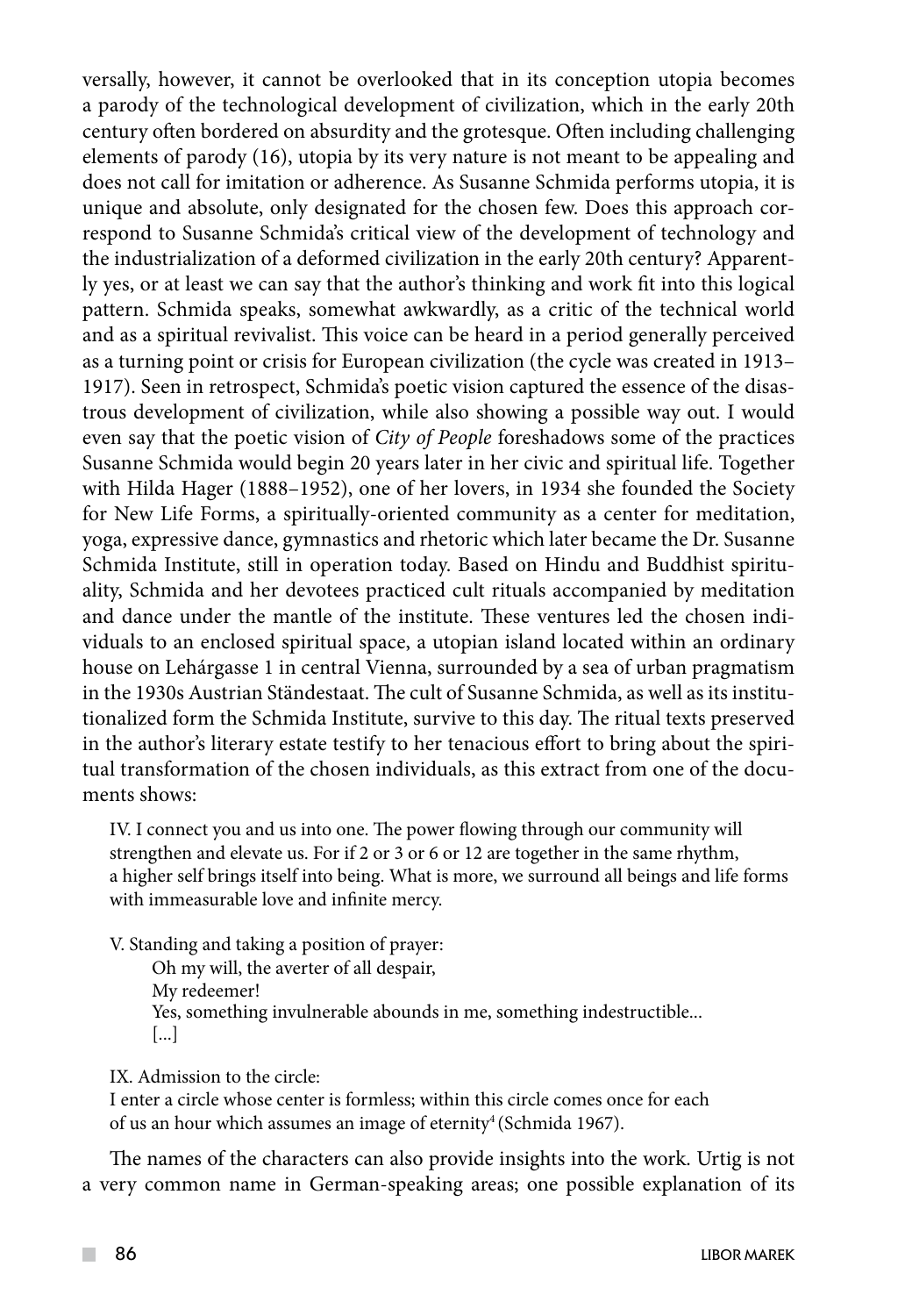significance is a connection with the German prefix *ur*- (which might be rendered in English as *pre-* or *ante-*), i.e. something old, primitive or original. There are also a number of spoken names based on the appellative semantics of the root of the word: the worker Willibald Trost (consolation) or the strikebreaker Peter Fälscher (forger). A specific role is played by Urtig's son Froher (cheerful, joyful) and his girlfriend Freua (derived from *sich freuen* – rejoice or be pleased). Paradoxically, both of these young people die a violent death, although (or precisely because) they bring a humane dimension to the powerfully sinister and technically dark atmosphere of the City of People.

But what exactly characterizes the city as the foundation of literary utopia as portrayed by Susanne Schmida? First of all, this urban planning project is identified with the emptiness of the values of modern civilization as embodied in Urtig's megalomaniacal plans:

To the left is a plain, green, fertile, interwoven with railways and streets. Around the village, fields. The city is newly built, the houses are tall, with large windows, surrounded by gardens, of white or reddish stone with domes and towers. Copper roofs. The space is uniformly arranged according to a great architectural idea. A street paved in white, rails, fountains, viaducts, etc. The overall impression is of a fairytale city, a feeling made all the more stronger by the fact that it remains completely uninhabited. Heaven knows no bounds<sup>5</sup> (Schmida 1916, 1-2).

It is certainly reasonable to ask the extent to which this is really a utopia, that is, a constructive counter-image (Schölderle 2017, 7), or simply the vision of an ideal community setting which might exist in reality (22). To address the distinction between these two descriptions, it is necessary to illuminate the form, content and function of this particular utopia. To begin with, this is a spatial utopia with synchronous features but without geographical localization, even without the specific geographical features of a fictional world. Further, Schmida imprinted a procedural character on this utopia: the inhabitants of the city are also its builders, which after more than 18 struggle-filled years of building is the cause of all the conflicts in the narrative. The basic characteristic elements of this world are its isolation and insularity. No mention is made of contacts with other civilizations, even of their potential existence. The economic system of the city is not described at all, a fact which is certainly related to its radical mission in the spiritual sphere, not the earthly realm. Clearly, close ties can be observed between people, communal solidarity, the power of a fateful connection as well as the growth of family and community structures. The City of People is not static; it shows a high degree of dynamism, in fact even revolutionary potential.

In accordance with the notions of utopia is also the motive of wandering and travelers (in space and time). The scene in which the monk initiating Urtig into the tasks associated with his mission in the world holds a hammer and a sickle on his chest is somewhat provocative and almost prophetic (Schmida 1913–1914a, 16). Certainly this is not a foreshadowing of a communist utopia, as communism was not yet associated with this symbolism at the time the drama cycle was created. The objects can be conceived as religious symbols, i.e. a hammer as an encrypted cross and a sickle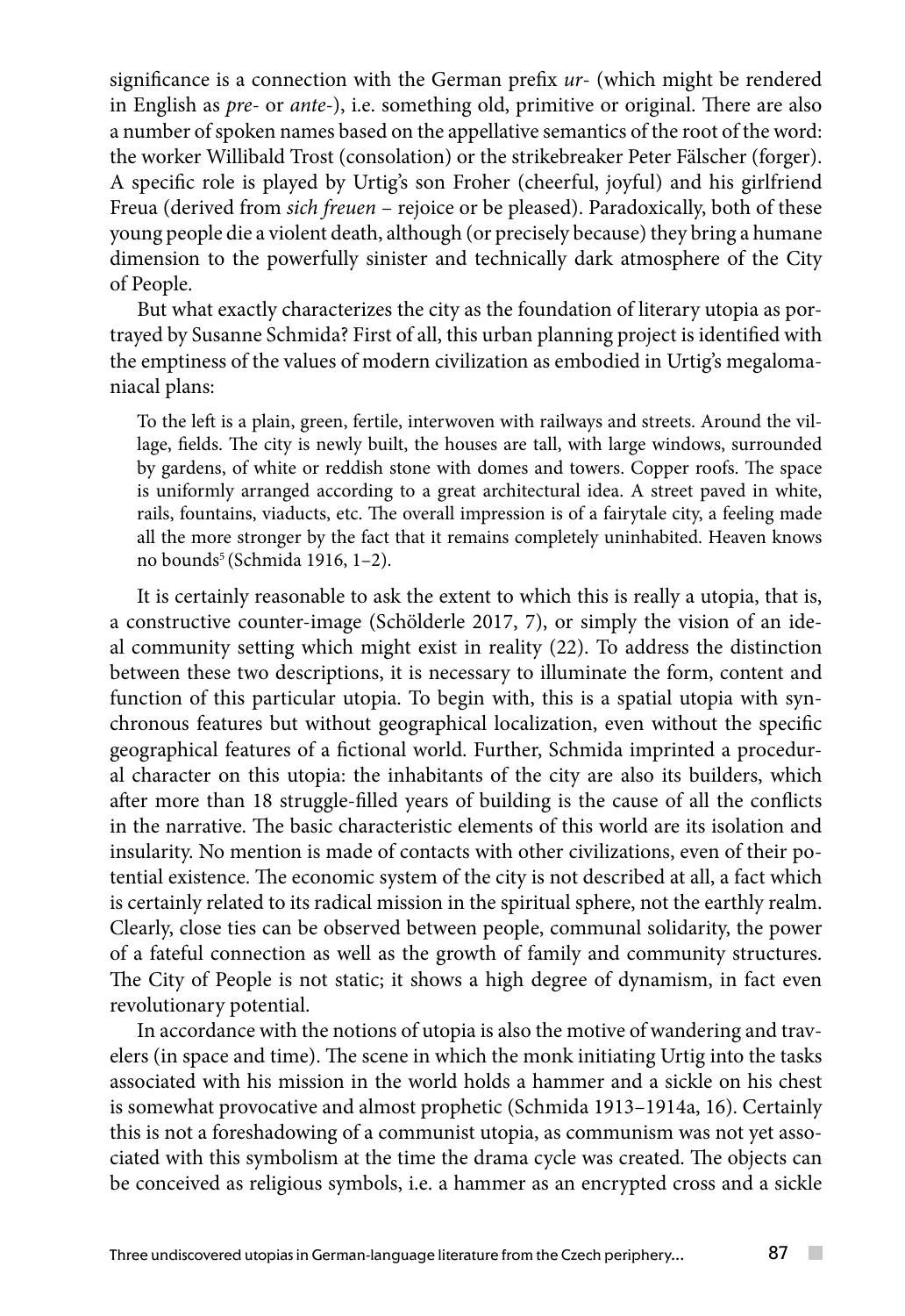as a crescent, which would not be an unusual combination of Western and Eastern conceptions of faith in the syncretic belief systems that Schmida was inclined to. These images may also signify the received gender binary, with the hammer as a masculine symbol of strength and the sickle as feminine intuition. The City of People offers both utilitarian and symbolic buildings, including houses for workers, but also a dome by the sculptor Arndt which artistically sanctifies the otherwise dehumanized Urtig Tower. Apropos of the artist's revulsion, he curses the City of People as Urtig's project: "To build such a work is a crime, a crime, I must shout out!"6 (Schmida 1915, 42)

*City of People* does not provide much space for fleshing out the abstract notions and presuppositions on which the utopian concept is based, nor does it describe a physical utopian space, i.e. everyday life in the promised city (Kuon 1986, 4). The text is not a plan for the realization of a perfect society through material or utilitarian means. Rather, the play cycle creates opportunities to put forth esoteric impressions regarding the religious legitimacy of truth and knowledge which are not directly communicable through language, but must be revealed and felt (Schmida 1913–1914b, 10). The work calls for interpretation in the spirit of *sensus moralis* and *sensus allegoricus*. For the humans reading this series of dramas (or watching a production), it represents an escape from a corrupt world into a world of the morally pure, which will soon prove to be no less morally dubious. For Urtig, the journey is a transition from a morally pure world into the moral quagmire of power and corporeality, and back again. An allegorical reading can bring forth Schmida's vision of a divine land based on a polytheistic-pantheistic devotion to a number of god figures, including Urtig and the monks in an Athos monastery.

Time as a subject of poetic playfulness is an unmistakable trope that forms the framework of the entire dramatic cycle. Urtig travels from the spiritually tuned timelessness of the monastery to an expressionistically abstract, apocalyptic landscape, then moves into a constructivistically conceived urban space populated by technical surrogates of the spirit. It is thus an embodiment of the paradox of modern man – caught between spirit and matter. All this takes place within one life cycle beginning and ending in the world of supra mundi (the monastery in Athos) based on prestabilized harmony, proceeding through the hell of civilization (the original city and the City of People), finally reaching redemption in the afterlife (the return to the monastery). In her utopia, as in her spiritual practice, Schmida expresses hope for the spiritual revival of the world. This wish, however, is not so simple.

Indeed all the evidence points to the broad oscillation of the City of People between utopia and dystopia, largely due to the internal (i.e. power-political), not external (i.e. in this case, metaphysical) conditions of its development. Darko Suvin defines utopia as "[a] construction of a particular community where socio-political institutions, norms, and relationships between people are organized according to a radically different principle than in the author's community" (2003, 188). The driving force of utopia is therefore a certain deficit latently running through society along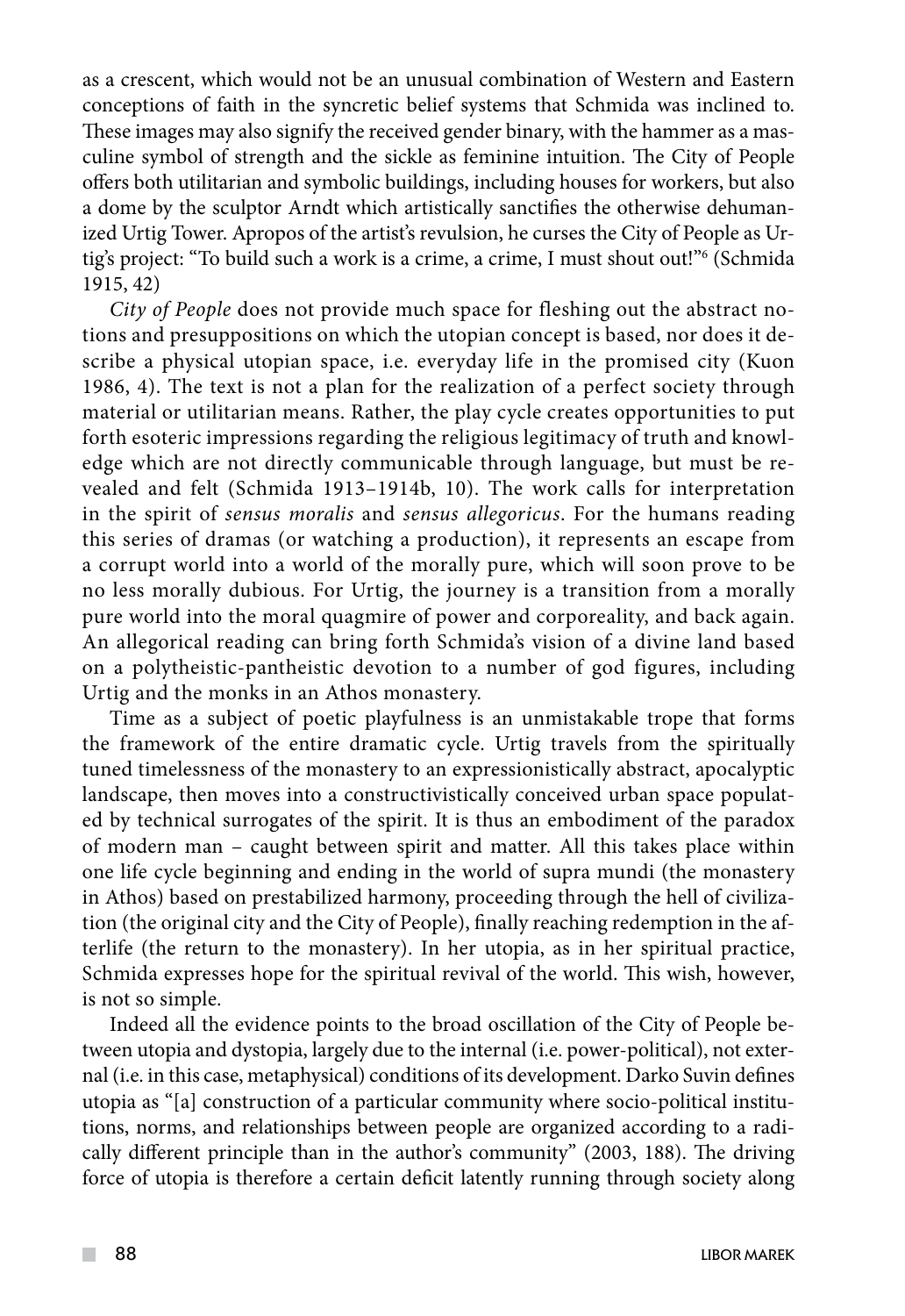with the effort to eliminate this deficit. Elena Zeißler, however, points to the significant dominance of dystopia in the 20th century (2008, 9) in narratives largely intended to serve as a warning against certain trajectories in society and to show what might occur if the momentum along these tracks continues unabated. The City of People is indeed transformed into a self-sustaining entity in which the freedom of the individual is suspended, as evidenced by the symbolism of the tower as well as other tropes. The space can be profiled politically as a strongly patriarchal state based on the principle of unitary leadership in which Urtig is something of an enlightened monarch with constructivist leanings, surrounded by a scientific-technical and artistic elite and pursuing a strongly restrictive policy. Nevertheless, the cautionary and deterrent function of dystopia is largely absent. Surprisingly, the processes glorifying the city continue, paradoxically, even after the tragic death of Froher and Freua. Nevertheless, since the real conclusion of the story in fact remains hidden due to the fourth part of the cycle remaining lost, the above conclusion must be seen as partial, and therefore relative.

So what is the dystopia based on in *City of People*? In this context, Hiltrud Gnüg describes dystopia as a set of erroneous laws that run counter to human happiness (1999, 9), yet still maintain a certain appeal (18). For ordinary people, the City of People has ceased to be the Promised Land to which Urtig leads them from a place of scarcity and hardship. The voluntariness and enthusiasm typical of utopia are replaced by injustice and tyranny under the baton of official power. Urtig's system is highly directorial. The past has been either manipulated or deleted completely. The only permissible identity of the inhabitants is tied to belonging to the city. Interestingly, no national feeling is expressed in this identity, as all belief has been reduced to the deification of technology, all family relationships the subject of the system's power experiments. In the third part of the cycle, however, Schmida introduces a possible escape from the tyrannical power structure in the figure of Urtig's son Froher, who represents an enlightened elite. The soulful Froher instigates a rebellion against the whole system, but necessarily ends tragically as a victim. Still, this tragic ending is not the main thrust of the text, nor is it meant to be engaging or melodramatic. Paradoxically, dystopia does not serve to extrapolate events to the future or to warn us, but rather shows irrational nooks and crannies of human nature through inevitable stages in the development of both the individual and society.

Viewed through the prism of literary history, Urtig's story seems to draw on the Faust myth of the fall of man, the desire for knowledge and creation, love, unusual experiences, the contradiction between ideal and reality, the necessary pact with evil and guilt, falling into the abyss and, ultimately, about the salvation of man. The foundation is therefore essentially Christian, yet good and evil can be separated globally only in the supporting characters. Both good and evil, a type of utopia and dystopia, are wholly embedded with the maximum possible degree of universality solely within the character of Urtig. These themes and ideas give *City of People* the potency of a timeless work, one perhaps even more relevant for today than at the time of its authorship.

 $\sim$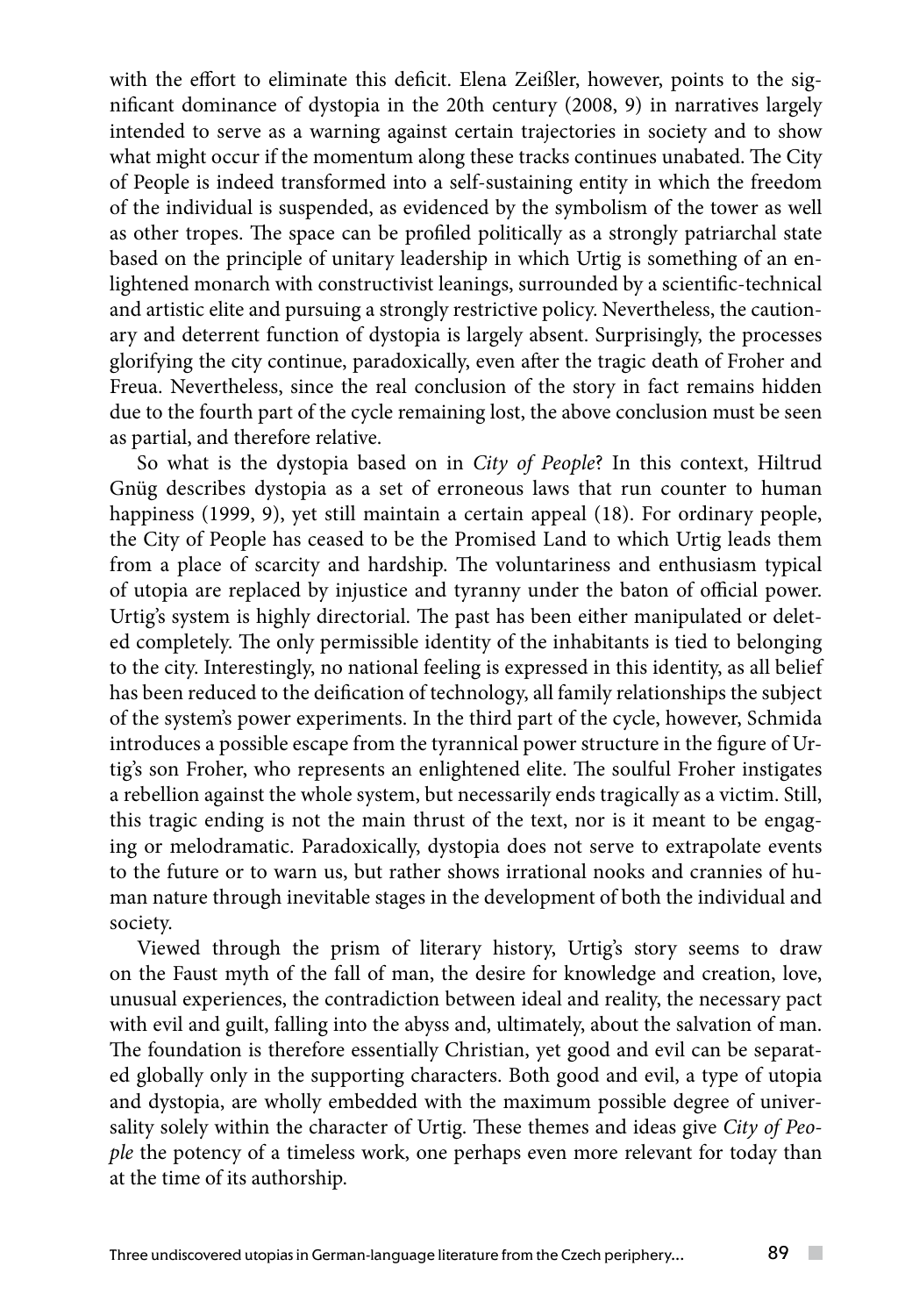# **PAUL ZIFFERER**'**S** *THE IMPERIAL CITY***: UTOPIA AS THE RESURRECTION OF A STOLEN PAST**

Topoi of utopian literature are also evident in the novel *The Imperial City* (*Die Kaiserstadt*, 1923) by Paul Zifferer (1879–1929), an Austrian diplomat and journalist who, like Susanne Schmida, hailed from the Moravian town of Bystřice pod Hostýnem. Comparatively little-read today, Zifferer's work falls into largely unexplored chapters of German literary history. Perhaps because of his official position as an envoy, today Zifferer's name and work are slightly more well-known in the English-speaking world than is that of Schmida, who remained throughout her long life largely within the esoteric peripheries of (literary) society. In 1983, Hilde Burger published Zifferer's correspondence with Hugo von Hofmannsthal from 1910–1928 (Burger 1983). The letters collected here embrace many intriguing themes, and upon careful examination a potentially fruitful possible direction for future research into Zifferer's work can be delineated: analyses in the context of aesthetic modernity. As is also clear from this correspondence, Zifferer sought to make a name for himself within the Jung Wien circle of writers.

Paul Zifferer came from a wealthy Jewish family that gradually settled in Bystřice pod Hostýnem over the period of 1718–1778. Throughout the mid-19th and well into the early 20th century, the Zifferer house was the center of German cultural life in the region (Doláková and Hosák 1980, 221). After completing his studies in law and philosophy in Vienna and Paris, Zifferer worked as a journalist until in 1919, when he was appointed by the Austrian government as the press and cultural attaché in Paris. Zifferer translated French literature, particularly works by Gustave Flaubert, into German. His own work encompasses prose, poetry and, to a lesser extent, drama, with his most extensive works including three novels: *The Strange Woman*  (*Die fremde Frau*, 1916), *The Imperial City* (*Die Kaiserstadt*, 1923) and *The Leap into the Uncertain* (*Der Sprung ins Ungewisse*, 1927), all of which show an affinity for Viennese modernism. After serving in Paris for ten years, Paul Zifferer died on February 14, 1929 in Vienna.

In the novel *The Imperial City*, Zifferer describes the painful integration of the individual into the social system against the background of a crisis among political and social elites. In this prose sketch, Zifferer managed to break free from the naturalism that had marked his previous novel *The Strange Woman*, moving slightly toward an expressionist approach. This difference in Zifferer's style, as in the case with the expressionism of Susanne Schmida, is not marked by a vehement exaltation or foreboding, but rather by a subtle visionary elegance. At the heart of the action is the typical "good man" of expressionism, an individual lost within a tangle of individual and collective, the personal and the social, regional and global problems. The language of the novel is simple, factual and surprisingly non-expressive. The causality of events is quite loose, with frequently changing perspectives in the way social incidents are depicted. The reader may find this style challenging, even at times confusing, but for Zifferer the mediation of this confusion is precisely the point. The reader is faced with an extensive and diffuse social novel which deals with how the thinking and actions of individuals change at a time when, after hun-

 $\mathcal{L}^{\mathcal{L}}$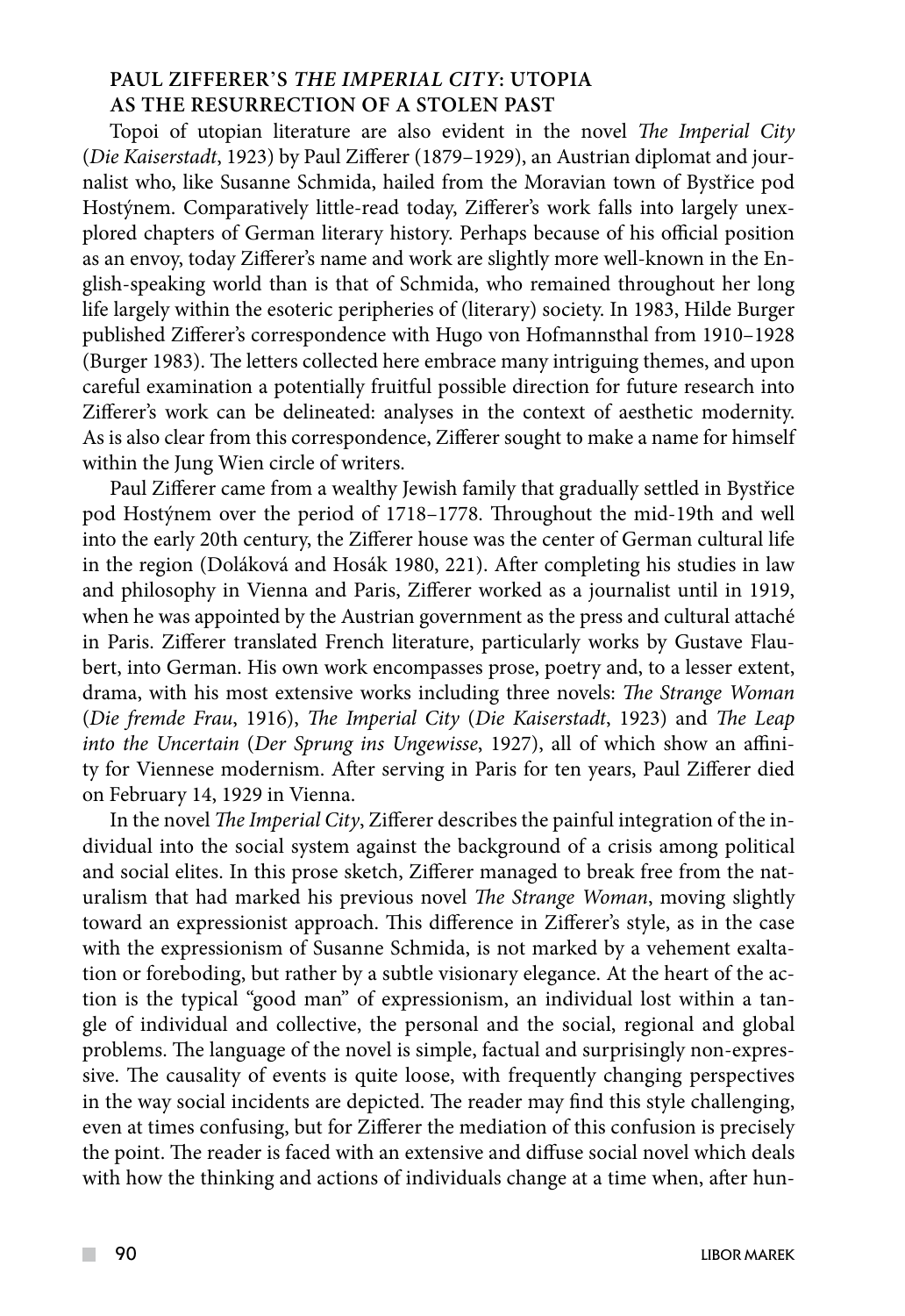dreds of years of existence, the nation in which they live begins to turn to the past. A by-product of these historical processes is also the emergence of disparate utopian ideas, which seem to represent a kind of surrogate for the declining state. It also follows from the above-mentioned correspondence between Zifferer and Hofmannsthal that it was precisely this novel that became the main point of disagreement between the two authors, even arguably disrupting permanently their long term close relationship. Although Zifferer continued to show his admiration for Hofmannsthal for years, expressing artistic sympathies for Hofmannsthal's work, in a letter dated December 29, 1923 Zifferer expressed deep displeasure with Hofmannsthal's harsh critique of *The Imperial City*: "Your negative assessment of my book, more specifically, your disapproval has caused me more pain than I can convey, deeper than I would like to express"7 (Burger 1983, 160).

The story of the novel begins in 1916 in Vienna and closes at the end of World War I. The main protagonist Dr. Toni Muhr is a melancholic intellectual, scientist, chemist and technical manager of an ammunition factory belonging to the Ratlein brothers. Muhr returns from the turmoil of war at the symbolic moment when Emperor Franz Joseph I is being buried, and with him the old Austria-Hungary. Thus something approaching the end of time has come: not only is the long reign of the old monarch ending (1848–1916), but in a way an entire world is collapsing. Seen from the point of view of the chemist Muhr, chaos is ensuing in which various attractive and repulsive forces are being manifested. A separate chapter tells the story of the women who strongly influence Muhr. Though these characters are portrayed as almost demonic in nature, Muhr expects both women to aid in his efforts to preserve both the past and his morals. The central woman in his life is the unsophisticated girl Lauretta, who serves as Muhr's femme fatale. Princess Lubecka, a mediator of political contacts, is also prominent in the plot. Muhr has no idea that Lauretta is in fact being exploited by Muhr's employers the Ratlein brothers, outspoken businessmen and representatives of predatory capitalism. Lauretta is enlisted to influence Muhr so that he does not expose the unfair practices of the company. From Princess Lubecka, Muhr is promised easier access to political elites to help him combat the fraud and immoral plans of the Ratlein brothers. Lubecka, however, only intends to use Muhr as a young lover. The characteristics of both relationships show to a considerable degree alienation, expediency and the reduction of relationships to bodily love. An explosion occurs in the Ratlein factory which claims many victims, with the resulting fire emerging as a symbolic expression of the end of the ages as well as a foreshadowing of the social unrest that will soon break out in the company. Muhr proves to be an excellent manager and organizer of the rescue work, after which a new stage begins in his life. He forgoes all his messianic thoughts and devotes himself to his family – Lauretta and his daughter Christiane. After the death of the seriously ill Lauretta, Muhr takes over the administration of the company. Suddenly he is part of a hierarchy, contemplating future success, wealth and a career after the war. As with Schmida's Urtig, Muhr's journey can be associated with the Faustian myth of the desire for knowledge and the necessary covenant with evil, but in this case, unlike Urtig, without a hint of salvation.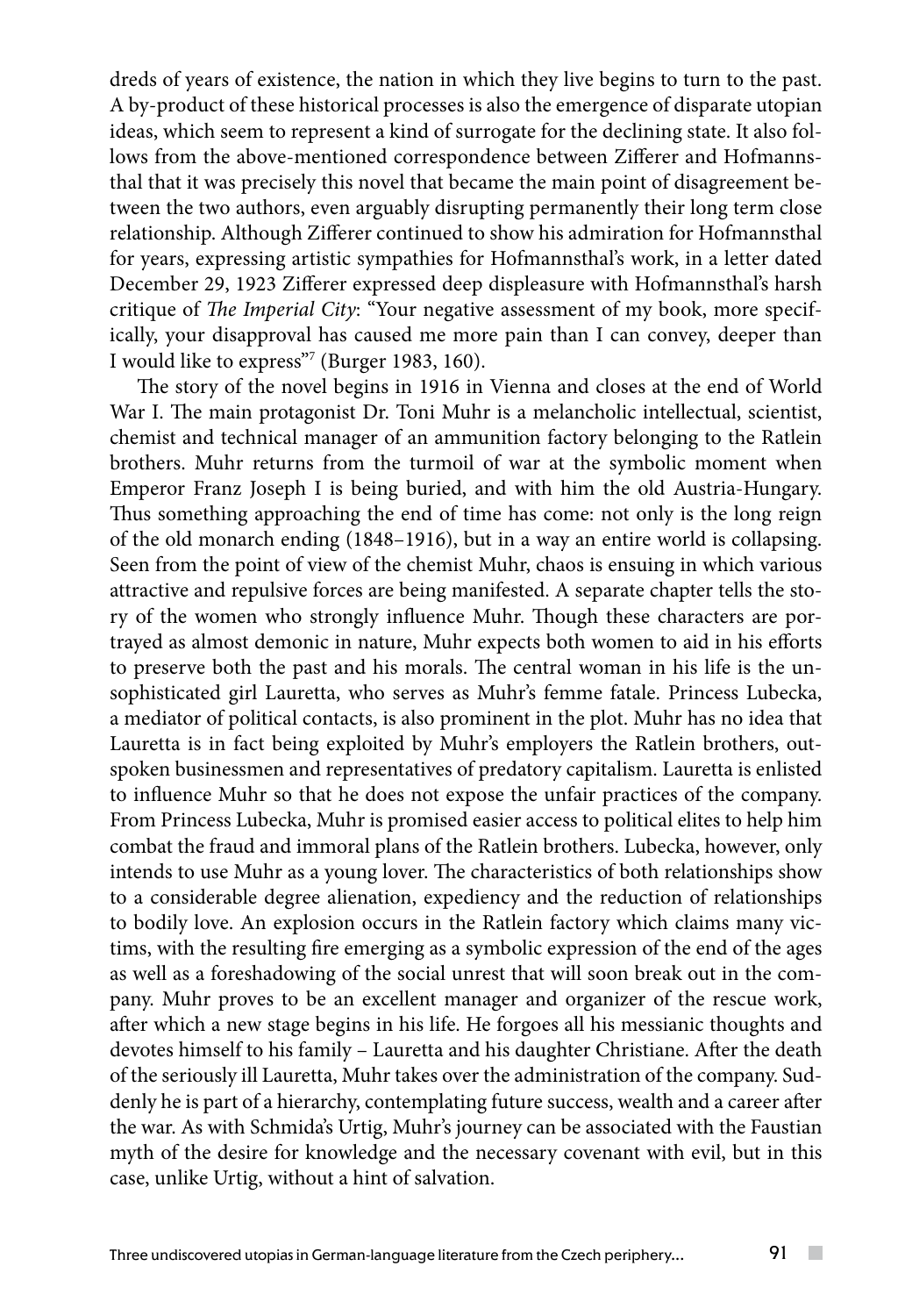While in this complex story, Toni Muhr is finally overcome and overrun by the ethos of success, one important stage in his development which cannot be overlooked. Zifferer sows the seeds of an alternative living and existential space in the chaos of the collapsing system, accomplishing this not only with regard to the expressionist obsession with the urban landscape. This transformed *materia prima* that cannot rid itself of ambivalence is embodied in the city of Vienna itself. As an imperial city, Vienna remains a symbol of *force majeure*. At the same time, Zifferer portrays the city as a site of the disintegration of traditional values and institutions, e.g. marriage, as well as a place of cheap erotic seduction, the decline of human communication and the rule of money; the danger is that Vienna, and by proxy the contemporary world, is coming to be ruled by a decadent aristocracy and amoral corporations through debased mass culture and advertising filtered through an arrogant, deceptive media.

Seen thusly, Zifferer's latent critique of civilization itself is considerably close to the critical view of the modern world presented by Susanne Schmida in *City of People*. However, while Schmida finds a solution in the radical spiritualization of the world, Zifferer desperately tries to preserve the maximum from the idealized past in this new future, thus coming closer to the political and ethical ideas of the Viennese modernists (Hofmannsthal 1980, 24). To this end, Vienna, but not the whole of Austria, is postulated as an identificatory and meaningful entity, as "many who identified with Vienna and belonged to this city in their own way did not even want to hear about the rest of Austria"8 (Zifferer 1923, 146). The streets and alleys of Zifferer's Vienna teem with figures from various regions of the monarchy. The city is felt as an extract of a dying multinational entity which remains for now a place where it is still possible for all people from around the world to come together. This dreamy look into the past offers a Kafkaesque world of mythical characters. One of the symbols of this utopia is Dr. Hengel, a strange man who oscillates between an infernal device and a Christ-like figure who brings forth messianic messages as well as a chiliastic dimension to this utopia:

Suddenly he was here. No one saw him coming, and now he was standing in the doorway [...]. [...] His Christ-grieved face was tilted to one side, his eyelids closed; when he opened them, the crowd was moved by his faraway stare. And then Dr. Hengel began to speak. He had no firm plan; it was as if from many sides at once his speech burst out in fits and starts channeled towards an invisible center; there was no intention in it. [...] "Woe to him who sins against the spirit! We are all guilty; we have lived in a house of cards, and now it is collapsing. So at last, seize your new rights! You cannot do this without a fight, you cannot do it without raised fists. You must want life, or you have already fallen forever into death"9 (317–319).

In regard to contexts such as this, Zygmunt Bauman speaks of retrotopia, i.e. a reflection of a lost or stolen but in no way dead past (2018, 13). As with classical utopias, a clear link exists between utopian plans and a real (or realistically-described) territory (17). As More places his narrative in the New World, Zifferer cites Vienna as a metropolis which represents the decomposing Austro-Hungarian monarchy. Along this trajectory of disintegration, an unavoidable tendency towards nostalgia emanates, with the past continuously looming in the background. A connection can

 $\mathcal{L}^{\mathcal{L}}$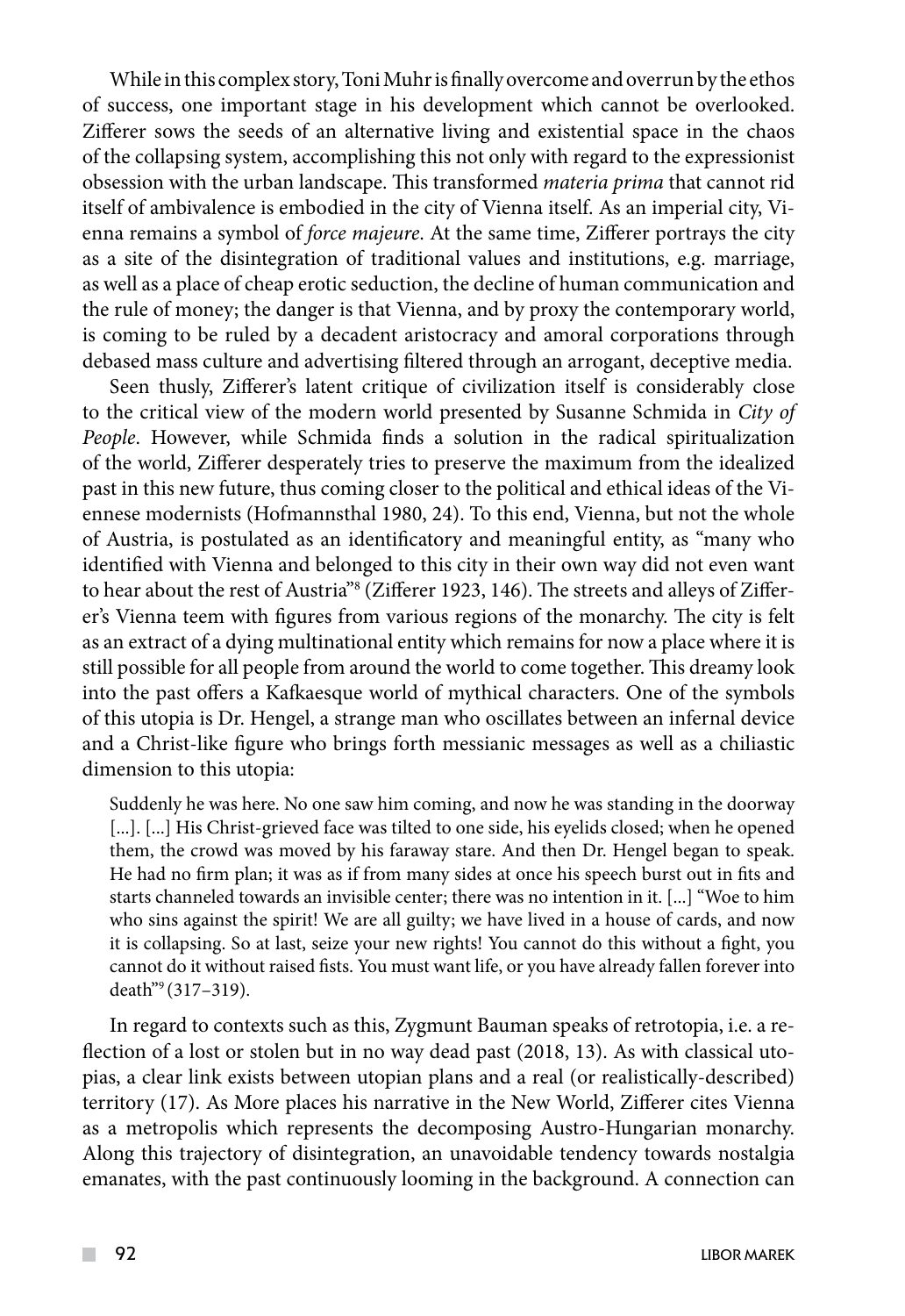be made here with the revolutionary change of territorial organization after World War I in Central Europe, especially with regard to the disintegration of the Habsburg monarchy (18). Zifferer's appointment as literary attaché in 1919 placed him in Paris just as diplomatic relations were being reestablished between Austria and France. The period and the novel represent the transferal of constructs of the past into the present, more precisely a utopian rescue and reconstruction of the imperial past of the multinational Austrian monarchy after its collapse in 1918 along with a general resurrection of Austrian thought on a spiritual basis, albeit with clear traces of colonial discourse. At the same time, the reader can observe through Muhr the transformation of utopia from external realities into the interior of man (Kuon 1986, 270).

# **WALTER SEIDL: ZLÍN AS THE CITY OF THE FUTURE**

Our third text brings us to the Moravian city of Zlín and German-language literature reflecting this topos. In German fictional texts of the first decades of the 20th century, Zlín often appears as a putative utopia with real-life social elements realized in a model city of modernity based on the results of the industrial and managerial experiments of Tomáš Baťa. These utopian texts represent attempts to portray the collective identity of Baťa's employees, including Germans, as a unique community enveloped within the empowering aura of work. The paradox of history is that in terms of real sociopolitical conditions this utopia came to be perverted into the germ of a totalitarian system within a few decades of its establishment.

In the 1920s, a process of massive industrialization can be observed in Eastern Moravia which had no equivalent in the First Czechoslovak Republic. This phenomenon is well-represented in the Moravian city of Zlín. Germans had been almost non-existent in Zlín, a village with four and a half thousand inhabitants in 1920, when Vladimír Nekuda states only eight citizens of German nationality were living there (1995, 666). This changed during the 1920s and 1930s in connection with the emergence of a specific intercultural atmosphere created by the world-famous shoe empire Baťa. By 1930 over three hundred Germans were residing in Zlín out of an overall population which had increased to twenty thousand inhabitants (Baťa, 1936–1938).

By far the most successful Czechoslovak industrialist of the interwar period, Zlín shoemaker and builder Tomáš Baťa (1876–1932) carried out in the region a unique and ambitious project consisting not only of industrialization, but also urbanization, internationalization and acculturation. Through this project, Zlín became the embodiment of the paradox of modernity in Wallachia (Nerdinger 2009). Tomáš Baťa and his half-brother Jan Antonín Baťa (1898–1965), who took over management of the concern after the death of Tomáš in 1932, realized their common vision of utopia in "the unity of (industrial) production with respect to work and city life"10 (Pribersky 2011, 117). This extraordinary venture had tremendous effects on the socio-political and economic conditions of life in Zlín, with its goal right from the outset the establishment of a modern and technically oriented society based on the rational principles of automation, internationalization, growth and profit.

The Baťa system provided comprehensive care in all areas of life for each individual employee, including employment, housing, education, cultural and leisure activi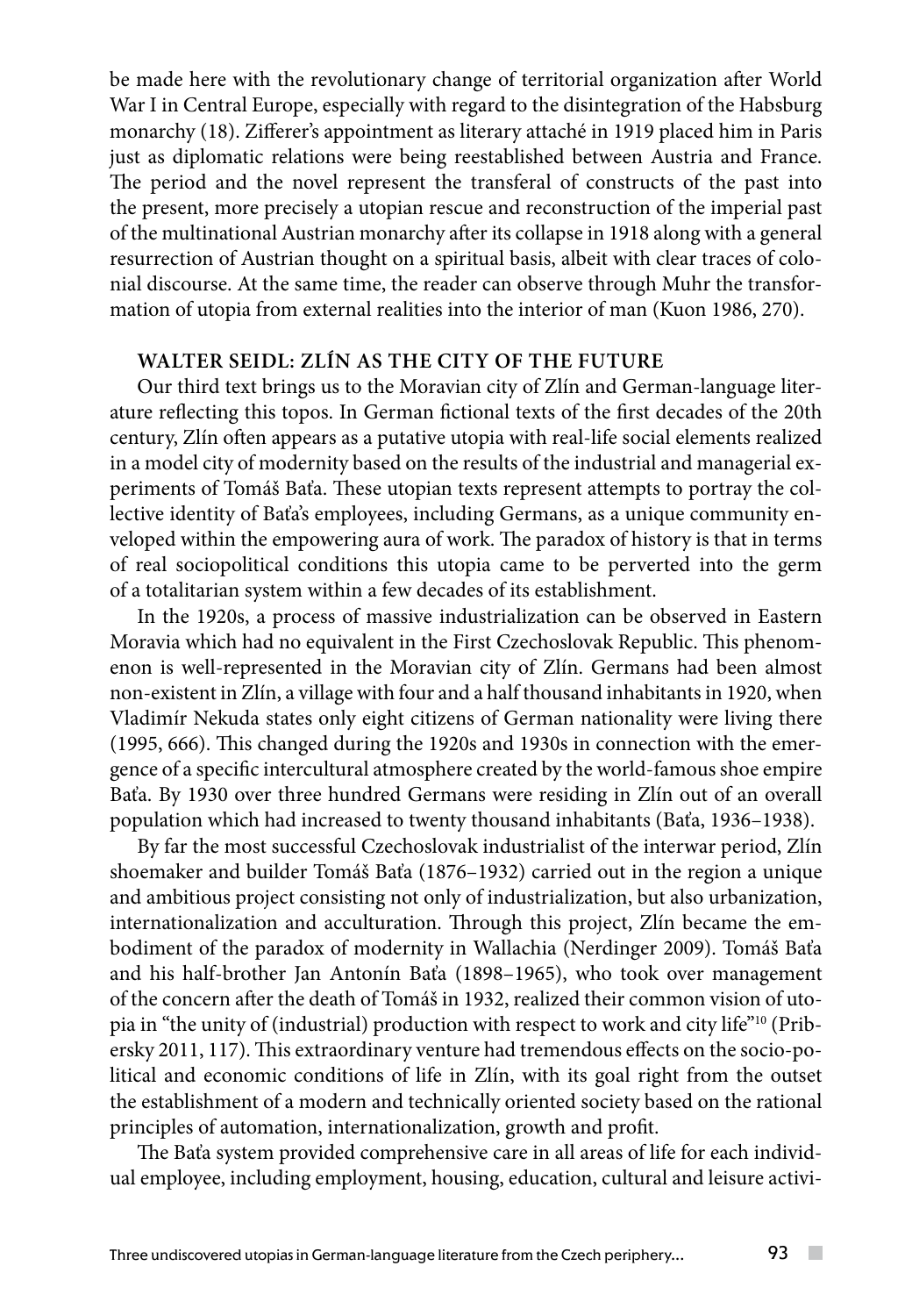ties as well as medical care. The project embodied a eugenic approach to man. The individual man or woman was to be shaped to become one with a mass of like-minded fellow travelers. All would share in the same spirit and any individual identity would be flattened out. The role of man was to serve as a cog in a perfectly functioning machine. Despite the rhetoric of worker equality, however, this system also generated elites, who came to see themselves as an example of the fulfillment of the American dream of self-improvement. The harmony between rationality and nature, between standardization and diversity, can still be seen in the architecture of Zlín, the buildings of which generally encompass a geometrically-severe functionalist division of space (Vercelloni 1994).

The center of literary and journalistic events was the publishing company Tisk Zlín (Zlín Press), which published a wide range of newspapers and magazines. Notable personalities of not only Czech but also German nationality were gathered in this publishing house, including Josef Vaňhara and Anton Cekota, who worked with the German members of the editorial team Bruno Wolf, Benno Stefan and Karl Klaudy. All traces of the German members of the staff disappeared from Zlín as World War II approached or in its immediate aftermath. Bruno Wolf, an Imperial German who also worked for the *Frankfurter Zeitung*, fled to Western Europe in November 1939. Benno Stefan left for Austria after the Munich Agreement was signed in 1938. After the war the Prague German Karl Klaudy, a poet and translator, was lynched and nearly killed in Zlín due to his sympathies with the Nazi regime and was subsequently expelled from Czechoslovakia, following which he resided in Vienna.

The textual basis for German Zlín utopia is the text by Walter Seidl "The City of the Future" ("Die Stadt des Kommenden", 1936). "The City of the Future" is a chapter taken from the autobiographical novel by the Prague German writer Walter Seidl *The Mountain of the Lovers: Experiences of a Young German* (*Der Berg der Liebenden: Erlebnisse eines jungen Deutschen*), first published in 1936. The main protagonist of the novel, Hermann Kessler, lives at first in an ethnically homogeneous community, then in a heterogeneous environment in which he feels the non-German environment as hostile. The national conflict between Czechs and Germans in the new Czechoslovak Republic after the disintegration of Austria-Hungary has raised deep concerns in him. After a study stay in Grenoble, Hermann returns to Czechoslovakia and remains for a while in the shoemaking metropolis of Zlín. The whole text is infused with the metaphor of the journey (a journey into modern times, a journey to modern architecture and the modern way of living). Kessler is first captivated by the special rhythm of this city, the utopian perfection of the Baťa system and its organization of work and life. Seidl shows the connection between the individual and the production process, but not wholly uncritically:

The ground Hermann walked upon trembled with the pulse of the feverishly quickened blood circulating through the machine city. As if enchanted, he listened to the incredibly evocative noises of the buzzing, thumping, rumbling, screaming of the workshops and – the silence of the people who worked in them. Muffled from inside the buildings, here and there a barely audible but nerve-racking cry escaped – the groan of a prehistoric creature transmogrified into an animal-machine<sup>11</sup> (1936, 361).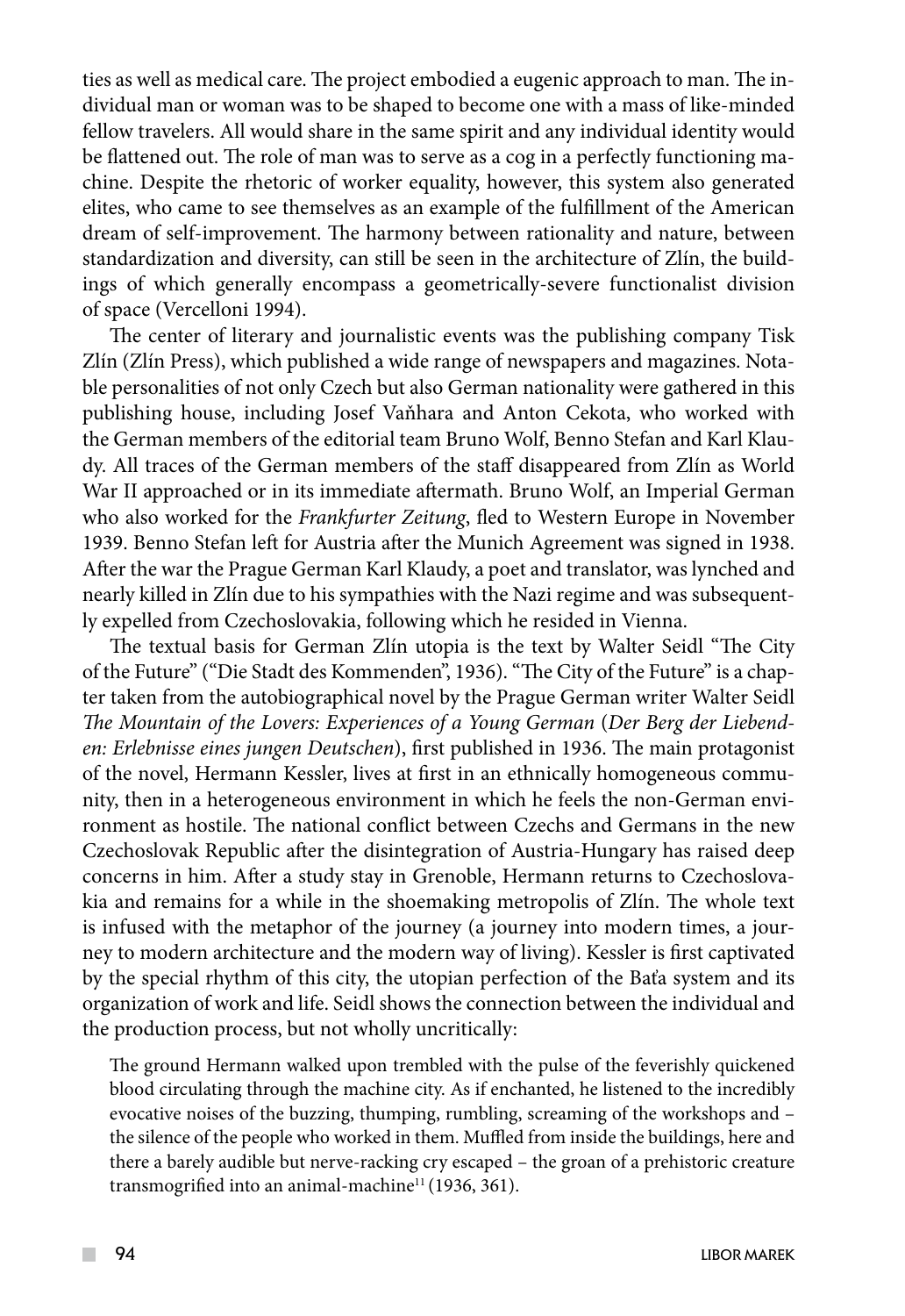Seidl's fiction is a direct witness to the apotheosis of modernity. The text recalls contemporary accounts of how the provincial city was being transformed into a modern metropolis with the core values of profit, economy, coherence, efficiency, and pragmatism. The young generation is also brought up and educated in this spirit of technical materiality. Soon, however, Kessler becomes intimidated by this cultivated collective identity and retreats back to his sense of individualism, clinging tightly to it. The reader thus observes the tension between the glorification of and skepticism towards the Baťa system, an ambivalence which can also be considered a prime manifestation of modernity and modern man. In comparison with his previous experience of ethnic intolerance, the international flair of the city of Zlín exerts a positive effect on Hermann. With the presence of so many foreigners, national and cultural differences seem to have been overcome. The figure of Hermann Kessler is thus a kind of corrective element in the entire utopian system of perfect unity and harmony of the workers in Baťa's Zlín. At the same time, the character embodies a rapprochement between Germans and Czechs.

Seidl puts forward both a factual as well as analytical view of the political and social reality of the Zlín utopia and devotes particular attention to certain contrasts, e.g. on the one hand, a progressive, even Americanizing, technical civilization, on the other, the rudiments of rural, even pastoral, life. Kessler even toys with the idea of becoming a participant in this perfectly organized mass, but in the end he finds it ridiculous in many ways, so he persists in his life of freedom and disorganization.

# **CONCLUSION**

In all three texts, more precisely the sets of texts, traces of utopian thinking along with the incorporation of the urban landscape model are clearly evident, albeit in diverse ways. The dramatic cycle *City of People* by Susanne Schmida offers a prototype of an abstract futuristic city as an arena for the radical spiritualization of the world. In his novel *The Imperial City*, Paul Zifferer utopically reconstructs the past of the Austrian monarchy after its collapse in 1918, transferring its remnants to the present in an effort to save it. Walter Seidl's "The City of the Future" captures a realized social utopia against the background of the industrial expansion of Zlín as a place of mechanically formed collective identity.

#### **NOTES**

- $1$  Here is a representative list of authors from Moravian Wallachia who worked in the region or thematized Wallachia in their works: Paul Zifferer (1879–1929), Susanne Schmida (1894–1981), Ida Waldek (1880–1942), Heinrich Herbatschek (1877–1956), Ludwig Kurowski (1866–1912), Karl-Wilhelm Gawalowski (1861–1945), August Benesch (1829–1911), Marianne Bohrmann (1849–1916), Rudolf Hirsch (1816–1872), Johann Karl Ratzer (1802–1863), Karl Klaudy (1906–?), Georg Simanitsch  $(1836 - ?)$ .
- <sup>2</sup> The author used variants of her first and last name in different stages of her life: e.g. Susanne Schmida (the form used in this article), Susanna Schmida-Wöllersdorfer (Wöllersdorfer was the maiden name of the author's mother) or Susanne Schmida-Brod (Brod being the surname of her husband Viktor).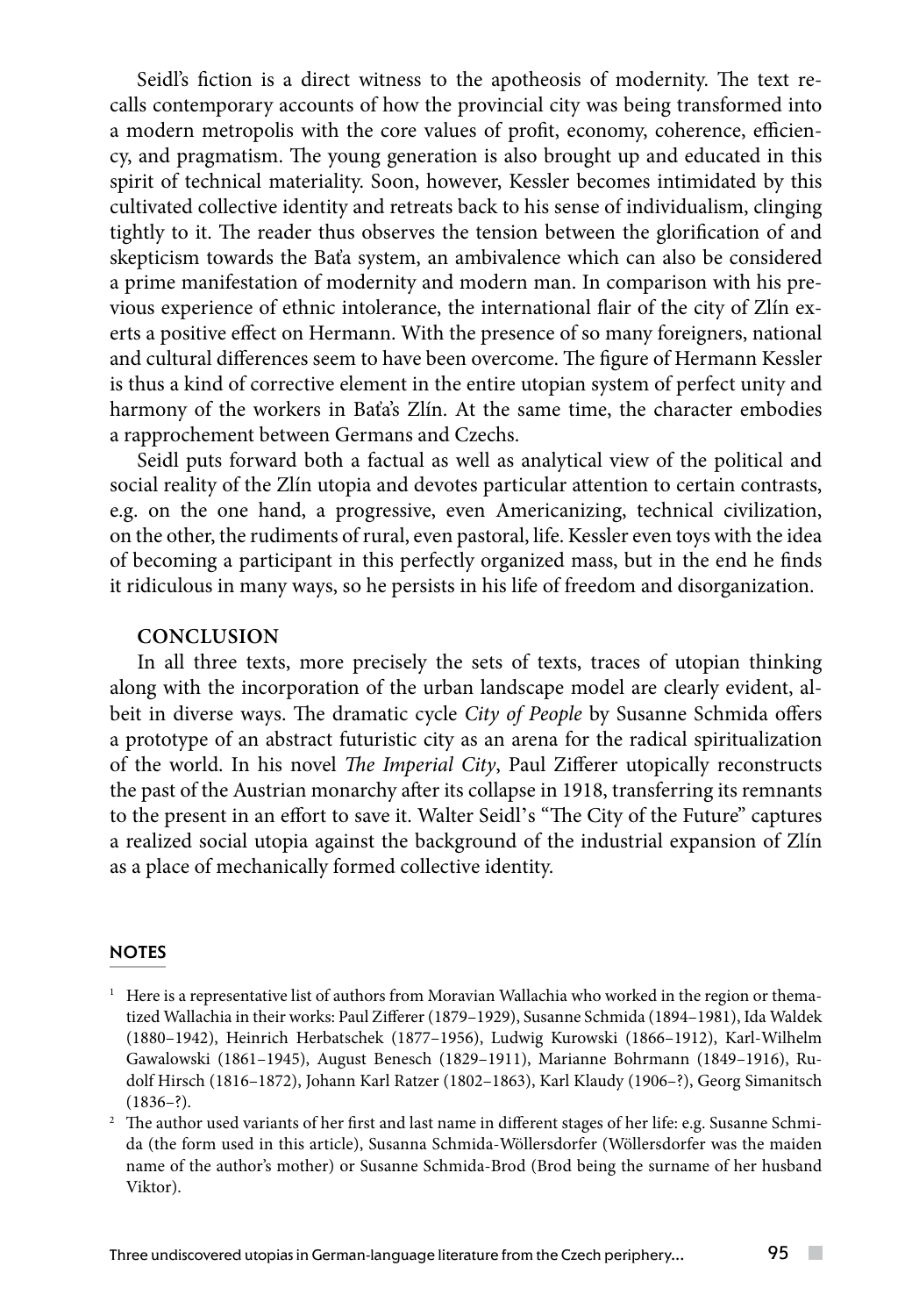- $3$  "in einer phantasierten Gegenwart"; all translations from the German are by the present author unless otherwise noted.
- <sup>4</sup> "IV. Ich verbinde euch und uns zu einer Einheit. Der Strom der durch unsere Kette flutenden Kraft wird uns alle stärken und erhöhen. Denn wenn 2 oder 3 oder 6 oder 12 im gleichen Rhythmus beisammen sind, bildet sich von selbst ein höheres Ich. Darüber hinaus umgeben wir alle Wesen und alle Formen des Lebens mit unbegrenzter Liebe und grenzenloser Barmherzigkeit.

V. Stehend mit der Gebetsgeste:

 O mein Wille, Wende aller Not, Meine Notwendigkeit! Ja, ein Unverwundbares ist in mir, ein Unbegrabbares... [...]

IX. Aufnahme in den Kreis:

 Ich trete ein in den Kreis, dessen Mitte gestaltlos ist, und in dem für jeden von uns einmal die Stunde kommt, in der er selbst zum Bildnis des Ewigen wird."

This and all subsequent translations from the German (unless otherwise noted) are by the present author.

- <sup>5</sup> "Von rechts zu ist das Land flach, grün, fruchtbar, von Eisenbahnen und Strassen durchgezogen. Im Umkreis ferne Dörfer, Felder. Die Stadt ist neuerbaut, die Häuser sind hoch, grossfenstrig, von Gärten umgeben, aus weissem oder rötlichem Stein, mit Kuppeln und Türmen. Die Dächer aus Kupfer. Die Anlage einheitlich nach einer grossen architektonischen Idee. Die Strassen mit weissen Fliesen gepflastert, Schienen, Brunnen, Viadukte etc. Das Ganze macht irgendwie den Eindruck einer Märchenstadt, welcher Eindruck dadurch vertieft wird, dass sie noch vollkommen unbewohnt ist. Der Himmel ist unbegrenzt."
- <sup>6</sup> "Ein solches Werk zu baun, ist Frevel, schrei ich."
- <sup>7</sup> "Ihr Urteil über mein Buch oder besser Ihr Nicht-Urteil hat mir einen Schmerz verursacht, größer als ich sagen kann, tiefer als ich aussprechen möchte."
- <sup>8</sup> "Von Österreich wollten viele nichts wissen, die sich doch zu Wien bekannten und der Stadt anhingen, jeder in seiner Art."
- <sup>9</sup> "Mit einem Male war er da. Man hatte ihn nicht kommen sehen, doch nun stand er im Türrahmen, [...]. [...] Sein abgehärmtes Christusgesicht lag schief zur Seite geneigt, die Lider waren geschlossen; als sie sich auftaten, ging ein fremder Blick über die Menge. Und so begann Dr. Hengel zu sprechen. Er hatte keinen festen Plan, von vielen Seiten zugleich strebte seine gehetzte und stoßweise Rede einem unsichtbaren Mittelpunkte zu; keine Absicht war in ihr. [...] 'Wehe dem Sünder wider den Geist! Mitschuldig sind wir alle, in einem Kartenaus haben wir gelebt, nun stürzt es zusammen. So holt euch doch endlich euer neues Recht! Ohne Kampf geht es nicht, ohne Aufrecken der Fäuste geht es nicht. Ihr müßt das Leben wollen, sonst seid ihr für ewig dem Tode verfallen'."
- <sup>10</sup> "Einheit von (industrieller) Produktion bzw. Arbeit und urbanem Leben"
- $11$  "Der Boden, über den Hermann hinschritt, zitterte unter den Pulsschlägen des fiebrig beschleunigten Blutkreislaufs der Maschinenstadt. Gebannt mußte er auf ein unheimlich suggestives Geräusch lauschen, zu dem sich das Surren, Stampfen, Tosen, Kreischen der Werkstätten und – das Schweigen der dort arbeitenden Menschen verbanden. Dumpf drang es aus den Gebäuden, dann und wann übertönt von einem nervenbeklemmenden Aufheulen – dem Ächzen eines zum Maschinentier der Zukunft gewandelten Urwelttiers."

#### LITERATURE

Baťa, Tomáš. 1936–1938. Fond E69 – Baťa. Státní okresní archiv Zlín [District Archive Zlín]. Bauman, Zygmunt. 2018. *Retrotopia*. Berlin: Suhrkamp.

Brouček, Stanislav, and Richard Jeřábek. 2007. *Lidová kultura: Národopisná encyklopedie Čech, Moravy a Slezska*. Prague: Mladá Fronta.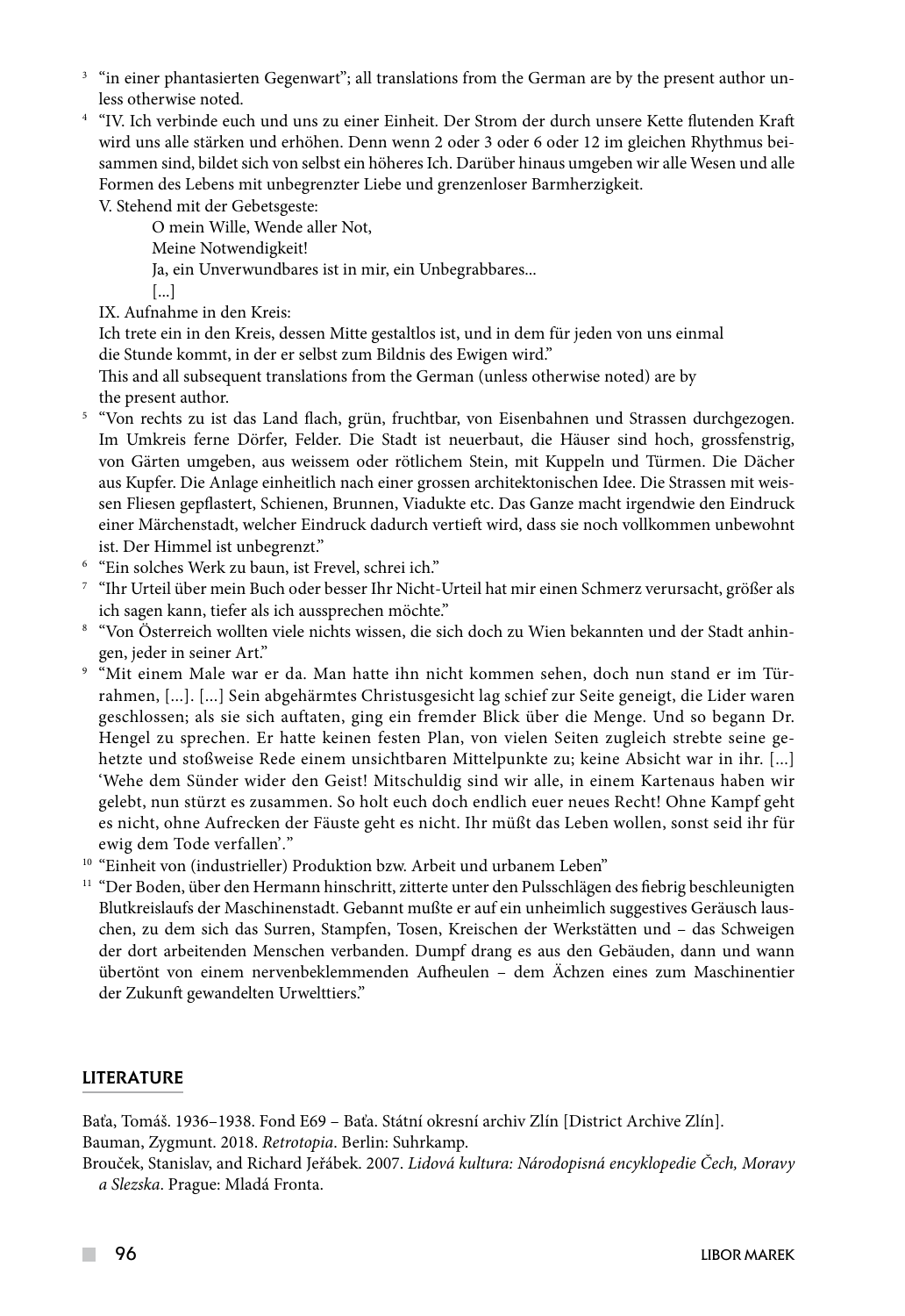- Burger, Hilde, ed. 1983. *Hugo von Hofmannsthal: Paul Zifferer: Briefwechsel*. Vienna: Verlag der Österreichischen Staatsdruckerei.
- Doláková, Marie, and Ladislav Hosák. 1980. *Dějiny města Bystřice pod Hostýnem.* Bystřice pod Hostýnem: Městský národní výbor v Bystřici pod Hostýnem.
- Gnüg, Hiltrud. 1999. *Utopie und utopischer Roman*. Stuttgart: Reclam.
- Hofmannsthal, Hugo von. 1980. "Das Schrifttum als geistiger Raum der Nation." In *Gesammelte Werke in zehn Einzelbänden: Reden und Aufsätze III*, 24–41. Frankfurt am Main: Fischer Taschenbuch Verlag.
- Hohendahl, Peter Uwe. 1982. "Die gebildete Gemeinschaft: Stifters 'Nachsommer' als Utopie der ästhetischen Erziehung." In *Utopieforschung: Interdisziplinäre Studien zur neuzeitlichen Utopie*, ed. by Wilhelm Voßkamp, 333–356. Stuttgart: Metzler.
- Kuon, Peter. 1986. *Utopischer Entwurf und fiktionale Vermittlung: Studien zum Gattungswandel der literarischen Utopie.* Heidelberg: Carl Winter Universitätsverlag.
- Marek, Libor. 2018a. *Bilder und Stimmen des anderen deutschen Ostens: Eine kritische Edition der Werke deutscher Autoren aus der Mährischen Walachei.* Zlín: Univerzita Tomáše Bati ve Zlíně.
- Marek, Libor. 2018b. *Zwischen Marginalität und Zentralität: Deutsche Literatur und Kultur aus der Mährischen Walachei 1848–1948.* Zlín: Univerzita Tomáše Bati ve Zlíně.
- More, Thomas. 1995. *Utopia*. Ed. by George M. Logan, Robert M. Adams, and Clarence H. Miller. Cambridge: Cambridge University Press.
- Nekuda, Vladimír. 1995. *Zlínsko.* Brno: Muzejní a vlastivědná společnost.
- Nerdinger, Winfried, ed. 2009. *Zlín Modellstadt der Moderne.* Berlin: Jovis.
- Pribersky, Andreas. 2011. "Die Planstadt als Politische Utopie im 20. Jahrhundert zwischen Kapitalismus und Sozialismus." In *Stadt als Erfahrungsraum der Politik: Beiträge zur kulturellen Konstruktion urbaner Politik*, ed. by Wilhelm Hofmann, 117–141. Munich: LIT.
- Schmida, Susanne. 1913–1917. *Nachlass Susanne Schmida Viktor Brod: Die Stadt der Menschen: Tragödie in vier Teilen mit einem kultischen Vor- und Nachspiel* (*Das Urteil*: 1913–1914a, *Die Rettungslosen:* 1913–1914b, *Urtig der Bauherr*: 1915, *Die blutende Stadt*: 1916, *Die Weihe des Tempels*: 1917) [Manuscript, typescript and carbon copy]. Wienbibliothek im Rathaus, Archivbox 7.
- Schmida, Susanne. 1964. *Nachlass Susanne Schmida Viktor Brod: Die Spuren: Autobiographische Erinnerungen von Viktor und Susanne begonnen Ende des Jahres 1964, d. h. nach dem vollendeten 70. Lebensjahr* [Carbon copy and typescript copy]. Wienbibliothek im Rathaus, Archivbox 7.
- Schmida, Susanne. 1967. *Nachlass Susanne Schmida Viktor Brod: Ritual der Einweihung* [Typoskript]. Wienbibliothek im Rathaus, Archivbox 2.
- Schmida, Susanne. 1968. *Perspektiven des Seins: I. Band: Systematik: Die vier Aspekte der Erkenntnis.* Munich and Basel: Ernst Reinhardt.
- Schmida, Susanne. 1970. *Perspektiven des Seins: II. Band: Mikrokosmos: Die Kategorien der Psychologie.* Munich and Basel: Ernst Reinhardt.
- Schmida, Susanne. 1973. *Perspektiven des Seins: III. Band: Selbstinnewerdung: Strukturen des Selbstbewußtseins.* Munich and Basel: Ernst Reinhardt.
- Schmida, Susanne. 1976. *Perspektiven des Seins: IV. Band: Makrokosmos: Die fünf Aspekte des Universalen.* Munich and Basel: Ernst Reinhardt.
- Schnabel, Johann Gottfried. 2017. *Palisades Island.* Trans. by John W. van Cleve. Mellen: Lewiston and Lampeter.
- Schölderle, Thomas. 2017. *Geschichte der Utopie*. Vienna, Köln, and Weimar: Böhlau Verlag.
- Seidl, Walter. 1936. *Der Berg der Liebenden: Erlebnisse eines jungen Deutschen.* Leipzig and Mährisch Ostrau: Julius Kittls Nachfolger.
- Suvin, Darko. 1998. "Utopianism from Orientation to Agency: What Are We Intellectuals under Post-Fordism to Do?" *Utopian Studies* 9, 2: 162–190.
- Suvin, Darko. 2003. "Theses on Dystopia 2001." In *Dark Horizons: Science Fiction and the Dystopian Imagination*, ed. by Raffaella Baccolini and Tom Moylan, 187–201. London: Routledge.
- Vercelloni, Virgilio. 1994. *Europäische Stadtutopien: Ein historischer Atlas.* Munich: Diederichs.

Zeißler, Elena. 2008. *Dunkle Welten: Die Dystopie auf dem Weg ins 21. Jahrhundert*. Marburg: Tectum. Zifferer, Paul. 1923. *Die Kaiserstadt: Roman.* Berlin: Fischer.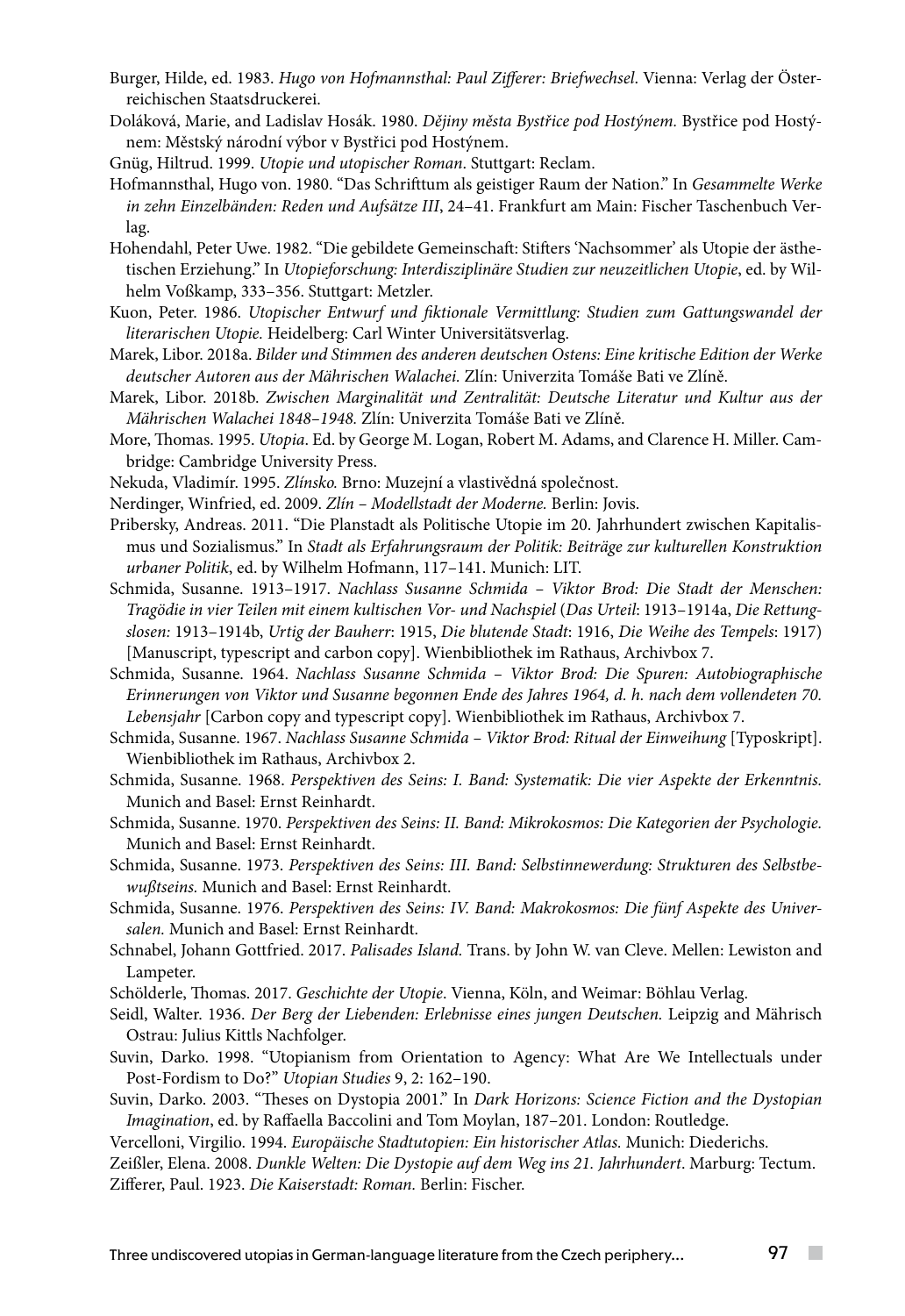Utopia. Dystopia. Susanne Schmida. Paul Zifferer. Walter Seidl. Zlín. Moravian Wallachia. Moravian-German Literature.

This study examines three literary utopias from the margins of German literature, namely German-language literature from Eastern Moravia. The works chosen for analysis are the dramatic cycle *The City of People* (*Die Stadt der Menschen*) by Moravian-born Austrian writer and visionary Susanne Schmida (1894–1981), the novel *The Imperial City* (*Die Kaiserstadt*) by the Austrian writer and diplomat Paul Zifferer (1879–1929), and the text "The City of the Future" ("Die Stadt des Kommenden") by the German-speaking Czechoslovak author Walter Seidl. In all the texts examined, the model of urban landscape is used as the location of utopia: the prototype of an abstract futuristic city (Schmida), Vienna as an exemplar of political utopia (Zifferer), and Zlín as a fully realized social utopia (Seidl). These three sites show a complementary gradation in the sense of the (potential) realization of utopian ideas, i.e. the belief that, put simply, "it was once good" (Zifferer), "it is good" (Seidl), and "it will be good" (Schmida).

Mgr. Libor Marek, Ph.D. Faculty of Humanities Tomas Bata University in Zlín Štefánikova 5670 760 01 Zlín Czech Republic marek@utb.cz ORCID: https://orcid.org/0000-0003-2964-3766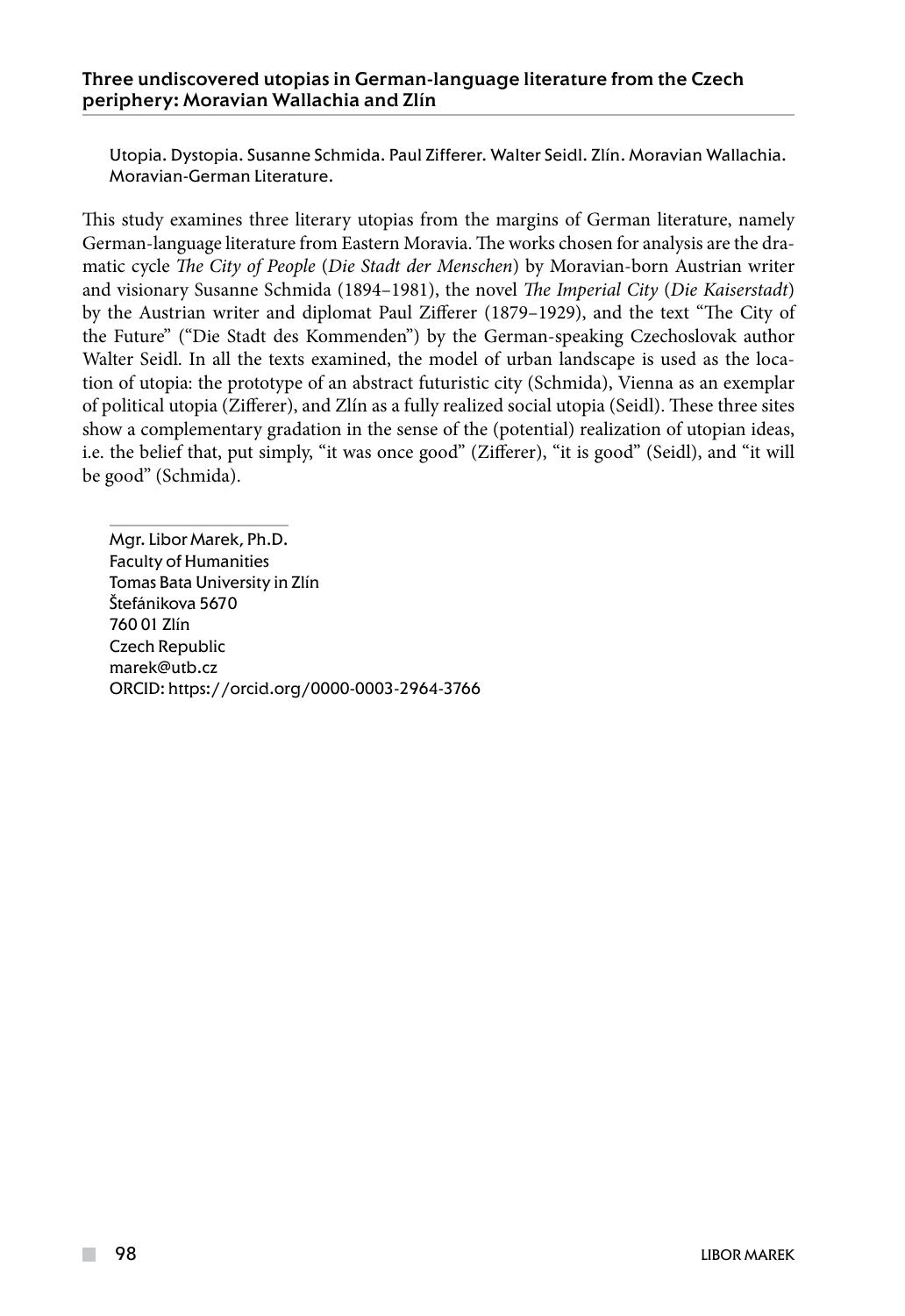#### recenzie / book reviews

NORBERT BACHLEITNER – ACHIM HÖLTER – JOHN A. McCARTHY (eds.): Taking Stock – Twenty-Five Years of Comparative Literary Research Leiden – Boston: Brill Rodopi, 2020. 558 pp. ISBN 978-90-40828-9

DOI: https://doi.org/10.31577/WLS.2021.13.2.8

The 200th volume of the *Internationale Forschungen zur Allgemeinen und Vergleichenden Literaturwissenschaft* series not only celebrates the 25-year-long history of this well-known book series of "research on general and comparative literature", but also attempts to encapsulate – if not map out – the most notable trends in the discipline. The book offers a collection of disparate case studies by established and up-and-coming scholars who adopt metacritical, self-reflective takes on the methodologies they employ in line with the view of comparative literature presented in the introduction as a discipline which "contributes to a sense of being at home in a world that is heterogeneous and fractured, rather than affirming a monolithic canon marked by territory and homogeneity" (1). This mode of "being at home in [the] world" supposedly distances itself from pretentious European cosmopolitanism with imperial assumptions (inherited from the Enlightenment and Romanticism) or the arbitrary canon of World Literature generated by the publishing industry of the Global North. All in all, the studies collected in the volume attempt to make room for different, not necessarily neatly convergent traditions and voices from territorial and historical margins, and I must begin by stating that this has been achieved. The result is very varied, yet engaging and high-quality academic prose which at times is quite complex and demanding due to the ever-present tendency toward (trans-) disciplinary self-reflection, a tendency probably required by the editors.

The book consists of 19 texts organized into five parts. Part one, titled "Comparative and World Literature", features a mostly theoretical study by John A. McCarthy that can be read as an extension of the rather short and formulaic introduction. The author tackles the issues of identity and the significance of comparative literature. Given the appeals to heterogeneity voiced in the introduction, his proposition, rooted in the principle of our shared *humanitas*, seems refreshingly straightforward: "[T]he notion of being at home in the world requires the text to have literary value already, one imparted to it by its very first reader: the author" (28). Other texts in the first part of the book include Norbert Bachleitner's study on the ambivalent reception of Voltaire in 18th-century Vienna from the view of book history and reception studies, and a historical case study of literary contacts and transfer of ideas on the basis of the extensive library of Ludwig Tieck (by Achim Hölter and Paul Ferstl).

The second part of the book is titled "Literature and History (of Ideas)" and covers both general and particular topics on how literature influenced – and was influenced by – intellectual life and culture. This section features Ottmar Ette's reflections on the historical development of self-esteem within the realm of conviviality (i.e. the need for living together) as a function of an inclusive sense of self. Carl Niekerk analyzes two peculiarly transnational theatrical works (one by Gotthold Ephraim Lessing, the other by Wolfgang Amadeus Mozart) as cases of the mobility of cultural material. By doing so, he also addresses fundamental issues of transdisciplinarity of comparative literature, which, to him, is natural and needed, since literature and art "can serve

 $\overline{\phantom{a}}$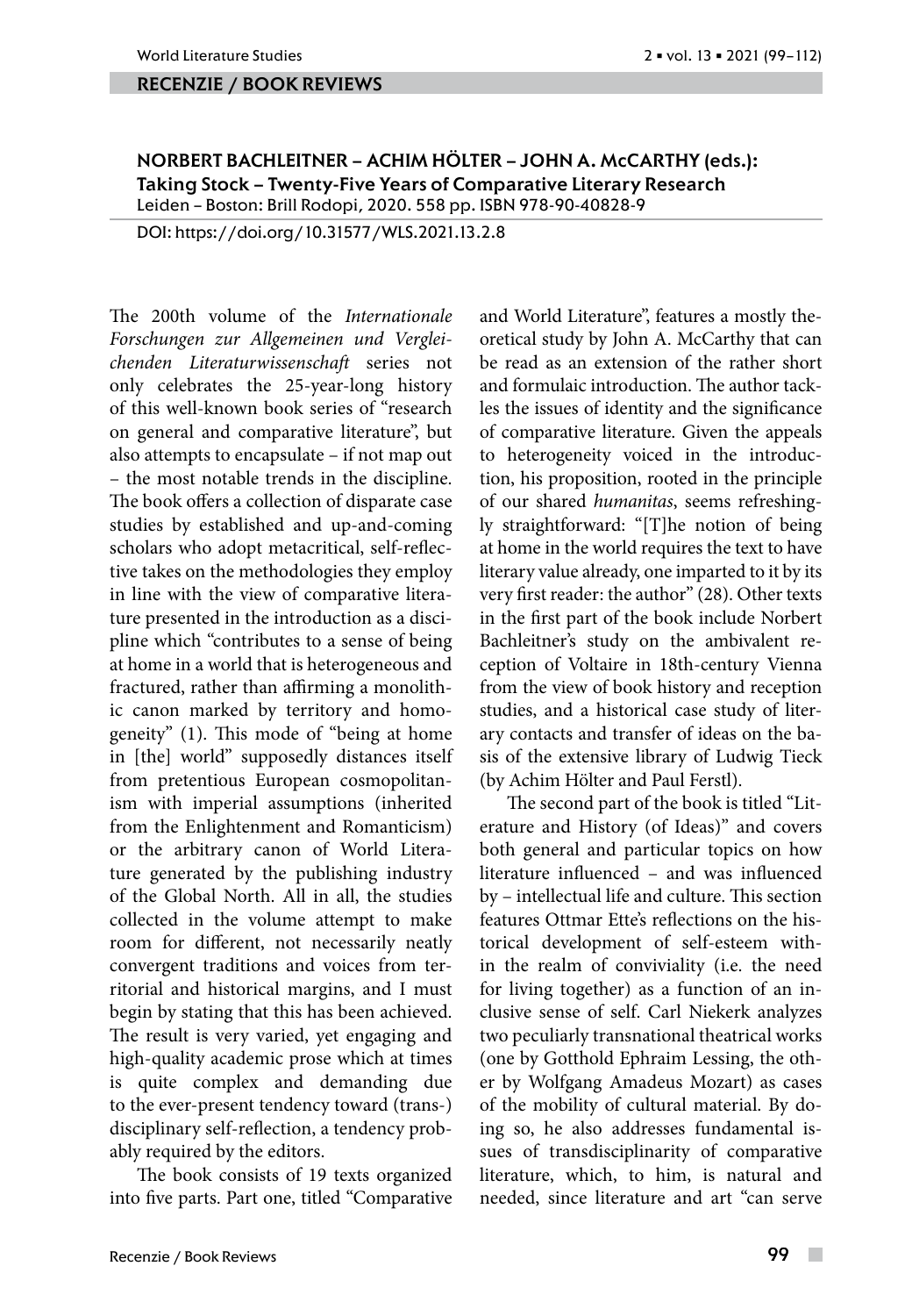as a platform to think about our society and as one of the few places in our information-saturated universe today where knowledge is synthesized and not just distributed" (182). Barbara Korte compares two early 20th-century boys' periodicals (one British and one German) and the roles they played in promoting pro-war attitudes by the images and grand narratives they propagated. The last text in this part is Juliane Werner's chapter tracing how Vladimir Nabokov, who is well known to have detested psychoanalysis, reacted to and portrayed Freud and his intellectual grip on 1950s America.

Although part three is entitled "Women and Gender Studies", the themes of femininity, gender, and/or their reflection do not necessarily play a central role in all of the chapters. Stephanie M. Hilger looks into an early medical text which testifies to how epistemologically unstable the emerging medical profession was in the 18th century. Her reading also enables her to shed light on the anxieties of the era concerning sexuality, its exploration, and "colonization". Sandra Vlasta looks into two travelogues (by Fanny Lewald and George Sand) and explores how this genre contributed to the foundation of national identities by discussing the presumed Other and thereby foregrounding the traveling self. Another contribution by Agnes C. Mueller looks at how the literary image of the Yiddish Mama developed from negative to positive and, in the meantime, lost its Jewish connotations. Dobrota Pucherová uses postcolonial reading (represented mainly by the concept of colonialism) as a tool for understanding the complexities of postsocialist Slovak literature and its role in re-evaluating cultural memory. By describing Slovak culture as an example of "trauma culture", she arrives at a new definition of postsocialism, which she basically views as an epistemological and existential condition "marked by long-lasting traces of dependence, but also hybridity, displacement, and liminality as result of its historical instability of borders" (309).

The studies collected in part four, "Aesthetics and Textual Analysis", cover topics which overlap with literary theory, and they also markedly focus on the discipline's conceptual framework. Werner Wolf discusses the nature of aesthetic illusion against the backdrop of literary and reader-response studies and specifically looks at how this phenomenon worked in ancient literature. Annette Simonis looks at human fascination with animal otherness in the context of 20th-century poetry (namely in the works of Guillaume Apollinaire, Ted Hughes, and Durs Grünhein). The genre of autofiction is discussed by Stefan Kutzenberger, who not only provides references to the most recent and notable studies on the topic but also brings to the fore another aspect of the genre (namely the involuntary use of real people as literary characters). Gianna Zocco ends this section with a look at how the intertextual bohemian world of Berlin in the novel *Black Deutschland* contrasts with the stark and disappointing experience its gay protagonist faces when actually living there.

The fifth part of the book, "Translation and Tradition", expands the understanding of translation toward adaptation and even beyond, toward other intertextual relations between texts that could be said to involve rewriting. Daniel Syrovy discusses the trope of referring to a fictional source text (by any means a broader category than pseudotranslation) in Western literature from the Middle Ages until Cervantes and discovers a rich web of metanarrative devices which translate into one another and form a web of textual (and cultural) history of the (chivalric) romance genre. Christoph Schmitt-Maaß provides an interesting analysis of a collection of 17th-century crime stories by a Catholic bishop that were translated/adapted by a Lutheran translator, in view of the theological disputes and literary tastes of the era. Manfred Pfister's comparison of three German adaptations of Shakespeare's *Titus Andronicus* shows not only how these differ from the source text but also how they respond to the pertinent issues of their day. Russell West-Pavlov compares the Indian-Kenyan-Canadian M.G. Vassanji's *The Book*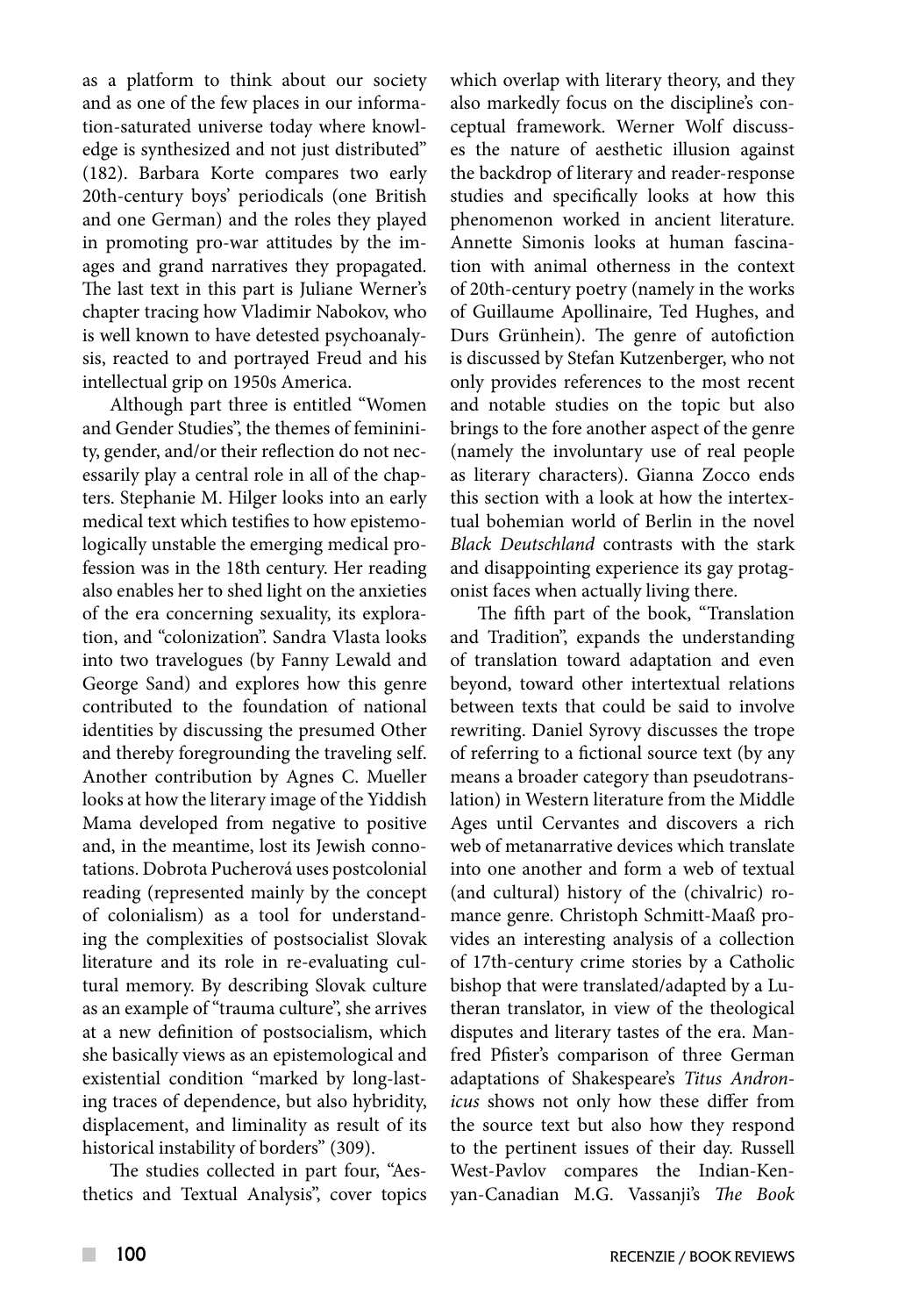*of Secrets* with Joseph Conrad's *Heart of Darkness*, viewing the former novel not only in relation to its prototext, but mainly as a product of a new, postcolonial literary history of the Global South with its unique matrix of textual and cultural values.

The volume *Taking Stock* offers a valuable overview of current trends in comparative literature, which I follow due to my own research and background in translation studies (a discipline which itself emerged partly from this field). Since this book is very broad in scope, nearly any scholar of literature and cultural history will find some topics, approaches, concepts, and references of interest. Given that the collected texts are for the most part, case studies, they can be viewed as heuristic examples as well.

However, the title of the book can be seen as its primary drawback. What the individual studies bring to the fore in terms of range and novelty of topics and approaches, the book lacks in conception. The phrase "taking stock" implies the need to catalog and describe what has been done; one takes stock to think and move on. Yet the introduction to the volume is very brief and its declaration that "[v]iewed conjointly, the essays seek to expose enduring deep structures of Comparative Literature" (3) seems self-servingly vague. What it needs instead is a deeper, extensive introduction that would help readers (some of whom might not be experts in comparative literature) understand the development of the discipline over the last 25 years. If one is to assume that the reader will understand the position of the book in the system of the discipline only by virtue of its being part of an established and well-known series, this does great disservice to an otherwise well-edited collection and goes against the spirit of openness and transdisciplinarity epitomized by its authors.

IGOR TYŠŠ Institute of World Literature SAS Slovak Republic ORCID: https://orcid.org/0000-0002-3172-9369

## ÁGNES GYÖRKE – IMOLA BÜLGÖZDI (eds.): Geographies of Affect in Contemporary Literature and Visual Culture: Central Europe and the West Leiden – Boston: Brill Rodopi, 2021. 241 pp. ISBN 978-90-04-44088-3

DOI: https://doi.org/10.31577/WLS.2021.13.2.9

Even though the concepts of affect and translocality have recently been a popular field of study in the Western context, the inclusion of the frequently-overlooked region of Central and Eastern Europe into the discourse had long been overdue. In addition to being an important step in the recognition of the region's intellectual composition, *Geographies of Affect in Contemporary Literature and Visual Culture: Central Europe and the West* edited by Ágnes Györke and Imola Bülgözdi, introduces a refreshing contemporary look at the affects of social changes regarding spatial features in literary and visual media. It highlights the intersection of affect theory and translocality, since the chapters emphasize both the impact of an environment on the process of identity formation and the reverse effects of emotional experiences reconstructing the space. While affect theory provides the authors with the opportunity to explore the senses of regional belonging and estrangement as the indicators of environmental impact, the adoption of the term translocality enables the contributors to foreground "localities and subjectivities *within* the context of global flows" (4). Moreover, the volume pays particular attention to gender in making localities accessible globally without jeopardizing the specific cultural heritage of the region.

*Geographies of Affect* is a collaborative effort with 13 scholars from various European countries, whose editors accentuate the

 $\mathcal{C}^{\mathcal{A}}$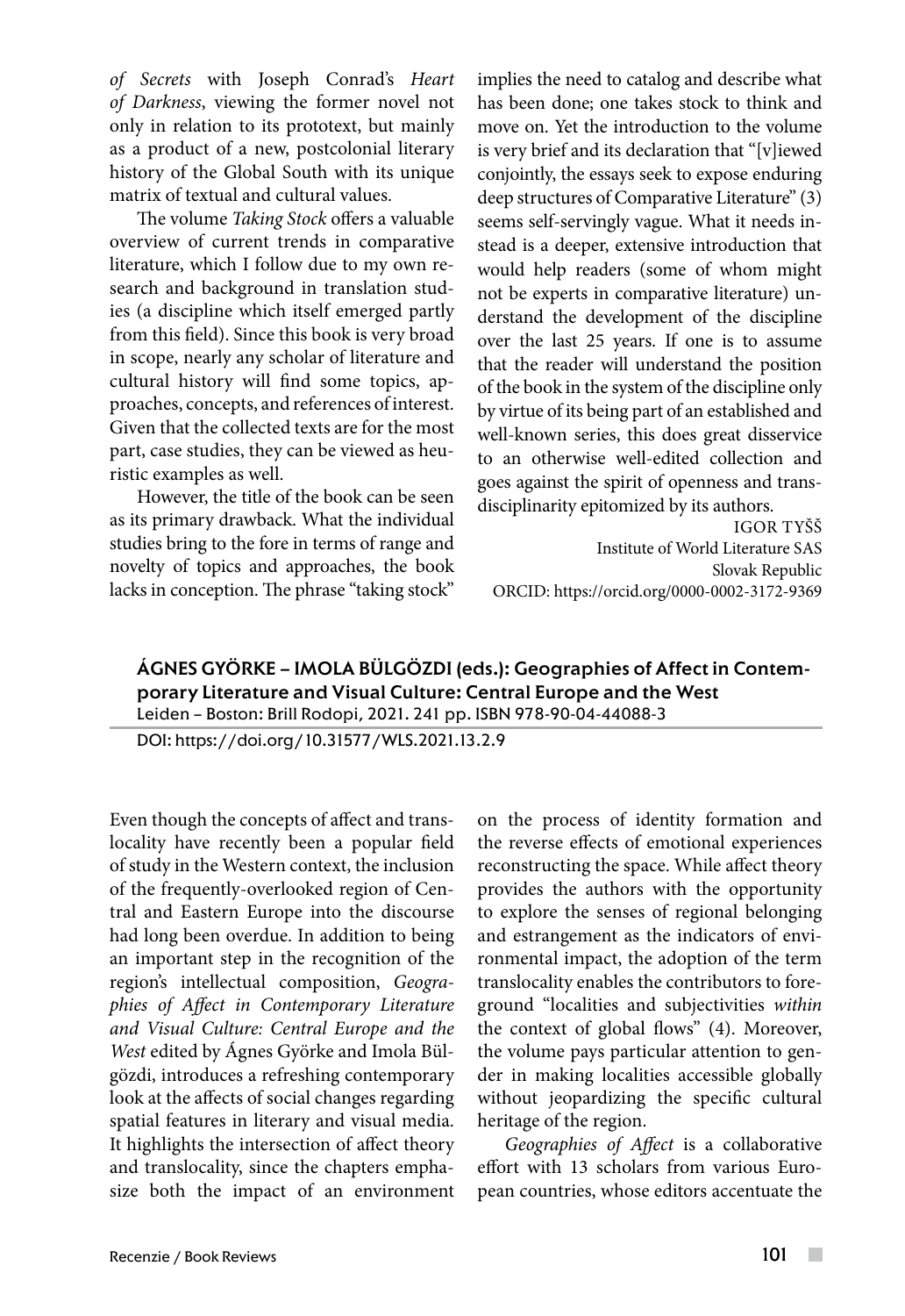importance of rethinking the significance of Central and Eastern Europe in the process of illuminating the gravity of the region in the history of Western legacy and overall intellectual global circulation. The volume claims to have the objective of "investigating the production of space in post-1945 translocal culture in a comparative theoretical framework exploring the ways representations of space and emotion intersect in works of literature and film" (2). The editors further elaborate their aim by saying that "focusing on the emotional landscapes of cities and regions in the English-speaking world as well as in Central and Eastern Europe, the volume intends to open a productive intercultural exchange between the region and global urban studies" (3). The result is a sound attempt at investigating the legitimacy of the binary understanding between the center and the periphery of Europe to reconceptualize the Central and Eastern region's translocal culture by spotlighting the locale within a larger global context. Throughout the chapters, affect remains a significant concept that draws attention to the senses of belonging and alienation while simultaneously generating a place of resistance for the localities against national programming and transnational flows.

The volume is divided into five sections, each composed of thematically related chapters. The first part begins with Pieter Vermeulen's chapter on the impersonal affect of translocal narratives that investigate how personal affect can help reach a better understanding of a transpersonal community. By showcasing the mobile nature of the chosen contemporary literary texts, Vermeulen emphasizes literature's ability to physically and emotionally "move" and affect readers while demonstrating the ways in which translocality reveals the intricacies of "intranational" and "inter-regional" urban settings. The following chapter by Miklós Takács explores the unique case of the Hungarian Holocaust survivor Eva Fahidi's theater performance in *Sea Lavender* that hauntingly blends the experiences of survivor/actor and the spectator in terms of powerful affect. Synthesizing testimonials with dancing, the author claims that Eva Fahidi battles her traumatic experience on stage by transforming the feelings of shame, violence and vulnerability into euphoric emotions. The chapter is definitely exceptional in its exploration of trauma depicted in theater in the context of positive affect which is quite uncommon. This first section ends with Katalin Pálinkás's discussion of the concepts of historicity and collectivity in Lisa Robertson's novels, set against a rapidly changing translocal urban space. Through archival research combined with social practices personal to Robertson, Pálinkás traces the description of a multilayered city's present from the historical lens of a poetic flânerie. These three introductory chapters are important in demonstrating the power of narratives in exceeding personal emotion, especially trauma, to reach a transpersonal affective community and set the tone for the upcoming sections.

The second section examines the existence of male, female and queer identities in urban spaces through cinematic affective analysis. It begins with György Kalmár's analysis of the concept of "retreat" in selected contemporary Hungarian films in terms of a fragmented identity resulting from spatial displacement experienced by Eastern Europeans after the fall of communism. By focusing on the non-gender-normative male protagonists who are disillusioned by their former dreams of a modernized urban West, the chapter questions the need for a return to the homeland of traditionally masculine culture in order to build a sense of authenticity and a grounded identity. Following Kalmár's exploration of disintegrated male identity is Zsolt Győri's chapter on various female experiences in the socialist spaces of communal living with examples from late communist Hungarian cinema. Drawing attention to the gendered affective experiences of communal blocs, the author claims the role of "architectural patriarchy" in hindering the gender equality through ensuring female subordination to a paternal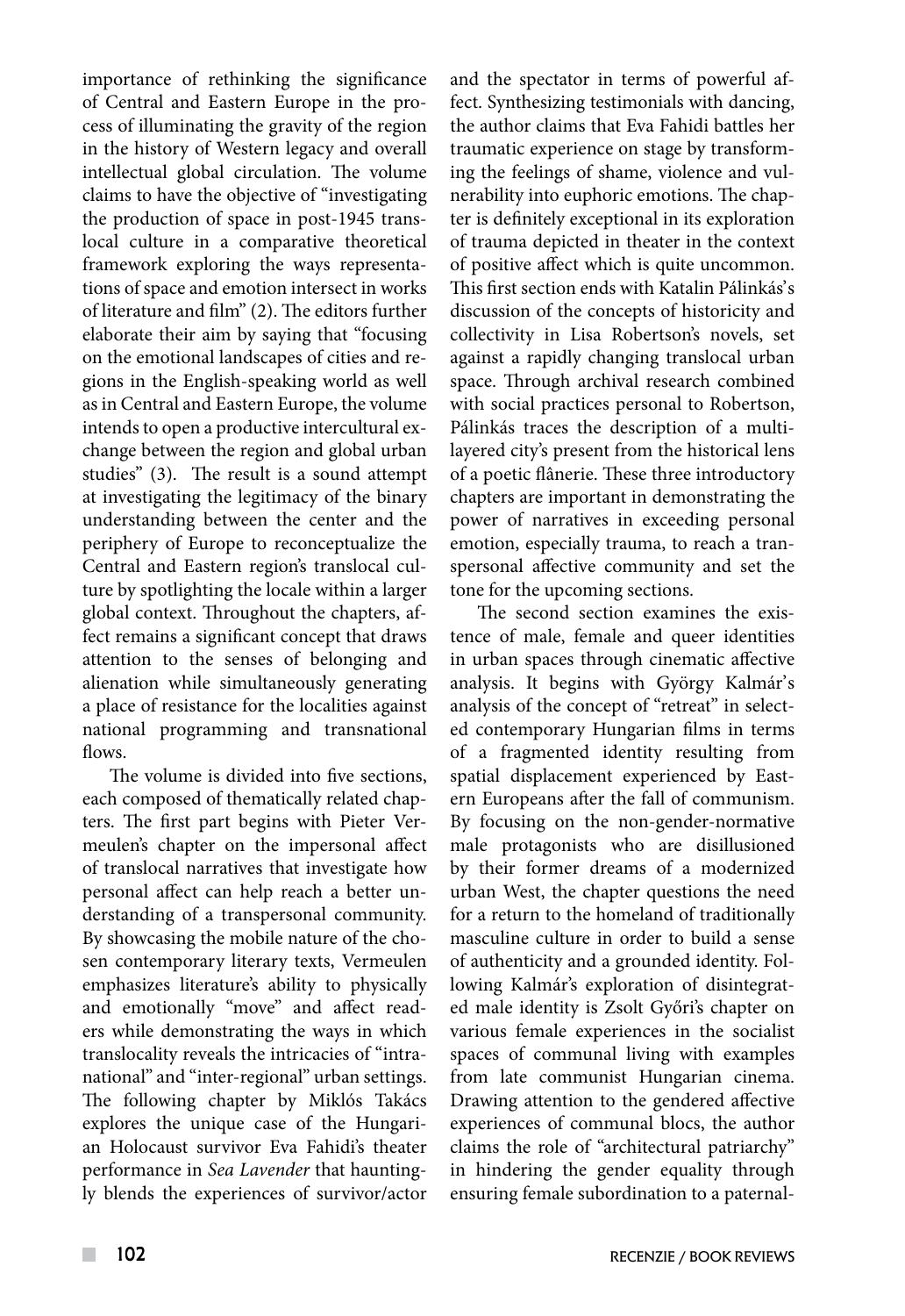istic regime. The final chapter of the second part, by Fanni Feldmann, focuses on the affective qualities of queer spaces overviewing their inception and utilization in the contemporary Hungarian cinema, underlining the difference between mainstream films and queer productions. Contrasting the strong homophobic undercurrents of mainstream cinema that tends to prioritize the bodily aspects of queer identification, especially by centralizing affective qualities of shame in queer urban spaces, Feldmann provides an insightful vision into queer historiographic documentaries with their stance of activism seeking to establish safe spaces that foreground a sense of security and belonging. Through drawing attention to the spatial and affective feature of the term "safe space" that is generally used in queer discourse, the author underlines the connotation of the word, meaning both a non-violent and an emotionally supportive home of subculture. In its approach towards gendered identity in late and post-communist urban settings, the section provides fresh perspectives regarding emotional effect of borders that blend public with the private in East and Central Europe.

As the standout section of the volume, the third part begins with Imola Bülgözdi's rich analysis of Toni Morrison's *Jazz* (1992) in terms of its depiction of rural Southern African-American migrants' affective response of fascination to New York's Harlem as a result of a translocal journey. Emphasizing the highly different urban experience of black migrants from that of middle-class white city dwellers and the complex relationship of an individual and a place, Bülgözdi affirms the double-sidedness of Morrison's depiction of urban experience that reveals the ways in which the past lurks into reconstructed identities of immigrants which renders the chapter a great investigation of translocal geographies. The following chapter by Márta Kőrösi takes an equally enlightening approach to Marjane Satrapi's prolific graphic novel *Persepolis* (2000) by employing the thematically and formally relevant notion of "border thinking", which enables the exploration of multiple geographical and cultural spaces with a historical "double critique". By situating the novel in the larger discourse of comic genre with special attention given to icons and gutters, the author Kőrösi is able to showcase the suitability of the medium to Satrapi's autobiographical topic of border subjectivity and translocality. This section is certainly striking in its unique analysis of borders, both physical and abstract, in the chosen migrant narratives with particular attention given to the utilization of different media in the narrative such as music and illustration, and how in both cases the affective outcome of the process of migration leads to a reconstruction of a subjectivity in translocal terms.

The initial chapter of the fourth section by Anna Kérchy analyzes the spatial and narrational disorientation in Lewis Carroll's Wonderland and its loose adaptation by China Miéville, *Un Lun Dun* (2007). Throughout the chapter, the author presents how Alice's adventures, both in Carroll's original and Miéville's adaptation, question and reinterpret the concept of space in terms of affective psychogeography. Foregrounding "the girlish curiosity" of the protagonist in investigating the concept of space in terms of affective psychogeography, Kérchy claims psychoanalytical, lingophilosophical, ideological and even environmentalist assumptions in Alice's random mobility that help blur the border between the self and the space. In the second chapter of the section, Jennifer Leetsch analyzes how the central romance in Chimamanda Ngozi Adichie's novel *Americanah* (2013) helps emphasize the ability of metropolitan spaces to affectively suggest both concepts of belonging and alienation, especially to migrants. By presenting the unsettled affective relationship between the two migrant protagonists, the chapter provides a contemporary glance at the ways in which migrant narratives reshape the boundaries of transnational writing while simultaneously drawing attention to the close bond between love and space. Both chapters of the section are illuminating transgression and

 $\overline{\phantom{a}}$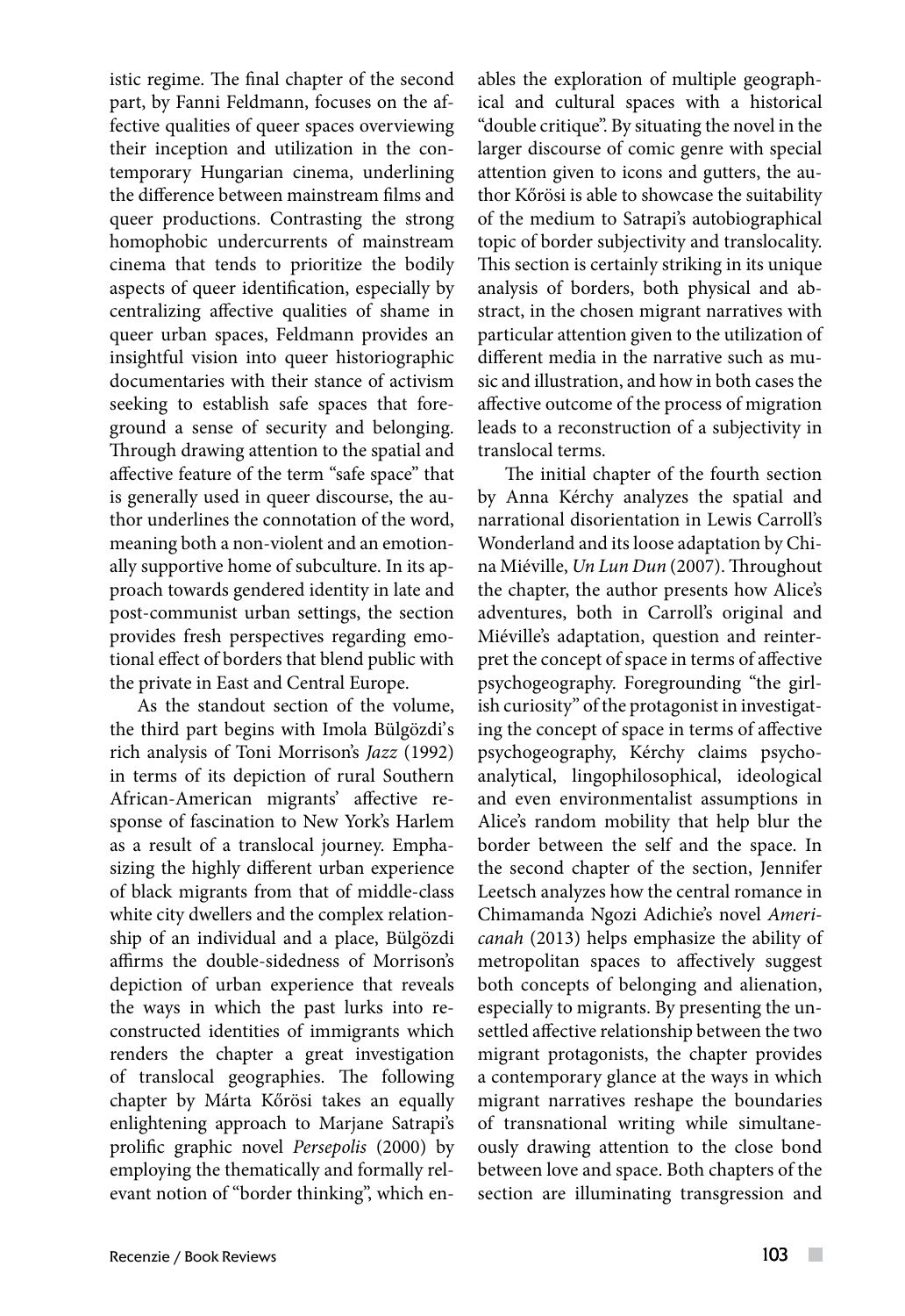the reconstruction of affective urban landscapes from an alternative lens of gendered and racialized depictions that question the more commonly portrayed white and masculine urban experience.

The fifth and final section of the volume, focusing on crime and the city, begins with Tamás Bényei's analysis of Patrick Neate's utilization of the noir structure in his hardboiled thriller *City of Tiny Lights* (2005) to outline the complexities of the multi-ethnic urban space of post-9/11 cities, in which the affect of fear is replaced by that of terror. Bényei's approach to the unconventional crime narrative with a Black British private eye reveals the deconstruction of hard-boiled discourse's stability in urban spaces, the key words being rootlessness, and multiculturality, lack of control. In the final chapter of the volume, the author Brigitta Hudácskó questions the borders of classic crime narratives in a Hungarian context through a novel with a female Hungarian detective, underlining the reasons behind the genre's absence in the Hungarian canon despite the genre's conveniently reproducible structure and cultural obstacles emerging in the process of transfer. The interesting aspect of the chapter is the exploration of how a classic detective story can be installed in a location with a crime history that tends to deviate from the expectations of the genre norms. This final section with chapters centering on crime narratives present unconventional versions of the noir genre that question the prescribed figure of the detective to reject traditional investigative methods for a more affective approach and the validity of local urban crimes in a contemporary global scene.

In conclusion, the volume presents a refreshing survey of affect theory in relation to translocality through the analysis of several contemporary literary and cinematic productions of Central Europe and the West. One thing to note is that though the introduction of the book suggests a tighter focus on relocating Central and Eastern Europe on the global and cultural scene of the 21st century, most of the chapters focus on works

or authors from Western Europe or the USA. Furthermore, the limited attention given to Central and Eastern Europe in the volume is mostly reserved for Hungary as a case study for the overall region, since most contributors of the volume are of Hungarian origin. However, the emphasis on this country results in an uneven representation of the region which does not seem to align with the volume's intention. Nevertheless, the originality of each chapter creates an engaging and rich perspective that contributes greatly to the discourse and will captivate readers interested in representations of affective spaces both in literature and visual media.

RANA YÜRÜKER Yeditepe University Turkey ORCID: https://orcid.org/0000-0002-6696-6612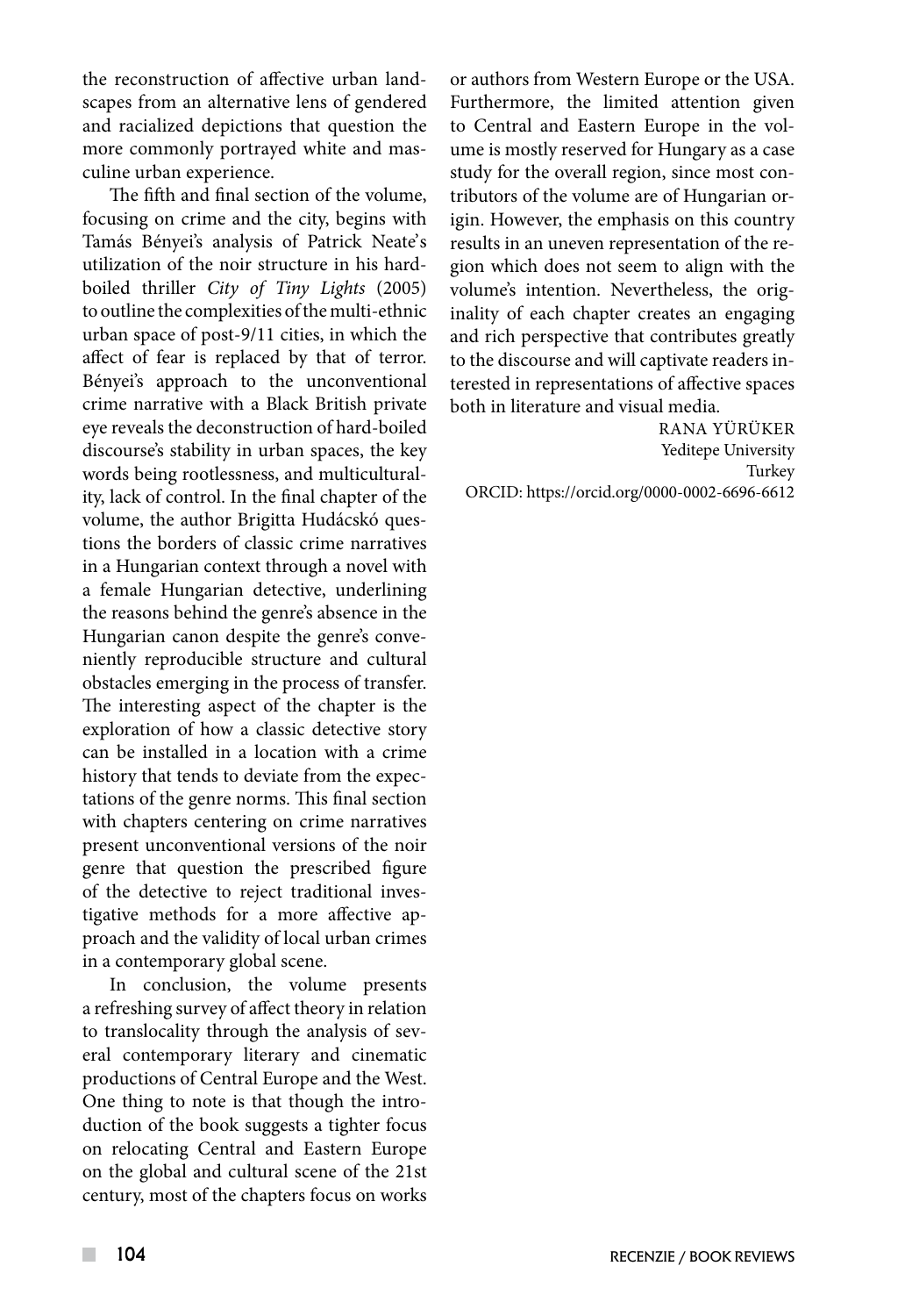CSONGOR LŐRINCZ – PÉTER L. VARGA (eds.): Herausforderung der Literatur: Péter Esterházy [The Challenge of Literature: Péter Esterházy] Berlin: de Gruyter, 2021. 447 pp. ISBN 978-3-1106-1722-1 DOI: https://doi.org/10.1515/9783110618082

ANDRÁS KÁNYÁDI (ed.): Péter Esterházy et le postmodernisme [Péter Esterházy and Postmodernism] Paris: Éditions PETRA, 2020. 228 pp. ISBN 978-2-84743-276-3

DOI: https://doi.org/10.31577/WLS.2021.13.2.10

According to the introduction by Csongor Lőrincz in *The Challenge of Literature* (*Herausforderung der Literatur;* in the following referred to as *HL*), one of the core characteristics of Péter Esterházy's literature is to point to the expression of the unachievable, and to be explicitly kept open. Moreover, the last sentence from *Simple Story Comma One Hundred Pages – the Mark-Version* (*Egyszerű történet vessző száz oldal – a Márk-változat*) "Nincs vége, ez a befejezés" ["There's no end, that's the ending"], was the title quote of a scholarly volume about Esterházy's literature published in Hungarian in 2019, after his death. The important text of reference here is Esterházy's voluminous book *Introduction to Literature* (*Bevezetés a szépirodalomba*) published in 1986. In András Kányádi's introduction to *Péter Esterházy and Postmodernism* (*Péter Esterházy et le postmodernisme*; in the following referred to as *PM*) that same book bears a similarly comprehensive importance in the author's earlier œuvre, "redefining the concept of literature itself", and what is more, bringing about a "turn in literature [...] by his pen" (10–11). Furthermore Kányádi's volume raises and critically discusses the question of Esterházy being a postmodern author, a description which has been applied to him in the simplistic perspectives of feuilletonistic texts in order to "handle" his work and his writing, and only to make it fit the technical framing of the journalistic style. Esterházy himself has cleverly, yet frankly outplayed this (knowing very well how as a skillful football player!): "Amúgy ősi, futballista családból származom" ["Anyway, I come from

an ancient football player family"]. It might thus be of importance that both collections include studies on Esterházy's football writings: Péter Fodor in *HL* about *Voyage to the End of the Penalty Area* (*Utazás a tizenhatos mélyére,* 2006) and Piotr Bilos in *PM* on the football metaphors in *Not Art* (*Semmi művészet,* 2008; Eng. trans. 2010).

The year 2016, when Esterházy passed away on July 14, shortly after his friend Imre Kertész had died on March 31 at whose funeral Esterházy had spoken – "Silence, restlessness, passion – these could be the big Kertész-words [...]; out of them we learn something new about the world. I could start again: about us, about our country, about the world, about God" – can be seen as a year profoundly marked by these losses in the literary sphere – explicitly not only in Hungary. Looking upon Esterházy József P. Kőrössi has expressed this "shock" of his death asking in perplexed fright, "Hová is?"["Where to now?"] (*A megrendülés segédigei. EP 1950–2016* [Auxiliaries of the Shock. EP 1950–2016] Budapest: Norán Libro 2016, 7).

The confusing moment of Esterházy's death as well, at least latently, (re)shaped the point of reference, the perspectives and interpretatory and analytical approaches to Esterházy's literary work, yet to his legacy in both the volumes edited by András Kányádi in French and by Csongor Lőrincz and Péter L. Varga containing articles in German and in English.

Both books pay much attention to the translations of Esterházy's literature into German and into French – only two of the about thirty languages Esterházy can

 $\sim$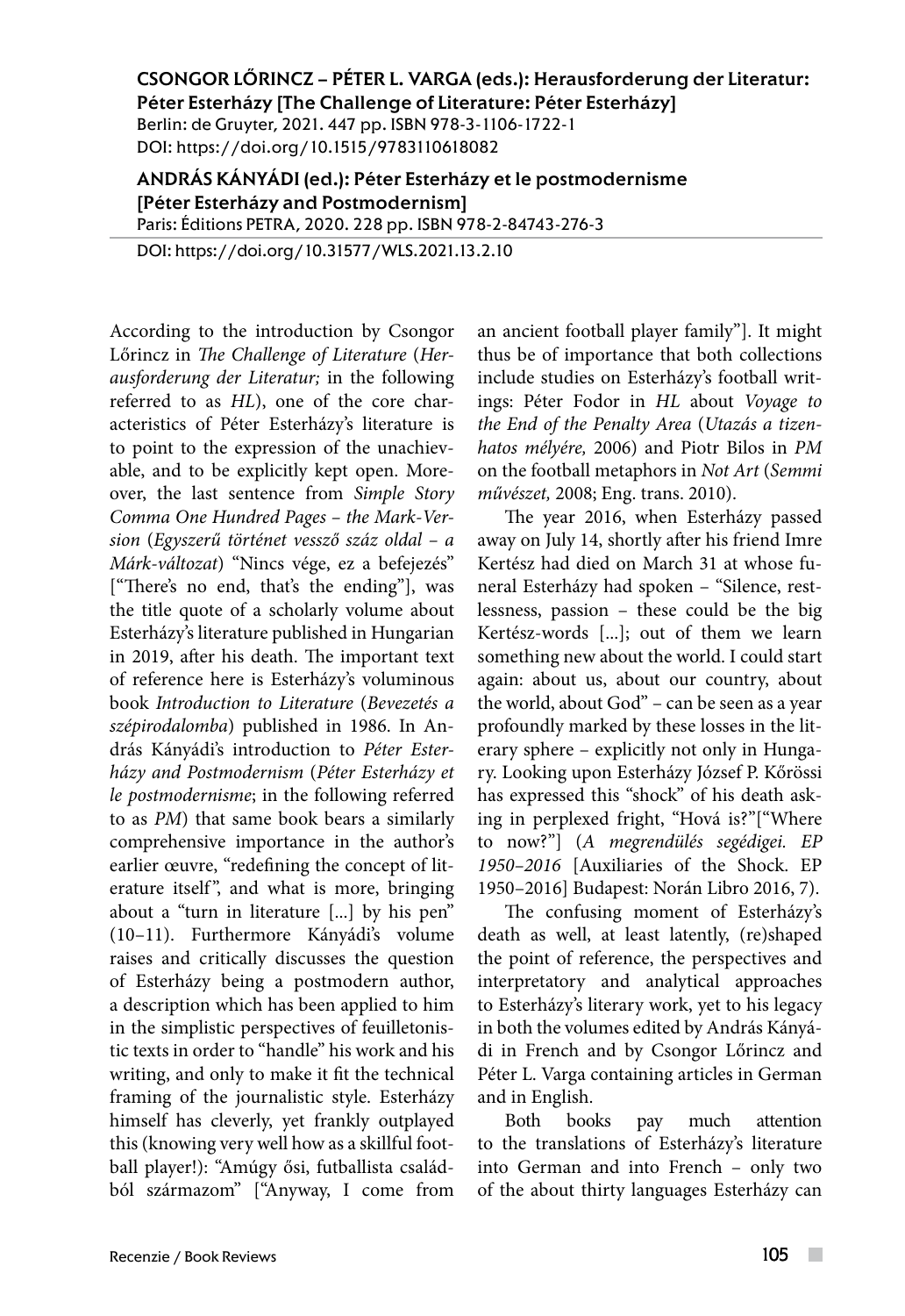be read in – the German-speaking world being in a slightly more comfortable position having a choice of about 25 Esterházy titles compared to about 12 in French. (In the bibliography in *PM* 14 titles are mentioned, because *Le Journal du pancréas* [Pancreas Diary] and *La Version de cape et d'épée. Histoire simple virgule cent pages* [Simple Story Comma One Hundred Pages – The Duel Version] are forthcoming at Gallimard.) Thus in both volumes some articles focus on the translatedness and (un)translatability of Esterházy's works. Moreover, these translation studies or essays are written by Esterházy's translators, thus offering a detailed insight into their "workshops". Agnès Járfás from 1990 onwards literally became *the* translator of Esterházy into French. Looking at different examples, her contribution discusses the problem of how to translate the quotations the author included in a quite large number in his books. She also mentions the exchange of thoughts and solutions with Esterházy which whets the appetite for more such intriguing analyses of the Esterházyian co-work on language. Zsuzsanna Gahse's "Der Sprachspieler" in *HL* may be seen as a further response to this interest. Having started translating Esterházy in the 1980s (eight books translated), when, as she says, he was rather "popular among insiders" (31), she also had to solve the problem of rewritten quotations, incorporated in the texts, and also frequently communicated with the author about the translations of his texts. Heike Flemming (translator of three of Esterházy's books since 2013) adds an appealing essayistic account of the "happiness of translating Esterházy" (36), in which she highlights his vivid awareness of the inbetweenness of two languages.

However the status of translation is crucial for philological approaches to Esterházy's works from contexts outside Hungary – as these two volumes demonstrate, transmitting a very profound, well informed, and widely documented specialist discourse of a high scholarly level that mirrors comparable works in Hungary and has the fol-

lowing foci partly conversing with each other. In *PM* Judit Görözdi convincingly shows the Central-European poetics of *The Book of Hrabal* (*Hrabal könyve,* 1990; Eng. trans. 1994). Tibor Gintli's account in *PM* of the anecdotal narration of *Production Novel* (*Termelési regény*, 1979) corresponds with the great importance of that book, as demonstrated in detail in *HL* through the studies by Csongor Lőrincz (providing a comprehensive analysis of silence in Esterházy's texts), Péter Szirák, Gábor Palkó, Tibor Bónus (the only contributor appearing in both volumes), and Ernő Kulcsár Szabó. *Introduction to Literature* is mentioned in several studies (widely contextualized in Esterházy's work by Kulcsár Szabó), some of them concentrating on parts of the book having been published separately: László Bengi on *Indirect* (*Függő*, 1981) in *HL*; Jean-Pierre Liotard-Vogt and Éva Sziklai on the historical context(s) of *A Little Hungarian Pornography* (*Kis magyar pornográfia*, 1984; Eng. trans. 1995). Danijela Lugarić provides a challenging comparison between Danilo Kiš and Esterházy in which she also probes the concept of world literature. The articles by Ágnes Balajthy (*HL*) and Henri de Montety (*PM*) both focus on the image of the Danube in Esterházy's work. In *HL* Hajnalka Halász provides a comparative reading of Kosztolányi's and Esterházy's *Esti* (2010). *Celestial Harmonies*  (*Harmonia Caelestis*, 2000; Eng. trans. 2004) and *Revised Edition* (*Javított kiadás*, 2002) are analyzed in detail in studies by Csongor Lőrincz and Gábor Tamás Molnár in *HL* and by Zoltán Z. Varga, Paul-Victor Desarbres, Jean-François Laplénie, Anna Keszeg, András Kányádi, Jean-Léon Muller, and Dorottya Szávai in *PM*. In *HL* Ágnes Hansági traces Esterházy's critical understanding of traditional codes, while Péter L. Varga develops the (silent) importance of language for Esterházy's perception of Central Europe. Györgyi Földes analyzes the corporeality of  *A Woman* (*Egy nő*) in *PM* where Anne-Rachel Hermetet also gives an account of how Esterházy has been perceived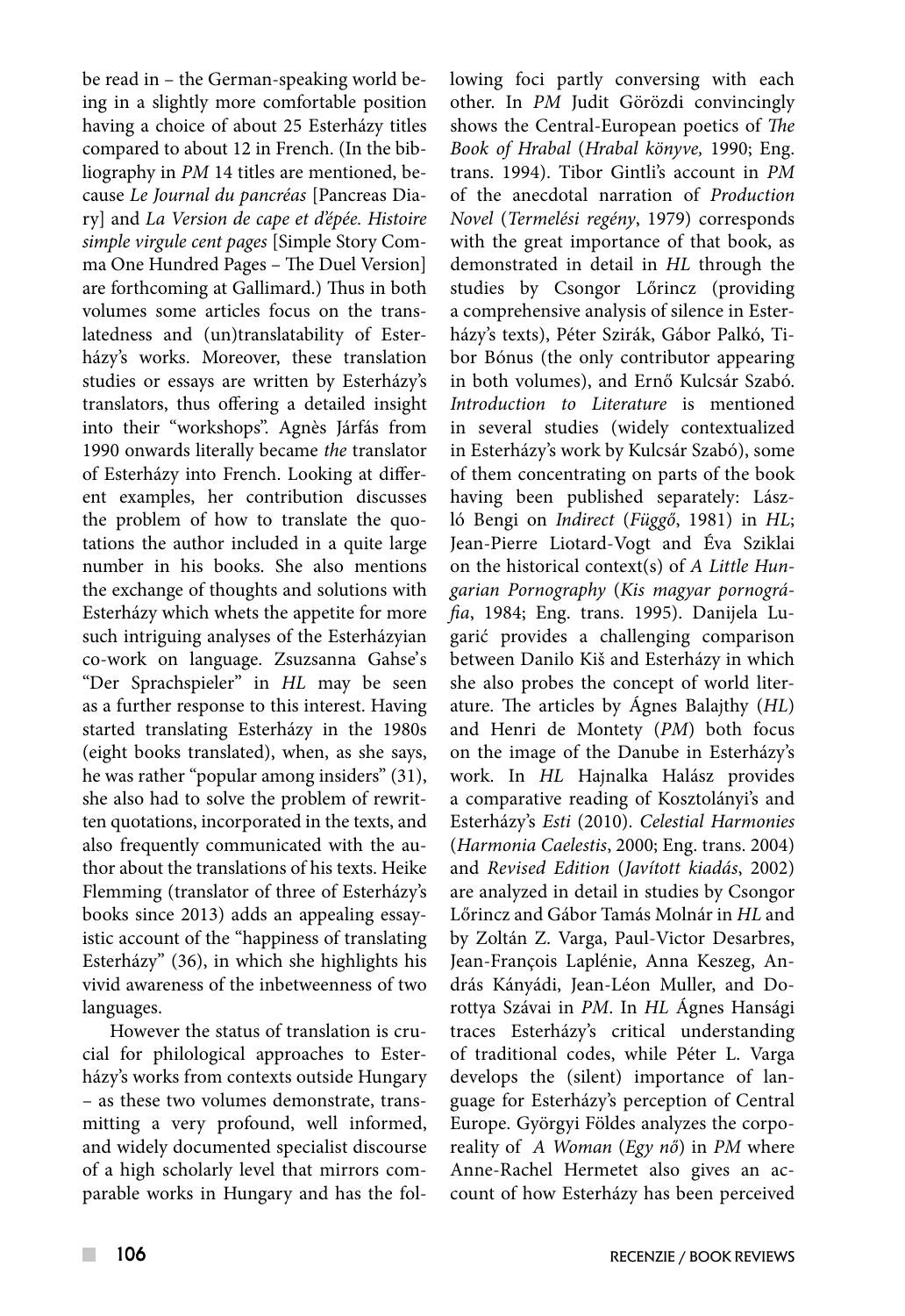in the French press. Finally, the important late prose works (translated into both languages) in *HL* are the subjects of studies by Gábor Tolcsvai Nagy, Róbert Smid and Mária Bartal and of the contributions by Tibor Bónus and Sándor Kálai in *PM*.

Both these collections contribute to (re)initiating and establishing a discourse about Esterházy's aesthetics, his poetics and literature, his subjects, his cunning anecdotalism, in brief: about his works outside Hungary; these two volumes also lead to invite and to include scholars from other philologies or from comparative literature – that (in the West) very much needs to be "refreshed" and enlivened by Esterházy's and many more writers' (women writers', too!) works from East Central European literatures – because they assemble prominent voices and essential scholarship on Esterházy and point the way ahead. Well-chosen different approaches thus highlight poetical, narratological, and comparative perspectives, both volumes showing the indispensable and sustainable importance of Esterházy's writing.

Both books examine almost the complete works of Esterházy, or at least aim at giving such a critical, yet comprehensive overview. Offering such high ranking discourses about the aesthetical, poetical and thematical importance and of the literary impact of the author's works, both volumes present freshly challenging approaches to Esterházy by connecting his texts with region-specific, literary-theoretical, world literary and cultural questions.

> STEPHAN KRAUSE Leibniz Institute for the History and Culture of Eastern Europe Germany

# KATARÍNA BEŠKOVÁ: Súčasná egyptská literatúra: Dystópia, cenzúra a Arabská jar [Contemporary Egyptian Literature: Dystopia, Censorship and the Arab Spring]

Bratislava: Veda, vydavateľstvo SAV, 2020. 256 pp. ISBN 978-80-224-1829-4

DOI: https://doi.org/10.31577/WLS.2021.13.2.11

Recent years have seen a marked interest in the works of contemporary Egyptian writers, as readers both inside and outside of academia have awaited the literary interpretation of the events of the Arab Spring to emerge, following the much-needed period of reflection and processing that allowed the writers to impart their lived experience, express their views and render their testimonies by weaving literary narratives of *their* revolution.

It is within this framework that the monograph entitled *Contemporary Egyptian Literature: Dystopia, Censorship and the Arab Spring* came into being to bridge the gap in Slovak and Czech scholarship on the topic as well as to move the understanding of modern Arabic literature more into the present moment. This monograph, written in Slovak, is also a continuation of earlier scholarship on the topic as it draws on research conducted by Stephan Guth, Teresa Pepe, Samia Mehrez, Richard Jacquemond or Benjamin Koerber, among others.

The book under review focuses on the works of both men and women authors of the so-called "Tahrir Generation", a term used by the author and inspired by Ayman El-Desouky's "the 2011 Generation" and modelled after the iconic square. "Tahrir Generation" denotes the group of predominantly young and emerging authors whose lives were "affected by the economic, political, social and cultural specificities of Ḥusnī Mubārak's regime" and who have shared the hopes and disillusionment of the revolution of January 2011 (24). Katarína Bešková views Tahrir as a unique *chronotope*  in the Bakhtinian sense (echoed also in one

 $\overline{\phantom{a}}$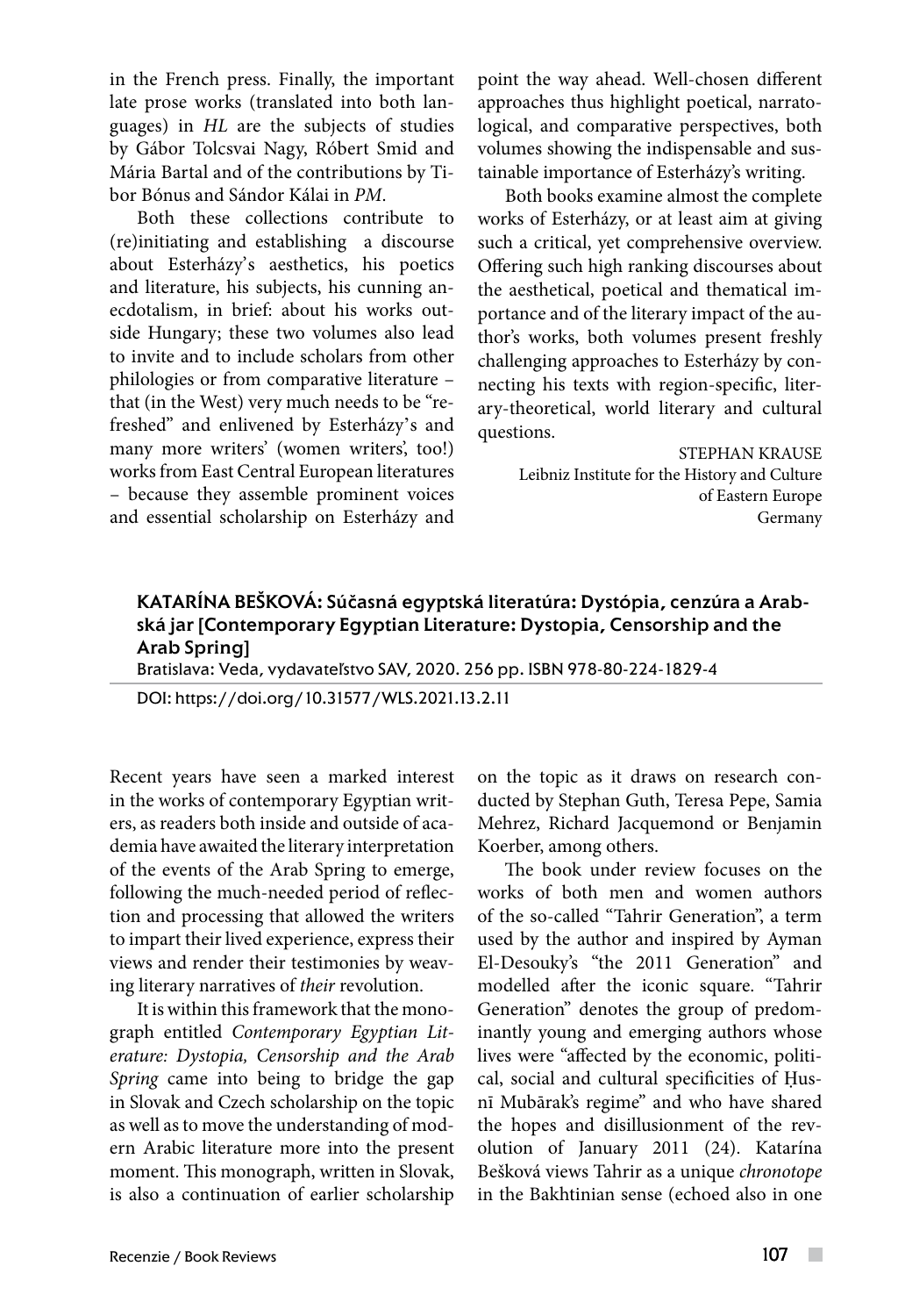of the books she discusses, Dunyā Kamāl's *Cigarette Number Seven,* Eng. trans. 2018). Therefore her choice of the name is indeed well-suited for writers who shared the onsite experience of Tahrir as the seminal moment in Egypt's unfolding social, cultural and political memory. The book explores the intersections between the literary output and the socio-cultural and political forces at play at the time, with an emphasis on the interpretive analysis of the works within the context of the revolutionary events of the Arab Spring.

The monograph is divided into five analytical chapters accompanied by an anthology of literary works discussed earlier in the book. Bešková effectively weaves in the work of a number of literary and social theorists as well as scholars specializing in modern Arab literature, however, she does so in a way that supports and elucidates her readings, without weighing down the book.

The introductory chapter, entitled "Literature as the Reflection of the Socio-Political Reality", provides an overview of the predecessors of contemporary Egyptian literature and explores how the social, political and literary realms intersect, oftentimes "writing" one another. The parameters of Bešková's investigation focus for the most part on literature's relationship to politics, which also implies the question of the im/possibility of apolitical, "pure" literature (26). The chapter also touches upon the role of the writer in the Arab society, highlighting the dialectical relation between literary expression and politics in the Arab world which could be traced back to poetry of the pre-Islamic era. Likewise, Bešková sees the pre-Islamic poet, *shāʿir*, as analogous to the modern-day writer or novelist and points out the etymology of the root *shʿr* whose original meaning was "to know [intuitively] or be sensitive to things [that are] fine as a hair" (18). While modern Arab politics profoundly influenced literary expression, it has also been reimagined and reshaped by it. Bešková thus describes the (social) role of the writer in Egypt as "that who first responds to social and cultural change while trying to assert their positive influence through their literary activity" (19) and later discusses the blended role of a writer-educator in the era of *adab* literature, as well as that of socially engaged authors at the height of *iltizām* ("commitment"), maintaining that throughout the different periods in Arab literary history, the role of the writer was not only reflective but also transformative.

The second chapter*,* "At the Threshold of the Revolution", portrays the economic, social and political circumstances prior to the 25th of January revolution, emphasizing the role of Egyptian youth in the events leading up to January 25 and discussing the often overrated role of the new media on the course of the revolutionary processes then underway.

Egyptian youth, including several emerging authors discussed throughout the book, is also the main focus of the following chapter, entitled "Tahrir Generation". Describing the pent-up feelings of frustration combined with external and internal alienation among the younger generation, it explores the legacy of transgenerational trauma that informs the ruptured relationships and ongoing tensions between generations as reflected in the works of Yāsmīn ar-Rashīdī, Ahmad al-ʿĀyidī, Dunyā Kamāl, ʿAlāʾ al-Aswānī or Yūsuf Rakhā, among others. Bešková also devotes some attention to the depiction of the iconic Tahrir Square in the literary works discussed in this chapter.

The practices and mechanisms of the censorship discussed in chapter four round off the themes explored in the preceding chapters by pointing out the intricacies and social sensibilities surrounding literary endeavors in Egypt. Of particular importance is the discussion of how censorship informs the literary creation at its inception as well as during the creative process, leading to innovation on various levels of literary creation (the rise of new genres being only one facet of such innovation) on one hand and self-censorship on the other. Here Bešková examines the works of Aḥmad Nājī, Majdī ash-Shāfiʿī and ʿAlāʾ al-Aswānī, all of them having faced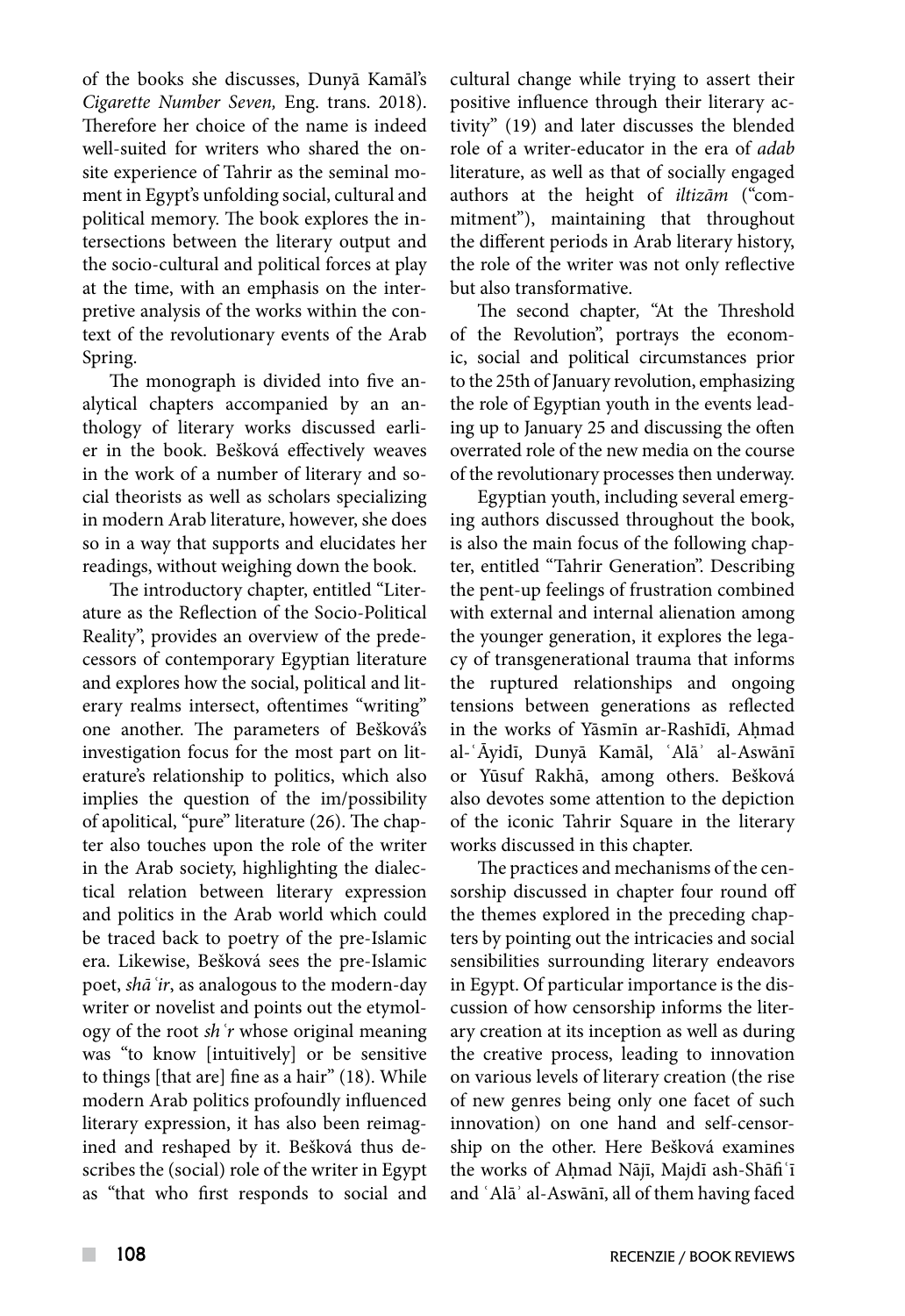the trial for their writing, although the official grounds for their accusations differed.

Since all three writers were subjected to a form of ex post facto censorship and faced allegations that were rather arbitrary in nature, the rest of the chapter puts the issues surrounding the censorship in Egypt into wider perspective by shedding light on some more complex mechanisms and practices as well as acquainting the reader with the historical context. In this well-re-<br>searched chapter. Bešková elaborates chapter, Bešková elaborates on the religious-social principle of *ḥisba,*  rooted in long-established Islamic thought requiring of all Muslims that they should be "calling to good, and bidding to honour, and forbidding dishonour" (The Qur*ʾ*an 3:104, A.J. Arberry's translation). She also explores other enabling mechanisms of censorship such as social conservativism and the issues of literality versus literariness. In a subchapter entitled "Paradoxes of Censorship", Bešková discusses the double-edged sword of censoring practices, turning her attention to the counter effect that lies in drawing the reader's attention to the very things it tries to conceal as well as putting the very authors it tries to ban or censor into the regional, and frequently also international, spotlight (106).

The effect of censorship on harnessing the creative potential of literature finds its expression in creating and establishing new meanings as well as in the rise of new genres, to which the author turns her focus in the following chapter entitled "Dystopia". It is worth noting, however, that although the discussion of the creative potential of censorship on the rise of new genres at the end of the preceding chapter flows seamlessly into the analysis of dystopian fiction in Egyptian literature, it does not imply a causal relationship between the two. Nor can we trace, as Bešková concurs with Nāʾil aṭ-Ṭūkhī, a direct connection between the revolutionary events of 2011 and the proliferation of dark, dystopian narratives or literary portrayals of the post-apocalyptic world that followed in their wake (116). At the same time, her arguments about the countereffects of censorship practices, the role of the writers in present-day society or the question of political impetus behind the rise of dystopian fiction in Egypt may provoke some necessary debates within the field.

The anthology that forms the second part of the book offers a selection of works that illustrate the issues and topics discussed earlier in the book. It contains excerpts of eight works by various authors, written before, during or after the events of 2011, yet all of them reflecting "the social, political, cultural or economic backdrop to this seminal moment" (27). The anthology presents a welcome contribution to the body of works of Arabic literature available in Slovak and Czech translation, where modern works by Arab authors have been rather underrepresented. Bešková's translations are of high artistic merit which will ensure the book an appreciative readership beyond those who reach for it out of scholarly interest.

DANUŠA ČIŽMÍKOVÁ Masaryk University Czech Republic ORCID: https://orcid.org/0000-0003-1020-6849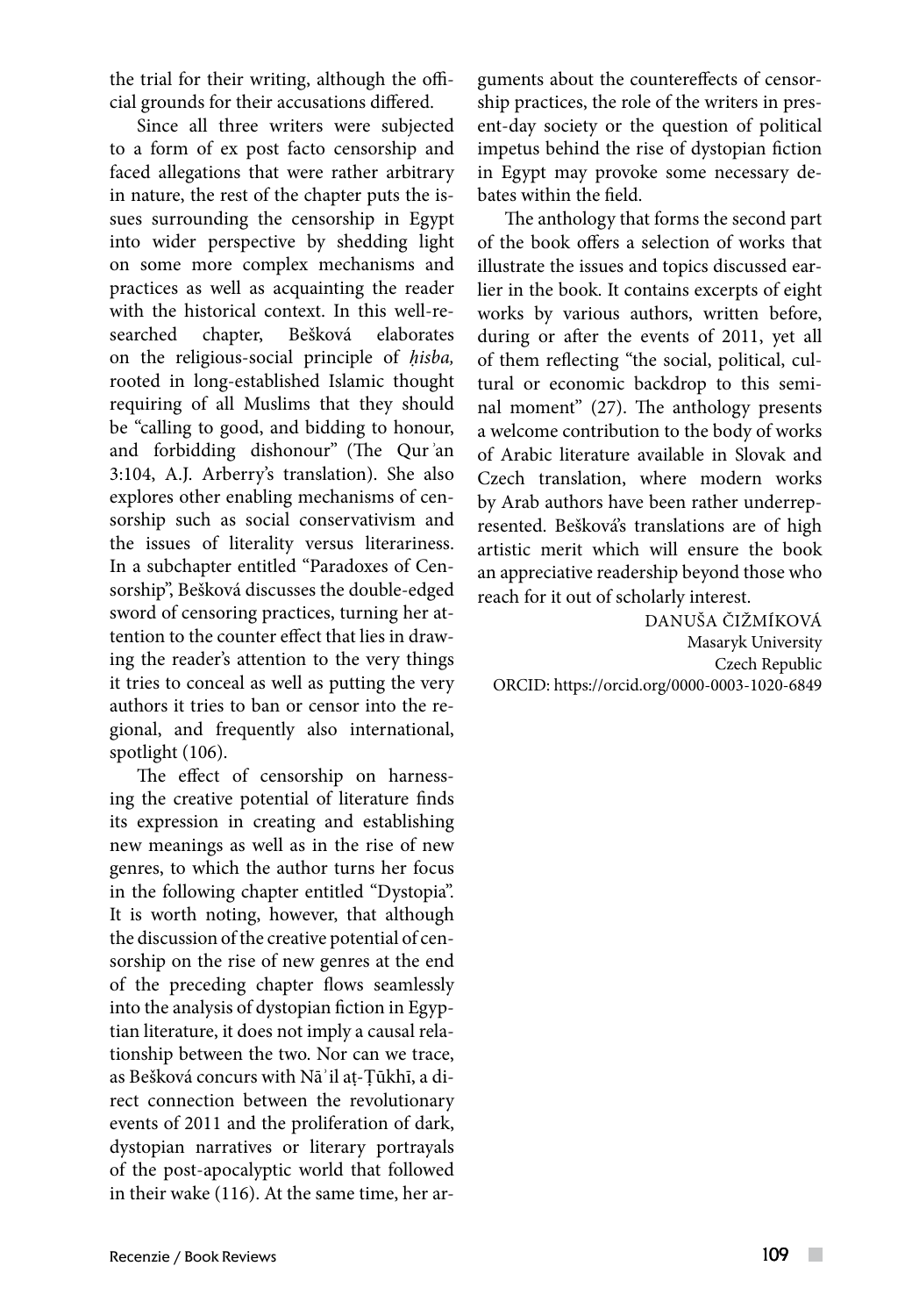## VLADIMÍR PAPOUŠEK A KOL.: Pokušení neviditelného. Myšlení moderny [The Temptation of the Invisible: The Thinking of Modernism] Praha: Filip Tomáš – Akropolis, 2019. 503 s. ISBN 978-80-7470-263-1

DOI: https://doi.org/10.31577/WLS.2021.13.2.12

Autorský kolektív pod vedením Vladimíra Papouška začal výskum neviditeľného reflexiou počiatočnej fázy novoveku, ktorá je avizovaná najmä talianskou renesanciou. Charakter tohto obdobia sa v dôsledku posilnenia postavenia prírodných vied profiluje na pozadí radikálnych premien v dovtedajších konceptoch poznávania skutočnosti, ktorých limity určovali hranice metafyziky. Karteziánsky racionalizmus postupne nahlodával relatívnu stabilitu vtedajšieho sveta usporiadaného podľa stredovekého kresťanského univerzalizmu. Božskú autoritu nahrádzal človek, a to na základe jeho schopnosti nahliadať do doposiaľ neviditeľnej sféry organického aj anorganického sveta. Túžba po uchopení neviditeľného stála aj v základoch novej koncepcie modernistického myslenia, ktoré už vo svojich počiatkoch predznamenáva paradigmu obdobia fin de siècle. Masívny vedecko-technický pokrok konca 19. storočia a prvej polovice 20. storočia však zároveň vedie ku "krízovým stavom" moderny a ich intervencie do umeleckej tvorby, za ktorou stojí človek podliehajúci pokušeniu neviditeľného.

Kolektívna monografia *Pokušení neviditelného. Myšlení moderny* zachytáva transformácie a prípadné kolapsy myslenia moderny najmä cez identifikáciu tých miest, na ktorých sa viera vo vedecké usporiadanie skutočnosti dostáva do konfliktu s vierou v jedinečnosť človeka, ako aj s jeho slobodou. Slovami Vladimíra Papouška, "[a]bsolutní svoboda myšlení a tvoření, kterou si od modernismu slibovali, se často mění ve svěrací kazajku povinnosti a poslušnosti" (10 – 11). Po Papouškovom úvodnom slove autor pokračuje vstupom do krízy modernistických popisov sveta, a to na základe kritického prístupu k antropocentrickej koncepcii Martina Heideggera a dobového diskurzu – prehlbujúceho sa rozporu medzi prírodnými a humanitnými vedami utvárajúcimi nové, často radikálne obrazy sveta s noetickými ambíciami. Modernistické naratívne projekcie však vznikajú ako výpovede o postavení človeka intenzívne zasahovaného realitou, ktorá v dôsledku objavenia nových skutočností (napr. zakriveného priestoru či paradoxov času) prestáva byť lineárna. Táto situácia nabáda k opätovnému hľadaniu rovnováhy, k ambícii obnoviť univerzálny výklad sveta, kde sa naplno uplatňuje ľudská imaginácia. Papoušek tak do myslenia moderny implementuje francúzsky surrealizmus, existencializmus a psychoanalýzu ako spôsoby videnia sveta a človeka v ňom, ktoré aktívne narábajú s metaforikou a naratívom, sústredenými okolo dominantnej antropocentrickej konštanty, ktorou je práve ľudská bytosť. Papoušek pokračuje reflexiou medzivojnových avantgárd (dadaizmu, konštruktivizmu, poetizmu, futurizmu, artificializmu atď.) v štúdii "Infračervená a ultrafialová: Příběh jedné víry a jedné teorie" na základe prístupov teoretika Karla Teigeho, podľa ktorého ultrafialové spektrum predstavuje "jiný vstup do neviditelného světa, do skutečnosti, která je reálná, ale zároveň zůstává skrytá bez nové konstrukční aktivity subjektu" (216 – 217). Autor zároveň otvára problematiku obojstranných presahov estetiky a spoločenského diania, resp. politických ideí. V predstave moderného nezastaviteľného pohybu smerom k lepšej a dokonalejšej budúcnosti sa postupne začínajú objavovať trhliny, a to jednak v rovine slovníka, ktorý stráca svoju konštrukčnú stabilitu, ale aj v nepoužiteľnosti nových paradigiem v reálnom živote a konfrontácii ideálu so skutočnosťou. Papoušek v štúdii "Drolící se monolity, zakřivené horizonty a hledání no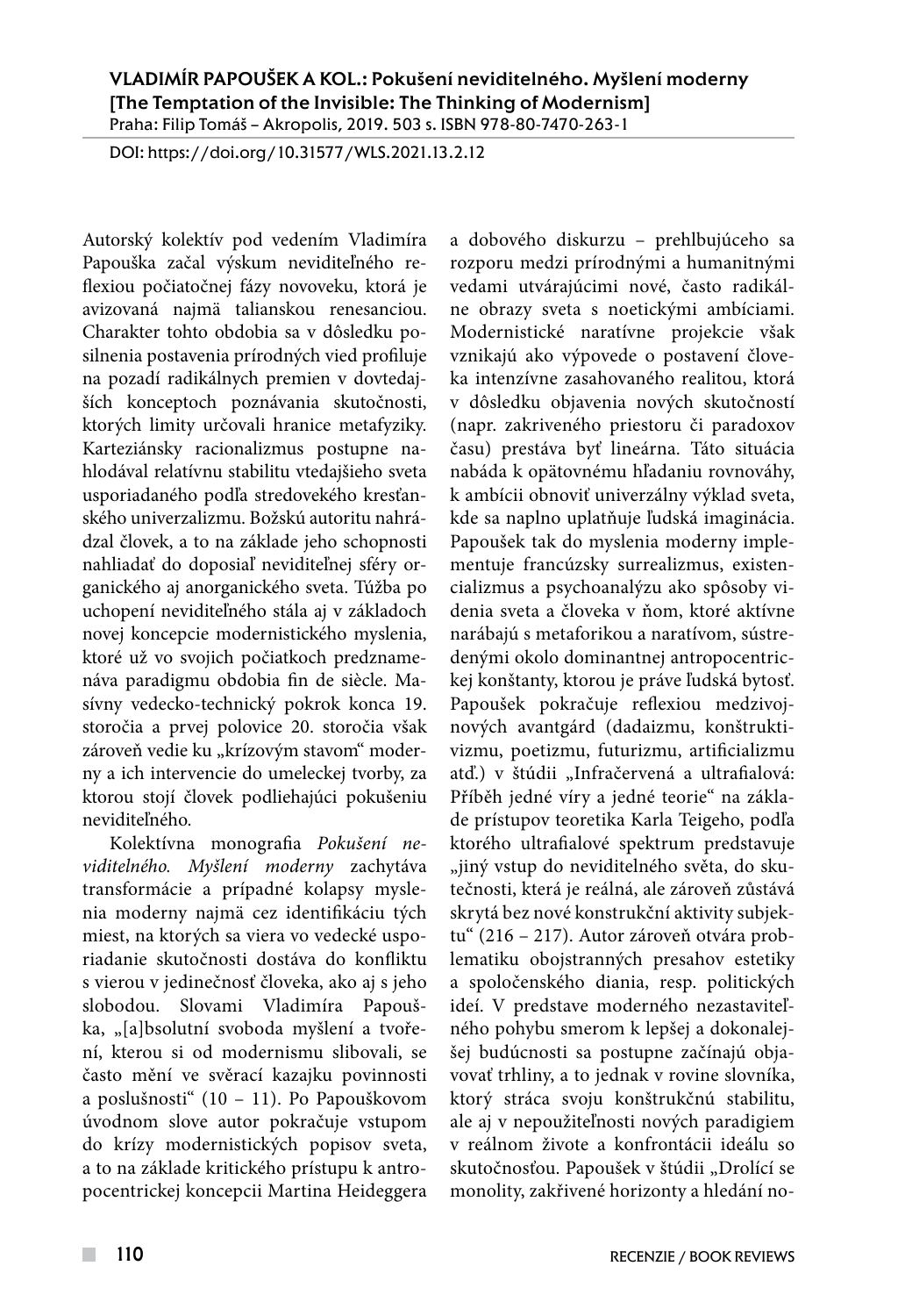vého slovníku: Pochybnosti o moderně od čtyřicátých let dvacátého století" zachytáva práve posun od modernistických monolitov a ideálnych projekcií k reflexii porúch a odchýlok, a to cez osobnosti Bohuslava Brouka, Václava Navrátila, Jindřicha Chalupeckého či Milady Součkovej.

V kontexte prvej polovice 20. storočia s neviditeľným bezprostredne súvisí oblasť nevypovedateľného, nevysloviteľného, teda toho, čo nie je možné uchopiť prostredníctvom slov a reči. Vedomie devalvácie a vyprázdnenosti slova napokon stojí aj na začiatku epochálnej krízy umenia a kultúry nového storočia. Kríza moderny je tak zároveň aj krízou jazyka, čo však značí zrod estetických inovácií ranej avantgardy a novotvarov, ktorých obsah zostáva skrytý. Kaleidoskopickému triešteniu starého sveta na fragmenty cez optiku modernej poézie, ktorej reflexia osciluje medzi hermeneutikou a fenomenológiou, sa v druhej štúdii venuje Josef Vojvodík.

David Skalický, autor štúdie "Myšlení o literatuře mezi uměním a vědou", zachytáva pojmové pole pražskej štrukturalistickej estetiky s cieľom priblížiť jeden zo spôsobov odborného myslenia o literatúre, ktorý dominuje práve v období implementovania pojmu moderna do systému českých literárnovedných pojmov. Skalický vytvára metodologický prierez českou literárnou kritikou cez úvahy J. Karáska, F. X. Šaldu, A. Nováka či K. Čapka o metódach a spôsoboch uvažovania o literatúre, ktorých cieľom je objektívne vedecké poznanie s dôrazom na štruktúru textu a jeho estetickú kompozíciu.

Myslenie o literatúre je v štúdii Ondřeja Pešeka konkretizované na uvažovanie o jazyku ako súčasti moderného českého jazykovedného diskurzu v dobovom kontexte moderny s ohľadom na limity jednotlivých metodologických modelov. Vychádzajúc z kvalitatívnej revolúcie v jazykovedných prístupoch prvej polovice 20. storočia sa autor štúdie zameriava predovšetkým na dejiny (jazykovedného) myslenia, ktoré sa odvíjajú od spôsobov lingvistických analýz korpusu textov produkujúcich význam a smerujú až

ku kvantitatívnym a kvalitatívnym textovým analýzam na základe využitia komputačných nástrojov (napr. program QUITA alebo TXM).

Od možností počítačom asistovaných analýz sa svojou štúdiou výrazne odkláňa Veronika Čejková, a to situovaním fantázie ako základného prostriedku poznania na miesta, kde skutočnosť nemožno vyjadriť slovami. Roky 1917 – 1925 sú pre rozvoj českej fantastiky, idúcej za hranice formy a výrazu, zlomovým obdobím. Nové tendencie vo výtvarnom aj literárnom umení sa odvíjajú od mimetického vzťahu medzi fantáziou a skutočnosťou a smerujú k vytvoreniu novej, doposiaľ skrytej skutočnosti. Autorka tak približuje líniu magického realizmu a naň nadväzujúce aktivity Devětsilu, fantastickú prózu českej avantgardy a tzv. novej moderny na základe modifikácie *mimesis* na tvorivú *poiesis*.

Umelecká obrazotvornosť, ktorá v avantgarde mnohokrát prekračuje hranice ľudského vedomia, podľa Marie Langerovej vzniká ruka v ruke s hľadaním hraníc slobody človeka a s prieskumom časovosti jeho existencie. Už samotný názov autorkinej štúdie "Obraz a svoboda" naznačuje proces experimentálneho odhaľovania nevedomia cez jeho prítomnosť v umeleckom diele, obzvlášť v surrealizme. V modernom umení 20. storočia sa čoraz intenzívnejšie prejavuje spätosť s psychoanalýzou Sigmunda Freuda či filozofiou Henriho Bergsona, čo otvára možnosť nových obrazových reprezentácií založených na vyjadrení dynamiky, pohybu, ako aj na zdôraznení anachronických momentov nepodliehajúcich cenzúre. Langerová pokračuje štúdiou "Obraz a skutečnost", v ktorej približuje deformujúcu silu obrazu ako súčasti jazykového vyjadrenia (napr. v tvorbe Richarda Weinera), a tak smeruje k odhaľovaniu zmyslu moderného umenia ako mentálneho obrazu.

Michal Bauer od surrealizmu prechádza k reflexii domácej diskusie o slobode umenia v socialistickom realizme v českom kultúrnom prostredí druhej polovice 30. rokov 20. storočia. Politicko-ideologická intervencia do umeleckej tvorby opätovne otvára otázky

 $\mathcal{C}^{\mathcal{A}}$